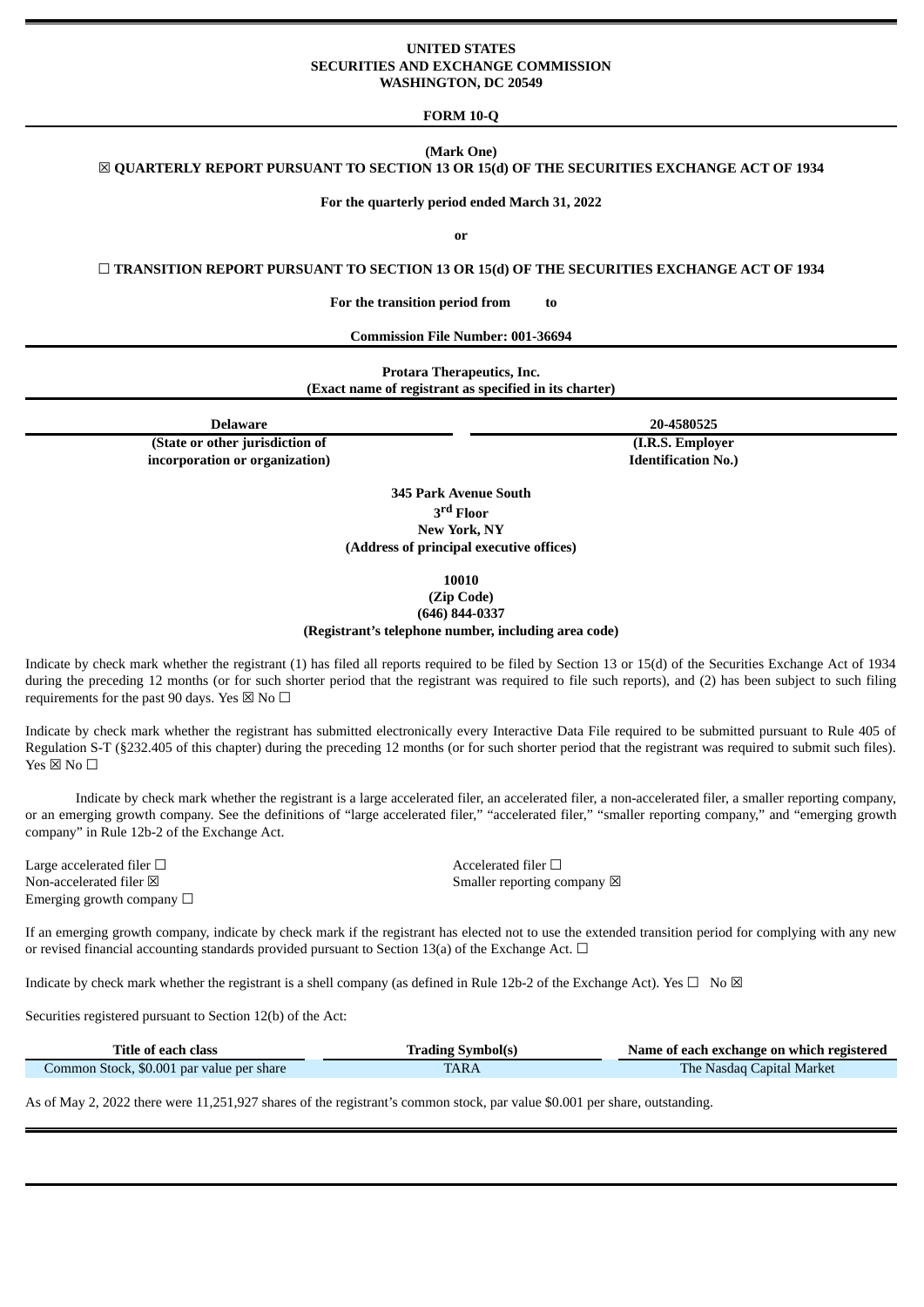# **TABLE OF CONTENTS**

|                      |                                                                                                                    | Page           |
|----------------------|--------------------------------------------------------------------------------------------------------------------|----------------|
|                      | <b>PART I - FINANCIAL INFORMATION</b>                                                                              |                |
| Item 1.              | <b>Condensed Consolidated Financial Statements</b>                                                                 |                |
|                      | Condensed Consolidated Balance Sheets as of March 31, 2022 (unaudited) and December 31, 2021                       |                |
|                      | Condensed Consolidated Statements of Operations and Comprehensive Loss for the Three Months Ended March 31, 2022   |                |
|                      | and 2021 (unaudited)                                                                                               | $\overline{2}$ |
|                      | Condensed Consolidated Statements of Changes in Stockholders' Equity for the Three Months Ended March 31, 2022 and |                |
|                      | 2021 (unaudited)                                                                                                   | 3              |
|                      | Condensed Consolidated Statements of Cash Flows for the Three Months Ended March 31, 2022 and 2021 (unaudited)     | 4              |
|                      | Notes to Unaudited Condensed Consolidated Financial Statements                                                     | 5              |
| Item 2.              | <b>Management's Discussion and Analysis of Financial Condition and Results of Operations</b>                       | 15             |
| Item 3.              | <b>Quantitative and Qualitative Disclosures About Market Risk</b>                                                  | 20             |
| Item 4.              | <b>Controls and Procedures</b>                                                                                     | 20             |
|                      |                                                                                                                    |                |
|                      | <b>PART II - OTHER INFORMATION</b>                                                                                 | 21             |
| Item 1.              | <b>Legal Proceedings</b>                                                                                           | 21             |
| Item 1A.             | <b>Risk Factors</b>                                                                                                | 21             |
| Item 2.              | <b>Unregistered Sales of Equity Securities and Use of Proceeds</b>                                                 | 53             |
| Item 3.              | <b>Defaults Upon Senior Securities</b>                                                                             | 53             |
| Item 4.              | <b>Mine Safety Disclosures</b>                                                                                     | 53             |
| Item 5.              | <b>Other Information</b>                                                                                           | 53             |
| Item 6.              | <b>Exhibits</b>                                                                                                    | 54             |
|                      |                                                                                                                    |                |
| <b>EXHIBIT INDEX</b> |                                                                                                                    | 54             |
|                      |                                                                                                                    |                |
| <b>SIGNATURES</b>    |                                                                                                                    | 55             |
|                      |                                                                                                                    |                |

i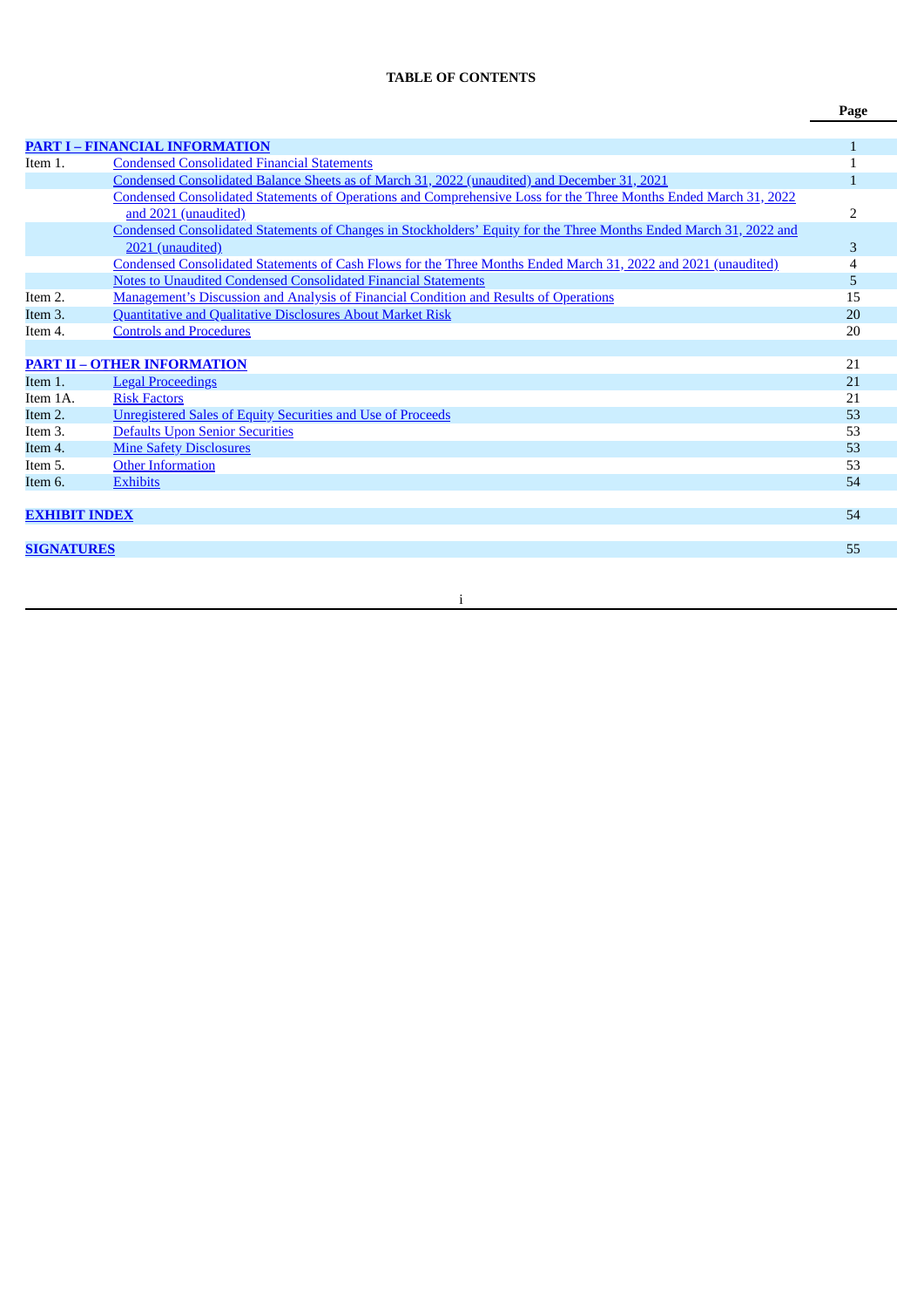## **CAUTIONARY NOTE CONCERNING FORWARD-LOOKING STATEMENTS**

This Quarterly Report on Form 10-Q contains forward-looking statements, which reflect our current views with respect to, among other things, our operations and financial performance. All statements other than statements of historical facts contained in this Quarterly Report on Form 10-Q are forwardlooking statements. In some cases, you can identify these forward-looking statements by terminology such as "believes," "expects," "potential," "continues," "may," "will," "should," "seek," "approximately," "predict," "intend," "plans," "estimates," "anticipates" or the negative version of these terms or other comparable terminology. These forward-looking statements are subject to various risks and uncertainties. Accordingly, there are or will be important factors that could cause actual outcomes or results to differ materially from those indicated in these statements.

These forward-looking statements include, but are not limited to, statements about:

- the impact of the COVID-19 pandemic on our business and operations as well as the business or operations of our manufacturers, contract research organizations, study sites or other clinical partners and other third parties with whom we conduct business and regulatory agencies, and the extent and duration thereof;
- estimates regarding our financial performance, including future revenues, expenses and capital requirements;
- our expected cash position and ability to obtain financing in the future on satisfactory terms or at all;
- expectations regarding our plans to research, develop and commercialize our current and future product candidates, including TARA-002, and Intravenous, or IV, Choline Chloride;
- expectations regarding the safety and efficacy of our product candidates;
- expectations regarding the timing, costs and outcomes of our clinical trials;
- expectations regarding potential market size;
- expectations regarding the timing of the availability of data from our clinical trials;
- expectations regarding the clinical utility, potential benefits and market acceptance of our product candidates;
- expectations regarding our commercialization, marketing and manufacturing capabilities and strategy;
- the implementation of our business model, strategic plans for our business, product candidates and technology;
- expectations regarding our ability to identify additional products or product candidates with significant commercial potential;
- developments and projections relating to our competitors and industry;
- our ability to acquire, license and invest in businesses, technologies, product candidates and products;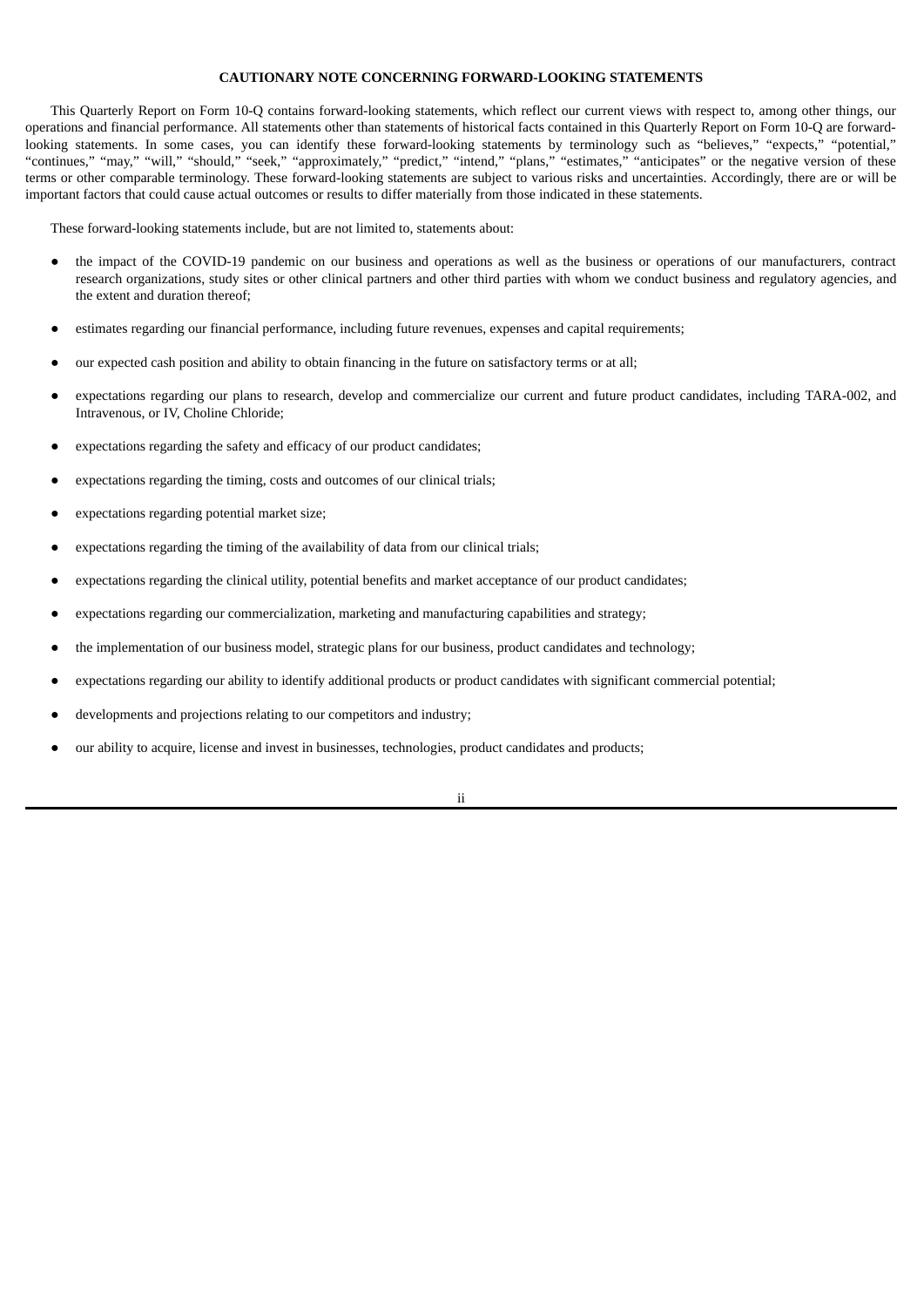- our ability to remain listed on the Nasdaq Capital Market, or Nasdaq;
- the impact of government laws and regulations;
- costs and outcomes relating to any disputes, governmental inquiries or investigations, regulatory proceedings, legal proceedings or litigation;
- our ability to attract and retain key personnel to manage our business effectively;
- our ability to prevent system failures, data breaches or violations of data protection laws;
- the timing or likelihood of regulatory filings and approvals;
- our ability to protect our intellectual property position; and
- the impact of general U.S. and foreign economic, industry, market, regulatory or political conditions.

All forward-looking statements in this Quarterly Report on Form 10-Q involve known and unknown risks, uncertainties and other factors that may cause our actual results, performance or achievements to be materially different from any future results, performance or achievements expressed or implied by these forward-looking statements. Factors that may cause actual results to differ materially from current expectations include, among other things, the risk factors set forth below in Part II, Item 1A, *Risk Factors*, and elsewhere in this Quarterly Report on Form 10-Q and the risk factors set forth in Part I, Item 1A, *Risk Factors*, within our Form 10-K filed on March 9, 2022. These factors should not be construed as exhaustive and should be read in conjunction with the other cautionary statements that are included in this Quarterly Report on Form 10-Q. Given these uncertainties, you should not place undue reliance on these forward-looking statements. Except as required by law, we assume no obligation to update or revise these forward-looking statements for any reason, even if new information becomes available in the future.

This Quarterly Report on Form 10-Q also contains estimates, projections and other information concerning our industry, our business, and the markets for certain medical conditions, including data regarding the estimated size of those markets, and the incidence and prevalence of certain medical conditions. Information that is based on estimates, forecasts, projections, market research or similar methodologies is inherently subject to uncertainties and actual events or circumstances may differ materially from events and circumstances reflected in this information. Unless otherwise expressly stated, we obtained this industry, business, market and other data from reports, research surveys, studies and similar data prepared by market research firms and other third parties, industry, medical and general publications, government data and similar sources.

iii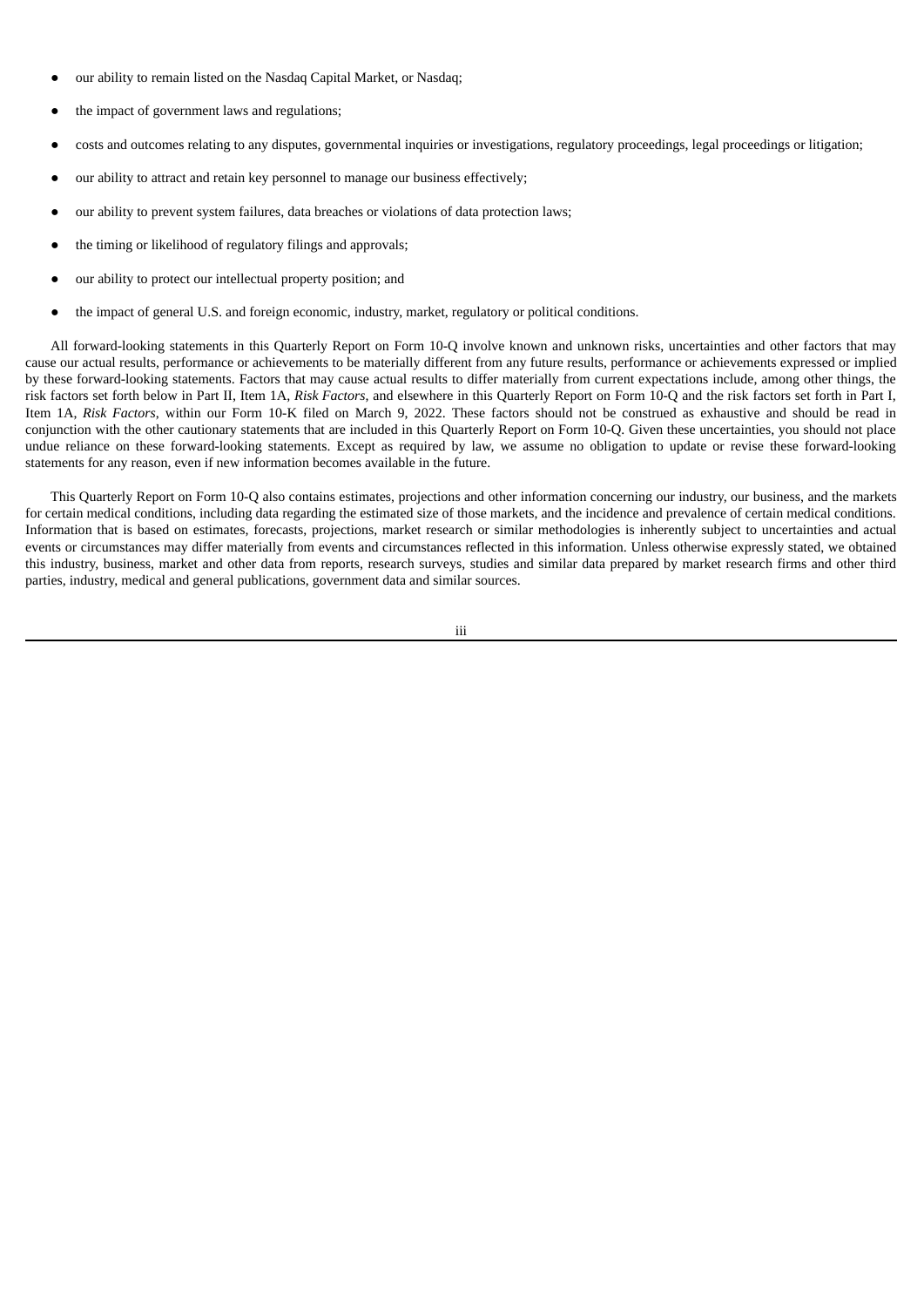## **SUMMARY OF RISKS AFFECTING OUR BUSINESS**

Below is a summary of the principal factors that make an investment in our securities speculative or risky. This summary does not address all of the risks that we face. Additional discussion of the risks and uncertainties summarized in this risk factor summary, and other risks and uncertainties that we face, are set forth in Part II, Item 1A, Risk Factors, and should be carefully considered, together with other information in this Quarterly Report on Form 10-Q and our other filings with the United States Securities and Exchange Commission, or SEC, before making investment decisions regarding our *securities.*

- We have a limited operating history and have never generated any revenues.
- We expect to incur significant losses for the foreseeable future and may never achieve or maintain profitability.
- The COVID-19 pandemic could materially and adversely impact our business, including our clinical development plans and non-clinical research.
- We will need to raise additional financing in the future to fund our operations, which may not be available to us on favorable terms or at all.
- Our business depends on the successful clinical development, regulatory approval and commercialization of TARA-002 and IV Choline Chloride.
- We have never made a biologics license application, or BLA, or new drug application, or NDA, submission or completed a clinical trial and may be unable to successfully do so for TARA-002 or IV Choline Chloride.
- TARA-002 is an immunopotentiator, and one indication that we plan to pursue is the treatment of lymphatic malformations, or LMs. There are no therapies for the treatment of LMs approved by the United States Food and Drug Administration, or the FDA. It is difficult to predict the timing and costs of clinical development for TARA-002 with respect to LMs.
- Even if a product candidate obtains regulatory approval, it may fail to achieve the broad degree of physician and patient adoption and use necessary for commercial success.
- Our product candidates, if approved, will face significant competition and their failure to compete effectively may prevent them from achieving significant market penetration.
- We currently have limited marketing capabilities and no sales organization. If we are unable to grow our sales and marketing capabilities on our own or through third parties, we will be unable to successfully commercialize our product candidates, if approved, or generate product revenue.
- Certain stockholders have the ability to control or significantly influence certain matters submitted to our stockholders for approval.
- We are subject to stringent and changing obligations related to data privacy and security. Our actual or perceived failure to comply with such obligations could lead to regulatory investigations or actions; litigation; fines and penalties; a disruption of our business operations, including our clinical trials; harm to our reputation; and other adverse effects on our business or prospects.
- We may not be able to obtain, maintain or enforce global patent rights or other intellectual property rights that cover our product candidates and technologies that are of sufficient breadth to prevent third parties from competing against us.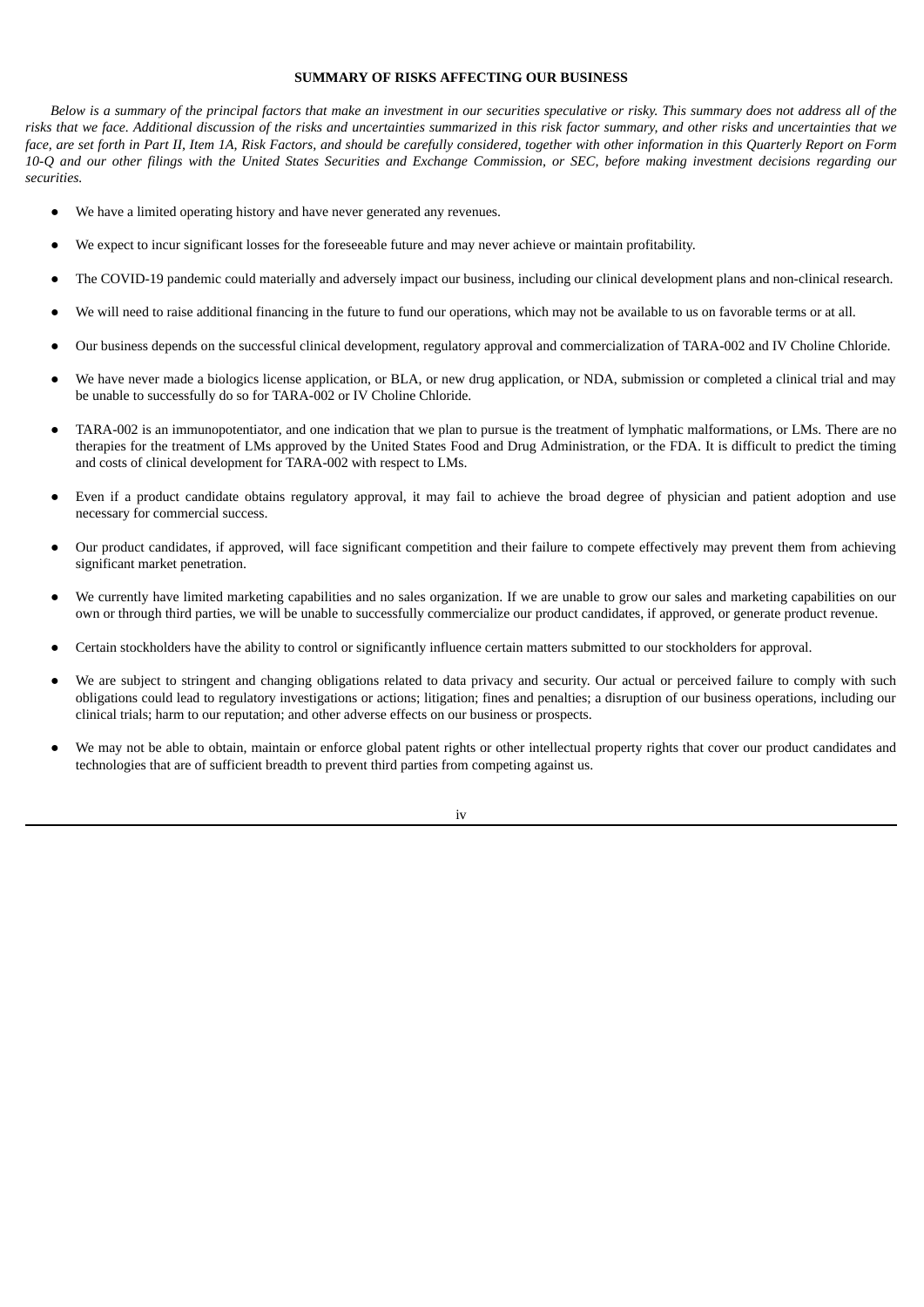# <span id="page-5-2"></span><span id="page-5-1"></span><span id="page-5-0"></span>**Item 1. Financial Statements**

# **PROTARA THERAPEUTICS, INC.**

# **Unaudited Condensed Consolidated Balance Sheets**

*(in thousands, except share and per share data)*

|                                                                                                              |    | As of             |    |                      |  |
|--------------------------------------------------------------------------------------------------------------|----|-------------------|----|----------------------|--|
|                                                                                                              |    | March 31,<br>2022 |    | December 31.<br>2021 |  |
| <b>Assets</b>                                                                                                |    |                   |    |                      |  |
| Current assets:                                                                                              |    |                   |    |                      |  |
| Cash and cash equivalents                                                                                    | \$ | 25,436            | \$ | 35,724               |  |
| Marketable debt securities                                                                                   |    | 62,155            |    | 55,505               |  |
| Prepaid expenses and other current assets                                                                    |    | 3,098             |    | 1,883                |  |
| Total current assets                                                                                         |    | 90,689            |    | 93,112               |  |
| Restricted cash, non-current                                                                                 |    | 745               |    | 745                  |  |
| Marketable debt securities, non-current                                                                      |    | 30,889            |    | 39,467               |  |
| Property and equipment, net                                                                                  |    | 1,676             |    | 1,719                |  |
| Operating lease right-of-use asset                                                                           |    | 6,953             |    | 7,171                |  |
| Goodwill                                                                                                     |    | 29,517            |    | 29,517               |  |
| Other assets                                                                                                 |    | 787               |    | 865                  |  |
| <b>Total assets</b>                                                                                          | \$ | 161,256           | \$ | 172,596              |  |
| <b>Liabilities and Stockholders' Equity</b>                                                                  |    |                   |    |                      |  |
| Current liabilities:                                                                                         |    |                   |    |                      |  |
| Accounts payable                                                                                             | \$ | 541               | \$ | 954                  |  |
| Accrued expenses                                                                                             |    | 1,450             |    | 2,489                |  |
| <b>Operating lease liability</b>                                                                             |    | 870               |    | 855                  |  |
| Total current liabilities                                                                                    |    | 2,861             |    | 4,298                |  |
| Operating lease liability, non-current                                                                       |    | 6,160             |    | 6,384                |  |
| Total liabilities                                                                                            |    | 9,021             |    | 10,682               |  |
| Commitments and contingencies (Note 8)                                                                       |    |                   |    |                      |  |
| Stockholders' Equity:                                                                                        |    |                   |    |                      |  |
| Preferred stock, \$0.001 par value, authorized 10,000,000 shares:                                            |    |                   |    |                      |  |
| Series 1 Convertible Preferred Stock, 8,028 shares authorized at March 31, 2022 and December 31, 2021, 8,027 |    |                   |    |                      |  |
| shares issued and outstanding as of March 31, 2022 and December 31, 2021.                                    |    |                   |    |                      |  |
| Common stock, \$0.001 par value, authorized 100,000,000 shares:                                              |    |                   |    |                      |  |
| Common stock, 11,251,927 and 11,235,731 shares issued and outstanding as of March 31, 2022 and December 31,  |    |                   |    |                      |  |
| 2021, respectively.                                                                                          |    | 11                |    | 11                   |  |
| Additional paid-in capital                                                                                   |    | 257,933           |    | 256,126              |  |
| Accumulated deficit                                                                                          |    | (104, 767)        |    | (94, 012)            |  |
| Accumulated other comprehensive income (loss)                                                                |    | (942)             |    | (211)                |  |
| Total stockholders' equity                                                                                   |    | 152,235           |    | 161,914              |  |
| Total liabilities and stockholders' equity                                                                   | \$ | 161,256           | \$ | 172,596              |  |
|                                                                                                              |    |                   |    |                      |  |

The accompanying notes are an integral part of these unaudited condensed consolidated financial statements.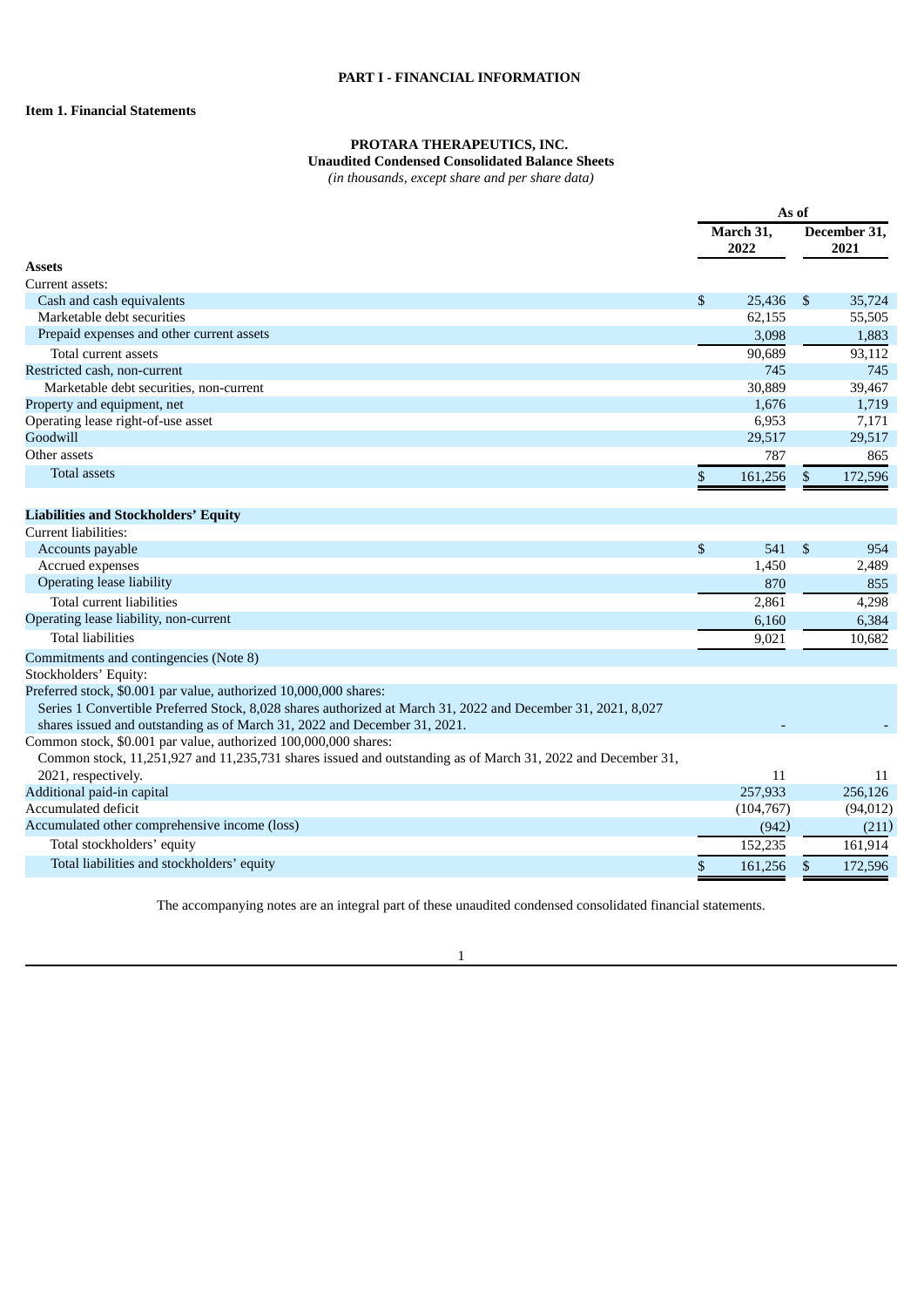# **PROTARA THERAPEUTICS, INC. Unaudited Condensed Consolidated Statements of Operations and Comprehensive Loss**

*(in thousands, except share and per share data)*

<span id="page-6-0"></span>

|                                                                           | <b>For the Three Months Ended</b><br>March 31, |              |
|---------------------------------------------------------------------------|------------------------------------------------|--------------|
|                                                                           | 2022                                           | 2021         |
| Operating expenses:                                                       |                                                |              |
| Research and development                                                  | \$<br>5,269                                    | 7,040<br>\$. |
| General and administrative                                                | 5,605                                          | 6,540        |
| Total operating expenses                                                  | 10,874                                         | 13,580       |
| Loss from operations                                                      | (10, 874)                                      | (13,580)     |
| Other income (expense), net:                                              |                                                |              |
| Interest and investment income                                            | 119                                            | 115          |
| Other income (expense), net                                               | 119                                            | 115          |
| Net loss                                                                  | (10,755)                                       | (13, 465)    |
| Net loss per share attributable to common stockholders, basic and diluted | (0.96)                                         | (1.20)<br>\$ |
| Weighted-average shares outstanding, basic and diluted                    | 11,250,127                                     | 11,226,929   |
| Other comprehensive income (loss):                                        |                                                |              |
| Net unrealized (loss) gain on marketable debt securities                  | (731)                                          | (164)        |
| Other comprehensive income (loss)                                         | (731)                                          | (164)        |
| Comprehensive Loss                                                        | (11, 486)<br>\$                                | (13,629)     |

The accompanying notes are an integral part of these unaudited condensed consolidated financial statements.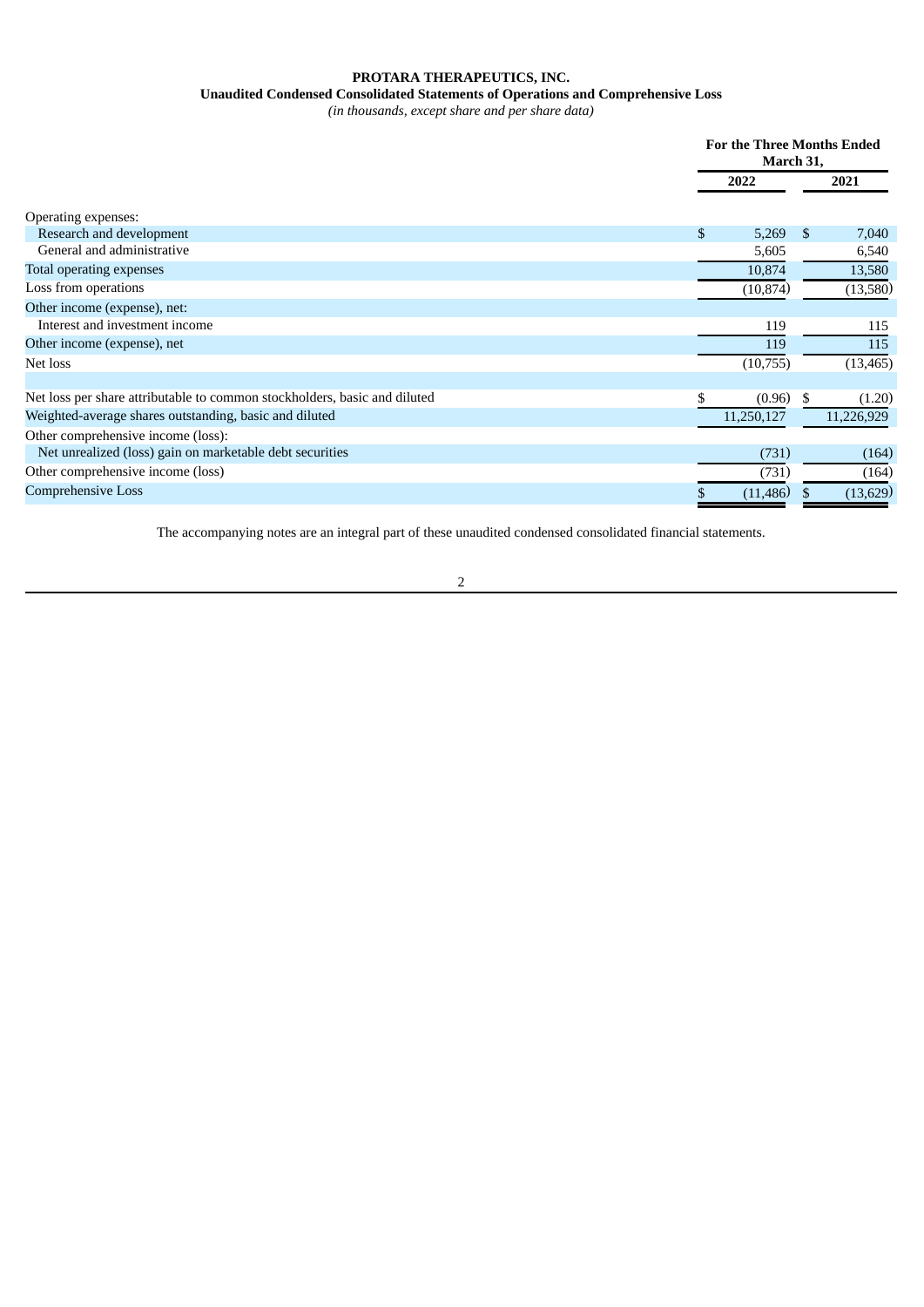# **PROTARA THERAPEUTICS, INC.**

**Unaudited Condensed Consolidated Statements of Changes in Stockholders' Equity**

*(in thousands, except share and per share data)*

<span id="page-7-0"></span>

|                                                                                              |               | <b>Series 1</b><br>Convertible<br><b>Preferred Stock</b> | <b>Common Stock</b> |                               | <b>Additional</b><br>Paid-in | <b>Accumulated</b>              | <b>Accumulated</b><br>Other<br>Comprehensive | <b>Total</b><br>Stockholders' |
|----------------------------------------------------------------------------------------------|---------------|----------------------------------------------------------|---------------------|-------------------------------|------------------------------|---------------------------------|----------------------------------------------|-------------------------------|
|                                                                                              | <b>Shares</b> | <b>Amount</b>                                            | <b>Shares</b>       | <b>Amount</b>                 | <b>Capital</b>               | <b>Deficit</b>                  | <b>Income (Loss)</b>                         | <b>Equity</b>                 |
| <b>Balance at December 31, 2020</b>                                                          | 8,027         | $\mathfrak{S}$                                           | 11,211,840          | <sup>\$</sup><br>11           | 245,992<br>\$                | $(46,760)$ \$<br>\$             | $\sim 100$                                   | 199,243<br>-\$                |
| Settlement of restricted stock units<br>Stock-based compensation - restricted<br>stock units |               |                                                          | 16,766              |                               | (228)<br>1,303               |                                 |                                              | (228)<br>1,303                |
| Stock-based compensation - stock<br>options                                                  |               |                                                          |                     |                               | 1,437                        |                                 |                                              | 1,437                         |
| Unrealized (loss) gain on marketable<br>debt securities<br><b>Net loss</b>                   |               |                                                          |                     |                               |                              | (13, 465)                       | (164)                                        | (164)<br>(13, 465)            |
| <b>Balance at March 31, 2021</b>                                                             | 8,027         | \$                                                       | 11,228,606          | \$<br>11                      | \$248,504                    | (60, 225)<br>\$                 | $(164)$ \$<br>-\$                            | 188,126                       |
| <b>Balance at December 31, 2021</b>                                                          | 8,027         | \$                                                       | 11,235,731          | $\mathbf{\mathfrak{S}}$<br>11 | 256,126<br>\$                | $\mathfrak{s}$<br>$(94,012)$ \$ | $(211)$ \$                                   | 161,914                       |
| Settlement of restricted stock units<br>Stock-based compensation - restricted<br>stock units |               |                                                          | 16,196              |                               | (72)<br>314                  |                                 |                                              | (72)<br>314                   |
| Stock-based compensation - stock<br>options                                                  |               |                                                          |                     |                               | 1,565                        |                                 |                                              | 1,565                         |
| Unrealized (loss) gain on marketable<br>debt securities<br>Net loss                          |               |                                                          |                     |                               | $\overline{\phantom{a}}$     | (10,755)                        | (731)                                        | (731)<br>(10,755)             |
| <b>Balance at March 31, 2022</b>                                                             | 8,027         | \$                                                       | 11,251,927          | \$<br>11                      | 257,933<br>\$                | (104, 767)<br>\$                | (942)                                        | 152,235                       |

The accompanying notes are an integral part of these unaudited condensed consolidated financial statements.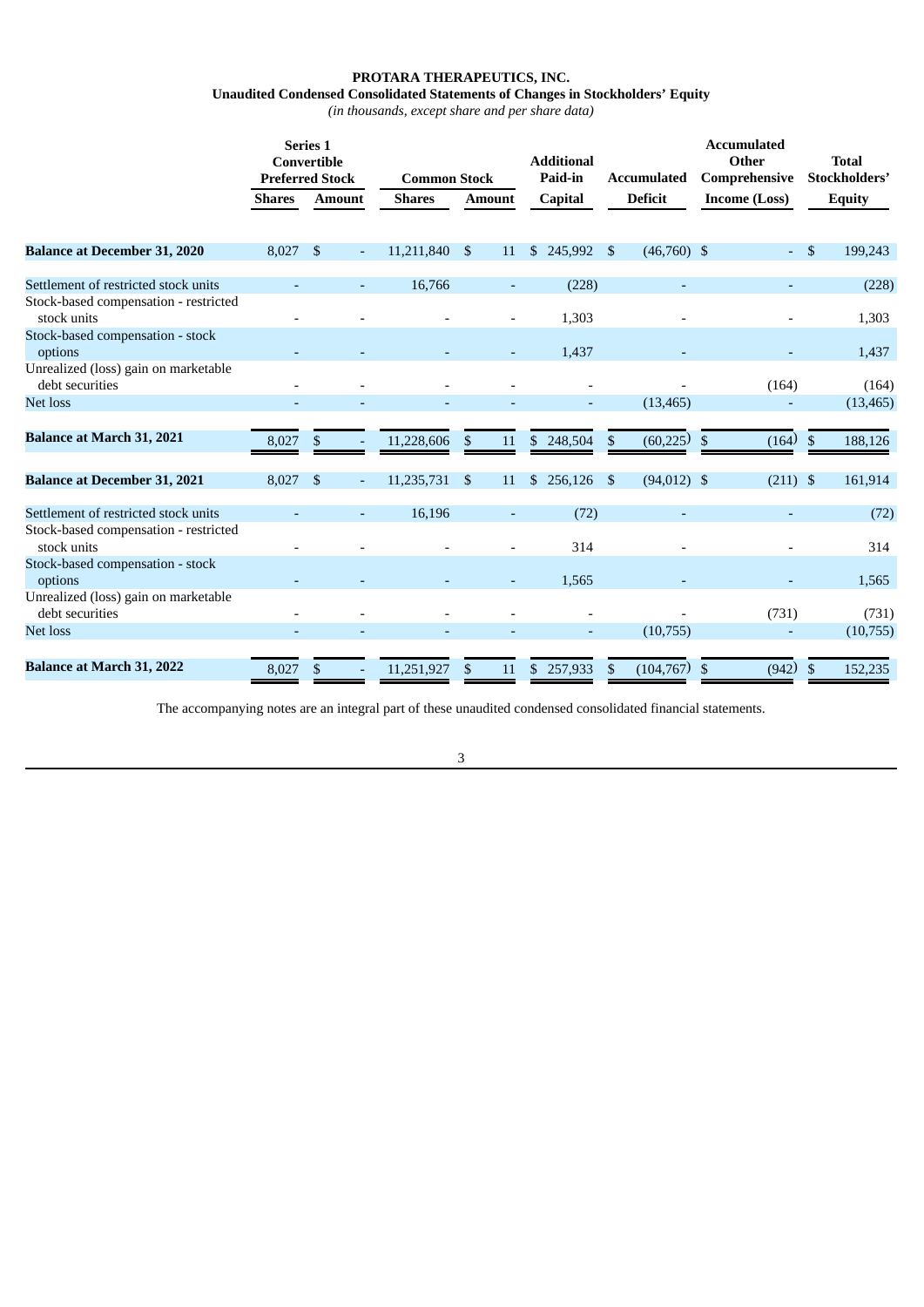# **PROTARA THERAPEUTICS, INC. Unaudited Condensed Consolidated Statements of Cash Flows**

*(in thousands)*

<span id="page-8-0"></span>

|                                                                                                               |    | <b>For the Three Months Ended</b><br>March 31, |    |            |
|---------------------------------------------------------------------------------------------------------------|----|------------------------------------------------|----|------------|
|                                                                                                               |    | 2022                                           |    | 2021       |
| Cash flows used in operating activities:                                                                      |    |                                                |    |            |
| Net loss                                                                                                      | \$ | $(10,755)$ \$                                  |    | (13, 465)  |
| Adjustments to reconcile net loss to net cash used in operating activities:                                   |    |                                                |    |            |
| Stock-based compensation                                                                                      |    | 1,879                                          |    | 2,740      |
| Operating lease right-of-use asset                                                                            |    | 341                                            |    | 55         |
| Depreciation                                                                                                  |    | 56                                             |    | 32         |
| Amortization of premium on marketable debt securities                                                         |    | 410                                            |    | 283        |
| Changes in operating assets and liabilities:                                                                  |    |                                                |    |            |
| Prepaid expenses and other current assets                                                                     |    | (1, 186)                                       |    | (1, 971)   |
| Other assets                                                                                                  |    | 78                                             |    | 65         |
| Accounts payable                                                                                              |    | (413)                                          |    | 938        |
| Accrued expenses                                                                                              |    | (1,039)                                        |    | (545)      |
| <b>Operating lease liabilities</b>                                                                            |    | (332)                                          |    | (52)       |
| Net cash used in operating activities                                                                         |    | (10, 961)                                      |    | (11, 920)  |
|                                                                                                               |    |                                                |    |            |
| Cash flows from investing activities:                                                                         |    |                                                |    |            |
| Purchase of marketable debt securities                                                                        |    | (12, 415)                                      |    | (97, 959)  |
| Proceeds from maturity and redemption of marketable debt securities                                           |    | 13,171                                         |    |            |
| Purchase of property and equipment                                                                            |    | (11)                                           |    | (290)      |
| Net cash provided by/(used in) investing activities                                                           |    | 745                                            |    | (98, 249)  |
|                                                                                                               |    |                                                |    |            |
| Cash flows from financing activities:                                                                         |    |                                                |    |            |
| Repurchase of shares in connection with settlement of RSUs                                                    |    | (72)                                           |    | (228)      |
| Net cash used in financing activities                                                                         |    | (72)                                           |    | (228)      |
|                                                                                                               |    |                                                |    |            |
| Net decrease in cash and cash equivalents and restricted cash                                                 |    | (10, 288)                                      |    | (110, 397) |
| Cash and cash equivalents and restricted cash - beginning of year                                             |    | 36,469                                         |    | 169,393    |
| Cash and cash equivalents and restricted cash - end of period                                                 |    |                                                |    |            |
|                                                                                                               | \$ | 26,181                                         | \$ | 58,996     |
|                                                                                                               |    |                                                |    |            |
| Reconciliation of cash and cash equivalents and restricted cash to the condensed consolidated balance sheets: |    |                                                |    |            |
| Cash and cash equivalents                                                                                     | \$ | 25,436                                         | \$ | 58,201     |
| <b>Restricted cash</b>                                                                                        |    |                                                |    | 50         |
| Restricted cash, non-current                                                                                  |    | 745                                            |    | 745        |
| Cash and cash equivalents and restricted cash                                                                 | \$ | 26,181                                         | \$ | 58,996     |

The accompanying notes are an integral part of these unaudited condensed consolidated financial statements.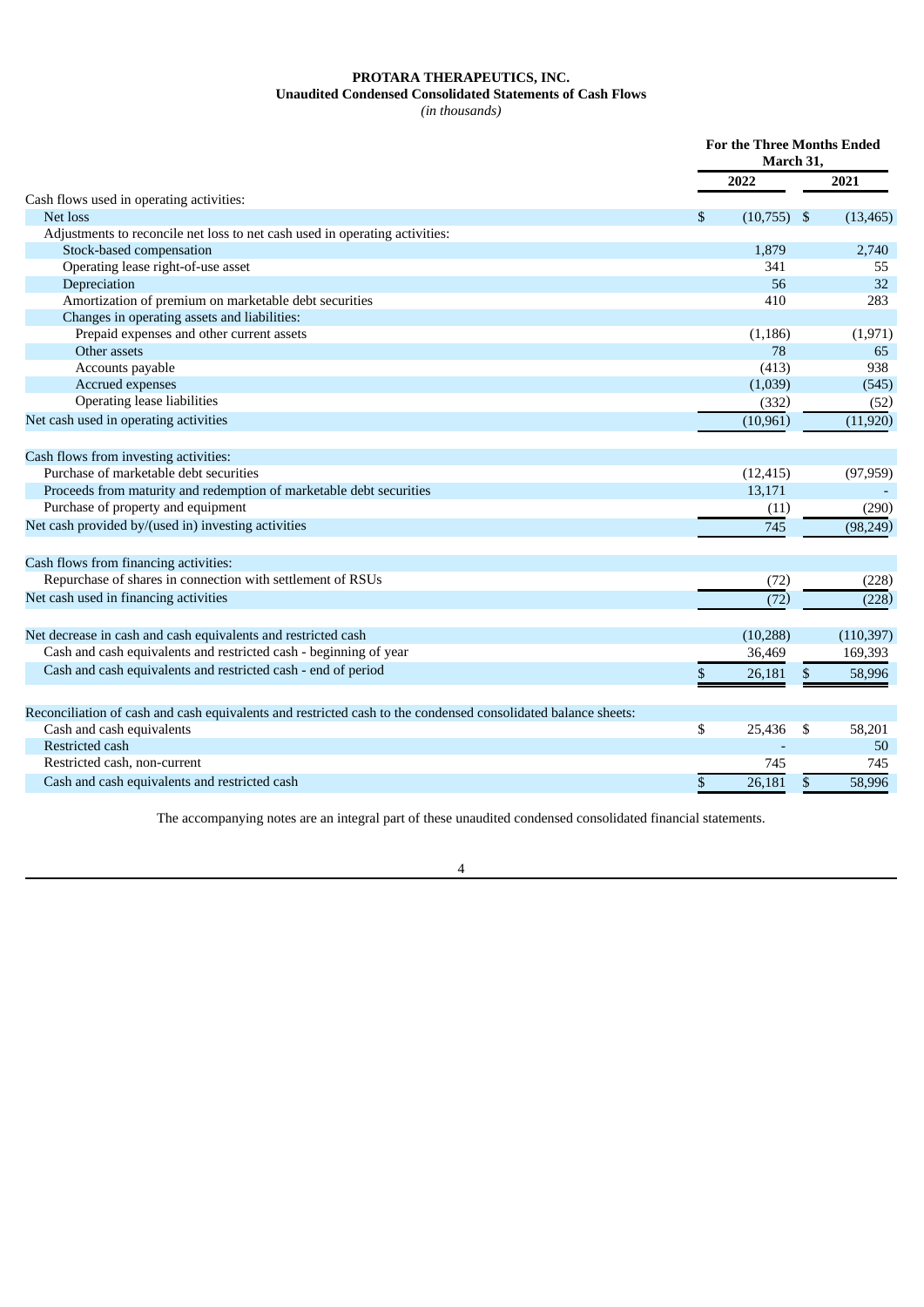## <span id="page-9-0"></span>**1. Organization and Nature of the Business**

#### *Overview*

Protara Therapeutics, Inc., and its consolidated subsidiaries ("Protara" or the "Company"), is a clinical-stage biopharmaceutical company committed to identifying and advancing transformative therapies for the treatment of cancer and rare diseases. Protara's portfolio includes two development programs utilizing TARA-002, an investigational cell therapy in development for the treatment of lymphatic malformations, or LMs and non-muscle invasive bladder cancer, or NMIBC. The third program in the portfolio is Intravenous, or IV, Choline Chloride, an investigational phospholipid substrate replacement therapy initially in development for patients receiving parenteral nutrition, or PN who have intestinal failure associated liver disease, or IFALD.

#### *Liquidity, Capital Resources and Management Plans*

The Company is in the business of developing biopharmaceuticals and has no current or near-term revenues. The Company has incurred substantial clinical and other costs in its drug development efforts. The Company will need to raise additional capital in order to fully realize management's plans.

The Company believes that its current financial resources are sufficient to satisfy the Company's estimated liquidity needs for at least twelve months from the date of issuance of these unaudited condensed consolidated financial statements.

## *Impact of the COVID-19 Pandemic*

The ultimate impact of the current COVID-19 pandemic is highly uncertain and subject to change. The Company has experienced delays and may experience additional future delays that impact the business, research and development activities, the healthcare systems in which the Company operates and the global economy as a whole. Due to the continued evolution of the COVID-19 pandemic and the global responses to curb its spread, the Company is not able to estimate the ongoing effects on the Company's results of operations, financial condition, or liquidity. The Company will continue to monitor the COVID-19 public health crisis closely including whether the effects would have a material impact on the Company's operations, liquidity and capital resources.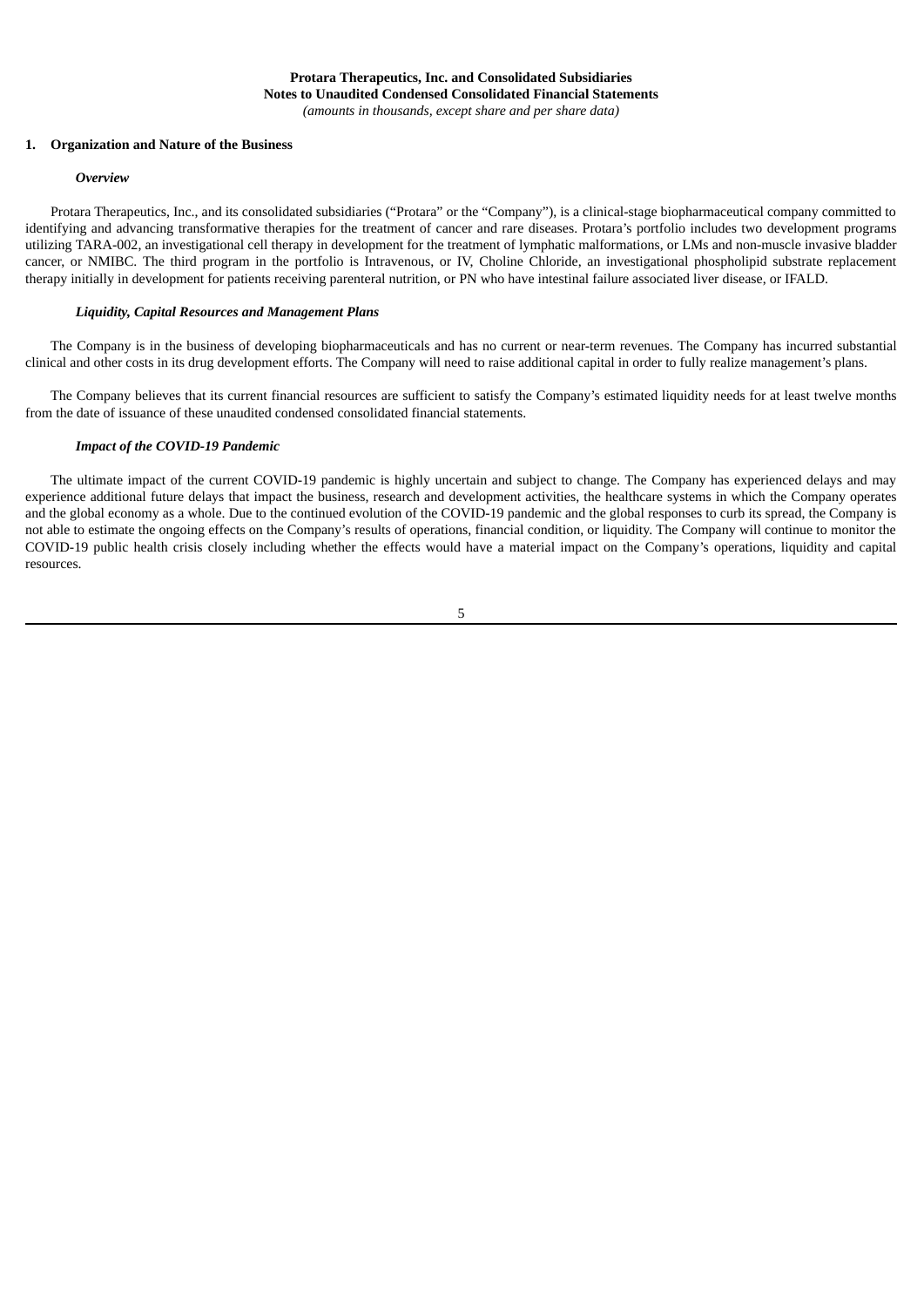## **2. Summary of Significant Accounting Policies**

The Company's significant accounting policies are disclosed in the audited consolidated financial statements and the notes thereto in the Company's Annual Report on Form 10-K for the year ended December 31, 2021 filed with the United States Securities and Exchange Commission, or SEC, on March 9, 2022. Except as reflected below, there were no changes to the Company's significant accounting policies as described in the Annual Report on Form 10- K. Reflected in this note are updates to accounting policies, including the impact of the adoption of new policies.

## *Basis of Presentation*

The accompanying condensed consolidated financial statements and the related disclosures as of March 31, 2022 and for the three months ended March 31, 2022 and 2021 are unaudited and have been prepared in accordance with accounting principles generally accepted in the United States, or U.S. GAAP, and the rules and regulations of the SEC for interim financial statements. Accordingly, they do not include all of the information and footnotes required by U.S. GAAP for complete financial statements. These interim condensed consolidated financial statements should be read in conjunction with the 2021 and 2020 audited consolidated financial statements and notes included in the Annual Report on Form 10-K. The December 31, 2021 consolidated balance sheet included herein was derived from the audited financial statements as of that date but does not include all disclosures including notes required by U.S. GAAP for complete financial statements. In the opinion of management, the condensed consolidated financial statements reflect all adjustments, consisting of normal and recurring adjustments, necessary for the fair presentation of the Company's financial position and results of operations for the three months ended March 31, 2022 and 2021. The results of operations for the interim periods are not necessarily indicative of the results to be expected for the year ending December 31, 2022 or any other interim period or future year or period.

#### *Principles of Consolidation*

The condensed consolidated financial statements include the accounts of the Company and its wholly owned subsidiaries. All intercompany balances and transactions have been eliminated in the accompanying condensed consolidated financial statements.

#### *Use of Estimates*

The preparation of financial statements in conformity with U.S. GAAP requires management to make estimates and assumptions that affect the reported amounts of assets, liabilities, expenses, and related disclosure of contingent assets and liabilities at the date of the condensed consolidated financial statements. Significant items subject to such estimates include but are not limited to income taxes, the valuation of deferred tax assets, recoverability of goodwill, and contingencies.

On an ongoing basis, the Company's management evaluates its estimates based on historical and anticipated results, trends, and various other assumptions believed to be reasonable. Actual results could differ from those estimates. The results of any changes in accounting estimates are reflected in the financial statements of the period in which the change becomes evident.

#### *Concentrations of Credit Risk*

Financial instruments, which potentially subject the Company to concentrations of credit risk, consists principally of cash, cash equivalents and investments in marketable debt securities.

The Company currently invests its excess cash primarily in money market funds and high quality investment grade marketable debt securities of corporations. The Company has adopted an investment policy that includes guidelines relative to credit quality, diversification and maturities to preserve principal and liquidity.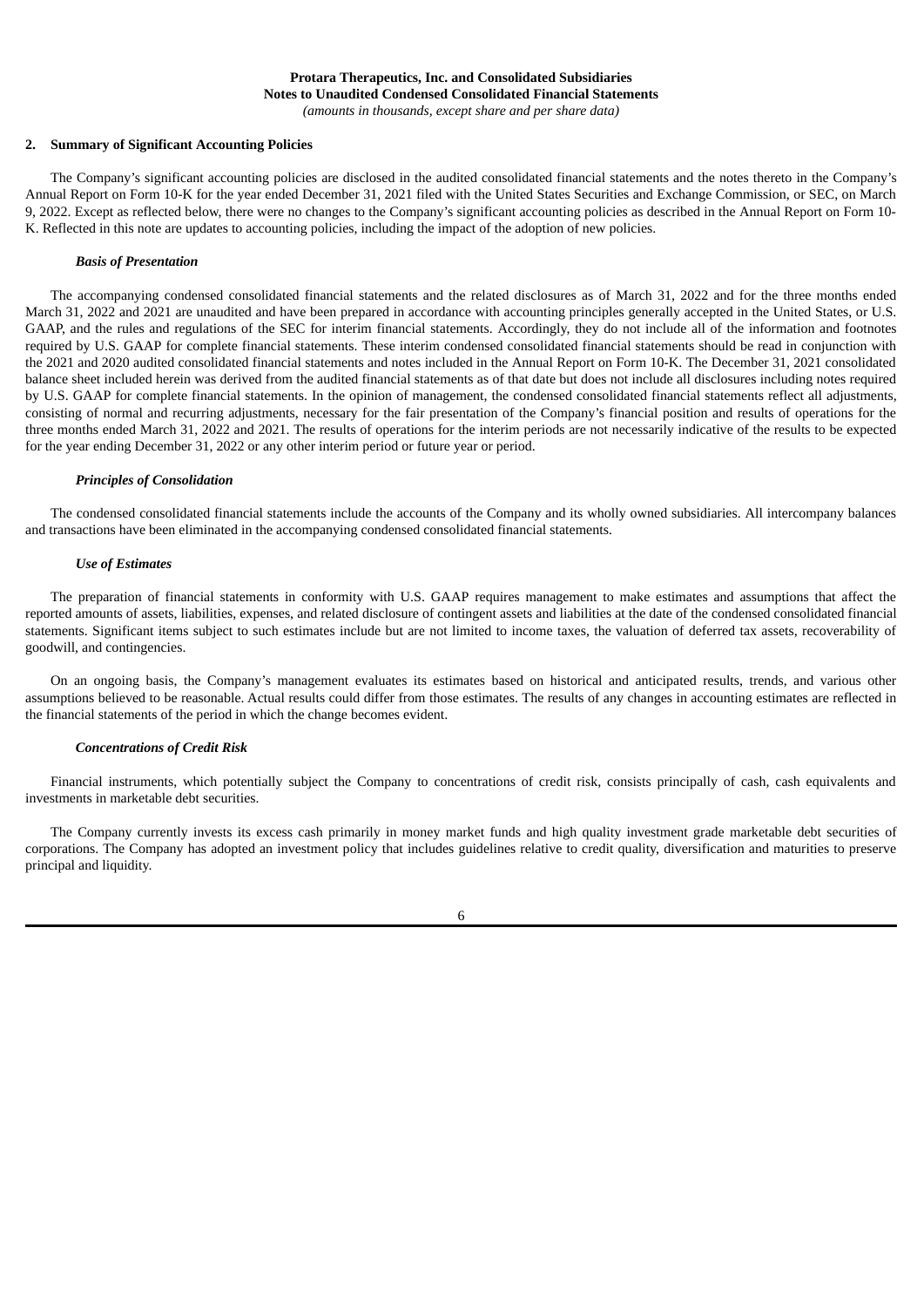### *Recent Accounting Pronouncements Not Yet Adopted*

In June 2016, the Financial Accounting Standards Board, or the FASB, issued ASU 2016-13 - *Measurement of Credit Losses on Financial Statements*. The new standard requires that expected credit losses relating to financial assets measured on an amortized cost basis and available-for-sale debt securities be recorded through an allowance for credit losses. It also limits the amount of credit losses to be recognized for available-for-sale debt securities to the amount by which carrying value exceeds fair value and also requires the reversal of previously recognized credit losses if fair value increases. In November 2019, the FASB issued ASU 2019-10 - Financial Instruments - Credit Losses (Topic 326), Derivatives and Hedging (Topic 815), and Leases (Topic 842): *Effective Dates*, which amended the effective date for certain companies. The standard is effective for public companies eligible to be smaller reporting companies for annual and interim periods beginning after December 15, 2022. Early adoption is available. The Company is currently evaluating the potential impact ASU 2016-13, and related updates, will have on its consolidated financial statements and disclosures.

The Company has evaluated other recently issued accounting pronouncements and has concluded that the impact of recently issued standards that are not yet effective will not have a material impact on the Company's financial position or results of operations upon adoption.

#### *Subsequent Events*

The Company evaluated subsequent events and transactions that occurred after the balance sheet date up to the date that the financial statements were available to be issued. The Company did not identify any subsequent events that would have required adjustment or disclosure in the financial statements.

### **3. Fair Value of Financial Instruments**

The Company measures certain financial assets and liabilities at fair value. Fair value is determined based upon the exit price that would be received to sell an asset or paid to transfer a liability in an orderly transaction between market participants, as determined by either the principal market or the most advantageous market.

Inputs used in the valuation techniques to derive fair values are classified based on a three-level hierarchy, as follows:

- Level 1 Inputs: Unadjusted quoted prices in active markets for identical assets or liabilities accessible to the reporting entity at the measurement date.
- Level 2 Inputs: Other than quoted prices included in Level 1 inputs that are observable for the asset or liability, either directly or indirectly, for substantially the full term of the asset or liability.
- Level 3 Inputs: Unobservable inputs for the asset or liability used to measure fair value to the extent that observable inputs are not available, thereby allowing for situations in which there is little, if any, market activity for the asset or liability at measurement date.

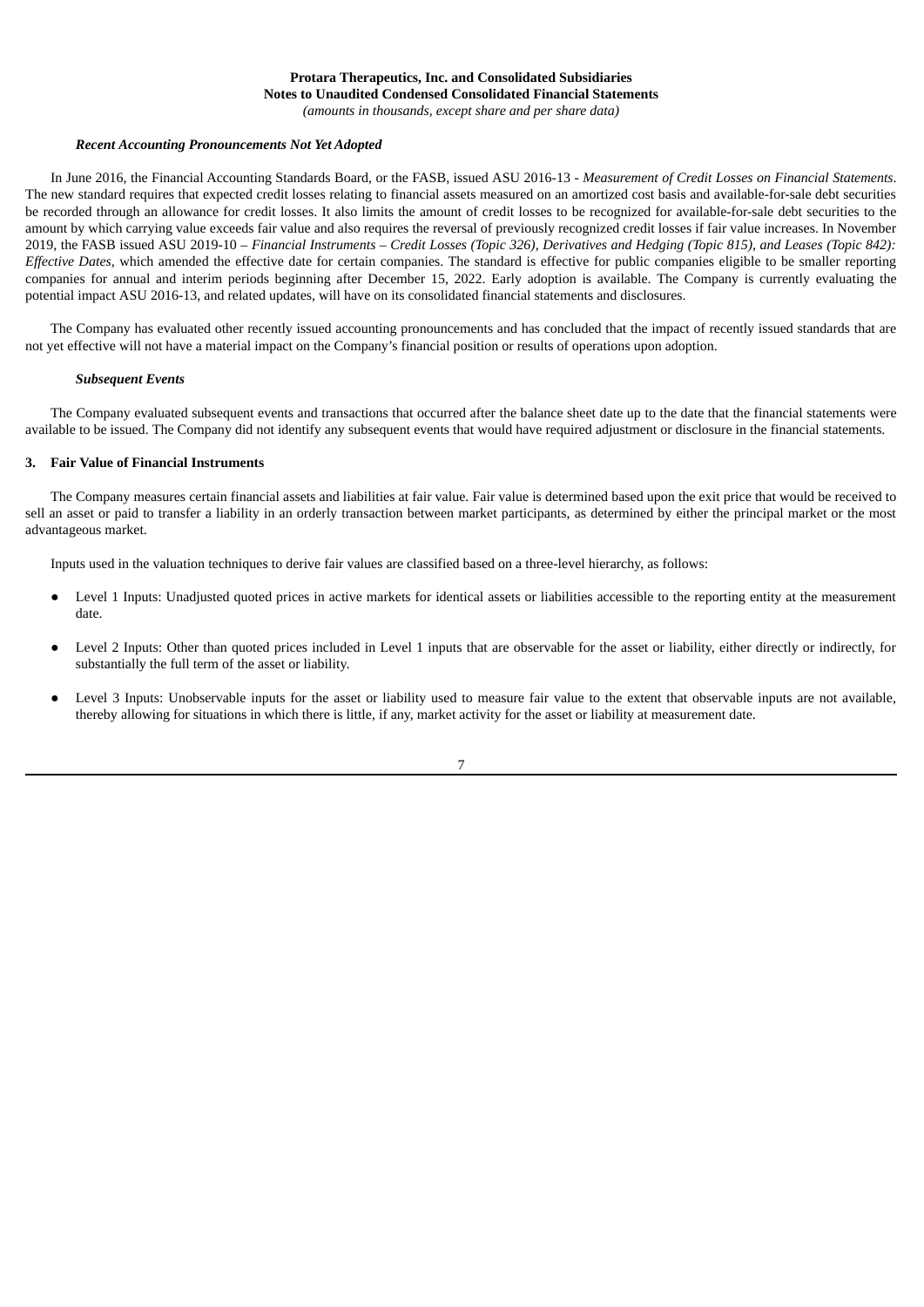# **Protara Therapeutics, Inc. and Consolidated Subsidiaries Notes to Unaudited Condensed Consolidated Financial Statements** *(amounts in thousands, except share and per share data)*

The following tables present the Company's financial assets and liabilities that are measured and carried at fair value and indicate the level within the fair value hierarchy of valuation techniques it utilizes to determine such fair value:

|                               |                | March 31, 2022 |                |                          |        |                          |                |              |
|-------------------------------|----------------|----------------|----------------|--------------------------|--------|--------------------------|----------------|--------------|
|                               |                | Level 1        |                | <b>Level 2</b>           |        | Level 3                  |                | <b>Total</b> |
| Cash equivalents:             |                |                |                |                          |        |                          |                |              |
| Money market funds            | $\mathfrak{S}$ | 14,718         | $\mathfrak{S}$ |                          | $-$ \$ | $\Delta \sim 10^4$       | $\mathfrak{F}$ | 14,718       |
| Restricted cash, non-current: |                |                |                |                          |        |                          |                |              |
| Money market funds            |                | 745            |                | $\overline{\phantom{0}}$ |        | ٠                        |                | 745          |
| Marketable debt securities    |                |                |                |                          |        |                          |                |              |
| Corporate bonds               |                |                |                | 93,044                   |        |                          |                | 93,044       |
| Total                         |                | 15,463         |                | 93,044                   | \$.    |                          |                | 108,507      |
|                               |                |                |                | <b>December 31, 2021</b> |        |                          |                |              |
|                               |                | Level 1        |                | <b>Level 2</b>           |        | <b>Level 3</b>           |                | <b>Total</b> |
| Cash equivalents:             |                |                |                |                          |        |                          |                |              |
| Money market funds            | $\mathbb{S}$   | 26,323         | $\mathfrak{s}$ |                          | $-$ \$ |                          | $-5$           | 26,323       |
| Restricted cash, non-current: |                |                |                |                          |        |                          |                |              |
| Money market funds            |                | 745            |                | $\overline{\phantom{0}}$ |        | $\overline{\phantom{0}}$ |                | 745          |
| Marketable debt securities    |                |                |                |                          |        |                          |                |              |
| Corporate bonds               |                |                |                | 94,972                   |        |                          |                | 94,972       |
| Total                         | \$             | 27,068         |                | 94,972                   |        |                          |                | 122,040      |

Money market funds are classified as Level 1 within the fair value hierarchy, because they are valued using quoted prices in active markets. Corporate debt securities classified as Level 2 within the fair value hierarchy are valued on the basis of prices from an orderly transaction between market participants provided by reputable dealers or pricing services. Prices of these securities are obtained through independent, third-party pricing services and include market quotations that may include both observable and unobservable inputs. In determining the value of a particular investment, pricing services may use certain information with respect to transactions in such investments, quotations from dealers, pricing matrices and market transactions in comparable investments and various relationships between investments. There were no transfers of financial instruments among Level 1, Level 2, and Level 3 during the period presented.

Cash equivalents, prepaid expenses and other current assets, accounts payable and accrued expenses at Mach 31, 2022 and December 31, 2021 are carried at amounts that approximate fair value due to their short-term maturities.

#### **4. Marketable Debt Securities**

Marketable debt securities, all of which were classified as available-for-sale, consist of the following:

|                                                                        | <b>March 31, 2022</b> |        |  |                          |  |                             |  |                                       |  |
|------------------------------------------------------------------------|-----------------------|--------|--|--------------------------|--|-----------------------------|--|---------------------------------------|--|
|                                                                        | Amortized<br>Cost     |        |  | Unrealized<br>Gains      |  | <b>Unrealized</b><br>Losses |  | <b>Estimated</b><br><b>Fair Value</b> |  |
| Corporate bonds - presented in marketable debt securities              |                       | 62,535 |  | $\overline{\phantom{0}}$ |  | (380)                       |  | 62,155                                |  |
| Corporate bonds - presented in marketable debt securities, non-current |                       | 31.451 |  |                          |  | (562)                       |  | 30,889                                |  |
| Total                                                                  |                       | 93.986 |  | ٠                        |  | (942)                       |  | 93,044                                |  |

|                                                                        | <b>December 31, 2021</b> |        |                     |                          |                      |       |  |                                       |  |
|------------------------------------------------------------------------|--------------------------|--------|---------------------|--------------------------|----------------------|-------|--|---------------------------------------|--|
|                                                                        | Amortized<br>Cost        |        | Unrealized<br>Gains |                          | Unrealized<br>Losses |       |  | <b>Estimated</b><br><b>Fair Value</b> |  |
| Corporate Bonds - presented in marketable debt securities              |                          | 55,548 |                     | $\overline{\phantom{a}}$ |                      | (43)  |  | 55,505                                |  |
| Corporate Bonds - presented in marketable debt securities, non-current |                          | 39,635 |                     |                          |                      | (168) |  | 39.467                                |  |
| Total                                                                  |                          | 95.183 |                     | $\overline{\phantom{0}}$ |                      | (211) |  | 94.972                                |  |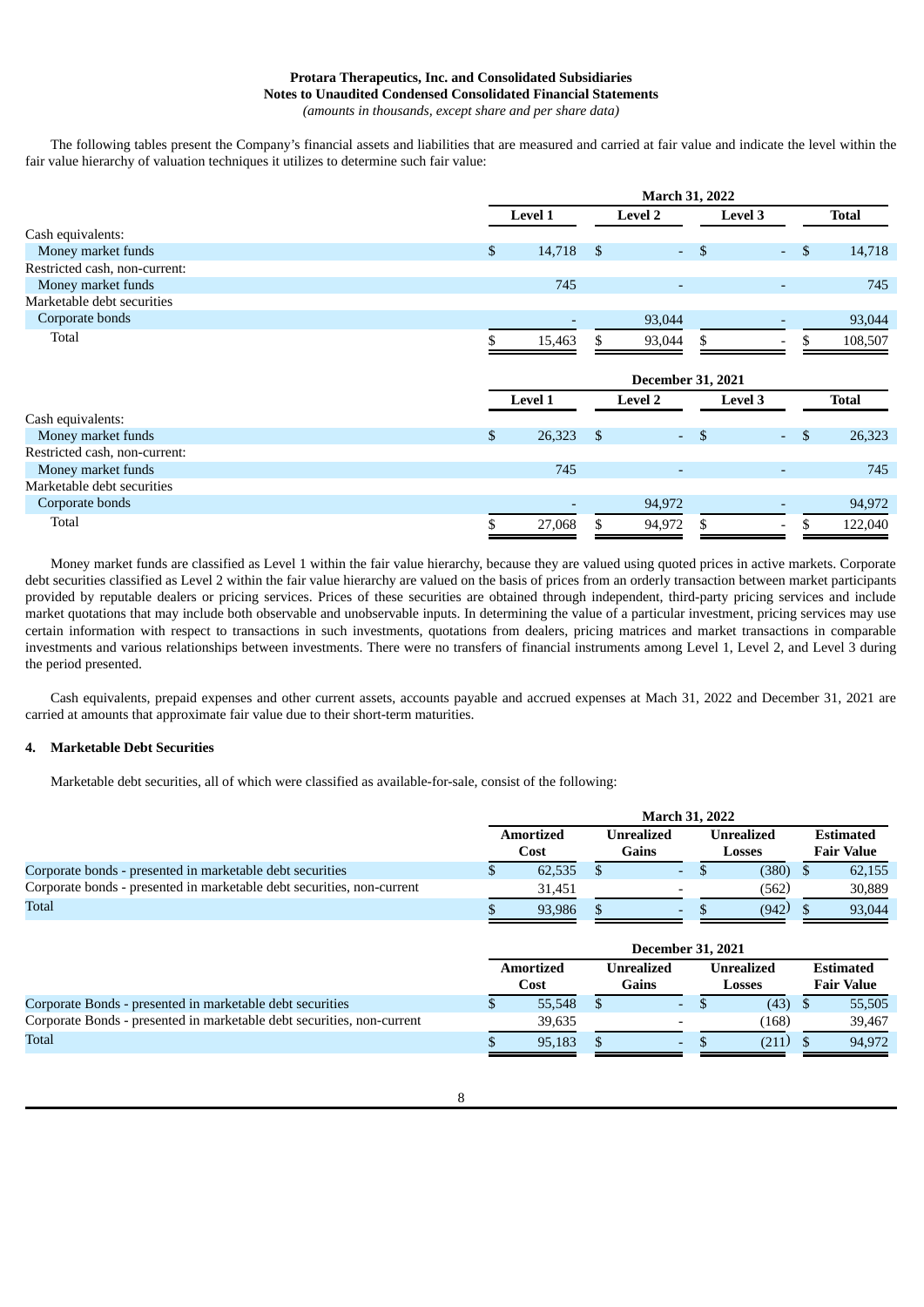## **Protara Therapeutics, Inc. and Consolidated Subsidiaries Notes to Unaudited Condensed Consolidated Financial Statements** *(amounts in thousands, except share and per share data)*

The Company has recorded the securities at fair value in its condensed consolidated balance sheets and unrealized gains and losses are reported as a component of accumulated other comprehensive income (loss). The amount of realized gains and losses reclassified into earnings are based on the specific identification of the securities sold or securities that reached maturity date. The amount of realized gains and losses reclassified into earnings have not been material to the Company's condensed consolidated statements of operations.

At the time of purchase, the Company determines the appropriate classification of investments based upon its intent with regard to such investments. The Company classifies investments in marketable debt securities with remaining maturities when purchased of greater than three months as available-forsale. Investments with a remaining maturity date greater than one year are classified as non-current. The contractual maturities of all securities held at March 31, 2022 was 21 months or less. There were no sales of securities in the periods presented.

Of the 42 securities in a loss position held by the Company, there were five securities in a continuous unrealized loss position for greater than twelve months at March 31, 2022. The total unrealized loss related to these securities was \$133 and was not material. The Company has the ability to hold such securities with an unrealized loss until its forecasted recovery. The Company determined that there was no material change in the credit risk of the above investments. No other than temporary impairment loss has been recorded on the securities as of March 31, 2022, as the Company believes that any decrease in fair value of these securities is temporary and the Company expects to recover at least up to the initial cost of the investment for these securities.

#### *Investment Income*

Investment income consists of the following:

|                                                   | March 31, |  |       |  |  |
|---------------------------------------------------|-----------|--|-------|--|--|
|                                                   | 2022      |  | 2021  |  |  |
| Interest income                                   | 529       |  | 397   |  |  |
| Accretion/(amortization) of discount/premium, net | (410)     |  | (282) |  |  |
| Total interest and investment income              | 119       |  | 115   |  |  |

# **5. Prepaid Expenses and Other Current Assets**

Included in the Company's prepaid expenses and other current assets within the condensed consolidated balance sheets are:

|                                                |                   | As of |   |                      |  |  |
|------------------------------------------------|-------------------|-------|---|----------------------|--|--|
|                                                | March 31,<br>2022 |       |   | December 31,<br>2021 |  |  |
| Prepaid insurance                              |                   | 1,683 | ъ | 279                  |  |  |
| Prepaid research and development               |                   | 463   |   | 684                  |  |  |
| Prepaid software                               |                   | 133   |   | 79                   |  |  |
| Accrued interest on marketable debt securities |                   | 528   |   | 634                  |  |  |
| Other prepaid expenses                         |                   | 287   |   | 173                  |  |  |
| Other current assets                           |                   |       |   | 34                   |  |  |
| <b>Total</b>                                   |                   | 3,098 |   | 1,883                |  |  |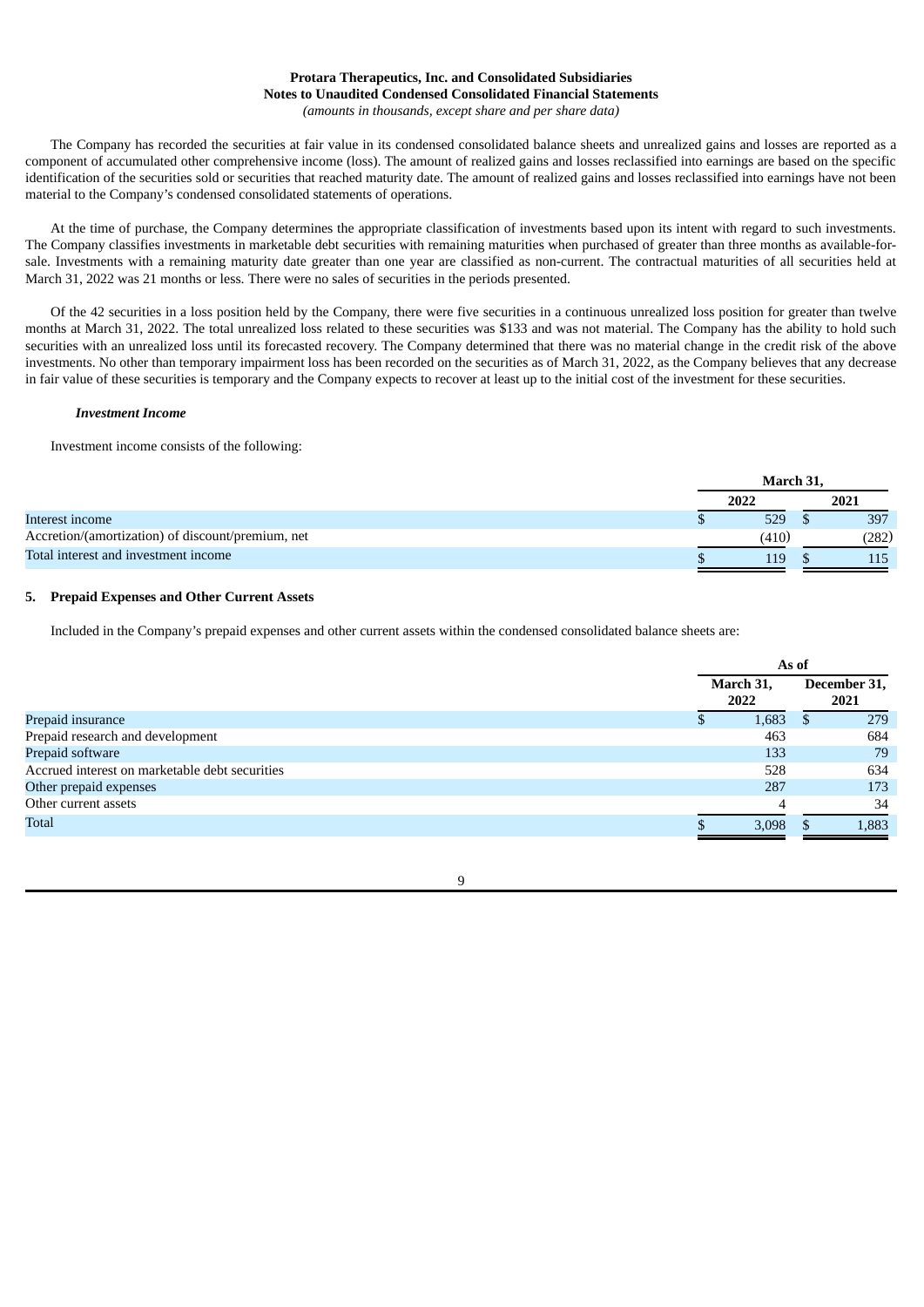# **6. Accrued Expenses**

Included in the Company's accrued expenses within the condensed consolidated balance sheets are:

|                                |  | March 31,<br>2022 |  | December 31,<br>2021 |
|--------------------------------|--|-------------------|--|----------------------|
| Payroll                        |  | 465               |  | 1,801                |
| Taxes                          |  | 52                |  | 41                   |
| Legal fees                     |  | 56                |  | 29                   |
| Research and development costs |  | 798               |  | 437                  |
| Other expenses                 |  | 79                |  | 181                  |
| Total                          |  | 1,450             |  | 2,489                |

#### **7. Leases**

## *Operating leases*

Leases classified as operating leases are included in operating lease right-of use, or ROU, assets, operating lease liabilities and operating lease liabilities, non-current, in the Company's consolidated balance sheets. Cash paid for operating lease liabilities was \$332 and \$52 during the three months ended March 31, 2022 and 2021, respectively, which is included in operating cash flows.

The components of lease expense were as follows:

|                       | <b>Three Months Ended</b><br>March 31, |  |      |  |
|-----------------------|----------------------------------------|--|------|--|
| Lease cost            | 2022                                   |  | 2021 |  |
| Operating lease cost  | 341                                    |  | 55   |  |
| Short-term lease cost |                                        |  | 61   |  |
| <b>Total</b>          | 344                                    |  | 116  |  |

Variable lease expense for the three months ended March 31, 2022 and 2021, respectively, was not material.

The weighted-average remaining lease term and the weighted average discount rate for operating leases were:

|                                                                     | As of<br>March 31,<br>2022 |
|---------------------------------------------------------------------|----------------------------|
| Weighted-average discount rate                                      | 7.0%                       |
| Weighted-average remaining lease term – operating lease (in months) | 76                         |

As of March 31, 2022, the expected annual minimum lease payments of the Company's operating lease liabilities were as follows:

| <b>For Years Ending December 31,</b>                   |   | <b>Operating</b><br>Lease<br><b>Payments</b> |
|--------------------------------------------------------|---|----------------------------------------------|
| 2022 (excluding the three months ended March 31, 2022) | D | 995                                          |
| 2023                                                   |   | 1,327                                        |
| 2024                                                   |   | 1,327                                        |
| 2025                                                   |   | 1,395                                        |
| 2026                                                   |   | 1,429                                        |
| Thereafter                                             |   | 2,234                                        |
| Total operating lease payments                         |   | 8,707                                        |
| Less: imputed interest                                 |   | 1,677                                        |
| Present value of future minimum lease payments         |   | 7,030                                        |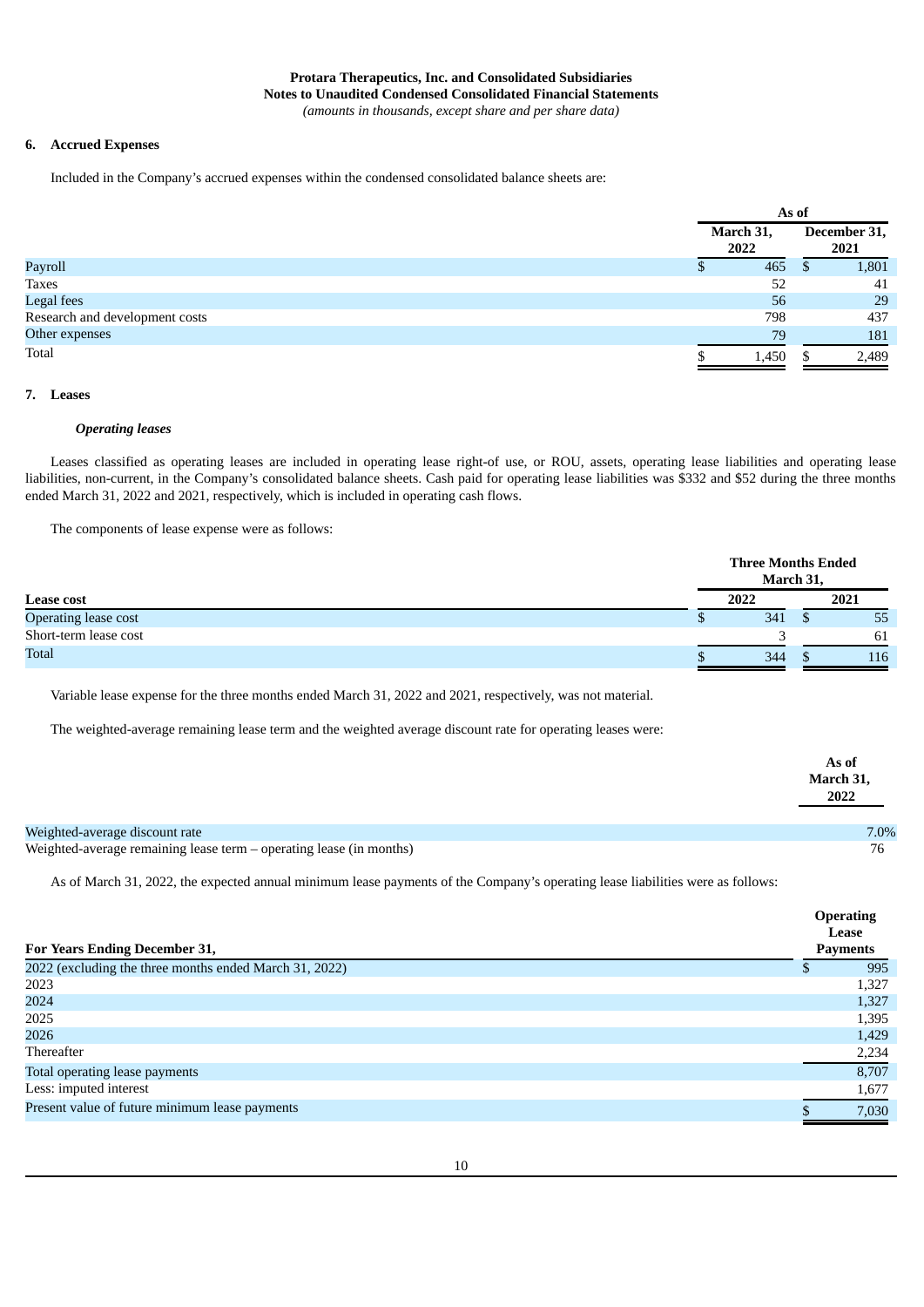# **8. Commitments and Contingencies**

#### *Commitments*

The Company has commitments under certain license and collaboration agreements, lease agreements, and employment agreements. Commitments under certain license agreements primarily include annual payments, payments upon the achievement of certain milestones, and royalty payments based on net sales of licensed products. Commitments under lease agreements consist of future minimum lease payments for operating leases which are further described in Note 7 of this Quarterly Report on Form 10-Q.

## *Contingencies*

From time to time, the Company may be subject to various legal proceedings and claims that arise in the ordinary course of its business activities. Management is of the opinion that the ultimate outcome of these matters would not have a material adverse impact on the financial position of the Company or the results of its operations.

In the normal course of business, the Company enters into contracts in which it makes representations and warranties regarding the performance of its services and that its services will not infringe on third-party intellectual rights. There have been no significant events related to such representations and warranties in which the Company believes the outcome could result in losses or penalties in the future.

## **9**. **Stockholders' Equity**

## *Common Stock*

As of March 31, 2022 and December 31, 2021, the Company has 100,000,000 shares of common stock authorized for issuance, \$0.001 par value per share, of which 11,251,927 and 11,235,731 shares were issued and outstanding, respectively.

The holders of the Company's common stock are entitled to one vote per share.

## *Preferred Stock*

As of March 31, 2022 and December 31, 2021, the Company has 10,000,000 shares of preferred stock authorized for issuance, \$0.001 par value per share, of which 8,028 shares of Series 1 Convertible Preferred Stock are authorized for issuance and 8,027 shares were issued and outstanding. Each share of Series 1 Convertible Preferred Stock is convertible into approximately 1,000 shares of common stock, at a conversion price initially equal to approximately \$7.01 per common share, subject to certain adjustments as described in the certificate of designation of preferences, rights and limitations of Series 1 Convertible Preferred Stock.

The holders of Series 1 Convertible Preferred Stock are not entitled to vote.

#### **10**. **Stock-Based Compensation**

#### *2020 Inducement Plan*

On March 26, 2020, the Compensation Committee of the Board of Directors (the "Compensation Committee") approved the 2020 Inducement Plan in order to award nonstatutory stock options, restricted stock awards, restricted stock unit awards and other stock-based awards to persons not previously an employee or director of the Company, or following a bona fide period of non-employment, as an inducement material to such persons entering into employment with the Company.

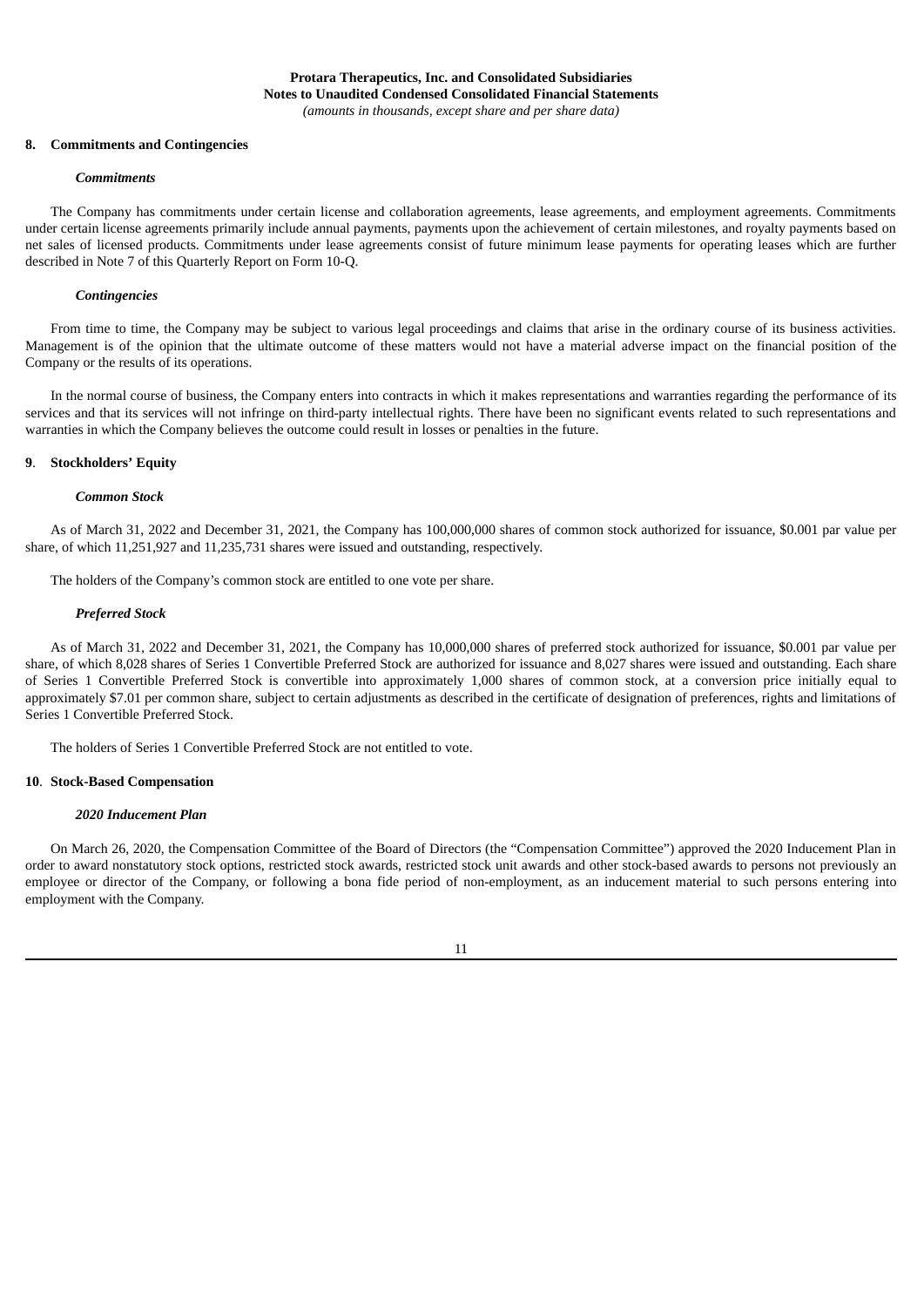## **Protara Therapeutics, Inc. and Consolidated Subsidiaries Notes to Unaudited Condensed Consolidated Financial Statements** *(amounts in thousands, except share and per share data)*

The 2020 Inducement Plan provides for a total of 600,000 shares for the issuance of the Company's common stock. The Compensation Committee also adopted a form of stock option grant notice and stock option agreement and forms of restricted stock unit grant notice and restricted stock unit agreement for use with the Inducement Plan.

As of March 31, 2022, 438,834 shares remain available to be issued under the 2020 Inducement Plan.

#### *2017 Equity Incentive Plan*

On August 10, 2017, Private ArTara (a predecessor entity of the Company), its Board of Directors and its stockholders approved the ArTara Therapeutics, Inc. 2017 Equity Incentive Plan to enable Private ArTara and its affiliates to recruit and retain highly qualified personnel and to incentivize personnel for productivity and growth.

The 2017 Equity Incentive Plan provided for the grant of a total of 2,000,000 shares for the issuance of stock options, stock appreciation rights, restricted stock and restricted stock units to among others, members of the Board of Directors, employees, consultants and service providers to the Company and its affiliates. As of January 9, 2020, in connection with the Merger, no additional awards will be made under the 2017 Equity Incentive Plan.

#### *2014 Equity Incentive Plan*

On October 3, 2014, the stockholders approved the 2014 Equity Incentive Plan. On June 20, 2017, the Company's Board of Directors amended the 2014 Equity Incentive Plan, or the Amended 2014 Plan. On July 31, 2017, the stockholders approved this amendment. On January 1, 2020, Protara Therapeutics, Inc. amended its Amended and Restated 2014 Equity Incentive Plan.

The Amended and Restated 2014 Plan, as amended provides for the grant of incentive and non-statutory stock options, stock appreciation rights, restricted stock and stock unit awards, performance units, stock grants and qualified performance-based awards. The Amended and Restated 2014 Plan, as amended provides that the number of shares reserved and available for issuance will automatically increase each January 1, by four percent of the Company's common stock on the immediately preceding December 31, adjusted for the number of shares of the Company's common stock issuable upon conversion of any security that the Company may issue that is convertible into or exchangeable for the Company's common stock, or such lesser number of shares as determined by the Company's Board of Directors.

On January 1, 2022, pursuant to the Amended and Restated 2014 Plan, as amended annual evergreen feature, the number of shares authorized under the Amended and Restated 2014 Plan, as amended was increased by 840,181 shares to 1,238,785 shares. As of March 31, 2022, 474,720 shares remain available to be issued under the Amended and Restated 2014 Plan, as amended.

Terms of the stock awards, including vesting requirements, are determined by the Board of Directors, subject to the provisions of the plans. Certain awards provide for accelerated vesting if there is a change in control as defined in the plan.

#### *2014 Employee Stock Purchase Plan*

On October 3, 2014, the stockholders approved the 2014 Employee Stock Purchase Plan, or the 2014 ESPP. The 2014 ESPP initially authorized the issuance of up to 3,513 shares of the Company's common stock. The number of shares increases each January 1, commencing on January 1, 2015 and ending on (and including) January 1, 2024, by an amount equal to the lesser of one percent of the outstanding shares as of the end of the immediately preceding fiscal year, 7,025 shares or any lower amount determined by the Company's Board of Directors prior to each such January 1st.

On January 1, 2022, pursuant to the increase per the 2014 ESPP, the number of shares authorized under the 2014 ESPP was increased by 7,025 shares to 32,062 shares. As of March 31, 2022, the authorized number of shares under the 2014 ESPP is 32,062 and the number of shares available for issuance is 32,062. During the three months ended March 31, 2022 and 2021, no shares were issued under the 2014 ESPP.

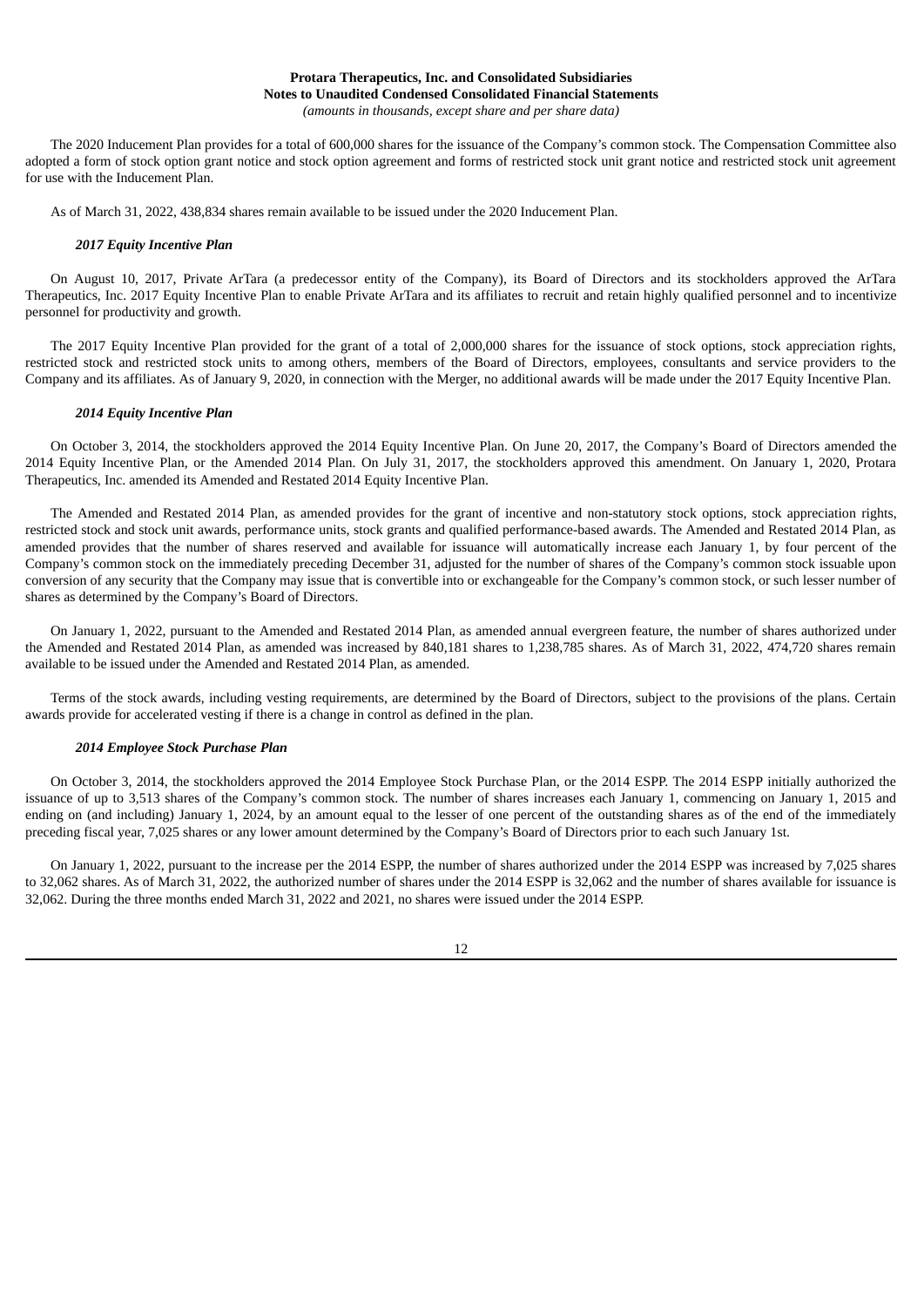# *Restricted Stock Units*

The following table summarizes restricted stock unit, or RSU, activities for the three months ended March 31, 2022:

|                                    | <b>Restricted</b><br><b>Stock Units</b> |   | Weighted<br>Average<br>Grant<br><b>Date Fair</b><br>Value |
|------------------------------------|-----------------------------------------|---|-----------------------------------------------------------|
| Non-vested as of December 31, 2021 | 96,201                                  | Ъ | 28.87                                                     |
| Granted                            | 139,800                                 |   | 6.84                                                      |
| Forfeited                          | (6,100)                                 |   | 6.90                                                      |
| Vested                             | (30, 163)                               |   | 30.00                                                     |
| Non-vested as of March 31, 2022    | 199,738                                 | Ж | 13.95                                                     |

The fair value of RSUs is amortized on a straight-line basis over the requisite service period of the respective awards. As of March 31, 2022, the unamortized value of RSUs was \$2,435. As of March 31, 2022, the weighted average remaining amortization period was 2.64 years. As of March 31, 2022 and December 31, 2021, 289,500 and 286,918 RSUs, respectively, have vested that have not yet been settled into shares of the Company's common stock.

During the three months ended March 31, 2022, the Company issued 16,196 shares of the Company's common stock from the net settlement of 27,581 RSUs. The Company paid \$72 in connection with the net share settlement of these RSUs.

#### *Stock Options*

The following table summarizes stock option activities for the three months ended March 31, 2022:

|                                     |                          | Weighted<br>Average |                                              |                                                        |    |                                            |  |
|-------------------------------------|--------------------------|---------------------|----------------------------------------------|--------------------------------------------------------|----|--------------------------------------------|--|
|                                     | <b>Options</b>           |                     | Weighted<br>Average<br><b>Exercise Price</b> | <b>Remaining</b><br><b>Contractual</b><br>Term (years) |    | Aggregate<br><b>Intrinsic</b><br>Value (1) |  |
| Outstanding as of December 31, 2021 | 1,356,639                | S                   | 20.51                                        | 8.59                                                   | -S |                                            |  |
| Granted                             | 674,600                  |                     | 6.82                                         | $\overline{\phantom{0}}$                               |    |                                            |  |
| Exercised                           | $\overline{\phantom{0}}$ |                     | $\overline{\phantom{a}}$                     | $\overline{\phantom{0}}$                               |    |                                            |  |
| Forfeited                           | (38, 684)                |                     | 11.87                                        | $\overline{\phantom{0}}$                               |    |                                            |  |
| Expired                             | (12,500)                 |                     | 15.30                                        | ٠                                                      |    |                                            |  |
| Outstanding as of March 31, 2022    | 1,980,055                | \$                  | 16.05                                        | 8.83                                                   | \$ |                                            |  |
|                                     |                          |                     |                                              |                                                        |    |                                            |  |
| Exercisable as of March 31, 2022    | 593,192                  | \$                  | 21.29                                        | 8.01                                                   | \$ | $\overline{\phantom{0}}$                   |  |

(1) Aggregate intrinsic value represents the difference between the exercise price of the option and the closing market price of the Company's common stock on March 31, 2022. The intrinsic value of options exercised during the three months ended March 31, 2022 and 2021 was \$0, respectively, as no options were exercised.

The weighted average grant date fair value per share of the options granted during the three months ended March 31, 2022 and 2021 was \$5.37 and \$15.20, respectively. As of March 31, 2022, there was approximately \$14,369 of unrecognized share-based compensation for unvested stock option grants which is expected to be recognized over a weighted average period of 3.03 years. The total unrecognized stock-based compensation cost will be adjusted for actual forfeitures as they occur.

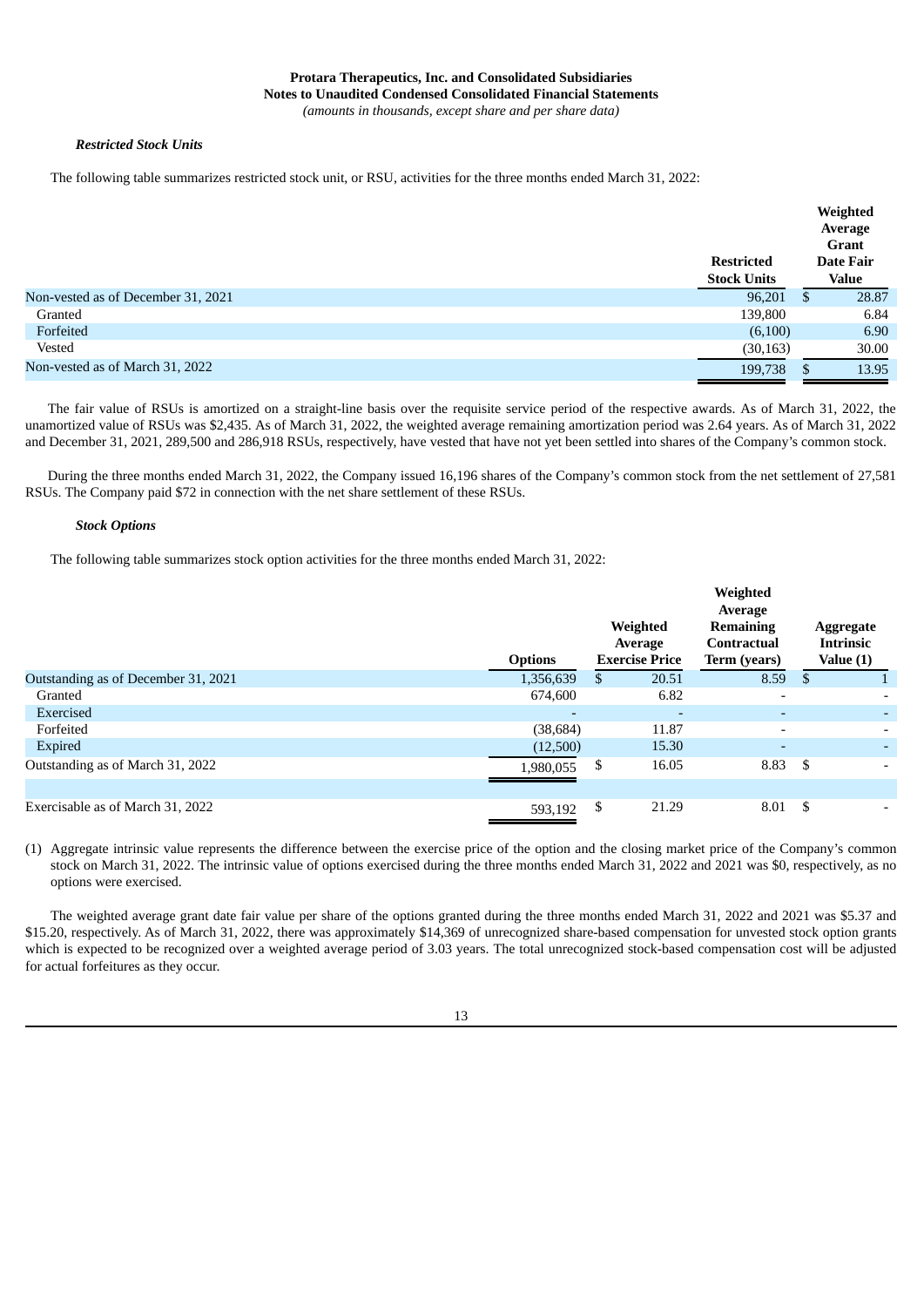# *Summary of Stock-Based Compensation Expense*

The following tables summarize total stock-based compensation costs recognized:

|                        | <b>Three Months Ended</b><br>March 31, |       |
|------------------------|----------------------------------------|-------|
|                        | 2022                                   | 2021  |
| Restricted stock units | 314                                    | 1,303 |
| Stock options          | 1,565                                  | 1,437 |
| <b>Total</b>           | 1,879                                  | 2,740 |

Stock-based compensation expense was reflected within the condensed consolidated statements of operations and comprehensive loss as:

|                            | <b>Three Months Ended</b><br>March 31, |       |
|----------------------------|----------------------------------------|-------|
|                            | 2022                                   | 2021  |
| Research and development   | 366                                    | 270   |
| General and administrative | 1,513                                  | 2,470 |
| <b>Total</b>               | 1,879                                  | 2,740 |

# **11. Net Loss per Common Share**

The following table sets forth the computation of the net loss per share attributable to common stockholders, basic and diluted:

|                                                                           | As of March 31, |    |            |  |
|---------------------------------------------------------------------------|-----------------|----|------------|--|
|                                                                           | 2022            |    | 2021       |  |
| Numerator:                                                                |                 |    |            |  |
| Net loss attributable to common stockholders                              | 10.755          |    | 13,465     |  |
| Denominator:                                                              |                 |    |            |  |
| Weighted-average shares of common stock outstanding, basic and diluted    | 11,250,127      | S. | 11.226.929 |  |
| Net loss per share attributable to common stockholders, basic and diluted | (0.96)          |    | (1.20)     |  |

Since the Company was in a net loss position for all periods presented, net loss per share attributable to common stockholders was the same on a basic and diluted basis, as the inclusion of all potential common equivalent shares outstanding would have been anti-dilutive. The Company excluded the following potential shares of common stock, presented based on amounts outstanding at each period end, from the computation of diluted net loss per share attributable to common stockholders for the periods indicated because including them would have had an anti-dilutive effect:

|                                                    | As of March 31, |           |
|----------------------------------------------------|-----------------|-----------|
|                                                    | 2022            | 2021      |
| Stock options issued and outstanding               | 1.980.055       | 1,151,327 |
| Restricted stock units issued and outstanding      | 489.238         | 379.744   |
| Conversion of Series 1 Convertible Preferred Stock | 8.029.039       | 8,029,039 |
| Total potentially dilutive shares                  | 10.498.332      | 9.560.110 |

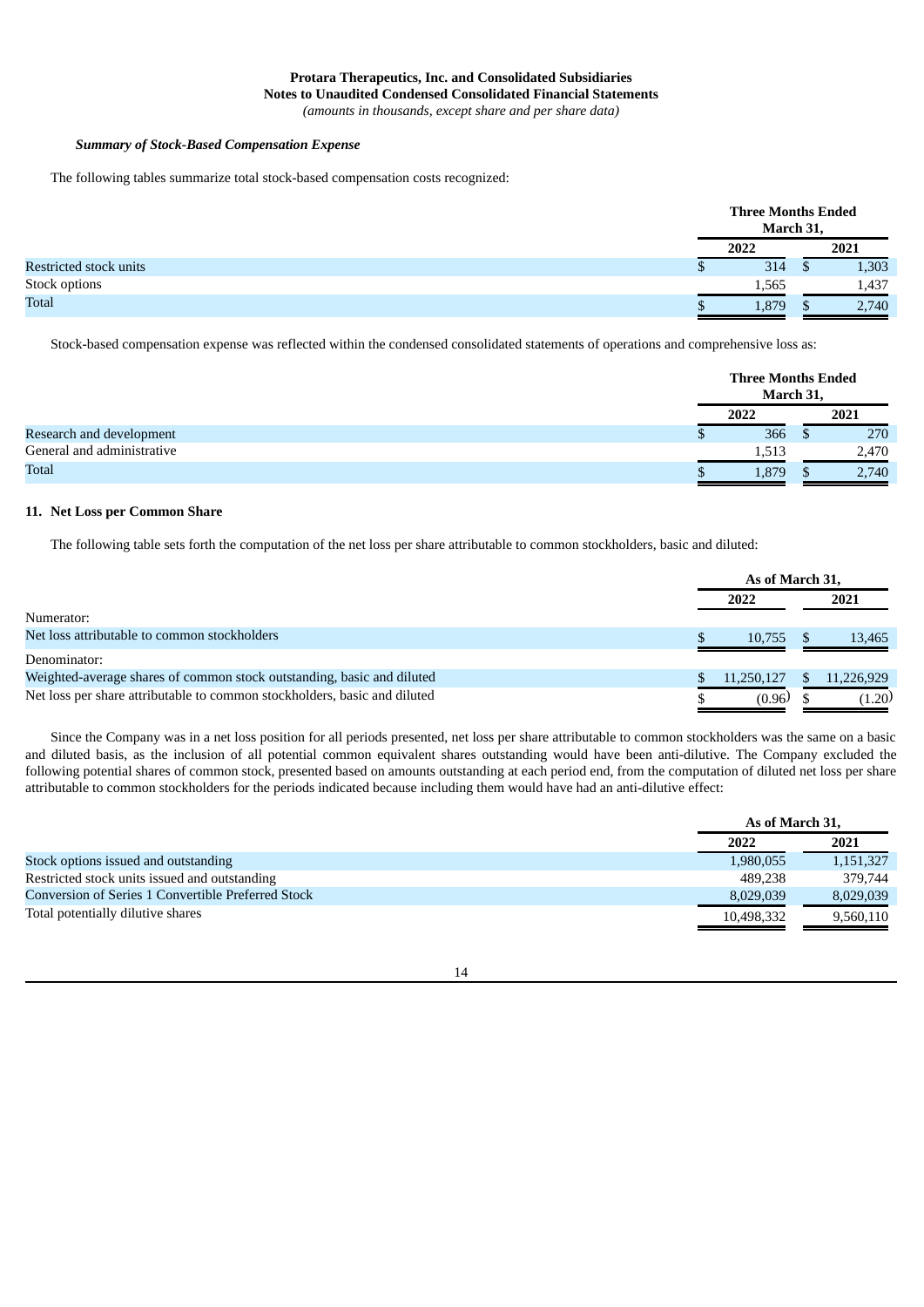#### <span id="page-19-0"></span>**Item 2. Management's Discussion and Analysis of Financial Condition and Results of Operations**

You should read the following discussion and analysis of our financial condition and results of operations together with the unaudited condensed *consolidated financial statements and related notes appearing elsewhere in this Quarterly Report on Form 10-Q.*

Our actual results and timing of certain events may differ materially from the results discussed, projected, anticipated, or indicated in any forwardlooking statements. We caution you that forward-looking statements are not quarantees of future performance and that our actual results of operations, financial condition and liquidity, and the development of the industry in which we operate may differ materially from the forward-looking statements contained in this Quarterly Report on Form 10-Q. In addition, even if our results of operations, financial condition and liquidity, and the development of the industry in which we operate are consistent with the forward-looking statements contained in this Quarterly Report on Form 10-Q, they may not be *predictive of results or developments in future periods.*

#### **Overview**

We are a New York City based clinical-stage biopharmaceutical company committed to identifying and advancing transformative therapies for the treatment of cancer and rare diseases. We were founded on the principle of applying modern scientific, regulatory or manufacturing advancements to established mechanisms in order to create new development opportunities. We prioritize creativity, diverse perspectives, integrity and tenacity to expedite our goal of bringing life-changing therapies to people with limited treatment options.

Our portfolio includes two development programs utilizing TARA-002, an investigational cell therapy based on the broad immunopotentiator, OK-432, which was originally granted marketing approval by the Japanese Ministry of Health and Welfare as an immunopotentiating cancer therapeutic agent. This cell therapy is currently approved in Japan and Taiwan for LMs, and multiple oncologic indications. We have secured worldwide rights to the asset excluding Japan and Taiwan and have begun to explore its use in oncology and rare disease indications. TARA-002 was developed from the same master cell bank of genetically distinct group A *Streptococcus pyogenes* as OK-432 (marketed as Picibanil® in Japan and Taiwan by Chugai Pharmaceutical Co., Ltd., or Chugai Pharmaceutical). We are currently developing TARA-002 in non-muscle invasive bladder cancer, or NMIBC, and in LMs.

Our lead oncology program is TARA-002 in NMIBC, which is cancer found in the tissue that lines the inner surface of the bladder that has not spread into the bladder muscle. Bladder cancer is the sixth most common cancer in the United States, with NMIBC representing approximately 80% of bladder cancer diagnoses. Approximately 65,000 patients are diagnosed with NMIBC in the United States each year. Very few new therapeutics have been approved for NMIBC since the 1990s and the current standard of care for NMIBC includes intravesical Bacillus Calmette–Guérin, or BCG. The mechanism of TARA-002 is similar to BCG. TARA-002 and BCG are intravesically administered and elicit both a Th1 type immune response and locally activated generally similar array of cytokines and immune cells.

In March 2022 we announced that we dosed the first patient in our Phase 1 dose-finding, open-label clinical trial to evaluate TARA-002 in treatmentnaïve and treatment-experienced NMIBC patients with high-grade carcinoma in situ, or CIS, and high-grade papillary tumors (Ta). In the initial dose escalation phase of the trial, patients will receive six weekly intravesical doses of TARA-002. The primary objective of the trial is to evaluate the safety, tolerability and preliminary signs of anti-tumor activity of TARA-002, with the goal of establishing a recommended dose for a future Phase 2 clinical trial. Enrollment of patients in the trial is ongoing.

We are also pursuing TARA-002 in LMs, which are rare, non-malignant cysts of the lymphatic vascular system that primarily form in the head and neck region of children before the age of two. In July 2020, the FDA granted Rare Pediatric Disease designation for TARA-002 for the treatment of LMs. OK-432, the originator therapy to TARA-002, has been the standard of care in LMs in Japan for over 20 years. In addition to the clinical experience in Japan, we have secured the rights to a dataset from one of the largest ever conducted Phase 2 trials in LMs, in which OK-432 was administered via a compassionate use program led by the University of Iowa to over 500 pediatric and adult patients. We have an IND for LMs with the Vaccines and Related Products Division of the FDA, or Vaccines Division. The FDA has provided us with preliminary guidance regarding a potential development path for TARA-002 in LMs and we are planning to initiate a Phase 2 clinical trial of TARA-002 in this indication subject to alignment with the FDA on a clinical trial protocol.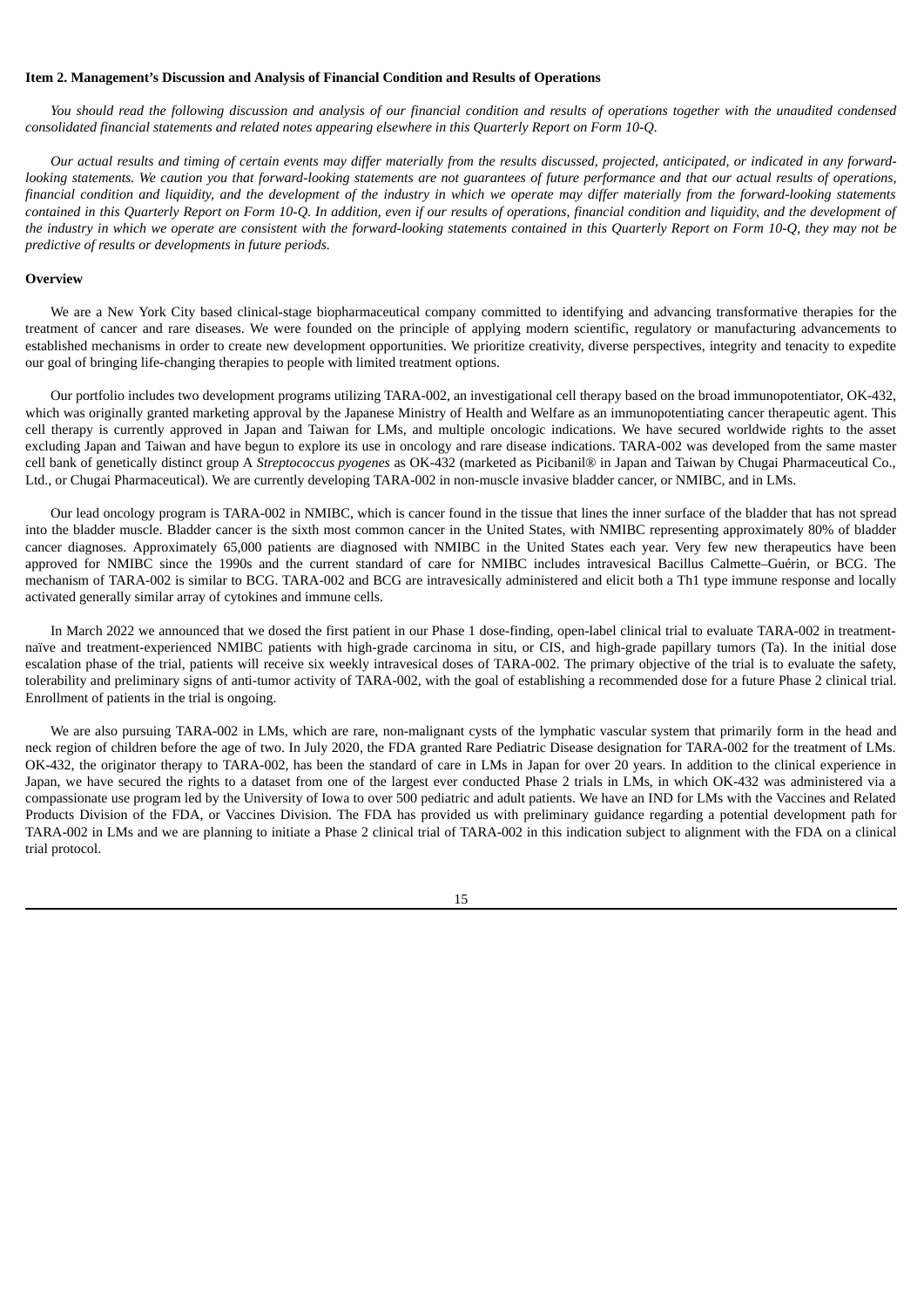The third development program in our portfolio is intravenous, or IV, Choline Chloride, an investigational phospholipid substrate replacement therapy initially in development for patients receiving parenteral nutrition, or PN, who have intestinal failure associated liver disease, or IFALD. IV Choline Chloride has been granted Orphan Drug Designation by the FDA for this indication and has also been granted Fast Track Designation for the treatment of IFALD. Following a positive end of Phase 2 meeting with the FDA, we received feedback on the design of the studies necessary to complete a registration package for IV Choline Chloride for the treatment of IFALD, including a Phase 1 pharmacokinetic, or PK, trial and a Phase 3 clinical trial. Prior to initiating these clinical trials, we are conducting a prevalence study to enhance understanding of the PN patient population and we plan to use this information to determine the next steps for the development program. In September 2021, we reported results of the retrospective part of the prevalence study, which supported the significant unmet medical need in patients dependent on PN who have IFALD. We are currently conducting the prospective part of the study, which is a multi-center, cross-sectional observational study that will assess the prevalence of choline deficiency, as well as cholestasis and steatosis, in patients dependent on PN.

We had been pursuing an additional program, Vonapanitase, a recombinant human elastase. Following a review of the research, preclinical, and clinical data of Vonapanitase, we have determined to cease further development of this product candidate at this time.

We have devoted substantial efforts to the development of these programs and do not have any approved products and have not generated any revenue from product sales. TARA-002 has not yet been approved for use for treatment of NMIBC, LMs or any other indications. We do not expect to generate revenues in the near-term, if ever. To finance our current strategic plans, including the conduct of ongoing and future clinical trials and further research and development costs, we will need to raise additional capital.

Since inception, we have incurred significant operating losses. As of March 31, 2022, we had an accumulated deficit of approximately \$104.8 million. We expect to continue to incur significant expenses and increasing operating losses for at least the next few years as we continue our development of, and seek marketing approvals for, our product candidates, prepare for and begin the commercialization of any approved products, and add infrastructure and personnel to support our product development efforts and operations as a public company in the United States.

As a clinical-stage company, our expenses and results of operations are likely to fluctuate significantly from quarter-to-quarter and year-to-year. We believe that our period-to-period comparisons of our results of operations should not be relied upon as indicative of our future performance.

As of March 31, 2022, we had approximately \$118.5 million in cash, cash equivalents, and marketable debt securities.

#### **COVID-19**

The ultimate impact of the current COVID-19 pandemic is highly uncertain and subject to change. We have experienced delays and may experience additional future delays that impact our business, our research and development activities, the healthcare systems in which we operate and the global economy as a whole. We will continue to monitor the COVID-19 pandemic closely including whether the effects would have a material impact on our operations, liquidity and capital resources.

In response to the initial outbreak of COVID-19 and the prevalence of new variants and additional waves of infections throughout the pandemic, we have from time to time implemented work-from-home policies for our employees and at times have temporarily modified our operations to comply with applicable safety recommendations. Similar health and safety measures have affected or may affect third parties with whom we do business, including the third parties that we have contracted with to conduct studies for TARA-002, our study sites or other clinical partners, laboratories through which we conduct non-clinical studies, our third-party manufacturers and other parties with whom we conduct business and regulatory agencies. These measures, to the extent they remain in place or are reinstituted in the future, and our related adjustments to our business may negatively impact productivity, disrupt our business and delay our timelines, the magnitude of which will depend, in part, on the length, severity and geographic scope of the pandemic as it continues and any associated health and safety measures and other limitations on our ability to conduct our business in the ordinary course.

Severe and/or long-term disruptions in our operations as a result of COVID-19, including in response to the prevalence of new variants of the virus, additional waves of infections and the associated health and safety measures, will negatively impact our business, operating results and financial condition. Specifically, to the extent that the COVID-19 pandemic continues, we anticipate that the stress on healthcare systems around the globe will negatively impact our ability to conduct clinical trials in the near-term primarily due to the lack of resources at clinical trial sites and the resulting inability to timely enroll patients in the trials. We also anticipate that any continued effect of COVID-19 will negatively impact our ability to conduct non-clinical studies due primarily to laboratory closures and limited availability of personnel. In addition, the potential economic impact brought by, and the duration of, COVID-19 may be difficult to assess or predict, and it may limit our ability to access capital, which could in the future negatively affect our liquidity. A recession or market correction resulting from the COVID-19 pandemic and related effects on the economy such as supply chain disruptions and inflation could materially affect our business and the value of our common stock.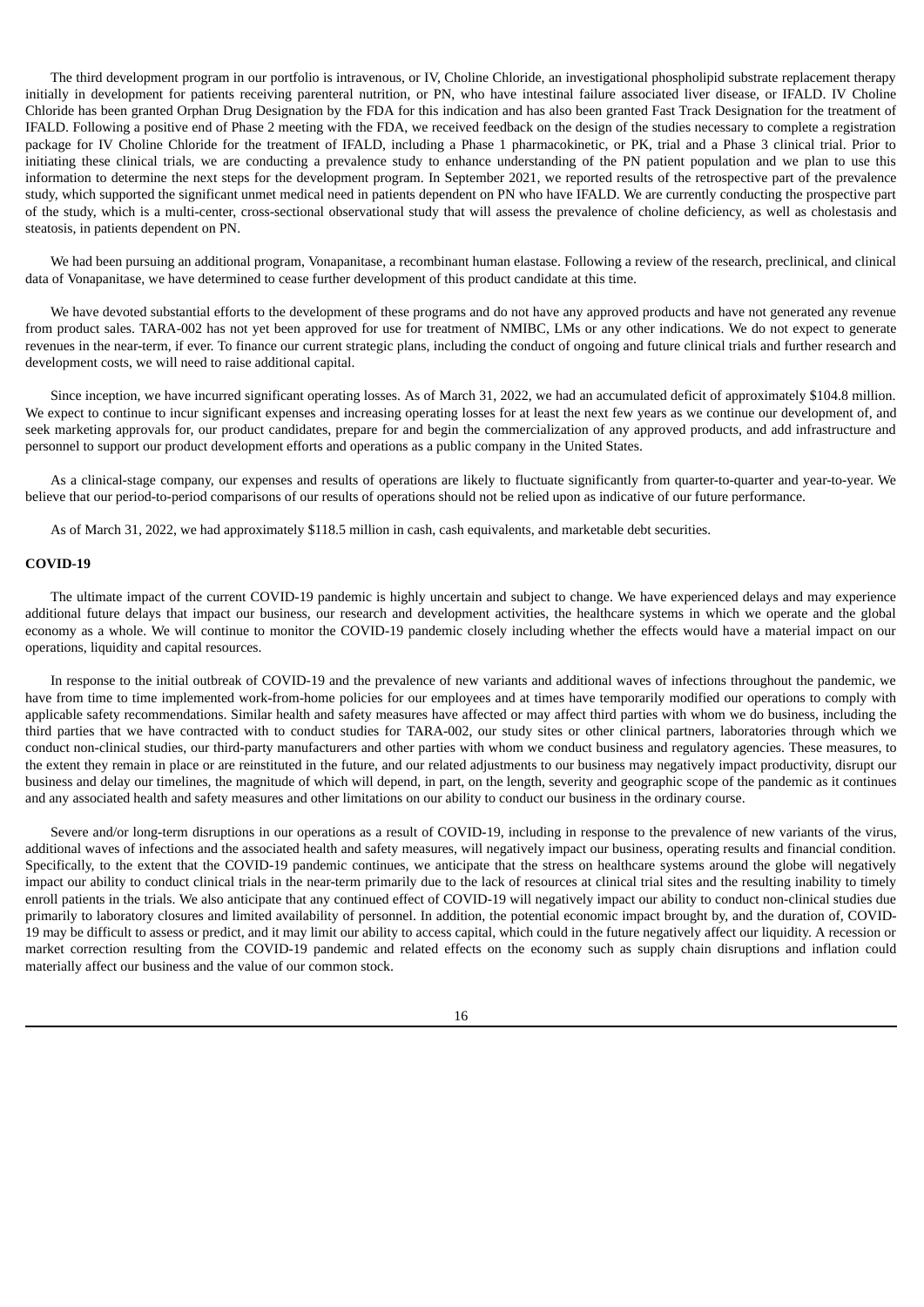### **Financial Overview**

# *Research and Development*

Research and development expenses consist primarily of costs incurred for the development of TARA-002 and IV Choline Chloride, which include employee-related expenses, including salaries, benefits, travel and stock-based compensation expense, expenses incurred under agreements with clinical research organizations, or CROs, contract development and manufacturing organizations, or CDMOs, the cost of acquiring, developing and manufacturing clinical trial materials, clinical and non-clinical related costs, costs associated with regulatory operations and facilities, depreciation and other expenses, which include expenses for rent and maintenance of facilities and other supplies.

#### *General and Administrative*

General and administrative expenses consist principally of employee-related expenses, including salaries, benefits, travel and stock-based compensation expense, in executive and other administrative functions. Other general and administrative expenses also include professional fees for legal, patent review, consulting and accounting services, facility related costs, as well as expenses related to audit, legal, regulatory and tax-related services associated with maintaining compliance with our Nasdaq listing and SEC requirements, director and officer liability insurance premiums and investor relations costs associated with being a public company.

## *Other Income (Expense), net*

Interest and investment income consists of interest income on our cash, cash equivalents and marketable debt securities and amortization of investment premiums.

#### **Critical Accounting Policies and Significant Judgments and Estimates**

Our management's discussion and analysis of our financial position and results of operations is based on our financial statements, which have been prepared in accordance with accounting principles generally accepted in the United States of America, or U.S. GAAP. The preparation of financial statements in conformity with U.S. GAAP requires us to make estimates and assumptions that affect the amounts reported in the financial statements and accompanying notes. On an ongoing basis, we evaluate estimates, which include estimates related to reported amounts of assets, liabilities, and expenses during the reported period. We base our estimates on historical experience and other market-specific or other relevant assumptions that we believe to be reasonable under the circumstances. Actual results may differ materially from those estimates or assumptions.

Our critical accounting policies are recoverability of goodwill, income taxes, and the valuation of deferred tax assets. It is important that the discussion of our operating results that follow be read in conjunction with these critical accounting policies which have been disclosed in our Annual Report on Form 10-K filed with the SEC on March 9, 2022.

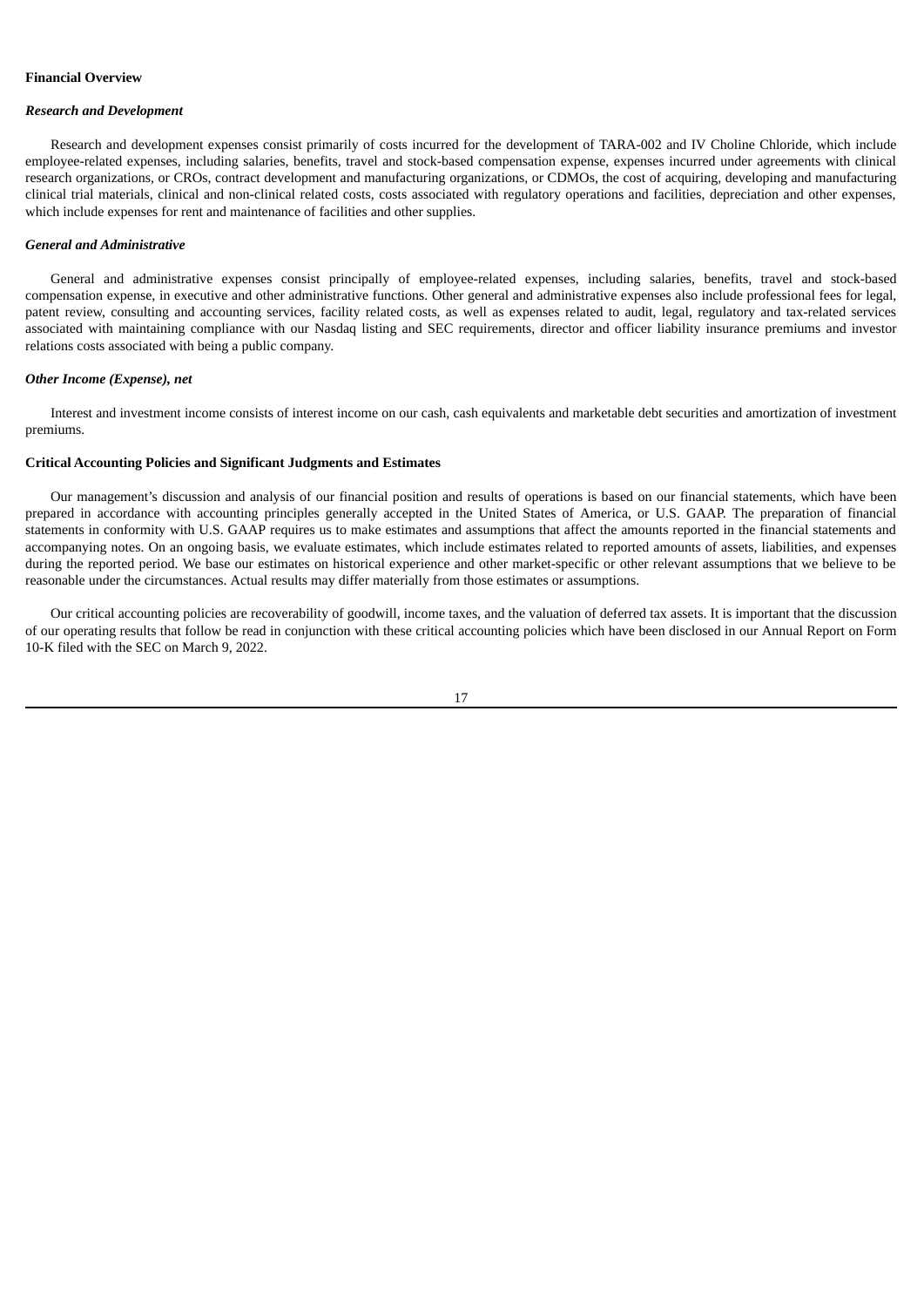## **Results of Operations**

### *Comparison of the Three Months Ended March 31, 2022 and 2021*

The following table summarizes our results of operations for the three months ended March 31, 2022 and 2021 (in thousands):

|                                | <b>Three Months Ended</b><br>March 31, |    |           | Period-to-<br>Period |               |  |
|--------------------------------|----------------------------------------|----|-----------|----------------------|---------------|--|
|                                | 2022<br>2021                           |    |           |                      | <b>Change</b> |  |
| Operating expenses:            |                                        |    |           |                      |               |  |
| Research and development       | \$<br>5,269                            | \$ | 7,040     | S                    | (1,771)       |  |
| General and administrative     | 5,605                                  |    | 6,540     |                      | (935)         |  |
| Total operating expenses       | 10,874                                 |    | 13,580    |                      | (2,706)       |  |
| Loss from operations           | (10, 874)                              |    | (13,580)  |                      | 2,706         |  |
| Other income (expense), net:   |                                        |    |           |                      |               |  |
| Interest and investment income | 119                                    |    | 115       |                      | 4             |  |
| Other income (expense), net    | 119                                    |    | 115       |                      |               |  |
| Net Loss                       | (10,755)                               |    | (13, 465) |                      | 2,710         |  |

*Research and Development Expenses*. During the three months ended March 31, 2022, our research and development expenses were approximately \$5.3 million which represented a decrease of approximately \$1.8 million as compared to the three months ended March 31, 2021. This decrease was primarily due to a decrease of \$1.3 million for manufacturing activities associated with TARA-002 and a decrease of \$0.9 million of non-clinical expenses associated with TARA-002, offset by an increase of \$0.2 million in compensation, benefits and other employee-related expenses.

*General and Administrative Expenses*. During the three months ended March 31, 2022, our general and administrative expenses were approximately \$5.6 million which represented a decrease of approximately \$0.9 million as compared to the three months ended March 31, 2021. This decrease was primarily due to a decrease of \$1.0 million in stock-based compensation expense.

*Other Income (Expense), Net.* During the three months ended March 31, 2022, interest and investment income was approximately \$0.1 million which is consistent with the three months ended March 31, 2021.

## **Liquidity and Capital Resources**

#### *Overview*

As of March 31, 2022 and December 31, 2021, our cash, cash equivalents, and marketable debt securities were \$118.5 million and \$130.7 million, respectively. We have not generated revenues since our inception and have incurred net losses of approximately \$10.8 million and \$13.5 million for the three months ended March 31, 2022 and 2021, respectively. As of March 31, 2022, we had working capital of approximately \$87.8 million and stockholder's equity of approximately \$152.2 million. During the three months ended March 31, 2022, cash flows used in operating activities were approximately \$11.0 million, consisting primarily of a net loss of approximately \$10.8 million, which includes non-cash stock-based compensation charges of approximately \$1.9 million. Since inception, we have met our liquidity requirements principally through the sale of our common stock and preferred stock in private placements and underwritten offerings.

We are in the business of developing biopharmaceuticals and have no current or near-term revenues. We have incurred substantial clinical and other costs in our drug development efforts. We will need to raise additional capital in order to fully realize management's plans.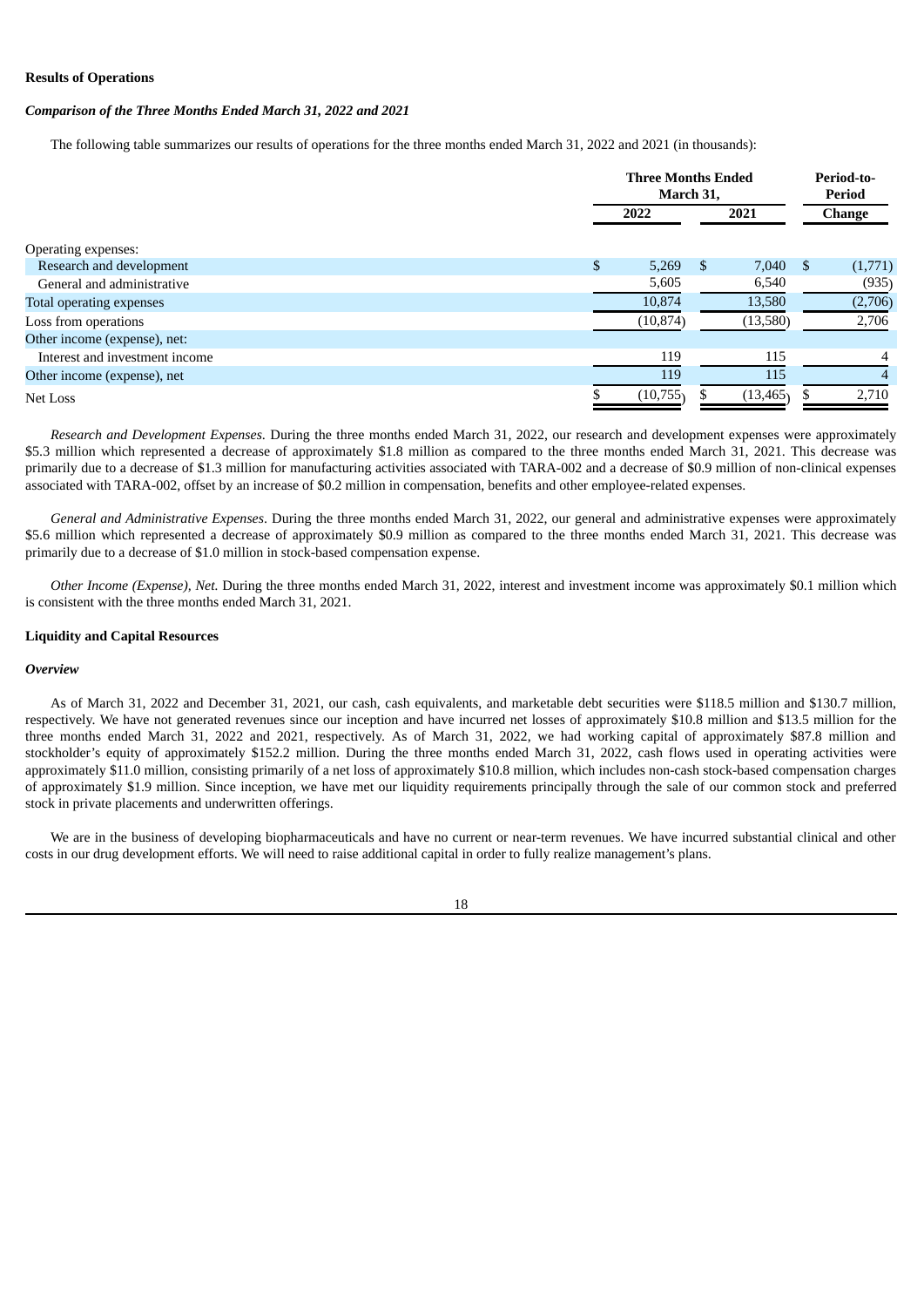We believe that our current financial resources, as of the date of the issuance of our condensed consolidated financial statements included elsewhere in this Quarterly Report on Form 10-Q, are sufficient to satisfy our estimated liquidity needs for at least twelve months.

As a result of economic conditions, general global economic uncertainty, political change, global pandemics, and other factors, we do not know whether additional capital will be available when needed, or that, if available, we will be able to obtain additional capital on reasonable terms. If we are unable to raise additional capital due to the volatile global financial markets, general economic uncertainty or other factors, we may need to curtail planned development activities. Specifically, the COVID-19 pandemic has significantly disrupted global financial markets, and may limit our ability to access capital, which could in the future negatively affect our liquidity. A recession or market correction resulting from the spread of COVID-19 could materially affect our business and the value of our common stock.

# **Cash Flows**

The following table summarizes our sources and uses of cash for the three months ended March 31, 2022 and 2021 (in thousands):

|                                                                | <b>Three Months Ended</b><br>March 31. |  |               | Period-to-<br>Period |         |
|----------------------------------------------------------------|----------------------------------------|--|---------------|----------------------|---------|
|                                                                | 2022                                   |  | 2021          |                      | Change  |
| Net cash used in operating activities                          | (10, 961)                              |  | $(11,920)$ \$ |                      | 959     |
| Net cash provided by/(used in) investing activities            | 745                                    |  | (98,249)      |                      | 98,994  |
| Net cash used in financing activities                          | (72)                                   |  | (228)         |                      | 156     |
| Net decrease in cash and cash equivalents, and restricted cash | (10, 288)                              |  | (110, 397)    |                      | 100,109 |

#### *Comparison of the Three Months Ended March 31, 2022 and 2021*

Net cash used in operating activities was \$11.0 million for the three months ended March 31, 2022 compared to \$11.9 million for the three months ended March 31, 2021. The decrease of \$1.0 million in cash used in operating activities was primarily driven by a decreased net loss of \$2.7 million, which was partially offset by a \$0.4 million decrease in non-cash items including stock-based compensation, ROU asset, and amortization of premium on marketable debt securities. There was a decrease in working capital of \$1.3 million, primarily related to changes in prepaid expenses and other current assets, accounts payable, and accrued expenses resulting from the timing of payments to our service providers.

Net cash provided by investing activities was \$0.7 million for the three months ended March 31, 2022 compared to net cash used in investing activities of \$98.2 million for the three months ended March 31, 2021. The change of \$99.0 million resulted primarily from purchases of marketable debt securities of \$12.4 million during the three months ended March 31, 2022 as compared to \$98.0 million during the three months ended March 31, 2021. This was offset by the proceeds from maturity and redemption of marketable debt securities of \$13.2 million for the three months ended March 31, 2022. There were no maturities or redemptions for the three months ended March 31, 2021.

Net cash used in financing activities was approximately \$0.1 million for the three months ended March 31, 2022 compared to \$0.2 million for the three months ended March 31, 2021. The decrease of approximately \$0.2 million was driven by a reduced number of shares repurchased in connection with the settlement of restricted stock units during the three months ended March 31, 2022.

#### **Contractual and Other Obligations**

#### *Operating lease obligations*

Our operating lease obligations primarily consist of lease payments on our corporate headquarters in New York, New York, as well as lease payments for our development laboratory, a manufacturing facility and an additional manufacturing space, all located in North America which are described in further detail in Note 7 of our condensed consolidated financial statements included in this Quarterly Report on Form 10-Q.

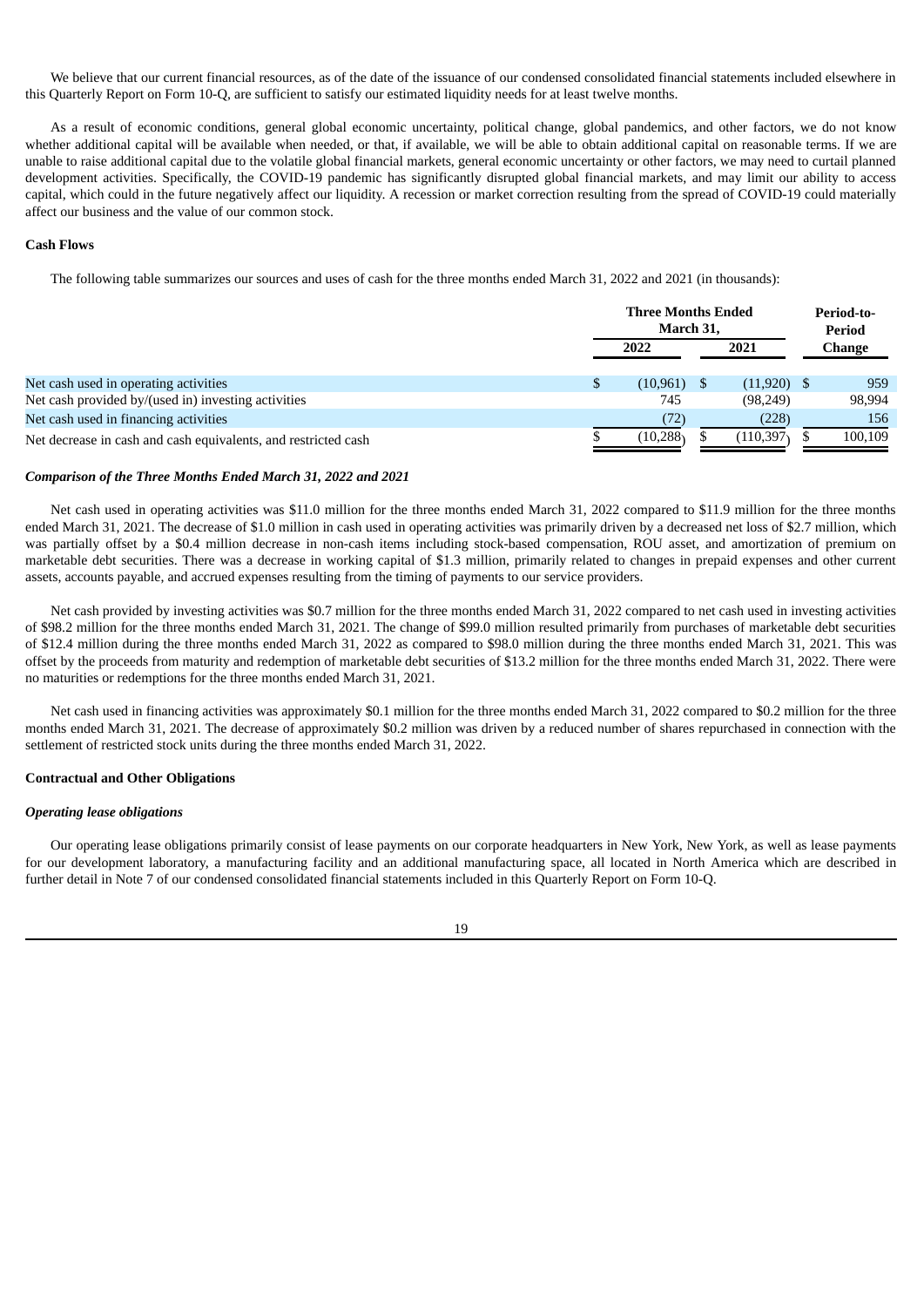## *Other obligations*

From time to time, we enter into certain types of contracts that contingently require us to indemnify parties against third-party claims, supply agreements, and agreements with directors and officers. The terms of such obligations vary by contract and in most instances a maximum dollar amount is not explicitly stated therein. Generally, amounts under these contracts cannot be reasonably estimated until a specific claim is asserted, thus no liabilities have been recorded for these obligations on our condensed consolidated balance sheet for the periods presented.

We enter into contracts in the normal course of business with CROs and clinical sites for the conduct of clinical trials, non-clinical research studies, professional consultants for expert advice and other vendors for clinical supply manufacturing or other services. These contracts generally provide for termination on notice, and therefore are cancelable contracts.

Certain of these agreements require us to pay milestones to such third parties upon achievement of certain development, regulatory or commercial milestones as further described in Note 8 of our condensed consolidated financial statements included in this Quarterly Report on Form 10-Q. Amounts related to contingent milestone payments are not considered contractual obligations as they are contingent on the successful achievement of certain development, regulatory approval and commercial milestones, which may not be achieved.

We also have obligations to make future payments to third parties that become due and payable on the achievement of certain milestones, including future payments to third parties with whom we have entered into research, development and commercialization agreements. We have not included these commitments on our condensed consolidated balance sheet for the periods presented because the achievement and timing of these milestones is not fixed and determinable.

#### **Off-Balance Sheet Arrangements**

We did not have, during the periods presented, and we do not currently have, any off-balance sheet arrangements, as defined under the applicable regulations of the SEC.

#### <span id="page-24-0"></span>**Item 3. Qualitative and Quantitative Disclosures about Market Risk**

Not applicable.

## <span id="page-24-1"></span>**Item 4. Controls and Procedures**

#### **Management's Evaluation of our Disclosure Controls and Procedures**

We maintain disclosure controls and procedures, as defined in Rules 13a-15(e) or 15d-15(e) under the Securities Exchange Act of 1934, or Exchange Act, that are designed to ensure that information required to be disclosed in the reports that we file or submit under the Exchange Act is (1) recorded, processed, summarized, and reported within the time periods specified in the SEC's rules and forms and (2) accumulated and communicated to our management, including our principal executive officer and principal financial officer, as appropriate, to allow timely decisions regarding required disclosure.

As of March 31, 2022, our management, with the participation of our principal executive officer and principal financial officer, evaluated the effectiveness of our disclosure controls and procedures as of the end of the period covered by this Quarterly Report on Form 10-Q. Our management recognizes that any controls and procedures, no matter how well designed and operated, can provide only reasonable assurance of achieving their objectives, and management necessarily applies its judgment in evaluating the cost-benefit relationship of possible controls and procedures. Our principal executive officer and principal financial officer have concluded based upon the evaluation described above that, as of March 31, 2022, our disclosure controls and procedures were effective at the reasonable assurance level.

We continue to review and document our disclosure controls and procedures, including our internal controls and procedures for financial reporting, and may from time to time make changes aimed at enhancing their effectiveness and to ensure that our systems evolve with our business.

### **Changes in Internal Control Over Financial Reporting**

During the three months ended March 31, 2022, there were no changes in our internal control over financial reporting, as such term is defined in Rules 13a-15(f) and 15(d)-15(f) promulgated under the Exchange Act, that have materially affected, or are reasonably likely to materially affect, our internal control over financial reporting.

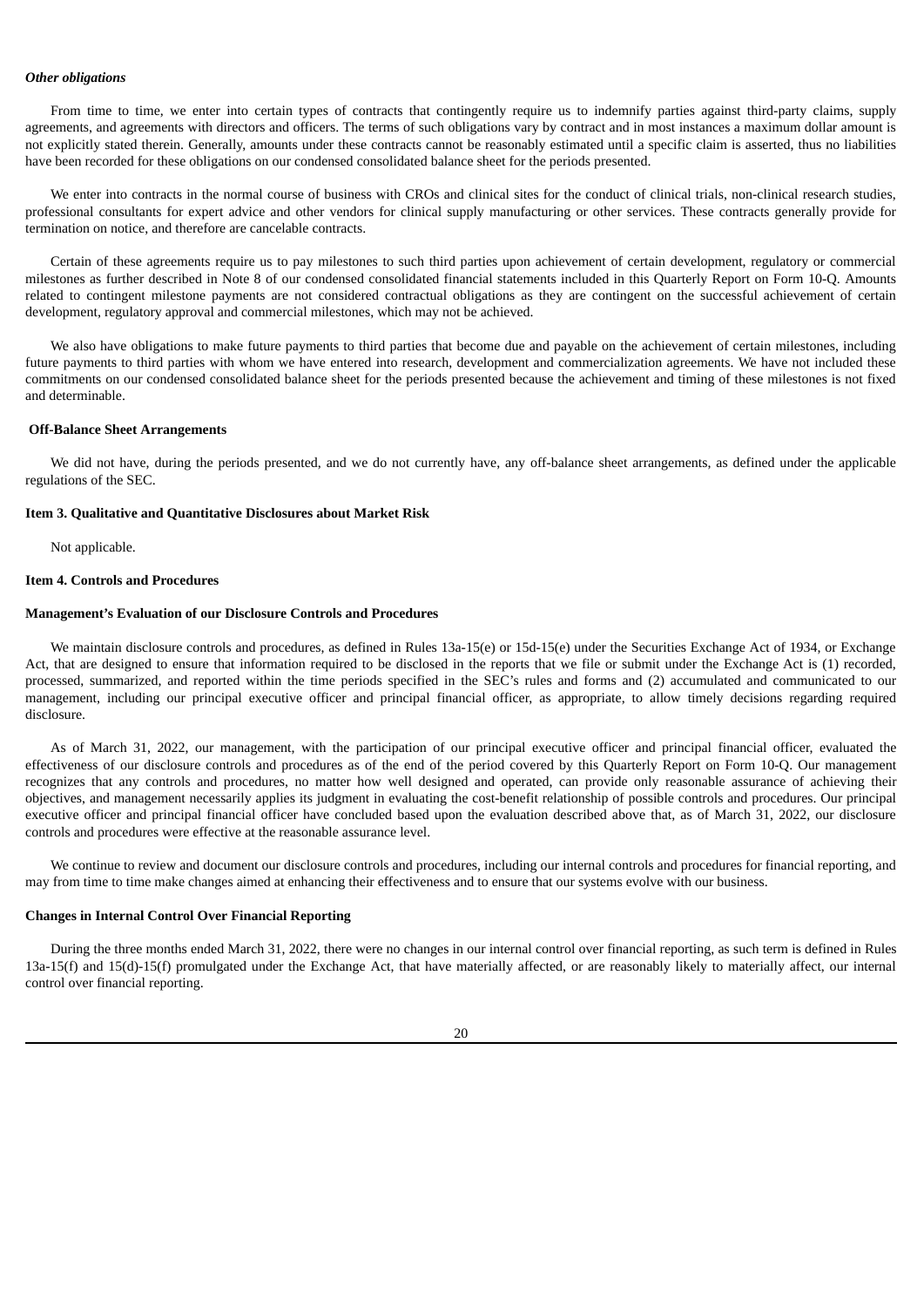### **PART II – OTHER INFORMATION**

#### <span id="page-25-1"></span><span id="page-25-0"></span>**Item 1. Legal Proceedings**

From time to time, we may be subject to various legal proceedings and claims that arise in the ordinary course of our business activities. We are not currently a party to any legal proceedings that, in the opinion of our management, are likely to have a material adverse effect on our business. Regardless of outcome, litigation can have an adverse impact on us because of defense and settlement costs, diversion of management resources and other factors.

#### <span id="page-25-2"></span>**Item 1A. Risk Factors**

You should consider carefully the following information about the risks described below, together with the other information contained in this Quarterly Report on Form 10-Q and in our other public filings, in evaluating our business. If any of the following risks actually occurs, our business, financial condition, results of operations, and future growth prospects would likely be materially and adversely affected. In these circumstances, the market *price of our common stock would likely decline.*

## **Risks Related to Our Financial Condition**

#### *We have a limited operating history and have never generated any revenues.*

We are a clinical stage biopharmaceutical company with a limited operating history that may make it difficult to evaluate the success of our business to date and to assess our future viability. Our operations have been limited to organizing and staffing the company, business planning, raising capital, developing our pipeline assets (TARA-002 and IV Choline Chloride), identifying product candidates, and other research and development. Although our employees have made regulatory submissions and conducted successful clinical trials in the past across many therapeutic areas while employed at other companies, we have not yet demonstrated an ability to successfully complete any clinical trials and have never completed the development of any product candidate, nor have we ever generated any revenue from product sales or otherwise. Consequently, we have no meaningful operations upon which to evaluate our business, and predictions about our future success or viability may not be as accurate as they could be if we had a longer operating history or a history of successfully developing and commercializing biopharmaceutical products.

#### We expect to incur significant losses for the foreseeable future and may never achieve or maintain profitability.

Investment in biopharmaceutical product development is highly speculative because it entails substantial upfront capital and significant risk that a product candidate will fail to gain regulatory approval or become commercially viable. We have never generated any revenues, and cannot estimate with precision the extent of our future losses. We expect to incur increasing levels of operating losses for the foreseeable future as we execute on the plan to continue research and development activities, including the ongoing and planned clinical development of our product candidates, potentially acquire new products and/or product candidates, seek regulatory approvals of and potentially commercialize any approved product candidates, hire additional personnel, protect our intellectual property, and incur the additional costs of operating as a public company. We expect to continue to incur significant and increasing operating losses and negative cash flows for the foreseeable future. These losses have had and will continue to have an adverse effect on our financial position and working capital.

To become and remain profitable, we must develop or acquire and eventually commercialize a product with significant market potential. This will require us to be successful in a range of challenging activities, including completing preclinical studies and clinical trials, obtaining marketing approval, manufacturing, marketing and selling any product candidate for which we obtain marketing approval, and satisfying post-marketing requirements, if any. We may never succeed in these activities and, even if we succeed in obtaining approval for and commercializing one or more products, we may never generate revenues that are significant enough to achieve profitability. In addition, as a young business, we may encounter unforeseen expenses, difficulties, complications, delays and other known and unknown challenges. Furthermore, because of the numerous risks and uncertainties associated with biopharmaceutical product development, we are unable to accurately predict the timing or amount of increased expenses or when, or if, we will be able to achieve profitability. If we achieve profitability, we may not be able to sustain or increase profitability on a quarterly or annual basis and may continue to incur substantial research and development and other expenditures to develop and market additional product candidates. Our failure to become and remain profitable would decrease the value of us and could impair our ability to raise capital, maintain our research and development efforts, expand the business or continue operations. A decline in the value of us could also cause you to lose all or part of your investment.

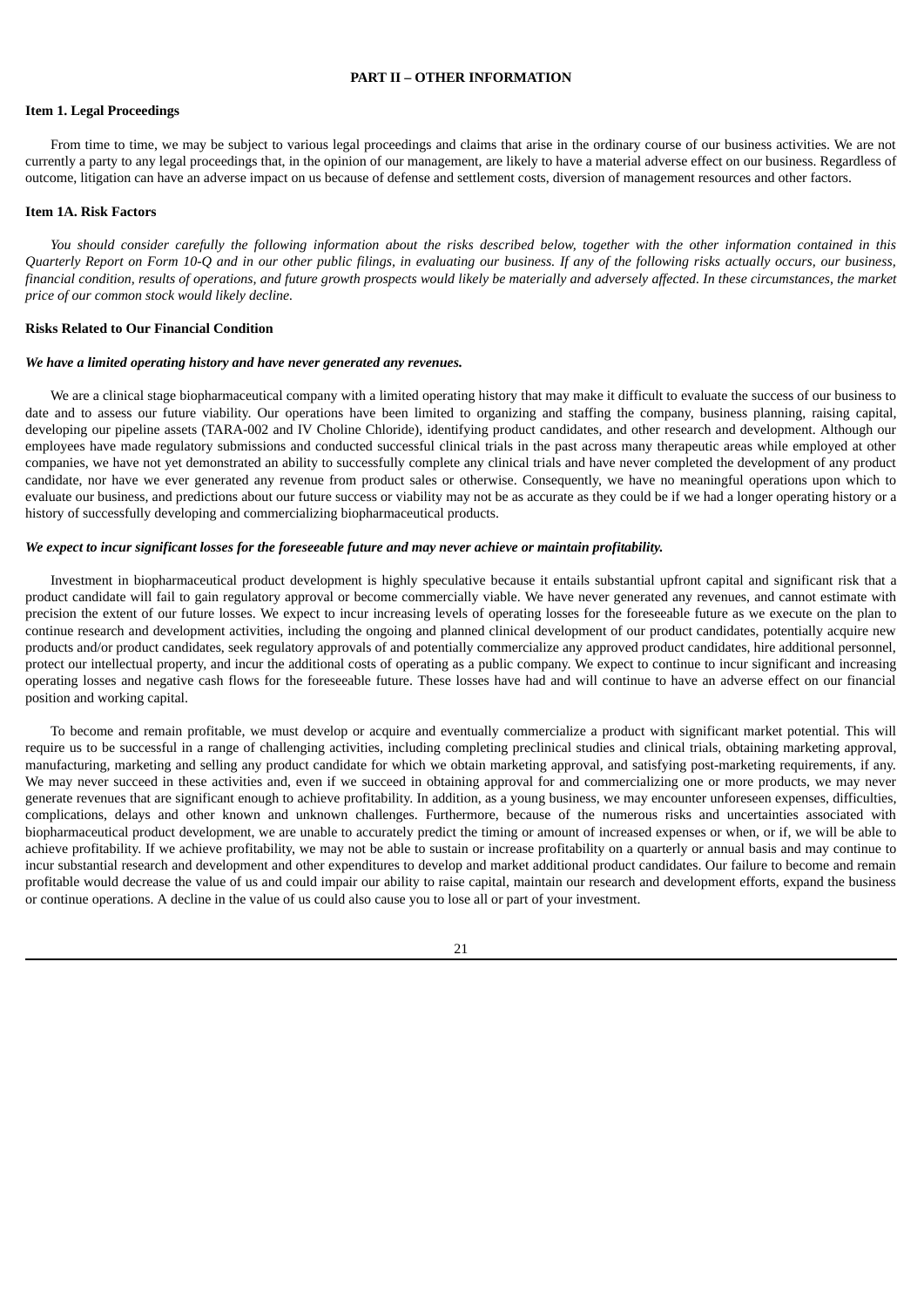## The COVID-19 pandemic could materially and adversely impact our business, including our clinical development plans and non-clinical research.

As the COVID-19 pandemic and associated health and safety measures imposed from time to time to contain this pandemic continue in the United States and around the world, we may experience disruptions that could severely impact our business, including:

- interruption of key manufacturing, research and clinical development and other activities, due to limitations on work and travel imposed or recommended by federal or state governments, employers and others (for example, following the emergence of the omicron variant of COVID-19 in late 2021, we reinstituted a temporary work-from-home policy and scaled back in-person meetings and business travel to industry conferences);
- delays or difficulties in the enrollment, scheduling and retention of patients in our clinical trials;
- delays or difficulties in clinical trial site operations, including in recruiting and retaining clinical site investigators and clinical site staff and in key clinical trial activities such as clinical trial site monitoring and inspections (for example, we have experienced delays in clinical trial site activations as potential sites faced reduced staffing and resources following the spread of the omicron variant of COVID-19 in late 2021 and early 2022);
- redeployment of healthcare resources, including clinical site investigators and clinical site staff supporting the conduct of our clinical trial to assist in the treatment of COVID-19 patients;
- interruption of key business activities due to illness and/or quarantine of key individuals and delays associated with recruiting, hiring and training new temporary or permanent replacements for such key individuals, both internally and at our third-party service providers;
- delays in research and clinical trial sites receiving the supplies and materials needed to conduct preclinical studies and clinical trials, due to work stoppages, travel and shipping interruptions or restrictions or other reasons;
- delays or difficulties conducting and completing non-clinical studies due to limitations in employee resources or laboratory closures or limited availability of laboratory personnel;
- difficulties in raising additional capital needed to pursue the development of our programs due to near-term and/or long-term negative effects of the pandemic on the financial, banking and capital markets;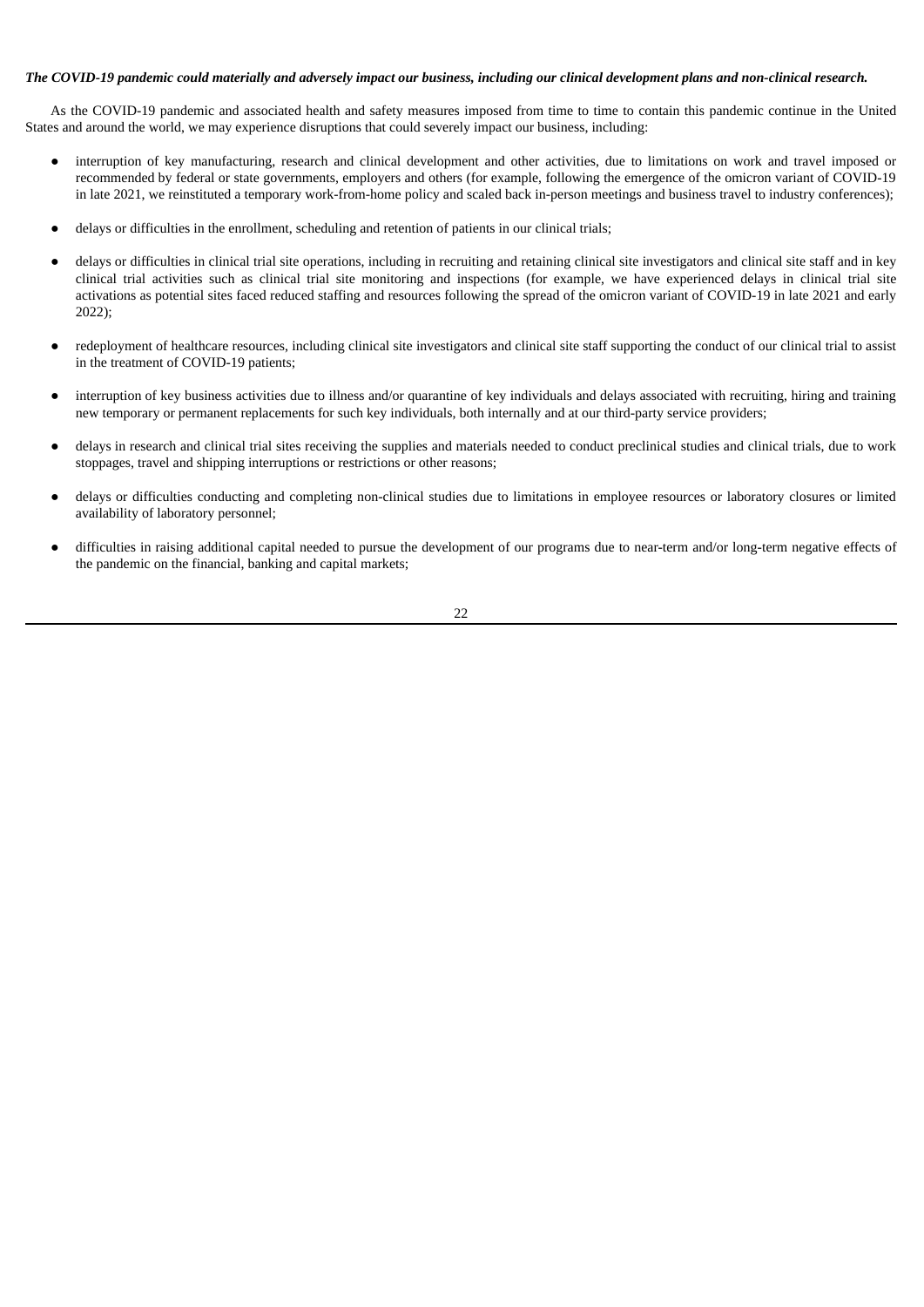- changes in federal, state and local regulations or guidance as part of a response to the COVID-19 pandemic which may require us to change the ways in which research, including clinical development, is conducted, which may result in unexpected costs; and
- delays in necessary interactions with regulators, institutional review boards, ethics committees and other important agencies and contractors due to limitations in employee resources, travel restrictions or forced furlough of government employees.

The COVID-19 pandemic continues to evolve, as new variants emerge and additional waves of infections occur. The extent to which the COVID-19 pandemic may impact our business will depend on future developments, which are highly uncertain and cannot be predicted with confidence, such as the ultimate geographic spread of the disease, the duration of the pandemic, travel restrictions and social distancing and other health and safety measures and mandates in the United States and other countries, business closures or business disruptions and the effectiveness of actions taken in the United States and other countries to contain and treat the virus. The duration and extent of the impact from the COVID-19 pandemic depend on future developments that cannot be accurately predicted at this time, such as the severity and transmission rate of the virus, the emergence of new variants of the virus, the extent and effectiveness of preventative measures, containment actions and treatments and the impact of these and other factors on our operations, employees, partners and vendors. If we are not able to respond to and manage the impact of such events effectively, our business will be harmed.

In addition, the potential economic impact brought by, and the duration of, COVID-19 may be difficult to assess or predict, and may limit our ability to access additional capital, which could in the future negatively affect our liquidity. A recession or market correction resulting from the COVID-19 pandemic and related effects on the economy such as supply chain disruptions and inflation could materially affect our business and the value of our common stock.

To the extent the COVID-19 pandemic adversely affects our business and results of operations, it may also have the effect of heightening many of the other risks and uncertainties described elsewhere in this "Risk Factors" section.

# We will need to raise additional financing in the future to fund our operations, which may not be available to us on favorable terms or at all.

We will require substantial additional funds to conduct the costly and time-consuming clinical trials necessary to pursue regulatory approval of each potential product candidate and to continue the development of TARA-002 and IV Choline Chloride in new indications or uses. Our future capital requirements will depend upon a number of factors, including: the number and timing of future product candidates in the pipeline; progress with and results from preclinical testing and clinical trials; the ability to manufacture sufficient drug supplies to complete preclinical and clinical trials; the costs involved in preparing, filing, acquiring, prosecuting, maintaining and enforcing patent and other intellectual property claims; and the time and costs involved in obtaining regulatory approvals and favorable reimbursement or formulary acceptance. Raising additional capital may be costly or difficult to obtain and could significantly dilute stockholders' ownership interests or inhibit our ability to achieve our business objectives. As a result of economic conditions, general global economic uncertainty, U.S. and foreign political conditions, and other factors, including uncertainty associated with the COVID-19 pandemic, we do not know whether additional capital will be available when needed, or that, if available, we will be able to obtain additional capital on reasonable terms. Specifically, because the COVID-19 pandemic has at times significantly disrupted financial markets, it may limit our ability to access capital, which could in the future negatively affect our liquidity.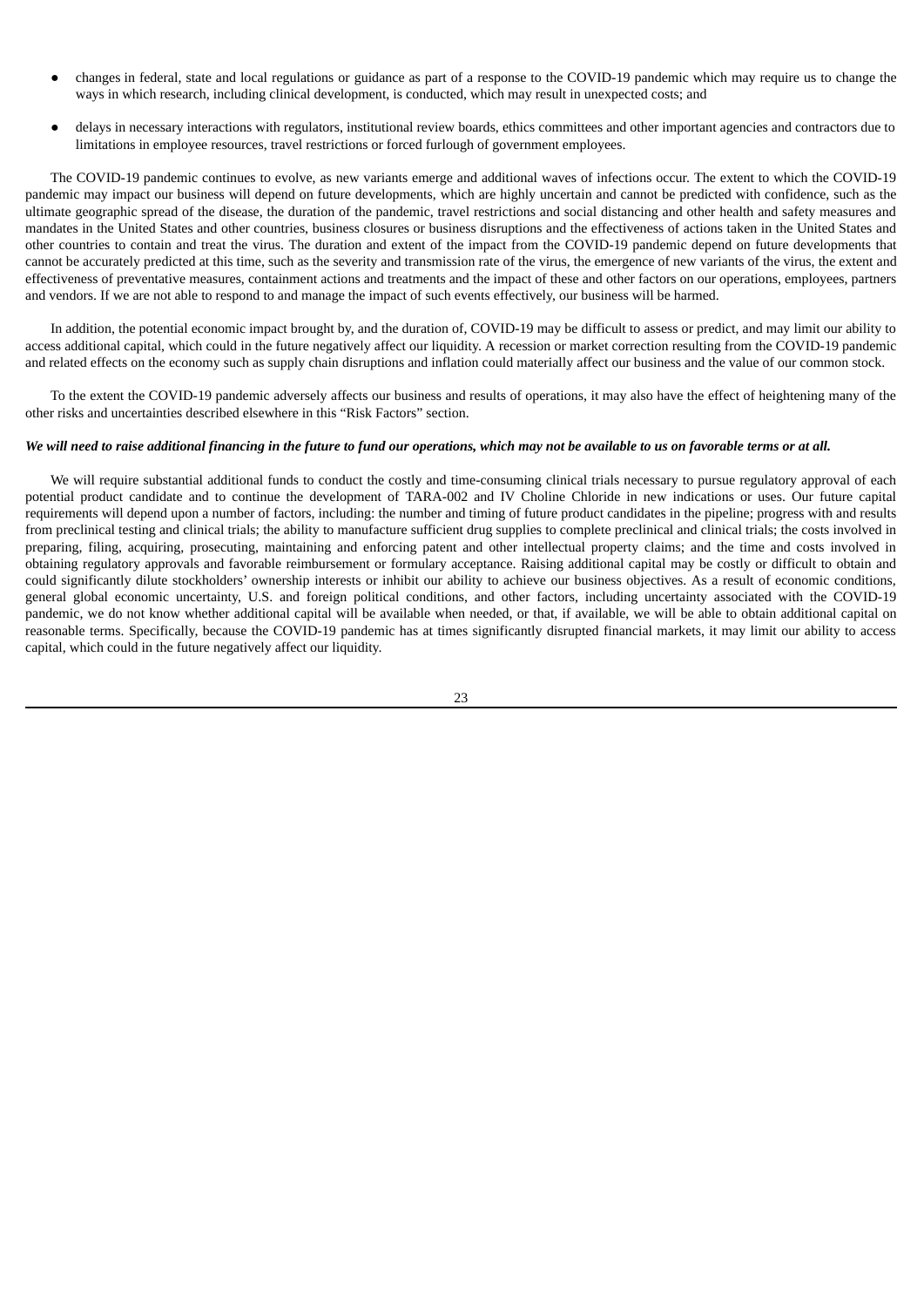If we raise additional funds through public or private equity offerings, the terms of these securities may include liquidation or other preferences that adversely affect the rights of our common stockholders. Further, to the extent that we raise additional capital through the sale of common stock or securities convertible or exchangeable into common stock, the ownership interests of our common stockholders will be diluted. In addition, any debt financing may subject us to fixed payment obligations and covenants limiting or restricting our ability to take specific actions, such as incurring additional debt, making capital expenditures or declaring dividends. If we raise additional capital through marketing and distribution arrangements or other collaborations, strategic alliances or licensing arrangements with third parties, we may have to relinquish certain valuable intellectual property or other rights to our product candidates, technologies, future revenue streams or research programs or grant licenses on terms that may not be favorable to us. Even if we were to obtain sufficient funding, there can be no assurance that it will be available on terms acceptable to us or our stockholders.

### *Clinical drug development is very expensive, time-consuming and uncertain.*

Clinical development for our product candidates is very expensive, time-consuming, difficult to design and implement, and the outcomes are inherently uncertain. Most product candidates that commence clinical trials are never approved by regulatory authorities for commercialization and of those that are approved many do not cover their costs of development. In addition, we, any partner with which we may in the future collaborate, the FDA, an IRB, or other regulatory authorities, including state and local agencies and counterpart agencies in foreign countries, may suspend, delay, require modifications to or terminate our clinical trials at any time.

## **Risks Related to Drug/Biologics Development and Commercialization**

#### Our business depends on the successful clinical development, regulatory approval and commercialization of TARA-002 and IV Choline Chloride.

The success of our business, including our ability to finance our operations and generate revenue in the future, primarily depends on the successful development, regulatory approval and commercialization of TARA-002 and IV Choline Chloride. The clinical and commercial success of TARA-002 and IV Choline Chloride depends on a number of factors, including the following:

- the alignment with the FDA on a development plan for TARA-002 in LMs;
- the timely and successful completion of planned and ongoing preclinical studies and clinical trials, including our ongoing Phase 1 clinical trial of TARA-002 in NMIBC, which may be significantly slower or costlier than we currently anticipate and/or produce results that do not achieve the endpoints of the trials;
- the results of our prevalence study and our enhanced understanding of the PN patient population as part of our IV Choline Chloride program;
- whether we are required by the FDA or similar foreign regulatory agencies to conduct additional studies beyond those planned to support the approval and commercialization of TARA-002 and IV Choline Chloride;
- achieving and maintaining, and, where applicable, ensuring that our third-party contractors achieve and maintain compliance with their contractual obligations and with all regulatory requirements applicable to TARA-002 and IV Choline Chloride;

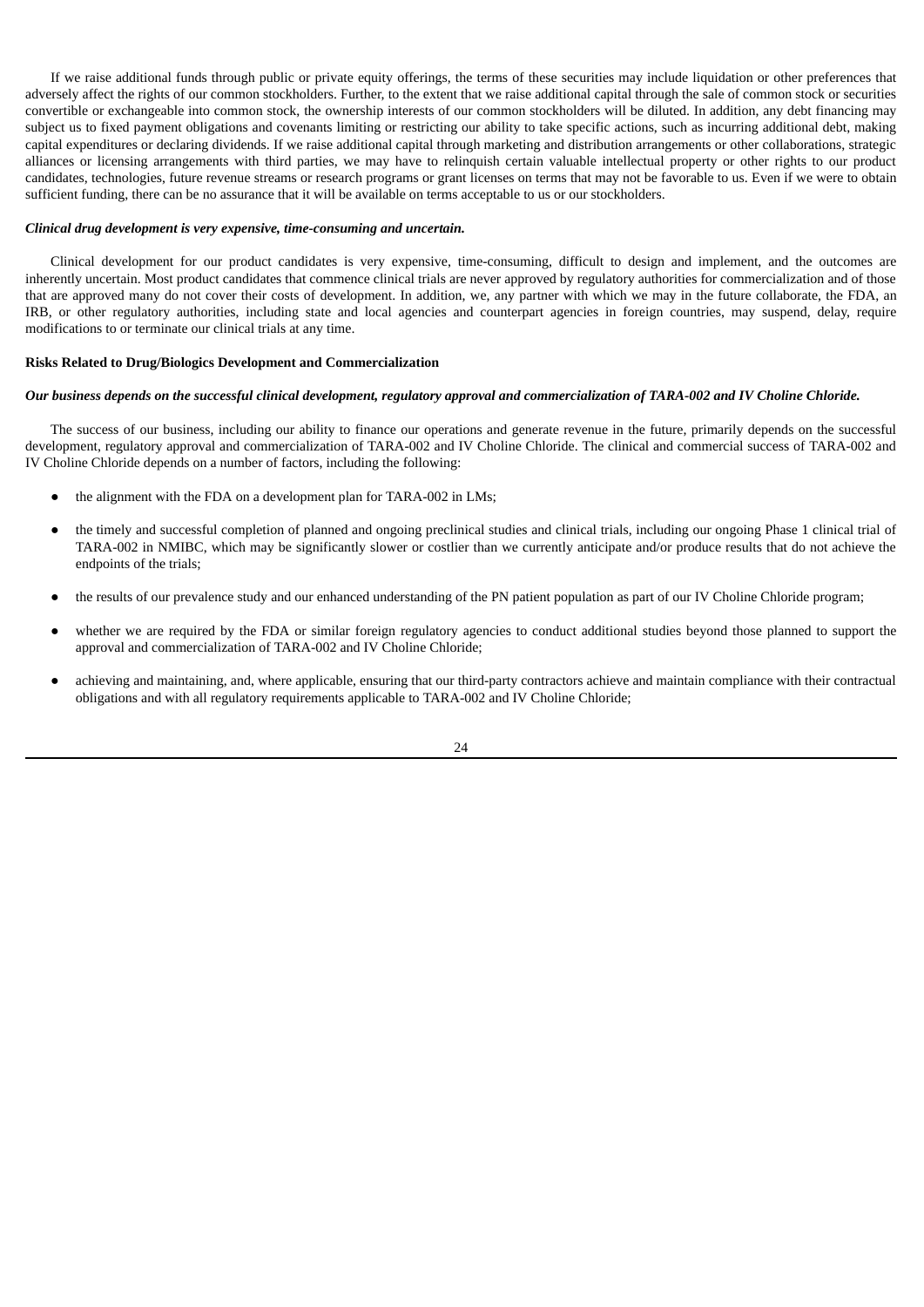- the ability of third parties with whom we contract to manufacture adequate clinical trial and commercial supplies of TARA-002 and IV Choline Chloride, to remain in good standing with regulatory agencies and to develop, validate and maintain commercially viable manufacturing processes that are compliant with current good manufacturing practices, or cGMP;
- a continued acceptable safety profile during clinical development and following approval of TARA-002 and IV Choline Chloride;
- the ability to obtain favorable labeling for TARA-002 and IV Choline Chloride through regulators that allows for successful commercialization, given the drugs may be marketed only to the extent approved by these regulatory authorities (unlike with most other industries);
- the ability to successfully commercialize TARA-002 and IV Choline Chloride in the United States and internationally, if approved for marketing, sale and distribution in such countries and territories, whether alone or in collaboration with others;
- the acceptance by physicians, insurers and payors, and patients of the quality, benefits, safety and efficacy of TARA-002 and IV Choline Chloride, if either is approved, including relative to alternative and competing treatments;
- the existence of a regulatory environment conducive to the successful development and commercialization of TARA-002 and IV Choline Chloride;
- the ability to price TARA-002 and IV Choline Chloride to recover our development costs and achieve commercial success; and
- our ability and our partners' ability to establish and enforce intellectual property rights in and to TARA-002 and IV Choline Chloride.

If any one of these factors is not present, many of which are beyond our control, we could experience significant delays or an inability to obtain regulatory approval of, or commercialize, TARA-002 or IV Choline Chloride. Even if regulatory approvals are obtained, we may never be able to successfully commercialize TARA-002 or IV Choline Chloride, or the FDA or comparable foreign regulatory authorities may require labeling changes or impose significant restrictions on a product's indicated uses or marketing or impose ongoing requirements for potentially costly post-approval studies or post-market surveillance. Accordingly, we cannot assure you that we will be able to generate sufficient revenue through the sale of TARA-002 or IV Choline Chloride to continue our business.

The COVID-19 pandemic is impacting our business and the business of the third parties with which we contract for key services related to our clinical development plans. If the pandemic persists, it is likely to have a significant delay in our development timelines and result in additional and unexpected costs. Presently, to the extent that the COVID-19 pandemic continues, we anticipate that the stress on healthcare systems around the globe will negatively impact our ability to conduct clinical trials in the near-term due primarily to the lack of resources at clinical trial sites and the resulting inability to enroll patients in these trials. We also anticipate that any continued effect of COVID-19 will negatively impact our ability to conduct non-clinical studies due primarily to laboratory closures and limited availability of personnel. In addition, it is possible that the stress of the COVID-19 pandemic on regulatory agencies may make it more difficult to collaborate with, and receive guidance from, such agencies, which could delay our development timelines and negatively impact our business.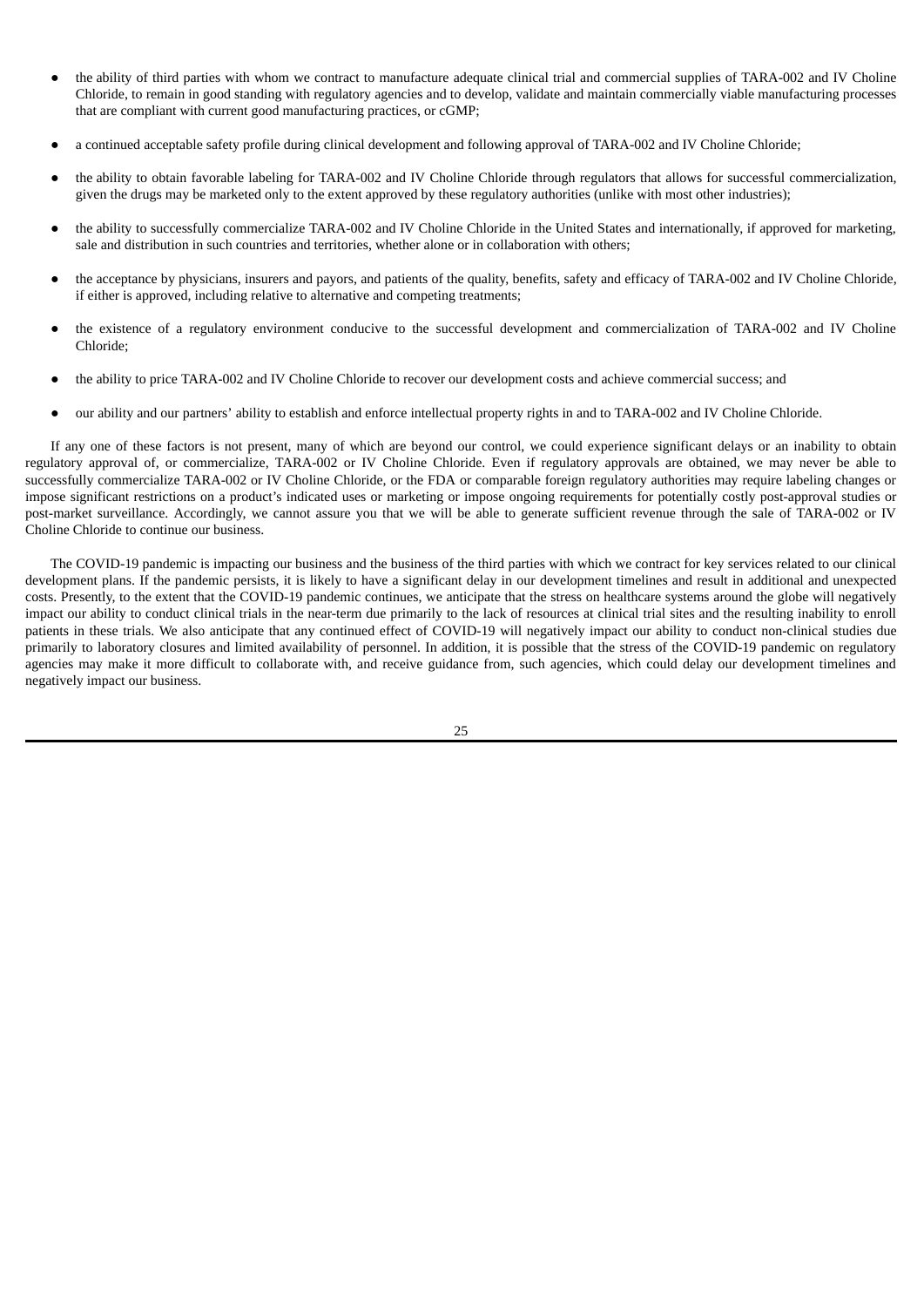# We have never made a BLA or NDA submission or completed a clinical trial and may be unable to successfully do so for TARA-002 or IV Choline *Chloride.*

The conduct of a clinical trial is a long, expensive, complicated and highly regulated process. Although our employees have made regulatory submissions and conducted successful clinical trials in the past across many therapeutic areas while employed at other companies, we, as a company, have not completed any clinical trials, or submitted a BLA or NDA and as a result may require more time and incur greater costs than we anticipate. Failure to commence or complete, or delays in, our planned regulatory submissions or clinical trials would prevent us from, or delay us, in obtaining regulatory approval of and commercializing TARA-002 or IV Choline Chloride, which would adversely impact our financial performance.

# TARA-002 is an immunopotentiator, and one indication that we plan to pursue is the treatment of LMs. There are no FDA-approved therapies for the treatment of LMs. It is difficult to predict the timing and costs of clinical development for TARA-002 for LMs.

To date, there are no FDA-approved therapies for the treatment of LMs. The regulatory approval process for novel product candidates such as TARA-002 can be more expensive and take longer than for other, better known or extensively studied therapeutic approaches. It may take considerable time to reach alignment with the FDA on a development plan in LMs to support approval of TARA-002. Delay or failure to obtain, or unexpected costs in obtaining, the regulatory approval necessary to bring TARA-002 to market could decrease our ability to generate sufficient revenue to maintain our business.

# Our product candidates may cause undesirable side effects or have other unexpected properties that could delay or prevent their requlatory approval, *limit the commercial profile of an approved label, or result in post-approval regulatory action.*

Unforeseen side effects from TARA-002 or IV Choline Chloride could arise either during clinical development or, if approved, after it has been marketed. Undesirable side effects could cause us, any partners with which we may collaborate, or regulatory authorities to interrupt, extend, modify, delay or halt clinical trials and could result in a more restrictive or narrower label or the delay or denial of regulatory approval by the FDA or comparable foreign authorities.

Results of clinical trials could reveal a high and unacceptable severity and prevalence of side effects. In such an event, trials could be suspended or terminated, and the FDA or comparable foreign regulatory authorities could order us to cease further development of or deny approval of a product candidate for any or all targeted indications. Any side effects could affect patient recruitment or the ability of enrolled patients to complete the trial or result in product liability claims. Any of these occurrences may harm our business, financial condition, operating results and prospects.

Additionally, if we or others identify undesirable side effects, or other previously unknown problems, in connection with a product after obtaining U.S. or foreign regulatory approval, a number of potentially negative consequences could result, which could prevent us or our potential partners from achieving or maintaining market acceptance of the product and could substantially increase the costs of commercializing such product.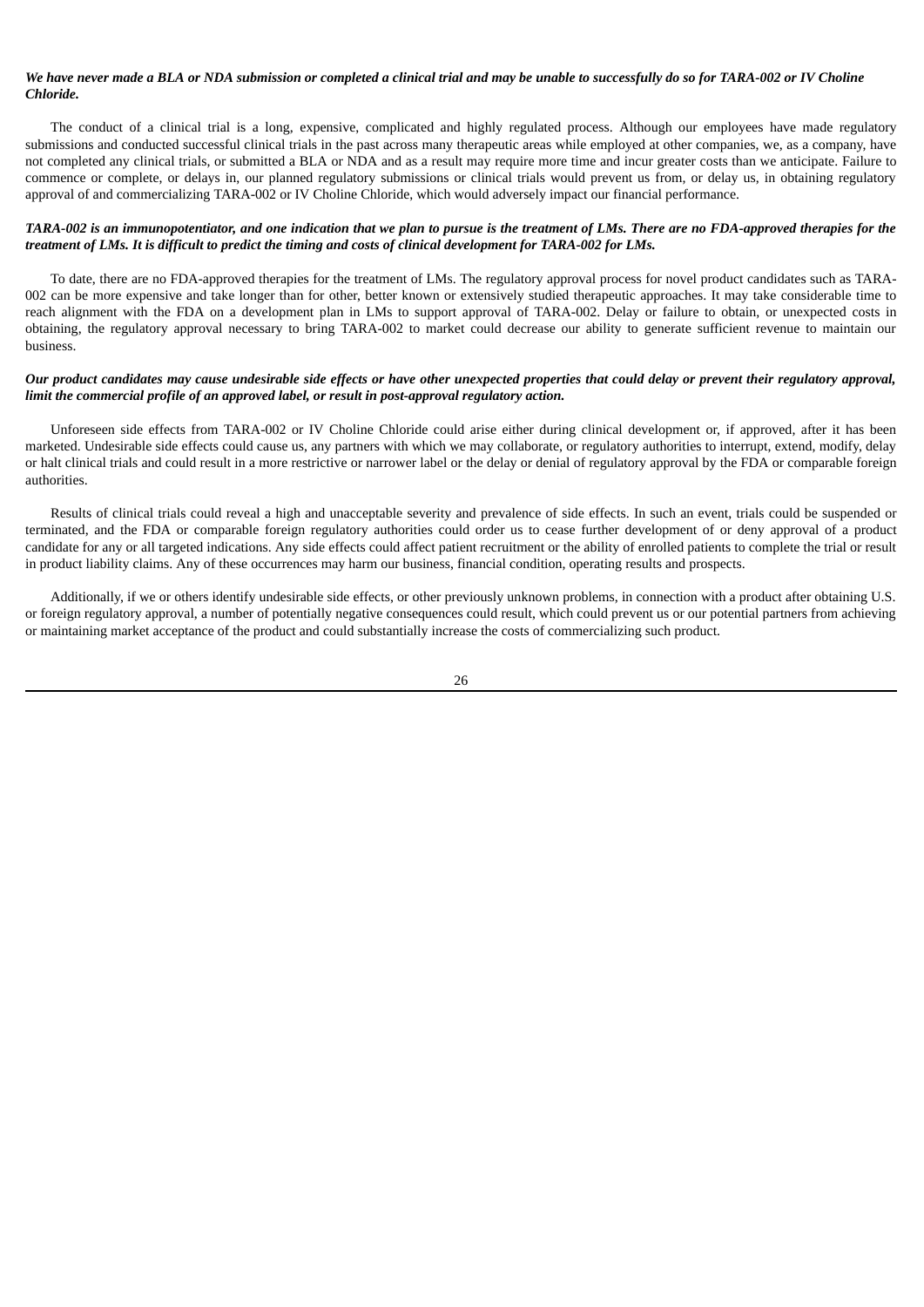# A fast track designation by the FDA may not actually lead to a faster development or regulatory review or approval process for IV Choline Chloride for *the treatment of IFALD.*

The FDA has granted fast track designation to IV Choline Chloride for the treatment of IFALD. If a drug is intended for the treatment of a serious or life-threatening condition and the drug demonstrates the potential to address unmet medical needs for this condition, the drug sponsor may apply for fast track designation. Even though we have received fast track designation for IV Choline Chloride for the treatment of IFALD, we may not experience a faster development process, review or approval. The FDA may withdraw fast track designation if it believes that the designation is no longer supported by data from our clinical development program.

# Although the FDA has granted Rare Pediatric Disease Designation for TARA-002 for the treatment of LMs, a BLA for TARA-002, if approved, may *not meet the eligibility criteria for a priority review voucher.*

Rare Pediatric Disease Designation has been granted for TARA-002 for the treatment of LMs. In 2012, Congress authorized the FDA to award priority review vouchers to sponsors of certain rare pediatric disease product applications. This provision is designed to encourage development of new drug and biological products for prevention and treatment of certain rare pediatric diseases. Specifically, under this program, a sponsor who receives an approval for a drug or biologic for a "rare pediatric disease" may qualify for a voucher that can be redeemed to receive a priority review of a subsequent marketing application for a different product. The sponsor of a rare pediatric disease drug product receiving a priority review voucher may transfer (including by sale) the voucher to another sponsor. The voucher may be further transferred any number of times before the voucher is used, as long as the sponsor making the transfer has not yet submitted the application. The FDA may also revoke any priority review voucher if the rare pediatric disease drug for which the voucher was awarded is not marketed in the U.S. within one year following the date of approval.

For the purposes of this program, a "rare pediatric disease" is a (a) serious or life-threatening disease in which the serious or life-threatening manifestations primarily affect individuals aged from birth to 18 years, including age groups often called neonates, infants, children, and adolescents; and (b) rare disease or conditions within the meaning of the Orphan Drug Act. Congress has only authorized the Rare Pediatric Disease Priority Review Voucher program until September 30, 2024. However, if a drug candidate received Rare Pediatric Disease Designation before September 30, 2024, it is eligible to receive a voucher if it is approved before September 30, 2026.

TARA-002 for the treatment of LMs may not be approved by that date, or at all, and, therefore, we may not be in a position to obtain a priority review voucher prior to expiration of the program, unless Congress further reauthorizes the program. Additionally, designation of a drug for a rare pediatric disease does not guarantee that a BLA will meet the eligibility criteria for a rare pediatric disease priority review voucher at the time the application is approved. Finally, a Rare Pediatric Disease Designation does not lead to faster development or regulatory review of the product or increase the likelihood that it will receive marketing approval. We may or may not realize any benefit from receiving a voucher.

# Even if a product candidate obtains regulatory approval, it may fail to achieve the broad degree of physician and patient adoption and use necessary *for commercial success.*

The commercial success of both TARA-002 and IV Choline Chloride, if approved, will depend significantly on the broad adoption and use of them by physicians and patients for approved indications, and neither may be commercially successful even though the product is shown to be safe and effective. The degree and rate of physician and patient adoption of a product, if approved, will depend on a number of factors, including but not limited to:

- patient demand for approved products that treat the indication for which a product is approved;
- the effectiveness of the product compared to other available therapies;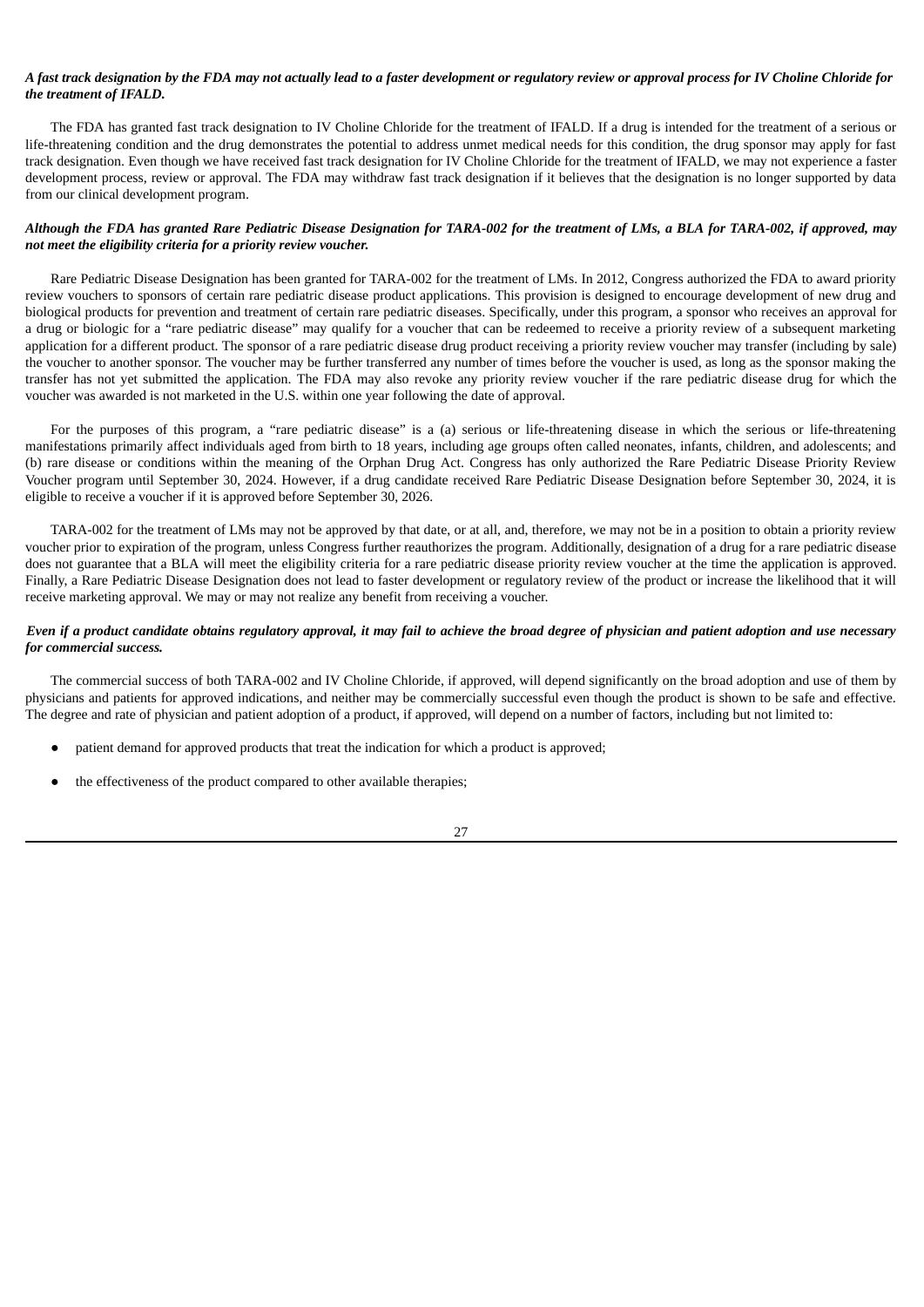- the availability of coverage and adequate reimbursement from managed care plans and other healthcare payors;
- the cost of treatment in relation to alternative treatments and willingness to pay on the part of patients;
- in the case of TARA-002 for LMs, overcoming physician or patient biases toward alternative treatments for LMs;
- insurers' willingness to see the applicable indication as a disease worth treating;
- proper administration;
- patient satisfaction with the results, administration and overall treatment experience;
- limitations or contraindications, warnings, precautions or approved indications for use different than those sought by us that are contained in the final FDA-approved labeling for the applicable product;
- any FDA requirement to undertake a Risk Evaluation and Mitigation Strategy;
- the effectiveness of our sales, marketing, pricing, reimbursement and access, government affairs, and distribution efforts;
- adverse publicity about a product or favorable publicity about competitive products;
- new government regulations and programs, including price controls and/or limits or prohibitions on ways to commercialize drugs, such as increased scrutiny on direct-to-consumer advertising of pharmaceuticals; and
- potential product liability claims or other product-related litigation.

If either TARA-002 or IV Choline Chloride is approved for use but fails to achieve the broad degree of physician and patient adoption necessary for commercial success, our operating results and financial condition will be adversely affected, which may delay, prevent or limit our ability to generate revenue and continue our business.

# Any adverse developments that occur in patients undergoing treatment with OK-432 / Picibanil or in patients participating in clinical trials conducted *by third parties may affect our ability to obtain regulatory approval or commercialize TARA-002.*

Chugai Pharmaceutical Co., Ltd., or Chugai, over which we have no control, has the rights to commercialize TARA-002 and the originator therapy to TARA-002, OK-432, which is currently marketed in Japan and Taiwan, under the name Picibanil, for various indications. In addition, clinical trials using Picibanil are currently ongoing in various countries around the world. If SAEs occur with patients using Picibanil or during any clinical trials of Picibanil conducted by third parties, the FDA may delay, limit or deny approval of TARA-002 or require us to conduct additional clinical trials as a condition to marketing approval, which would increase our costs. If we receive FDA approval for TARA-002 and a new and serious safety issue is identified in connection with use of Picibanil or in clinical trials of Picibanil conducted by third parties, the FDA may withdraw the approval of the product or otherwise restrict our ability to market and sell TARA-002. In addition, treating physicians may be less willing to administer TARA-002 due to concerns over such adverse events, which would limit our ability to commercialize TARA-002.

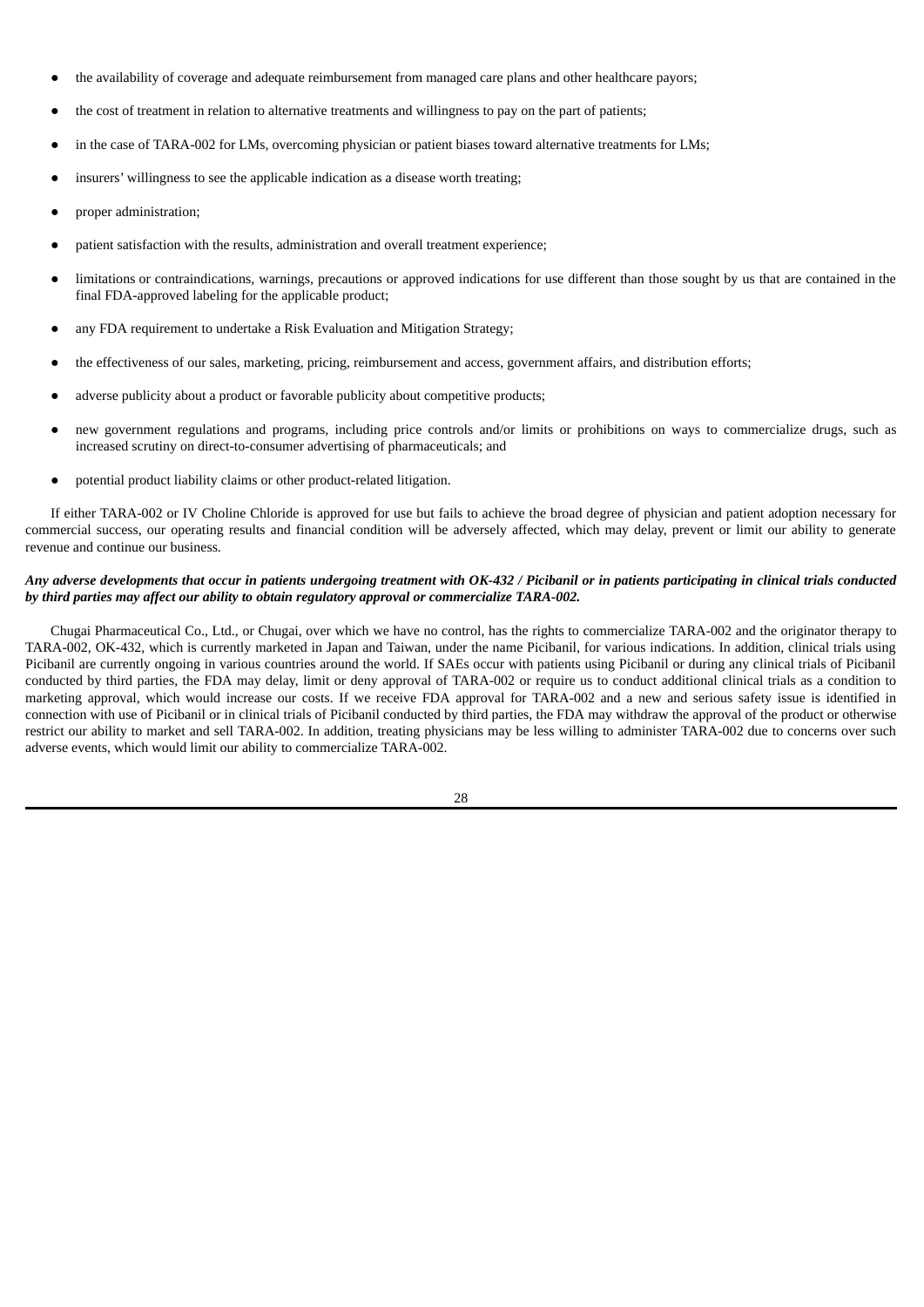# We may in the future conduct clinical trials for our product candidates outside the United States, and the FDA and applicable foreign regulatory *authorities may not accept data from such trials.*

We may in the future choose to conduct one or more of our clinical trials outside of the United States. Although the FDA or applicable foreign regulatory authority may accept data from clinical trials conducted outside the United States or the applicable jurisdiction, acceptance of such study data by the FDA or applicable foreign regulatory authority may be subject to certain conditions or exclusion. Where data from foreign clinical trials are intended to serve as the basis for marketing approval in the United States, the FDA will not approve the application on the basis of foreign data alone unless such data are applicable to the U.S. population and U.S. medical practice; the studies were performed by clinical investigators of recognized competence; and the data are considered valid without the need for an on-site inspection by the FDA or, if the FDA considers such an inspection to be necessary, the FDA is able to validate the data through an on-site inspection or other appropriate means. Many foreign regulatory bodies have similar requirements. In addition, such foreign studies would be subject to the applicable local laws of the foreign jurisdictions where the studies are conducted. There can be no assurance the FDA or applicable foreign regulatory authority will accept data from trials conducted outside of the United States or the applicable home country. If the FDA or applicable foreign regulatory authority does not accept such data, it would likely result in the need for additional trials, which would be costly and time-consuming and delay aspects of our business plan.

## We may choose not to continue developing or commercializing any of our product candidates at any time during development or after approval, which *would reduce or eliminate the potential return on investment for those product candidates.*

At any time, we may decide to discontinue the development of any of our product candidates for a variety of reasons, including the appearance of new technologies that make our product obsolete, competition from a competing product or changes in or failure to comply with applicable regulatory requirements. For example, following our review of the research and preclinical and clinical data of Vonapanitase, we have determined to cease further development of this product candidate at this time.

If we terminate a program in which we have invested significant resources, we will not receive any return on our investment and we will have missed the opportunity to have allocated those resources to potentially more productive uses.

# Our or our third-party's clinical trials may fail to demonstrate the safety and efficacy of our product candidates, or serious adverse or unacceptable side effects may be identified during their development, which could prevent or delay marketing approval and commercialization, increase our costs or *necessitate the abandonment or limitation of the development of the product candidate.*

Before obtaining marketing approvals for the commercial sale of any product candidate, we must demonstrate through lengthy, complex and expensive preclinical testing and clinical trials that such product candidate is both safe and effective for use in the applicable indication, and failures can occur at any stage of testing. Clinical trials often fail to demonstrate safety and are associated with side effects or have characteristics that are unexpected. Based on the safety profile seen in clinical testing, we may need to abandon development or limit development to more narrow uses in which the side effects or other characteristics are less prevalent, less severe or more tolerable from a risk-benefit perspective. The FDA or an IRB may also require that we suspend, discontinue, or limit clinical trials based on safety information. Such findings could further result in regulatory authorities failing to provide marketing authorization for the product candidate. Many pharmaceutical candidates that initially showed promise in early stage testing and which were efficacious have later been found to cause side effects that prevented further development of the drug candidate and, in extreme cases, the side effects were not seen until after the drug was marketed, causing regulators to remove the drug from the market post-approval.

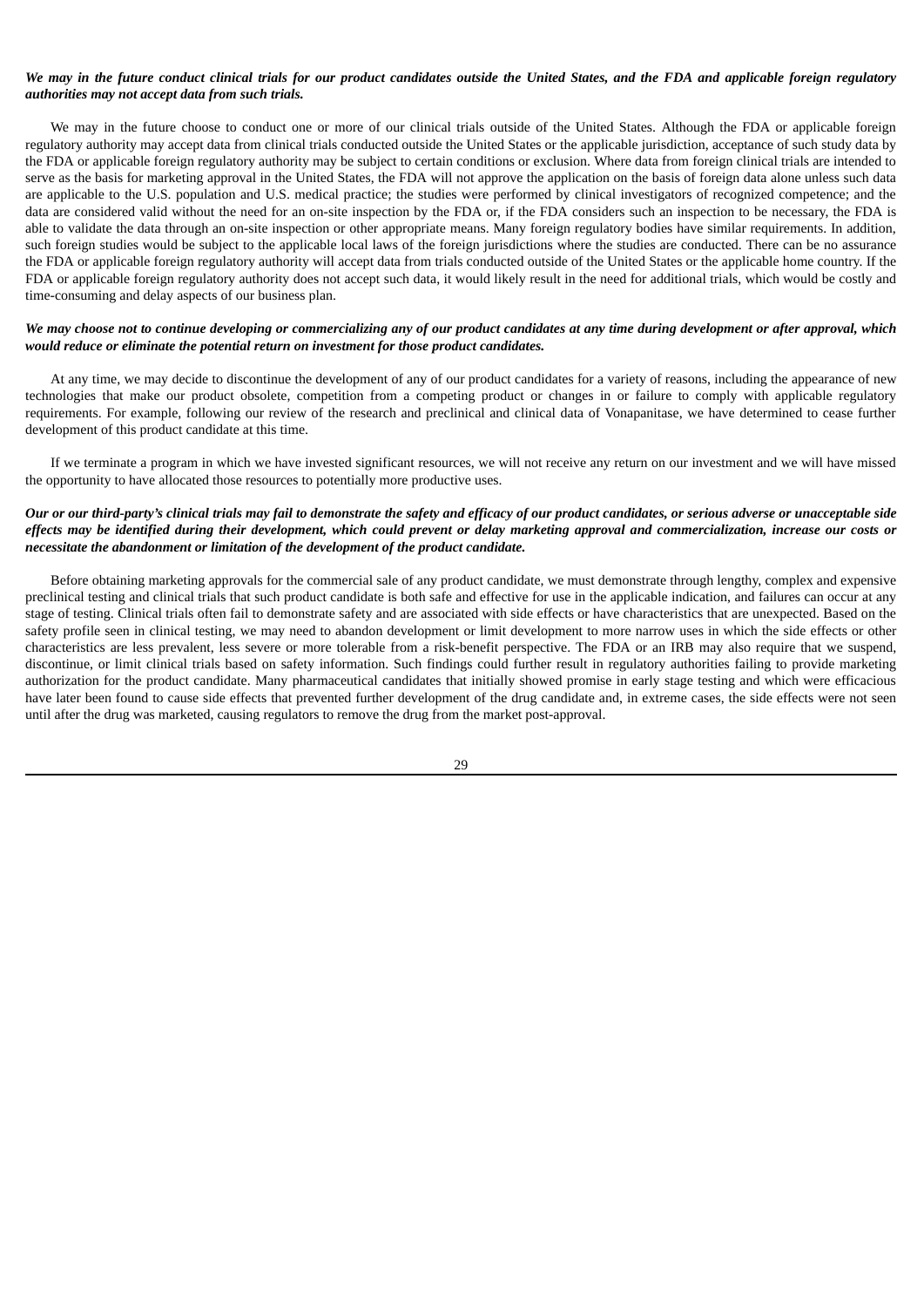### **Other Risks Related to Our Business**

# Our product candidates, if approved, will face significant competition and their failure to compete effectively may prevent them from achieving *significant market penetration.*

The pharmaceutical industry is characterized by rapidly advancing technologies, intense competition, uncertain and complex patent terms, and a strong emphasis on developing newer, fast-to-market proprietary therapeutics. Numerous companies are engaged in the development, patenting, manufacturing and marketing of healthcare products competitive with those that we are developing, including TARA-002 and IV Choline Chloride. We will face competition from a number of sources, such as pharmaceutical companies, biotechnology companies, generic drug companies, consumer products companies and academic and research institutions, many of which have greater financial resources, marketing capabilities, sales forces, manufacturing capabilities, research and development capabilities, regulatory expertise, clinical trial expertise, intellectual property portfolios, international reach, experience in obtaining patents and regulatory approvals for product candidates and other resources than we have. Some of the companies that offer competing products also have a broad range of other product offerings, large direct sales forces and long-term customer relationships with our target physicians, which could inhibit our market penetration efforts.

With respect to our lead product candidate, TARA-002, for the treatment of NMIBC and LMs, the active ingredient in TARA-002 is a genetically distinct strain of *Streptococcus pyogenes* (group A, type 3) Su strain. TARA-002 is produced through a proprietary manufacturing process. We anticipate that, if approved by the FDA, TARA-002 will be protected by 12 years of biologic exclusivity. There are no approved pharmacotherapies currently available for the treatment of LMs and the current treatment options include a high-risk surgical procedure and off-label use of sclerosants, including doxycycline, bleomycin, ethanol and sodium tetradecyl sulfate. There are a number of drug development companies and academic researchers exploring oral formulations of various agents including macrolides, phosphodiesterase inhibitors, and calcineurin/mTOR inhibitors. These are in early development. TARA-002, if approved for the treatment of NMIBC, would be subject to competition from existing treatment methods of surgery, chemotherapy and immunomodulatory therapy. For example, the current standard of care for NMIBC includes intravesical BCG. Other products approved for the treatment of NMIBC include Merck & Co., Inc.'s Keytruda and Endo International plc's Valstar. Additional product candidates in development include Japanese BCG Laboratory's BCG Tokyo, Pfizer Inc.'s sasanlimab in combination with BCG, ImmunityBio, Inc.'s VesAnktiva in combination with BCG, CG Oncology Inc.'s CG0070, FerGene's instiladrin, Sesen Bio, Inc.'s vicineum, and enGene Inc.'s, EG-70. Additional pharmaceutical and biotechnology companies with product candidates in development for the treatment of NMIBC include AstraZeneca PLC, Bristol-Myers Squibb Company, Roche Group and Seagen Inc.

There are no treatments currently available for IFALD. With respect to IV Choline Chloride for the treatment of IFALD, IV Choline Chloride is the only sterile injectable form of choline chloride that can be combined with parenteral nutrition. Further, if approved, IV Choline Chloride will be protected by Orphan Drug Designation exclusivity for seven years.

#### TARA-002 and any future product candidates for which we intend to seek approval as biologic products may face competition sooner than anticipated.

The Biologics Price Competition and Innovation Act of 2009, or BPCIA, created an abbreviated approval pathway for biological products that are biosimilar to or interchangeable with a FDA-licensed reference biological product. Under the BPCIA, an application for a biosimilar product may not be submitted to the FDA until four years following the date that the reference product was first licensed by the FDA. In addition, the approval of a biosimilar product may not be made effective by the FDA until 12 years from the date on which the reference product was first licensed. During this 12-year period of exclusivity, another company may still market a competing version of the reference product if the FDA approves a full BLA for the competing product containing the sponsor's own preclinical data and data from adequate and well-controlled clinical trials to demonstrate the safety, purity and potency of their product. The law is complex and is still being interpreted and implemented by the FDA. As a result, its ultimate impact, implementation and meaning are subject to uncertainty. While it is uncertain when such processes are intended to be implemented, the BPCIA may be fully adopted by the FDA, and any such processes could have a material adverse effect on the future commercial prospects for our biological products.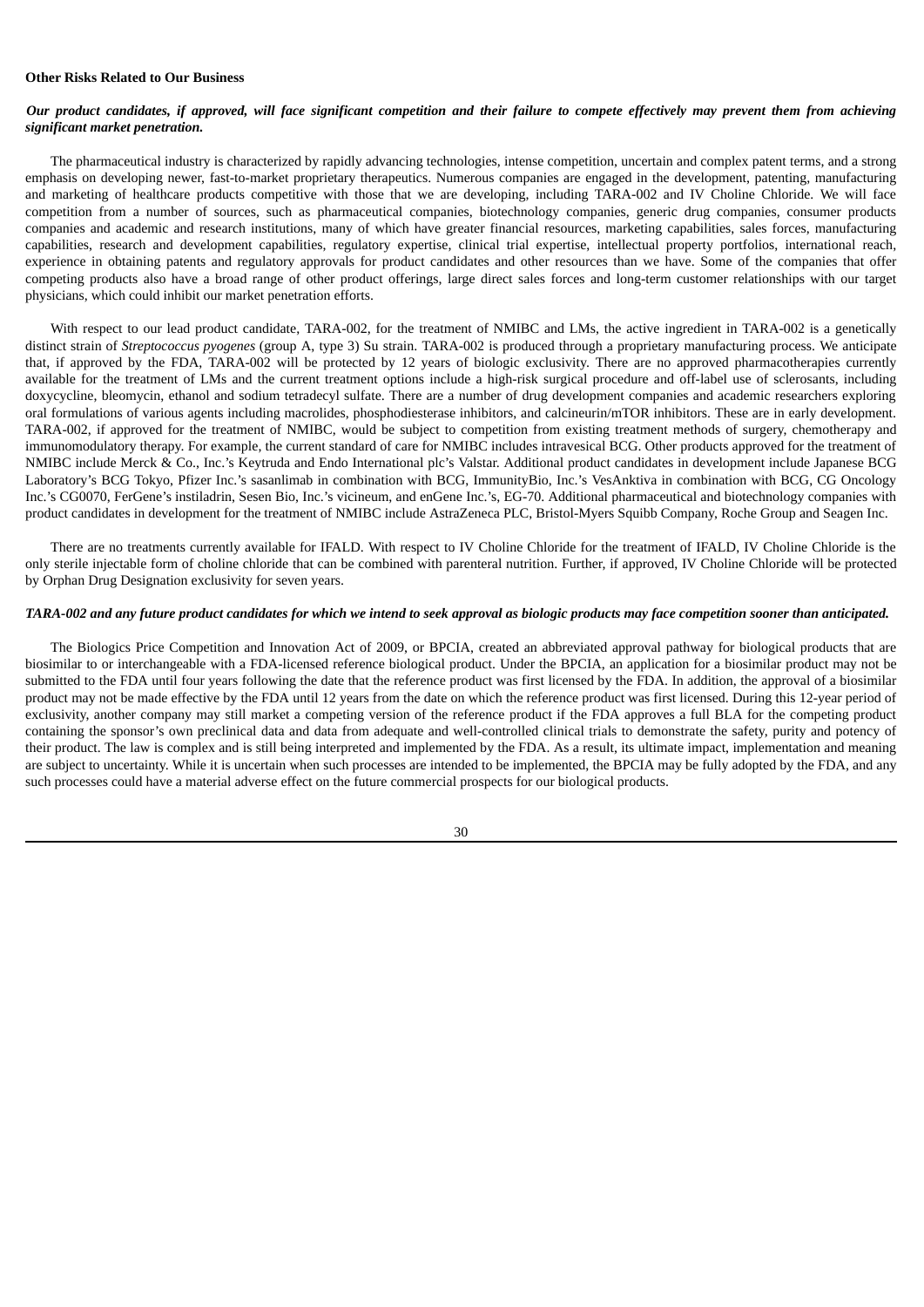We believe that any of our product candidates approved as a biological product under a BLA should qualify for the 12-year period of exclusivity. However, there is a risk that this exclusivity could be shortened due to congressional action or otherwise, or that the FDA will not consider our product candidates to be reference products for competing products, potentially creating the opportunity for biosimilar competition sooner than anticipated. Other aspects of the BPCIA, some of which may impact the BPCIA exclusivity provisions, have also been the subject of recent litigation. Moreover, the extent to which a biosimilar, once approved, will be substituted for any one of our reference products in a way that is similar to traditional generic substitution for non-biological products is not yet clear, and will depend on a number of marketplace and regulatory factors that are still developing.

# We rely and expect to continue to rely on third-party CROs and other third parties to conduct and oversee our clinical trials. If these third parties do not meet our requirements or otherwise conduct the trials as required, we may not be able to satisfy our contractual obligations or obtain regulatory *approval for, or commercialize, our product candidates.*

We rely and expect to continue to rely on third-party CRO to conduct and oversee our TARA-002 and IV Choline Chloride clinical trials and other aspects of product development. We also rely on various medical institutions, clinical investigators and contract laboratories to conduct our trials in accordance with our clinical protocols and all applicable regulatory requirements, including the FDA's regulations and current Good Clinical Practices, or cGCP, requirements, which are an international standard meant to protect the rights and health of patients and to define the roles of clinical trial sponsors, administrators and monitors, and state regulations governing the handling, storage, security and record-keeping for drug and biologic products. These CROs and other third parties will play a significant role in the conduct of these trials and the subsequent collection and analysis of data from the clinical trials. We will rely heavily on these parties for the execution of our clinical trials and preclinical studies and will control only certain aspects of their activities. We and our CROs and other third-party contractors will be required to comply with cGCP and current Good Laboratory Practices, or cGLP, requirements, which are regulations and guidelines enforced by the FDA and comparable foreign regulatory authorities. Regulatory authorities enforce these cGCP and cGLP requirements through periodic inspections of trial sponsors, principal investigators and trial sites. If we or any of these third parties fail to comply with applicable cGCP and cGLP requirements, or reveal non-compliance from an audit or inspection, including due to COVID-19 and related health and safety measures and business closures and disruptions, or if the same prevents the FDA or comparable foreign regulatory authorities from conducting inspections or other regulatory activities, the clinical data generated in our clinical trials may be deemed unreliable and the FDA or other regulatory authorities may require us to perform additional clinical trials before approving our or our partners' marketing applications. We cannot assure that upon inspection by a given regulatory authority, such regulatory authority will determine that any of our clinical or preclinical trials comply with applicable cGCP and cGLP requirements. In addition, our clinical trials generally must be conducted with product produced under cGMP regulations. Our failure to comply with these regulations and policies may require us to repeat clinical trials, which would delay the regulatory approval process.

If any of our CROs or clinical trial sites fail to comply with their contractual commitments or terminate their involvement in one of our clinical trials for any reason, including due to COVID-19 and related health and safety measures and business closures and disruptions, we may not be able to enter into arrangements with alternative CROs or clinical trial sites or do so on commercially reasonable terms. In addition, if our relationship with clinical trial sites is terminated, we may experience the loss of follow-up information on patients enrolled in our clinical trials unless we are able to transfer the care of those patients to another qualified clinical trial site. In addition, principal investigators for our clinical trials may serve as scientific advisors or consultants to us from time to time and could receive cash or equity compensation in connection with such services. If these relationships and any related compensation result in perceived or actual conflicts of interest, the integrity of the data generated at the applicable clinical trial site may be questioned by the FDA.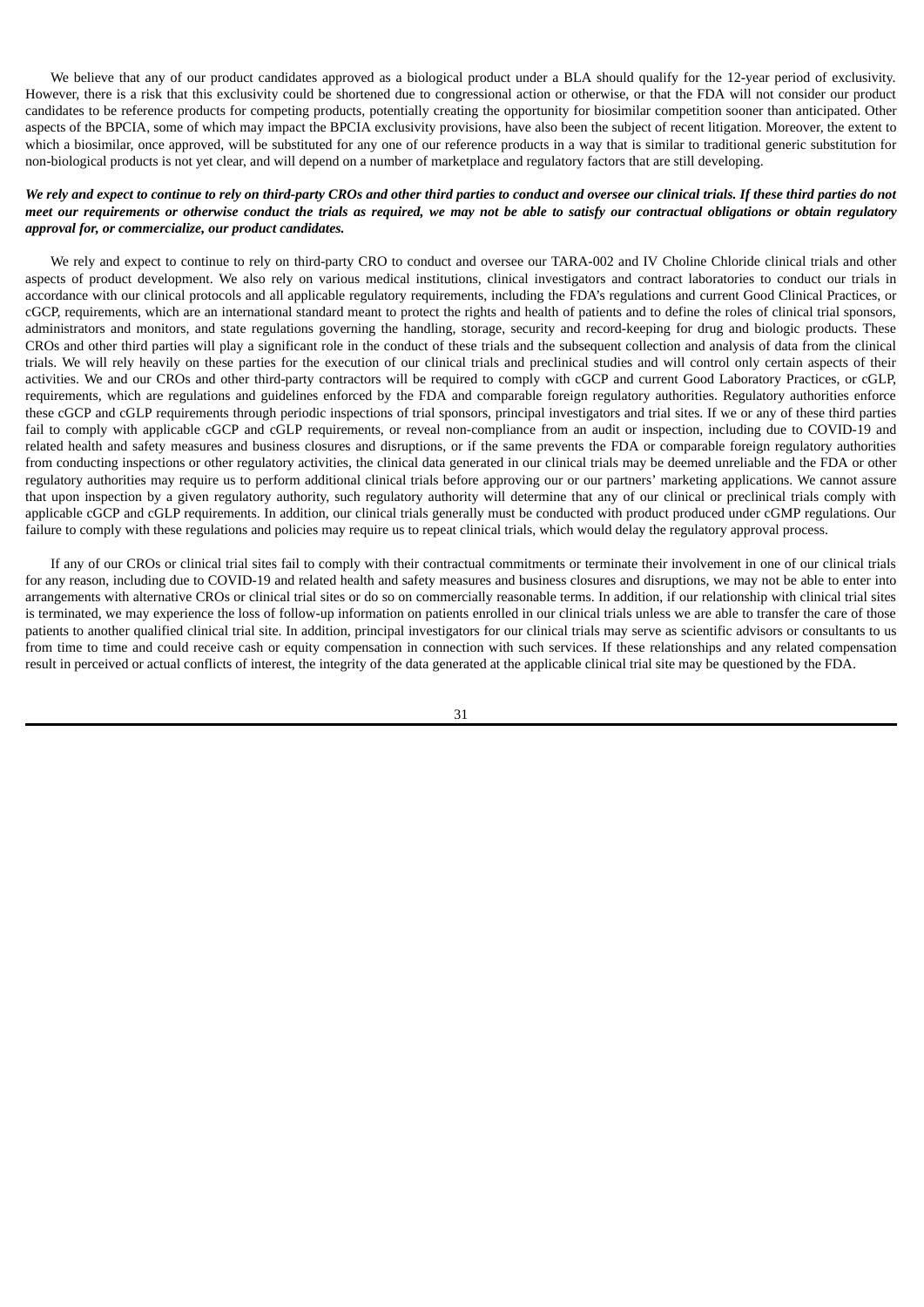# Interim, topline and preliminary data from our clinical trials may change as more patient data become available, and are subject to audit and *verification procedures that could result in material changes in the final data.*

From time to time, we may publicly disclose preliminary, interim or topline data from our preclinical studies and clinical trials, which is based on a preliminary analysis of then-available data, and the results and related findings and conclusions are subject to change as patient enrollment and treatment continues and more patient data become available. Adverse differences between previous preliminary or interim data and future interim or final data could significantly harm our business prospects. We may also announce topline data following the completion of a preclinical study or clinical trial, which may be subject to change following a more comprehensive review of the data related to the particular study or trial. We also make assumptions, estimations, calculations and conclusions as part of our analyses of data, and we may not have received or had the opportunity to fully and carefully evaluate all data. As a result, the interim, topline or preliminary results that we report may differ from future results of the same studies, or different conclusions or considerations may qualify such results, once additional data have been received and fully evaluated. Preliminary, interim, or topline data also remain subject to audit and verification procedures that may result in the final data being materially different from the data we previously published. As a result, preliminary, interim, and topline data should be viewed with caution until the final data are available.

Further, others, including regulatory agencies, may not accept or agree with our assumptions, estimates, calculations, conclusions or analyses or may interpret or weigh the importance of data differently, which could impact the value of the particular program, the approvability or commercialization of the particular product candidate or product and our company in general. In addition, the information we choose to publicly disclose regarding a particular study or clinical trial is based on what is typically extensive information, and you or others may not agree with what we determine to be material or otherwise appropriate information to include in our disclosure.

### We currently have limited marketing capabilities and no sales organization. If we are unable to grow our sales and marketing capabilities on our own or through third parties, we will be unable to successfully commercialize our product candidates, if approved, or generate product revenue.

We currently have limited marketing capabilities and no sales organization. To commercialize our product candidates, if approved, in the United States, Canada, the European Union, Latin America and other jurisdictions we may seek to enter, we must build our marketing, sales, distribution, managerial and other non-technical capabilities or make arrangements with third parties to perform these services, and we may not be successful in doing so. Although our employees have experience in the marketing, sale and distribution of pharmaceutical products, and business development activities involving external alliances, from prior employment at other companies, we, as a company, have no prior experience in the marketing, sale and distribution of pharmaceutical products, and there are significant risks involved in building and managing a sales organization, including our ability to hire, retain and incentivize qualified individuals, generate sufficient sales leads, provide adequate training to sales and marketing personnel, and effectively manage a geographically dispersed sales and marketing team. Any failure or delay in the development of our internal sales, marketing, distribution and pricing/reimbursement/access capabilities would impact adversely the commercialization of these products.

# We have only received the exclusive rights to the materials required to commercialize TARA-002 in territories other than Japan and Taiwan until June 17, 2030, or an earlier date if Chugai terminates the agreement with us for any number of reasons, following which such rights become non-exclusive.

Pursuant to an agreement with Chugai Pharmaceutical dated June 17, 2019, as amended on July 14, 2020 (effective as of June 30, 2020), Chugai agreed to provide us with exclusive access to the starting material necessary to manufacture TARA-002 as well as technical support necessary for us to develop and commercialize TARA-002 anywhere in the world other than Japan and Taiwan. However, this agreement does not prevent Chugai from providing such materials and support to any third-party for medical, compassionate use and/or non-commercial research purposes and this agreement is exclusive only through June 17, 2030 or the earlier termination of the agreement by either party. Once our rights to the materials and technology necessary to manufacture, develop and commercialize TARA-002 are not exclusive, third parties, including those with greater expertise and greater resources, could obtain such materials and technology and develop a competing therapy, which would adversely affect our ability to generate revenue and achieve or maintain profitability.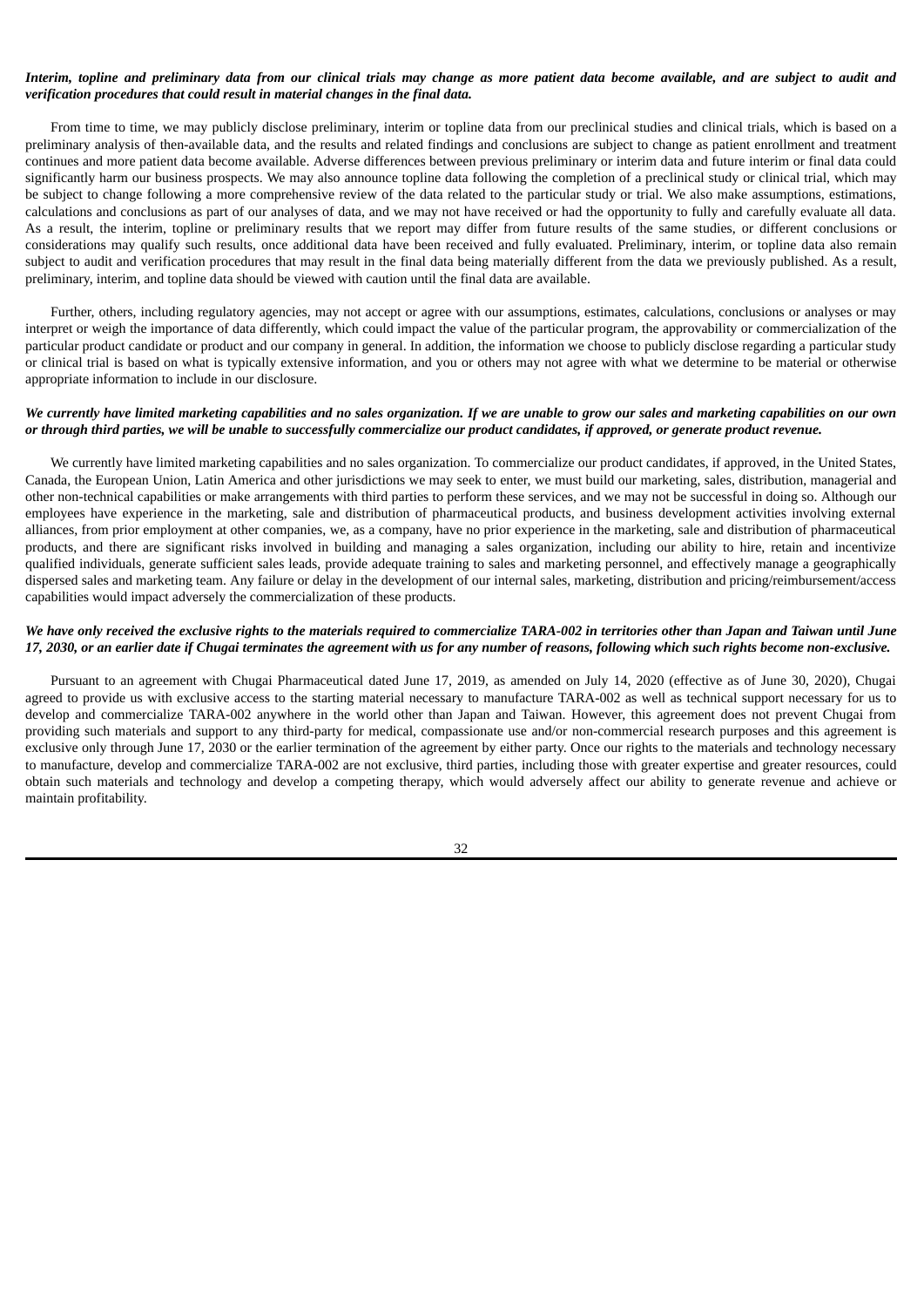### We currently have no products approved for sale, and we may never obtain regulatory approval to commercialize any of our product candidates.

The research, testing, manufacturing, safety surveillance, efficacy, quality control, recordkeeping, labeling, packaging, storage, approval, sale, marketing, distribution, import, export and reporting of safety and other post-market information related to our biopharmaceutical product candidates are subject to extensive regulation by the FDA and other regulatory authorities in the United States and in foreign countries, and such regulations differ from country to country and frequently are revised.

Even after we achieve U.S. regulatory approval for a product candidate, if any, we will be subject to continued regulatory review and compliance obligations. For example, with respect to our product candidates, the FDA may impose significant restrictions on the approved indicated uses for which the product may be marketed or on the conditions of approval. A product candidate's approval may contain requirements for potentially costly post-approval studies and surveillance, including Phase 4 clinical trials, to monitor the safety and efficacy of the product. We will also be subject to ongoing FDA obligations and continued regulatory review with respect to, among other things, the manufacturing, processing, labeling, packaging, distribution, pharmacovigilance and adverse event reporting, storage, advertising, promotion and recordkeeping for our product candidates.

These requirements include submissions of safety and other post-marketing information and reports, registration, continued compliance with cGMP requirements and with the FDA's cGCP requirements and cGLP requirements, which are regulations and guidelines enforced by the FDA for all of our product candidates in clinical and preclinical development, and for any clinical trials that it conducts post-approval, as well as continued compliance with the FDA's laws governing commercialization of the approved product, including but not limited to the FDA's Office of Prescription Drug Promotion, regulation of promotional activities, fraud and abuse, product sampling, scientific speaker engagements and activities, formulary interactions as well as interactions with healthcare practitioners. To the extent that a product candidate is approved for sale in other countries, we may be subject to similar or more onerous restrictions and requirements imposed by laws and government regulators in those countries (for example, a prohibition on direct-toconsumer advertising that does not exist in the United States).

In addition, manufacturers of drug and biologic products and their facilities are subject to continual review and periodic inspections by the FDA and other regulatory authorities for compliance with cGMP regulations. If we or a regulatory agency discovers previously unknown problems with a product, such as adverse events of unanticipated severity or frequency, or problems with the manufacturing, processing, distribution or storage facility where, or processes by which, the product is made, a regulatory agency may impose restrictions on that product or us, including requesting that we initiate a product recall, or requiring notice to physicians or the public, withdrawal of the product from the market, or suspension of manufacturing.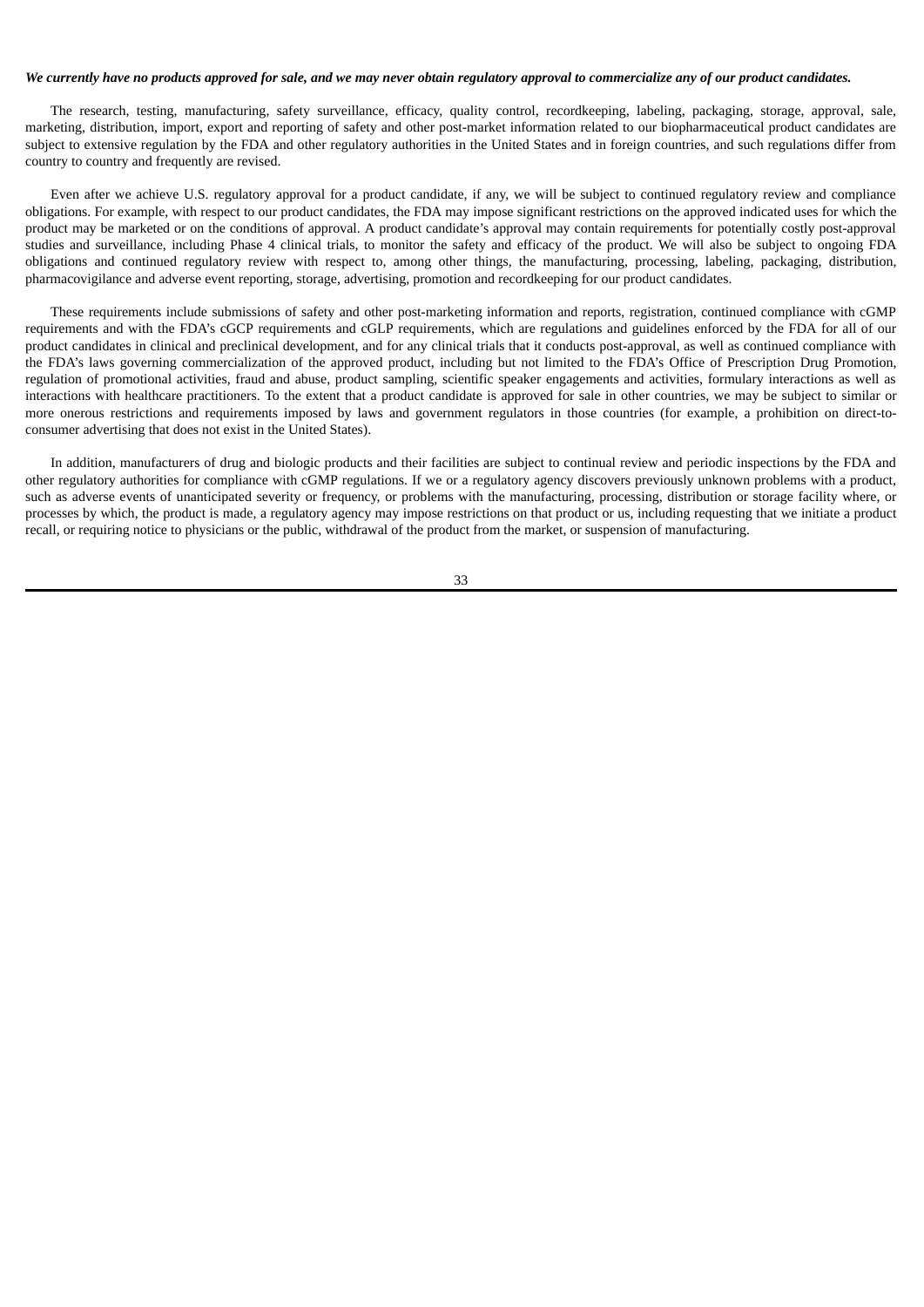If we, our product candidates or the manufacturing facilities for our product candidates fail to comply with applicable regulatory requirements, a regulatory agency may:

- impose restrictions on the sale, marketing or manufacturing of the product, amend, suspend or withdraw product approvals or revoke necessary licenses;
- mandate modifications to promotional and other product-specific materials or require us to provide corrective information to healthcare practitioners or in our advertising;
- require us or our partners to enter into a consent decree, which can include imposition of various fines, reimbursements for inspection costs, required due dates for specific actions, penalties for non-compliance and, in extreme cases, require an independent compliance monitor to oversee our activities;
- issue warning letters, bring enforcement actions, initiate surprise inspections, issue show cause notices or untitled letters describing alleged violations, which may be publicly available;
- commence criminal investigations and prosecutions;
- impose injunctions, suspensions or revocations of necessary approvals or other licenses;
- impose other civil or criminal penalties;
- suspend any ongoing clinical trials;
- place restrictions on the kind of promotional activities that can be done;
- delay or refuse to approve pending applications or supplements to approved applications filed by us or our potential partners;
- refuse to permit drugs or precursor chemicals to be imported or exported to or from the United States;
- suspend or impose restrictions on operations, including costly new manufacturing requirements; or
- seize or detain products or require us or our partners to initiate a product recall.

The regulations, policies or guidance of the FDA and other applicable government agencies may change, and new or additional statutes or government regulations may be enacted, including at the state and local levels, which can differ by geography and could prevent or delay regulatory approval of our product candidates or further restrict or regulate post-approval activities. We cannot predict the likelihood, nature or extent of adverse government regulations that may arise from future legislation or administrative action, either in the United States or abroad. If we are not able to achieve and maintain regulatory compliance, we may not be permitted to commercialize our product candidates, which would adversely affect our ability to generate revenue and achieve or maintain profitability.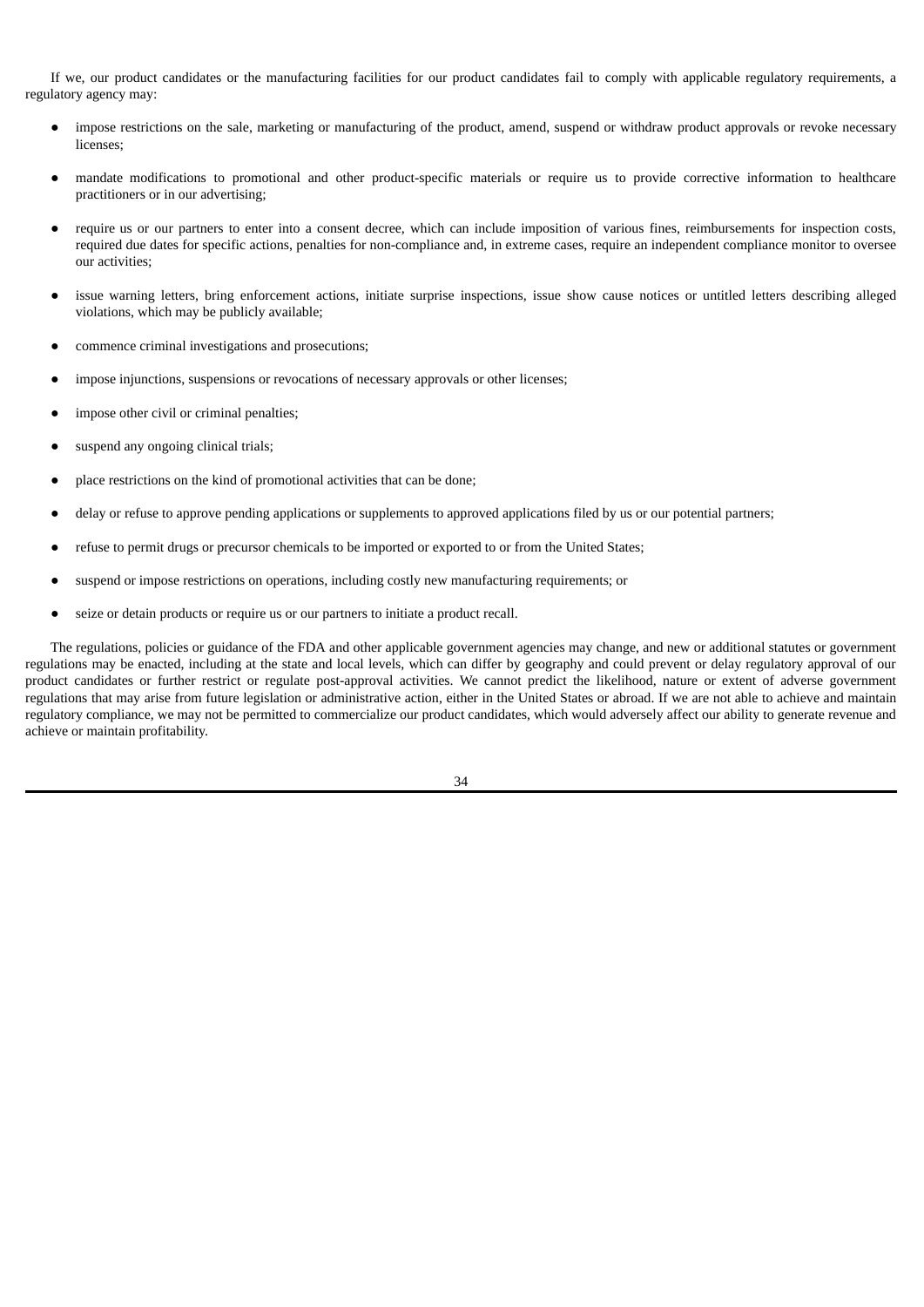# We may face product liability exposure, and if successful claims are brought against us, we may incur substantial liability if our insurance coverage for *those claims is inadequate.*

We face an inherent risk of product liability or similar causes of action as a result of the clinical testing of our product candidates and will face an even greater risk if we commercialize any products. This risk exists even if a product is approved for commercial sale by the FDA and manufactured in facilities licensed and regulated by the FDA or an applicable foreign regulatory authority and notwithstanding that we comply with applicable laws on promotional activity. Our products and product candidates are designed to affect important bodily functions and processes. Any side effects, manufacturing defects, misuse or abuse associated with our product candidates could result in injury to a patient or potentially even death. We cannot offer any assurance that we will not face product liability suits in the future, nor can we assure you that our insurance coverage will be sufficient to cover our liability under any such cases.

In addition, a liability claim may be brought against us even if our product candidates merely appear to have caused an injury. Product liability claims may be brought against us by consumers, healthcare providers, pharmaceutical companies or others selling or otherwise coming into contact with our product candidates, among others, and under some circumstances even government agencies. If we cannot successfully defend ourself against product liability or similar claims, we will incur substantial liabilities, reputational harm and possibly injunctions and punitive actions. In addition, regardless of merit or eventual outcome, product liability claims may result in:

- withdrawal or delay of recruitment or decreased enrollment rates of clinical trial participants;
- termination or increased government regulation of clinical trial sites or entire trial programs;
- the inability to commercialize our product candidates;
- decreased demand for our product candidates;
- impairment of our business reputation;
- product recall or withdrawal from the market or labeling, marketing or promotional restrictions;
- substantial costs of any related litigation or similar disputes;
- distraction of management's attention and other resources from our primary business;
- significant delay in product launch;
- substantial monetary awards to patients or other claimants against us that may not be covered by insurance;
- withdrawal of reimbursement or formulary inclusion; or
- loss of revenue.

We have obtained product liability insurance coverage for our clinical trials. Large judgments have been awarded in class action or individual lawsuits based on drugs that had unanticipated side effects. Our insurance coverage may not be sufficient to cover all of our product liability-related expenses or losses and may not cover us for any expenses or losses we may suffer. Moreover, insurance coverage is becoming increasingly expensive, restrictive and narrow, and, in the future, we may not be able to maintain adequate insurance coverage at a reasonable cost, in sufficient amounts or upon adequate terms to protect us against losses due to product liability or other similar legal actions. We will need to increase our product liability coverage if any of our product candidates receive regulatory approval, which will be costly, and we may be unable to obtain this increased product liability insurance on commercially reasonable terms or at all and for all geographies in which we wish to launch. A successful product liability claim or series of claims brought against us, if judgments exceed our insurance coverage, could decrease our cash and harm our business, financial condition, operating results and future prospects.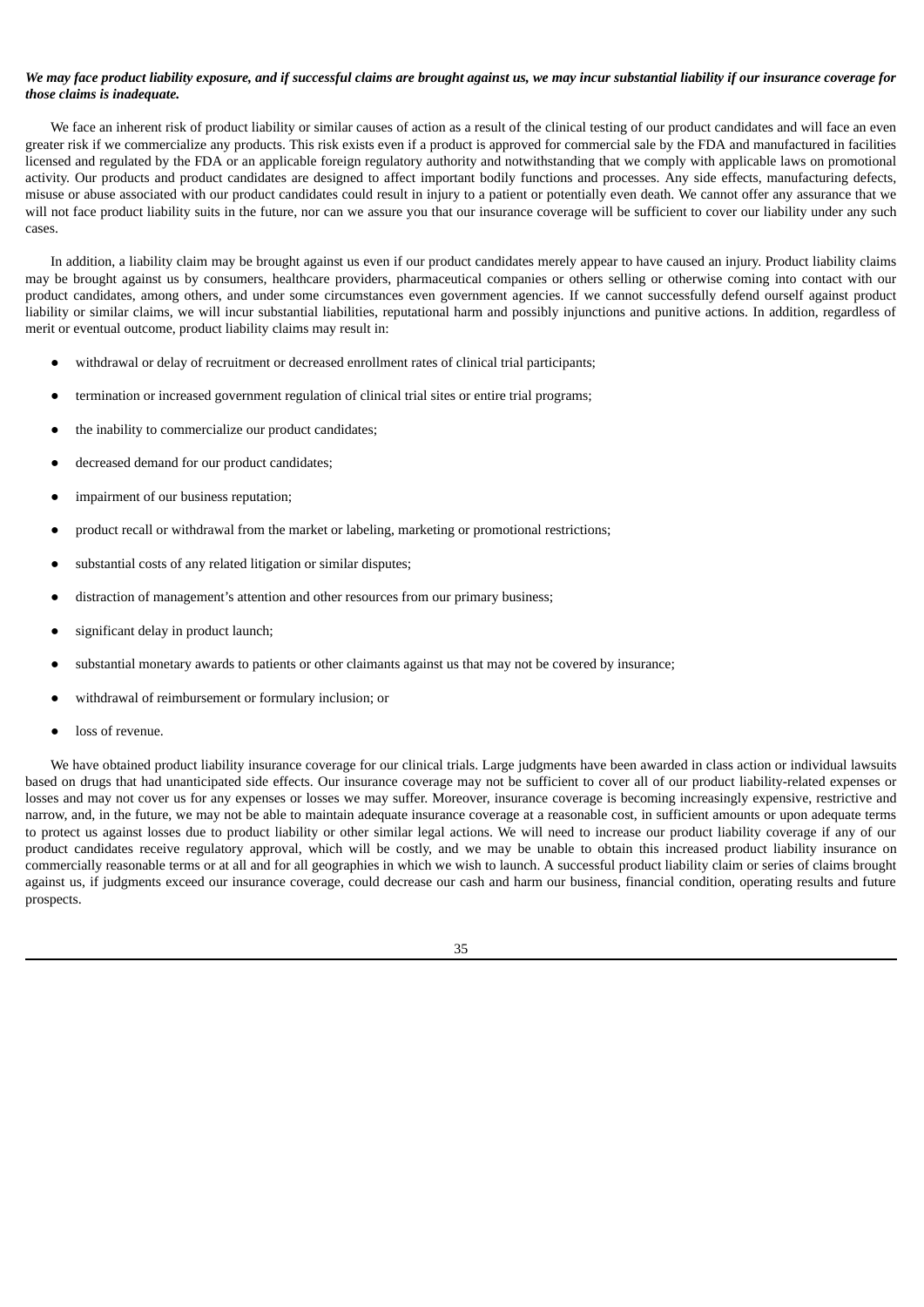# Our employees, independent contractors, principal investigators, other clinical trial staff, consultants, vendors, CROs and any partners with whom we may collaborate may engage in misconduct or other improper activities, including non-compliance with regulatory standards and requirements.

We are exposed to the risk that our employees, independent contractors, principal investigators, other clinical trial staff, consultants, vendors, CROs and any partners with which we may collaborate may engage in fraudulent or other illegal activity. Misconduct by these persons could include intentional, reckless, gross or negligent misconduct or unauthorized activity that violates: laws or regulations, including those laws requiring the reporting of true, complete and accurate information to the FDA or foreign regulatory authorities; manufacturing standards; federal, state and foreign healthcare fraud and abuse laws and data privacy; anticorruption laws, anti-kickback and Medicare/Medicaid rules, or laws that require the true, complete and accurate reporting of financial information or data, books and records. If any such or similar actions are instituted against us and we are not successful in defending ourself or asserting our rights, those actions could have a significant impact on our business, including the imposition of significant civil, criminal and administrative and punitive penalties, damages, monetary fines, possible exclusion from participation in Medicare, Medicaid and other federal healthcare programs, debarments, contractual damages, imprisonment, reputational harm, diminished profits and future earnings, injunctions, and curtailment or cessation of our operations, any of which could adversely affect our ability to operate our business and our operating results.

# *We may be subject to risks related to off-label use of our product candidates, if approved.*

The FDA strictly regulates the advertising and promotion of drug products, and drug products may only be marketed or promoted for their FDA approved uses, consistent with the product's approved labeling. Advertising and promotion of any product candidate that obtains approval in the United States will be heavily scrutinized by the FDA, the Department of Justice, the Office of Inspector General of the Department of Health and Human Services, state attorneys general, members of Congress and the public. For example, the FDA and other agencies actively enforce the laws and regulations prohibiting the promotion of off-label uses, and a company that is found to have improperly promoted off-label uses may be subject to significant liability. Although physicians may prescribe products for off-label uses as the FDA and other regulatory agencies do not regulate a physician's choice of drug treatment made in the physician's independent medical judgment, they do restrict promotional communications from companies or their sales force with respect to off-label uses of products for which marketing clearance has not been issued. Companies may only share truthful and not misleading information that is otherwise consistent with a product's FDA approved labeling. Violations, including promotion of our products for unapproved or off-label uses, are subject to enforcement letters, inquiries and investigations, and civil, criminal and/or administrative sanctions by the FDA. Additionally, advertising and promotion of any product candidate that obtains approval outside of the United States will be heavily scrutinized by relevant foreign regulatory authorities.

In the United States, engaging in impermissible promotion of our product candidates for off-label uses can also subject us to false claims litigation under federal and state statutes, which can lead to significant civil, criminal and/or administrative penalties and fines and agreements, such as a corporate integrity agreement, that materially restrict the manner in which we promote or distribute our product candidates. If we do not lawfully promote our products once they have received regulatory approval, we may become subject to such litigation and, if we are not successful in defending against such actions, those actions could have a material adverse effect on our business, financial condition and operating results and even result in having an independent compliance monitor assigned to audit our ongoing operations for a lengthy period of time.

# If we or any partners with which we may collaborate are unable to achieve and maintain coverage and adequate levels of reimbursement for TARA-002 *or IV Choline Chloride following regulatory approval, their commercial success may be hindered severely.*

If TARA-002 and IV Choline Chloride only becomes available by prescription, successful sales by us or by any partners with which we may collaborate depend on the availability of coverage and adequate reimbursement from third-party payors. Patients who are prescribed medicine for the treatment of their conditions generally rely on third-party payors to reimburse most or part of the costs associated with their prescription drugs. The availability of coverage and adequate reimbursement from governmental healthcare programs, such as Medicare and Medicaid in the United States, and private third-party payors is often critical to new product acceptance. Coverage decisions may depend on clinical and economic standards that disfavor new drug products when more established or lower-cost therapeutic alternatives are already available or subsequently become available, or may be affected by the budgets and demands on the various entities responsible for providing health insurance to patients who will use TARA-002 and IV Choline Chloride. Even if we obtain coverage for our products, the resulting reimbursement payment rates might not be adequate or may require co-payments that patients find unacceptably high. Patients are unlikely to use a product unless coverage is provided, and reimbursement is adequate to cover a significant portion of the cost.

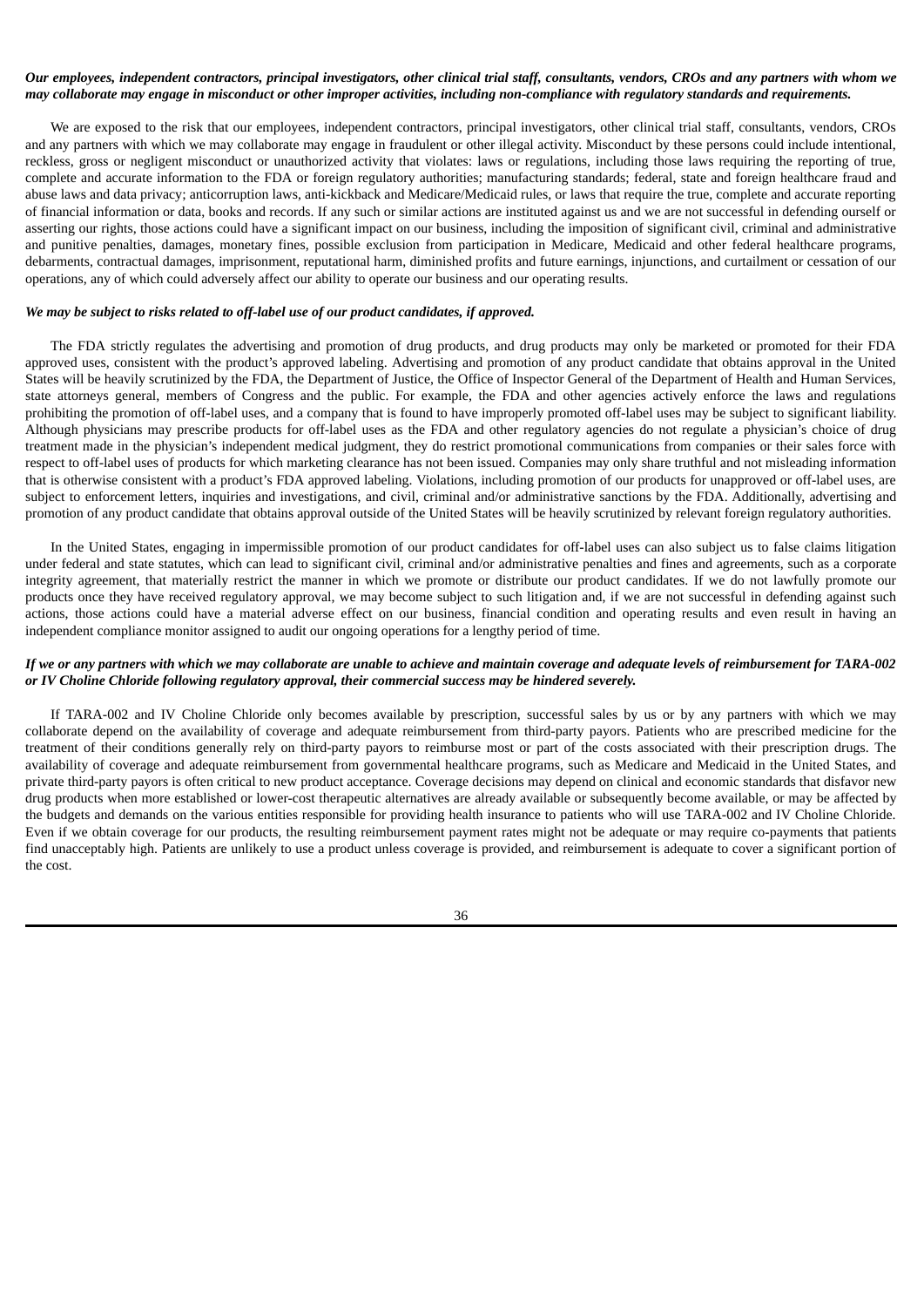In addition, the market for our products will depend significantly on access to third-party payors' drug formularies or lists of medications for which third-party payors provide coverage and reimbursement. The industry competition to be included in such formularies often leads to downward pricing pressures on pharmaceutical companies and there may be time limitations on when a new drug may even apply for formulary inclusion. Also, third-party payors may refuse to include products in their formularies or otherwise restrict patient access to such products when a less costly biosimilar or generic equivalent or other treatment alternative is available in the discretion of the formulary.

Third-party payors, whether foreign or domestic, or governmental or commercial, are developing increasingly sophisticated methods of controlling healthcare costs. In addition, in the United States, although private third-party payors tend to follow Medicare practices, no uniform or consistent policy of coverage and reimbursement for drug products exists among third-party payors. Therefore, coverage and reimbursement for drug products can differ significantly from payor to payor as well as from state to state. Consequently, the coverage determination process is often a time-consuming and costly process that must be played out across many jurisdictions and different entities and that will require us to provide scientific, clinical and health economics support for the use of our products compared to current alternatives and do so to each payor separately, with no assurance that coverage and adequate reimbursement will be obtained and in what time frame.

Further, we believe that future coverage and reimbursement likely will be subject to increased restrictions both in the United States and in international markets. Third-party coverage and reimbursement for our products may not be available or adequate in either the United States or international markets, which could harm our business, financial condition, operating results and prospects. Further, coverage policies and third-party reimbursement rates may change at any time. Therefore, even if favorable coverage and reimbursement status is attained, less favorable coverage policies and reimbursement rates may be implemented in the future.

#### *Healthcare reform measures could hinder or prevent the commercial success of our product candidates.*

Existing regulatory policies may change, and additional government regulations may be enacted that could prevent, limit or delay regulatory approval of any future product candidates we may develop. For example, the Trump administration and certain members of the U.S. Congress sought to repeal all or part of the Patient Protection and Affordable Care Act as amended by the Health Care and Education Reconciliation Act, or collectively, the Affordable Care Act, and implement a replacement program. In another example, the so-called "individual mandate" was repealed as part of tax reform legislation adopted in December 2017, informally titled the Tax Cuts and Jobs Act, or Tax Act, such that the shared responsibility payment for individuals who fail to maintain minimum essential coverage under section 5000A of the Internal Revenue Code was eliminated beginning in 2019. Additionally, on June 17, 2021 the U.S. Supreme Court dismissed a challenge on procedural grounds that argued the Affordable Care Act is unconstitutional in its entirety because the individual mandate was repealed by Congress. Thus, the Affordable Care Act will remain in effect in its current form. Further, prior to the U.S. Supreme Court ruling, on January 28, 2021, President Biden issued an executive order that initiated a special enrollment period for purposes of obtaining health insurance coverage through the Affordable Care Act marketplace. The executive order also instructed certain governmental agencies to review and reconsider their existing policies and rules that limit access to healthcare, including among others, reexamining Medicaid demonstration projects and waiver programs that include work requirements, and policies that create barriers to obtaining access to health insurance coverage through Medicaid or the Affordable Care Act. It is possible that the Affordable Care Act will be subject to judicial or Congressional challenges in the future. It is unclear how such challenges and the healthcare reform measures of the Biden administration will impact the Affordable Care Act and our business.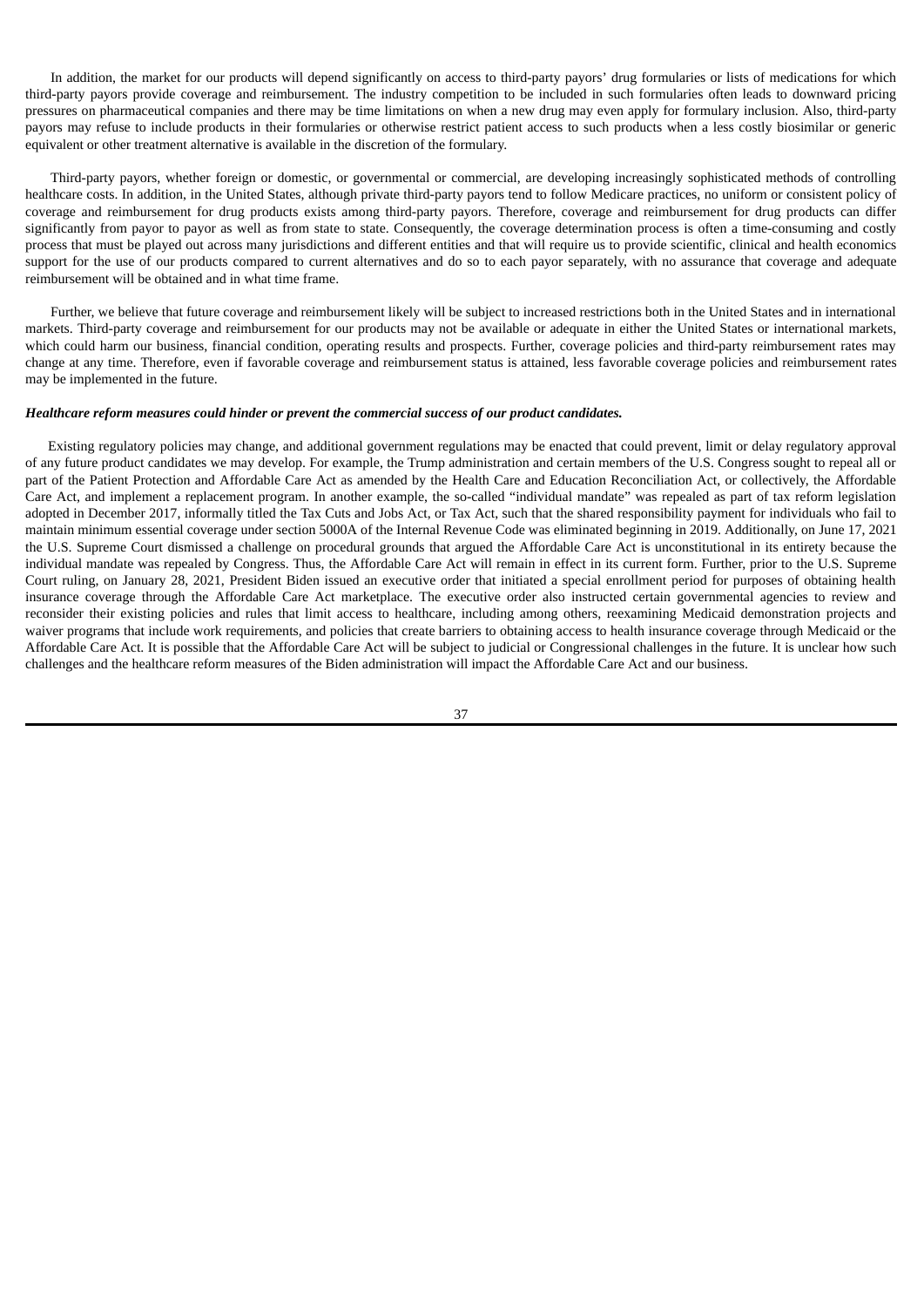Additionally, there has been increasing legislative and enforcement interest in the United States with respect to drug pricing practices. For example, the Trump administration used several means to propose or implement drug pricing reform, including through federal budget proposals, executive orders and policy initiatives. For example, on July 24, 2020 and September 13, 2020, the Trump administration announced several executive orders related to prescription drug pricing that attempted to implement several of the administration's proposals. The FDA also released a final rule and guidance implementing a portion of the importation executive order providing pathways for states to build and submit importation plans for drugs from Canada. Further, on November 20, 2020, the Department of Health and Human Services, or HHS, finalized a regulation removing safe harbor protection for price reductions from pharmaceutical manufacturers to plan sponsors under Part D, either directly or through pharmacy benefit managers, unless the price reduction is required by law. The rule also creates a new safe harbor for price reductions reflected at the point-of-sale, as well as a new safe harbor for certain fixed fee arrangements between pharmacy benefit managers and manufacturers. The implementation of the rule has been delayed until January 1, 2026. On November 20, 2020, the Centers for Medicare & Medicaid Services, or CMS, issued an interim final rule implementing former President Trump's Most Favored Nation, or MFN, executive order, which would tie Medicare Part B payments for certain physician-administered drugs to the lowest price paid in other economically advanced countries, effective January 1, 2021. As a result of litigation challenging the MFN model, on December 27, 2021, CMS published a final rule that rescinded the MFN model interim final rule. Further, in July 2021, the Biden administration released an executive order that included multiple provisions aimed at prescription drugs. In response to Biden's executive order, on September 9, 2021, HHS released a Comprehensive Plan for Addressing High Drug Prices that outlines principles for drug pricing reform. The plan sets out a variety of potential legislative policies that Congress could pursue as well as potential administrative actions HHS could take to advance these principles. No legislation or administrative actions have been finalized to implement these principles. In addition, Congress is considering drug pricing as part of other reform initiatives. We expect that additional state and federal healthcare reform measures will be adopted in the future, any of which could limit the amounts that federal and state governments will pay for healthcare products and services, which could result in reduced demand for our product candidates if approved or additional pricing pressures.

There are also calls to place additional restrictions on or to ban direct-to-consumer advertising of pharmaceuticals, which would limit our ability to market our product candidates. The United States is in a minority of jurisdictions that allow this kind of advertising and its removal could limit the potential reach of a marketing campaign. Further, it is possible that additional government action is taken in response to the COVID-19 pandemic.

# We may also be subject to strict healthcare laws, regulation and enforcement, and our failure to comply with those laws could adversely affect our *business, operations and financial condition.*

Certain federal and state healthcare laws and regulations pertaining to fraud and abuse, privacy, transparency, and patients' rights are and will be applicable to our business. We are subject to regulation by both the federal government and the states in which we or our partners conduct business. The healthcare laws and regulations that may affect our ability to operate include but are not limited to: the federal Anti-Kickback Statute; federal civil and criminal false claims laws and civil monetary penalty laws; the federal Health Insurance Portability and Accountability Act of 1996, as amended by the Health Information Technology for Economic and Clinical Health Act; the Prescription Drug Marketing Act (for sampling of drug product among other things); the federal physician sunshine requirements under the Affordable Care Act; the Foreign Corrupt Practices Act as it applies to activities outside of the United States; the federal Right-to-Try legislation; and similar state laws of such federal laws, which may be broader in scope.

Because of the breadth of these laws and the narrowness of the statutory exceptions and safe harbors available, it is possible that some of our business activities could be subject to challenge under one or more of such laws. In addition, recent healthcare reform legislation has strengthened these laws. For example, the Affordable Care Act, among other things, amended the intent requirement of the federal Anti-Kickback Statute and certain criminal healthcare fraud statutes. A person or entity no longer needs to have actual knowledge of the statute or specific intent to violate it. In addition, the Affordable Care Act provided that the government may assert that a claim including items or services resulting from a violation of the federal Anti-Kickback Statute constitutes a false or fraudulent claim for purposes of the federal civil False Claims Act.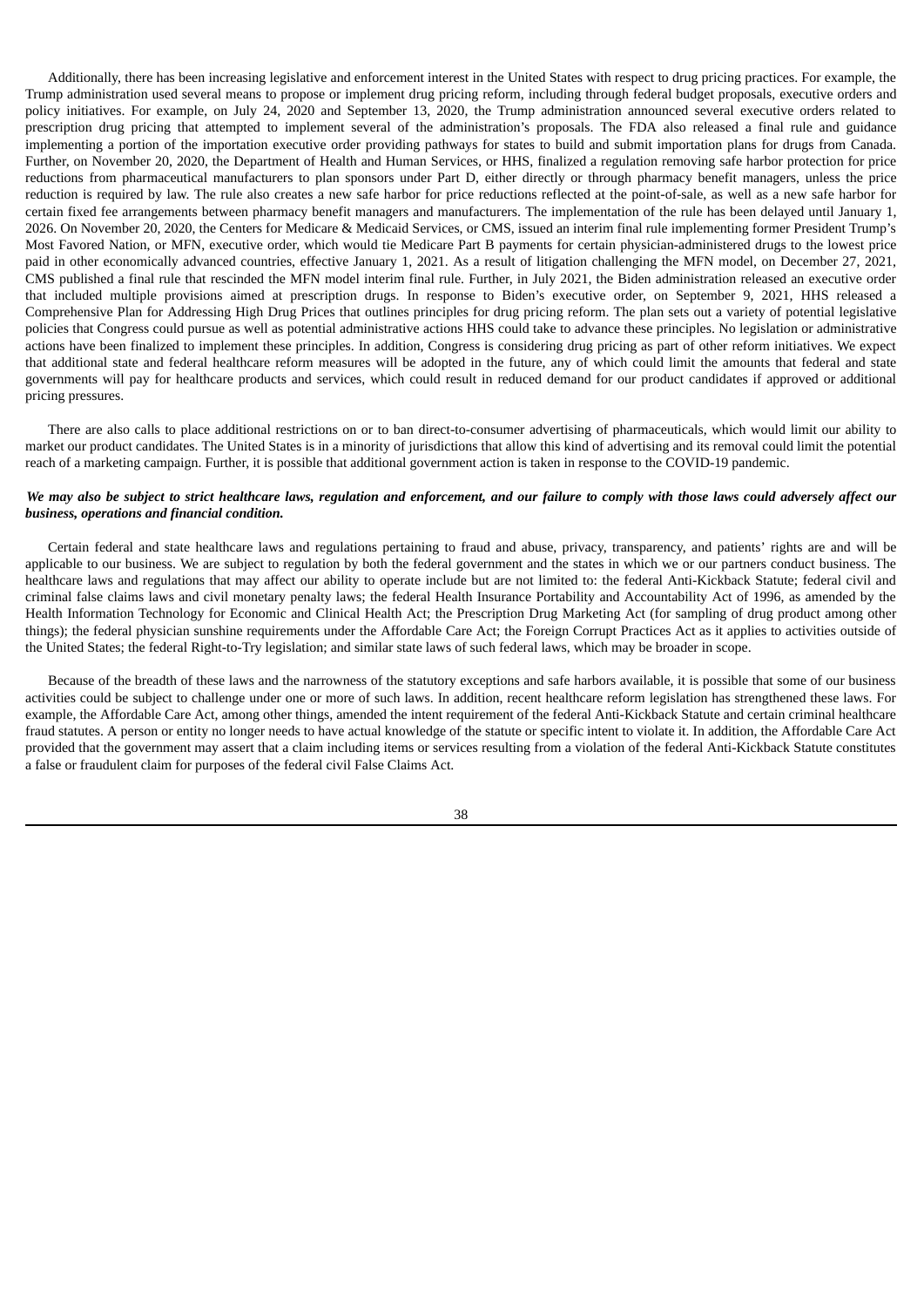Achieving and sustaining compliance with these laws may prove costly. In addition, any action against us for violation of these laws, even if we successfully defend against it, could cause us to incur significant legal expenses and divert management's attention from the operation of our business and result in reputational damage. If our operations are found to be in violation of any of the laws described above or any other governmental laws or regulations that apply to us, we may be subject to significant penalties, including administrative, civil and criminal penalties, damages, including punitive damages, fines, disgorgement, the exclusion from participation in federal and state healthcare programs, imprisonment, additional oversight and reporting obligations, or the curtailment or restructuring of our operations, and injunctions, any of which could adversely affect our ability to operate our business and financial results.

# We may in-license and acquire product candidates and may engage in other strategic transactions, which could impact our liquidity, increase our *expenses and present significant distractions to our management.*

Part of our strategy is to in-license and acquire product candidates and we may engage in other strategic transactions. Additional potential transactions that we may consider include a variety of different business arrangements, including spin-offs, strategic partnerships, joint ventures, restructurings, divestitures, business combinations and investments. Any such transaction may require us to incur non-recurring or other charges, may increase our nearand long-term expenditures and may pose significant integration challenges or disrupt our management or business, which could adversely affect our operations and financial results. Accordingly, there can be no assurance that we will undertake or successfully complete any transactions of the nature described above, and any transaction that we do complete could harm our business, financial condition, operating results and prospects.

# Our failure to successfully in-license, acquire, develop and market additional product candidates or approved products would impair our ability to grow *our business.*

We may in-license, acquire, develop and market additional products and product candidates. Because our internal research and development capabilities are limited, we may be dependent on pharmaceutical and biotechnology companies, academic or government scientists and other researchers to sell or license products or technology to us. The success of this strategy depends partly on our ability to identify and select promising pharmaceutical and biologic product candidates and products, negotiate licensing or acquisition agreements with their current owners, and finance these arrangements.

The process of proposing, negotiating and implementing a license or acquisition of a product candidate or approved product is lengthy and complex. Other companies, including some with substantially greater financial, marketing, sales and other resources, may compete with us for the license or acquisition of product candidates and approved products. We have limited resources to identify and execute the acquisition or in-licensing of third-party products, businesses and technologies and integrate them into our current infrastructure. Moreover, we may devote resources to potential acquisitions or licensing opportunities that are never completed, or we may fail to realize the anticipated benefits of such efforts. We may not be able to acquire the rights to additional product candidates on terms that we find acceptable or at all.

Further, any product candidate that we acquire may require additional development efforts prior to commercial sale, including preclinical or clinical testing and approval by the FDA and applicable foreign regulatory authorities. All product candidates are prone to risks of failure typical of pharmaceutical product development, including the possibility that a product candidate will not be shown to be sufficiently safe and effective for approval by regulatory authorities. In addition, we cannot provide assurance that any approved products that we acquire will be manufactured or sold profitably or achieve market acceptance.

#### We expect to rely on collaborations with third parties for the successful development and commercialization of our product candidates.

We expect to rely upon the efforts of third parties for the successful development and commercialization of our current and future product candidates. The clinical and commercial success of our product candidates may depend upon maintaining successful relationships with third-party partners which are subject to a number of significant risks, including the following:

- our partners' ability to execute their responsibilities in a timely, cost-efficient and compliant manner;
- reduced control over delivery and manufacturing schedules;
- price increases and product reliability;

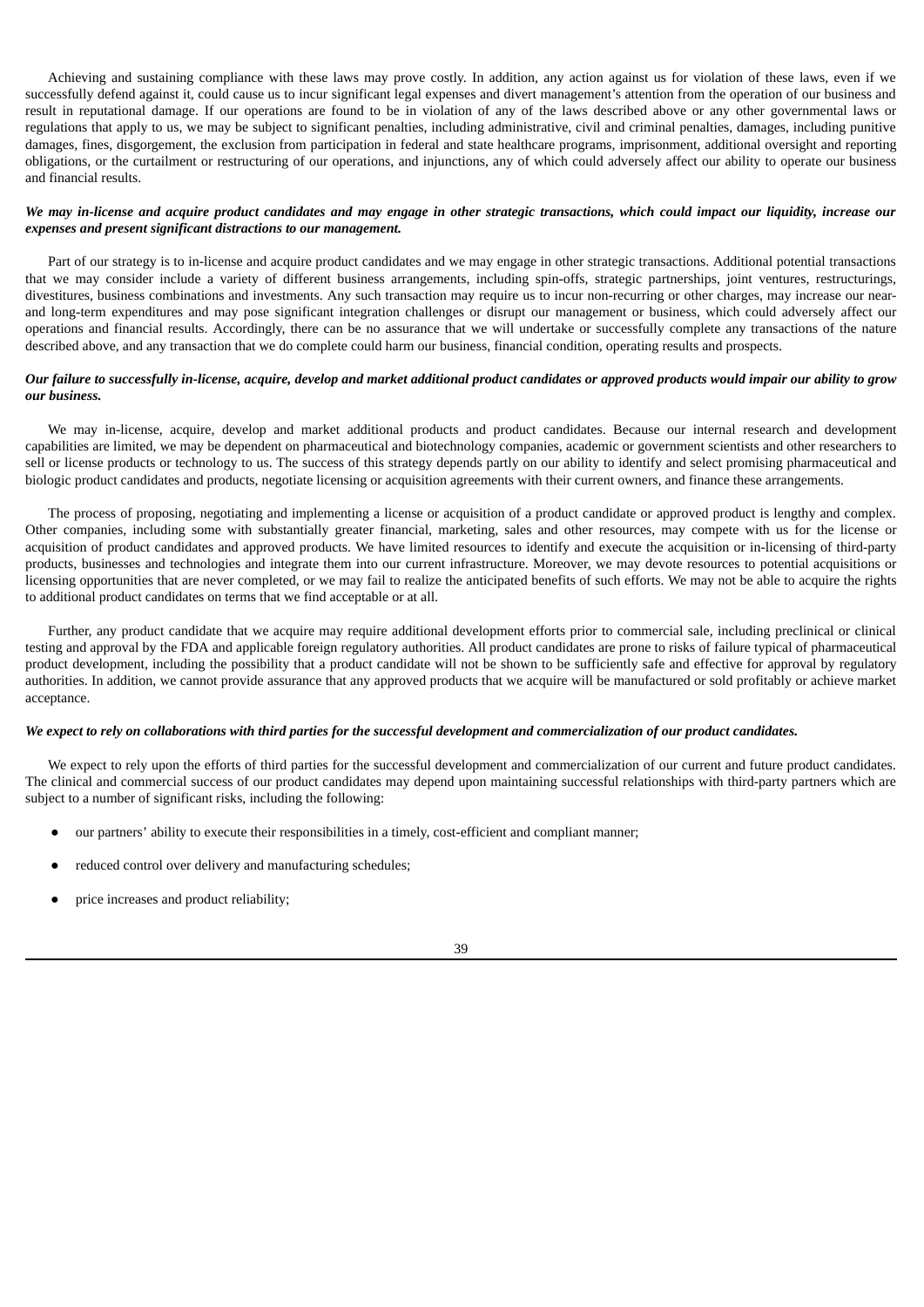- manufacturing deviations from internal or regulatory specifications;
- quality incidents;
- the failure of partners to perform their obligations for technical, market or other reasons;
- misappropriation of our current or future product candidates; and
- other risks in potentially meeting our current and future anticipated commercialization schedule for product candidates or satisfying the requirements of our end-users.

We cannot assure you that we will be able to establish or maintain third-party relationships in order to successfully develop and commercialize our product candidates.

# We rely completely on third-party contractors to supply, manufacture and distribute clinical drug supplies for our product candidates, which may include sole-source suppliers and manufacturers; we intend to rely on third parties for commercial supply, manufacturing and distribution if any of our product candidates receive regulatory approval; and we expect to rely on third parties for supply, manufacturing and distribution of preclinical, *clinical and commercial supplies of any future product candidates.*

We do not currently have, nor do we plan to acquire, the infrastructure or capability to supply, store, manufacture or distribute preclinical, clinical or commercial quantities of drug substances or products. Additionally, we have not entered into a long-term commercial supply agreement to provide us with such drug substances or products. As a result, our ability to develop our product candidates is dependent, and our ability to supply our products commercially will depend, in part, on our ability to obtain active pharmaceutical ingredient, or API, and other substances and materials used in our product candidates successfully from third parties and to have finished products manufactured by third parties in accordance with regulatory requirements and in sufficient quantities for preclinical and clinical testing and commercialization. If we fail to develop and maintain supply and other technical relationships with these third parties, we may be unable to continue to develop or commercialize our products and product candidates.

We do not have direct control over whether our contract suppliers and manufacturers will maintain current pricing terms, be willing to continue supplying us with API and finished products or maintain adequate capacity and capabilities to serve our needs, including quality control, quality assurance and qualified personnel. We are dependent on our contract suppliers and manufacturers for day-to-day compliance with applicable laws and cGMP for production of both API and finished products. If the safety or quality of any product or product candidate or component is compromised due to a failure to adhere to applicable laws or for other reasons, we may not be able to commercialize or obtain regulatory approval for the affected product or product candidate successfully, and we may be held liable for injuries sustained as a result.

In order to conduct larger or late-stage clinical trials for our product candidates and supply sufficient commercial quantities of any of our products, if approved, our contract manufacturers and suppliers will need to produce our API and other substances and materials used in our product candidates in larger quantities, more cost-effectively and, in certain cases, at higher yields than they currently achieve. If our third-party contractors are unable to scale up the manufacture of any of our product candidates successfully in sufficient quality and quantity and at commercially reasonable prices, or are shut down or put on clinical hold by government regulators, and we are unable to find one or more replacement suppliers or manufacturers capable of production at a substantially equivalent cost in substantially equivalent volumes and quality, and we are unable to transfer the processes successfully on a timely basis, the development of that product candidate and regulatory approval or commercial launch for any resulting products may be delayed, or there may be a shortage in supply, either of which could significantly harm our business, financial condition, operating results and prospects.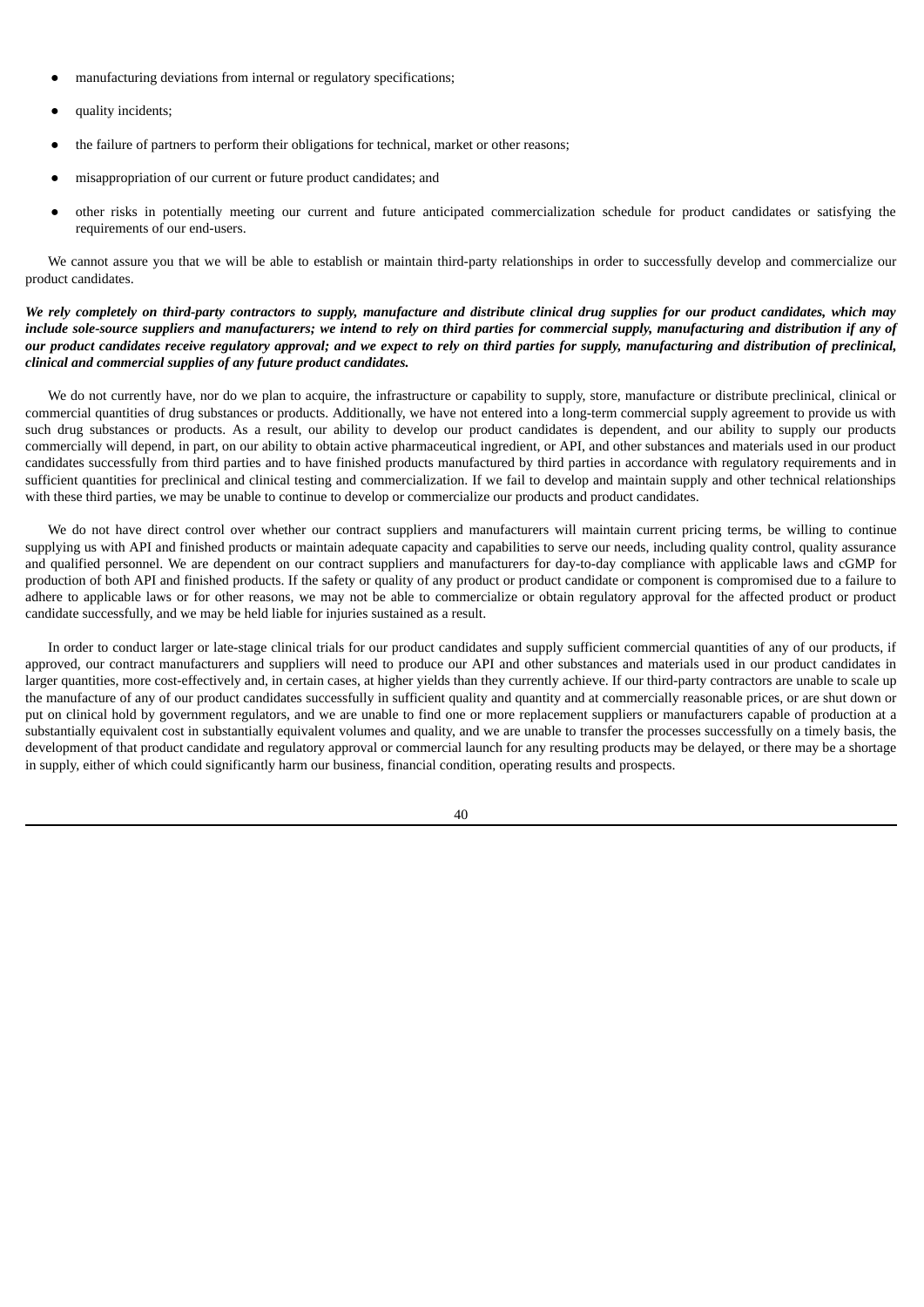We expect to continue to depend on third-party contract suppliers and manufacturers for the foreseeable future. Our supply and manufacturing agreements, if any, do not guarantee that a contract supplier or manufacturer will provide services adequate for our needs. Additionally, any damage to or destruction of our third-party manufacturers' or suppliers' facilities or equipment, even by force majeure, may significantly impair our ability to have our products and product candidates manufactured on a timely basis. Our reliance on contract manufacturers and suppliers further exposes us to the possibility that they, or third parties with access to their facilities, will have access to and may misappropriate our trade secrets or other proprietary information. In addition, the manufacturing facilities of certain of our suppliers may be located outside of the United States. This may give rise to difficulties in importing our products or product candidates or their components into the United States or other countries.

In addition, we cannot be certain that any prolonged, intensified or worsened effect of the COVID-19 pandemic would not impact our supply chain.

# The manufacture of biologics is complex and our third-party manufacturers may encounter difficulties in production. If our CDMO encounters such difficulties, the ability to provide supply of TARA-002 for clinical trials, our ability to obtain marketing approval, or our ability to obtain commercial *supply of TARA-002, if approved, could be delayed or stopped.*

We have no experience in biologic manufacturing and do not own or operate, and we do not expect to own or operate, facilities for product manufacturing, storage and distribution, or testing. We are completely dependent on CDMOs to fulfill our clinical and commercial supply of TARA-002. The process of manufacturing biologics is complex, highly regulated and subject to multiple risks. Manufacturing biologics is highly susceptible to product loss due to contamination, equipment failure, improper installation or operation of equipment, vendor or operator error, inconsistency in yields, variability in product characteristics and difficulties in scaling the production process. Even minor deviations from normal manufacturing processes could result in reduced production yields, product defects and other supply disruptions and higher costs. If microbial, viral or other contaminations are discovered at the facilities of our manufacturer, such facilities may need to be closed for an extended period of time to investigate and remedy the contamination, which could delay clinical trials, result in higher costs of drug product and adversely harm our business. Moreover, if the FDA determines that our manufacturer is not in compliance with FDA laws and regulations, including those governing cGMPs, the FDA may deny BLA approval until the deficiencies are corrected or we replace the manufacturer in our BLA with a manufacturer that is in compliance.

In addition, there are risks associated with large scale manufacturing for clinical trials or commercial scale including, among others, cost overruns, potential problems with process scale-up, process reproducibility, stability issues, compliance with cGMPs, lot consistency and timely availability of raw materials. Even if we obtain regulatory approval for TARA-002 or any future product candidates, there is no assurance that our manufacturers will be able to manufacture the approved product to specifications acceptable to the FDA or other regulatory authorities, to produce it in sufficient quantities to meet the requirements for the potential launch of the product or to meet potential future demand. If our manufacturers are unable to produce sufficient quantities for clinical trials or for commercialization, commercialization efforts would be impaired, which would have an adverse effect on our business, financial condition, results of operations and growth prospects. Scaling up a biologic manufacturing process is a difficult and uncertain task, and any CDMO we contract may not have the necessary capabilities to complete the implementation and development process of further scaling up production, transferring production to other sites, or managing its production capacity to timely meet product demand.

#### *We expect our stock price to be highly volatile.*

The market price of our shares could be subject to significant fluctuations. Market prices for securities of biotechnology and other life sciences companies historically have been particularly volatile, even subject to large daily price swings. For example, the closing price of our common stock from the period January 1, 2022 to May 2, 2022 has ranged from a low of \$3.60 to a high of \$6.90. Some of the factors that may cause the market price of our shares to fluctuate include, but are not limited to:

- the results of current and any future clinical trials of TARA-002 or IV Choline Chloride and any clinical trial failure, including any failure resulting from difficulties or delays in identifying patients, enrolling patients, retaining patients, meeting specific trial endpoints or completing and timely reporting the results of any trial;
- our ability to obtain regulatory approvals for TARA-002, IV Choline Chloride or future product candidates, and delays of, or failures to obtain, such approvals;

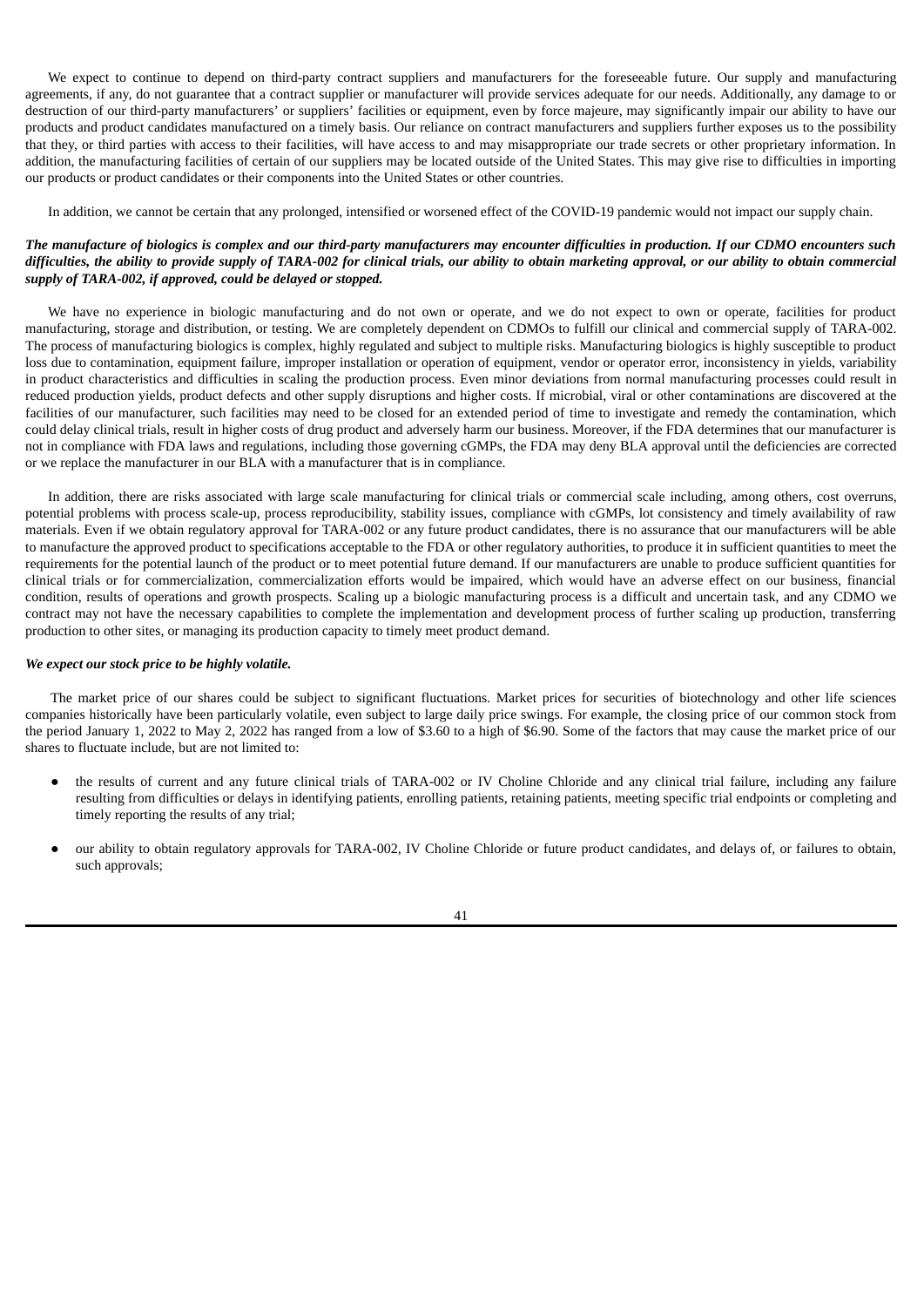- the failure of TARA-002 or IV Choline Chloride or future product candidates, if approved, to achieve commercial success;
- the effects of the COVID-19 pandemic;
- potential side effects associated with TARA-002 or IV Choline Chloride or future product candidates;
- issues in manufacturing, or the inability to obtain adequate supply of, TARA-002, IV Choline Chloride or future product candidates;
- the entry into, or termination of, or breach by partners of key agreements, including key commercial partner agreements;
- the initiation of, material developments in, or conclusion of, any litigation to enforce or defend any intellectual property rights or defend against the intellectual property rights of others;
- announcements of any dilutive equity financings;
- inability to obtain additional funding;
- announcements by commercial partners or competitors of new commercial products, clinical progress or the lack thereof, significant contracts, commercial relationships or capital commitments;
- failure to elicit meaningful stock analyst coverage and downgrades of our stock by analysts;
- the loss of key employees;
- changes in laws or regulations application to TARA-002 or IV Choline Chloride or future product candidates; and
- sales of our common stock by us, our insiders or our other stockholders.

Moreover, the stock markets in general have experienced substantial volatility in our industry that has often been unrelated to the operating performance of individual companies or a certain industry segment. These broad market fluctuations may also adversely affect the trading price of our shares.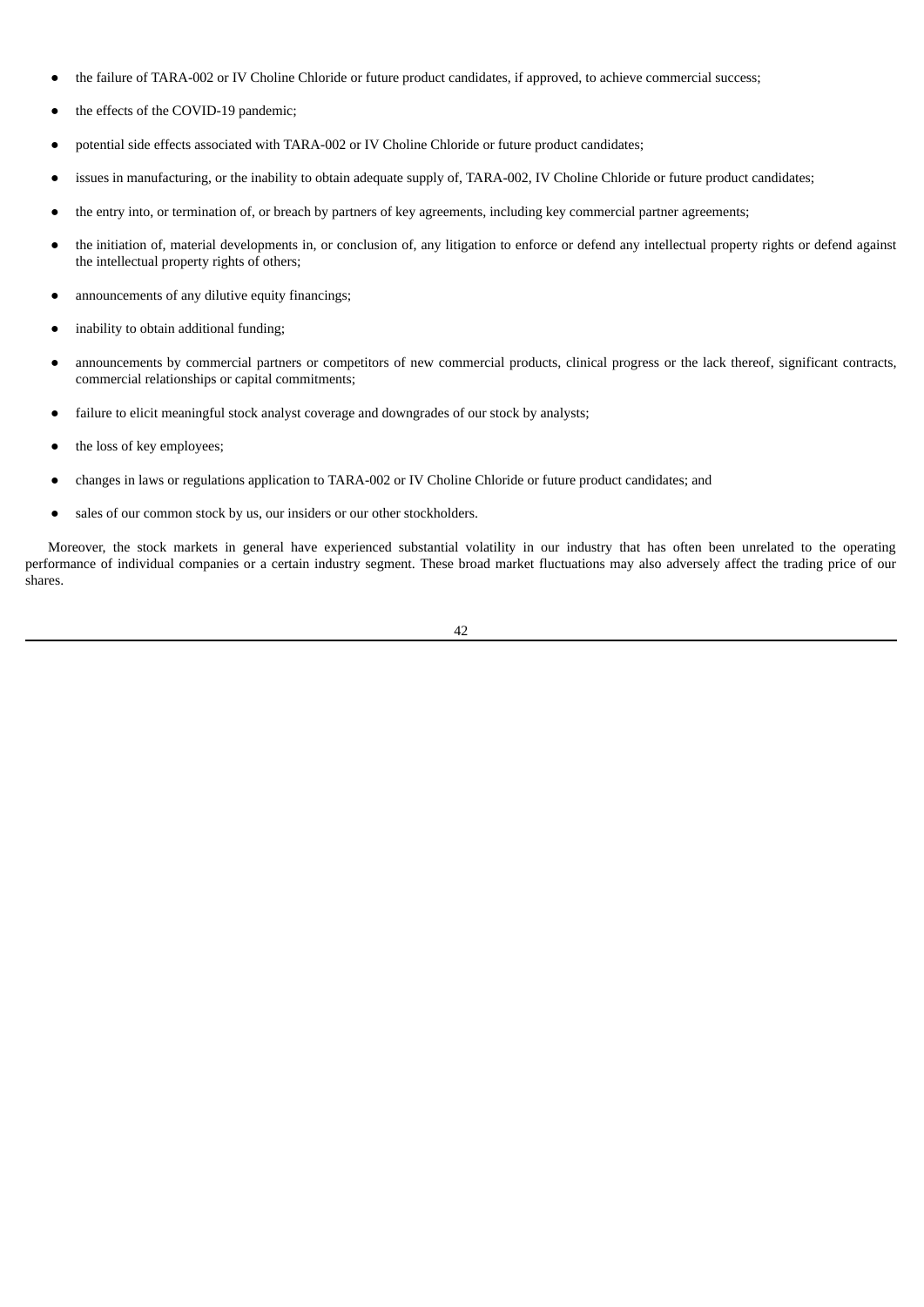In the past, following periods of volatility in the market price of a company's securities, stockholders have often instituted class action securities litigation against those companies. Such litigation, if instituted, could result in substantial costs and diversion of management attention and resources, which could significantly harm our profitability and reputation. In addition, such securities litigation often has ensued after a reverse merger or other merger and acquisition activity. Such litigation if brought could impact negatively our business.

# We incur costs and demands upon management as a result of complying with the laws and regulations affecting public companies.

As a public company, we have incurred, and will continue to incur, significant legal, accounting and other expenses, including costs associated with public company reporting and other SEC requirements. We have also incurred, and will continue to incur, costs associated with corporate governance requirements, including requirements under the Sarbanes-Oxley Act, as well as rules implemented by the SEC and Nasdaq.

We expect the rules and regulations applicable to public companies will continue to substantially increase our legal and financial compliance costs and to make some activities more time-consuming and costly. Our executive officers and other personnel will need to continue to devote substantial time to gaining expertise regarding operations as a public company and compliance with applicable laws and regulations. These rules and regulations may also make it expensive for us to operate our business.

# We are able to take advantage of reduced disclosure and governance requirements applicable to smaller reporting companies, which could result in our *common stock being less attractive to investors.*

We qualify as a smaller reporting company under the rules of the SEC. As a smaller reporting company, we are able to take advantage of reduced disclosure requirements, such as simplified executive compensation disclosures and reduced financial statement disclosure requirements in our SEC filings. Decreased disclosures in our SEC filings due to our status as a smaller reporting company may make it harder for our investors to analyze our results of operations and financial prospects. We cannot predict if investors will find our common stock less attractive due to our reliance on these exemptions. If some investors find our common stock less attractive as a result, there may be a less active trading market for our common stock and our stock price may be more volatile. We may take advantage of the reporting exemptions applicable to a smaller reporting company until we are no longer a smaller reporting company, which status would end once we have a public float greater than \$250 million. In that event, we could still be a smaller reporting company if our annual revenues were below \$100 million and we have a public float of less than \$700 million.

# If we fail to attract and retain management and other key personnel, we may be unable to continue to successfully develop or commercialize our *product candidates or otherwise implement our business plan.*

Our ability to compete in the highly competitive pharmaceuticals industry depends on our ability to attract and retain highly qualified managerial, scientific, medical, legal, sales and marketing and other personnel. We are highly dependent on our management and scientific personnel. The loss of the services of any of these individuals could impede, delay or prevent the successful development of our product pipeline, completion of our planned clinical trials, commercialization of our product candidates or in-licensing or acquisition of new assets and could impact negatively our ability to implement successfully our business plan. If we lose the services of any of these individuals, we might not be able to find suitable replacements on a timely basis or at all, and our business could be harmed as a result. We might not be able to attract or retain qualified management and other key personnel in the future due to the intense competition for qualified personnel among biotechnology, pharmaceutical and other businesses.

In addition, the United States is currently experiencing a decrease in unemployment rates and an increasingly competitive labor market, which may result in difficulties in hiring or retaining sufficient qualified personnel to maintain and grow our business. We are uncertain as to the employment environment in the future, or how that environment will impact our workforce, including our ability to retain qualified management and other key personnel.

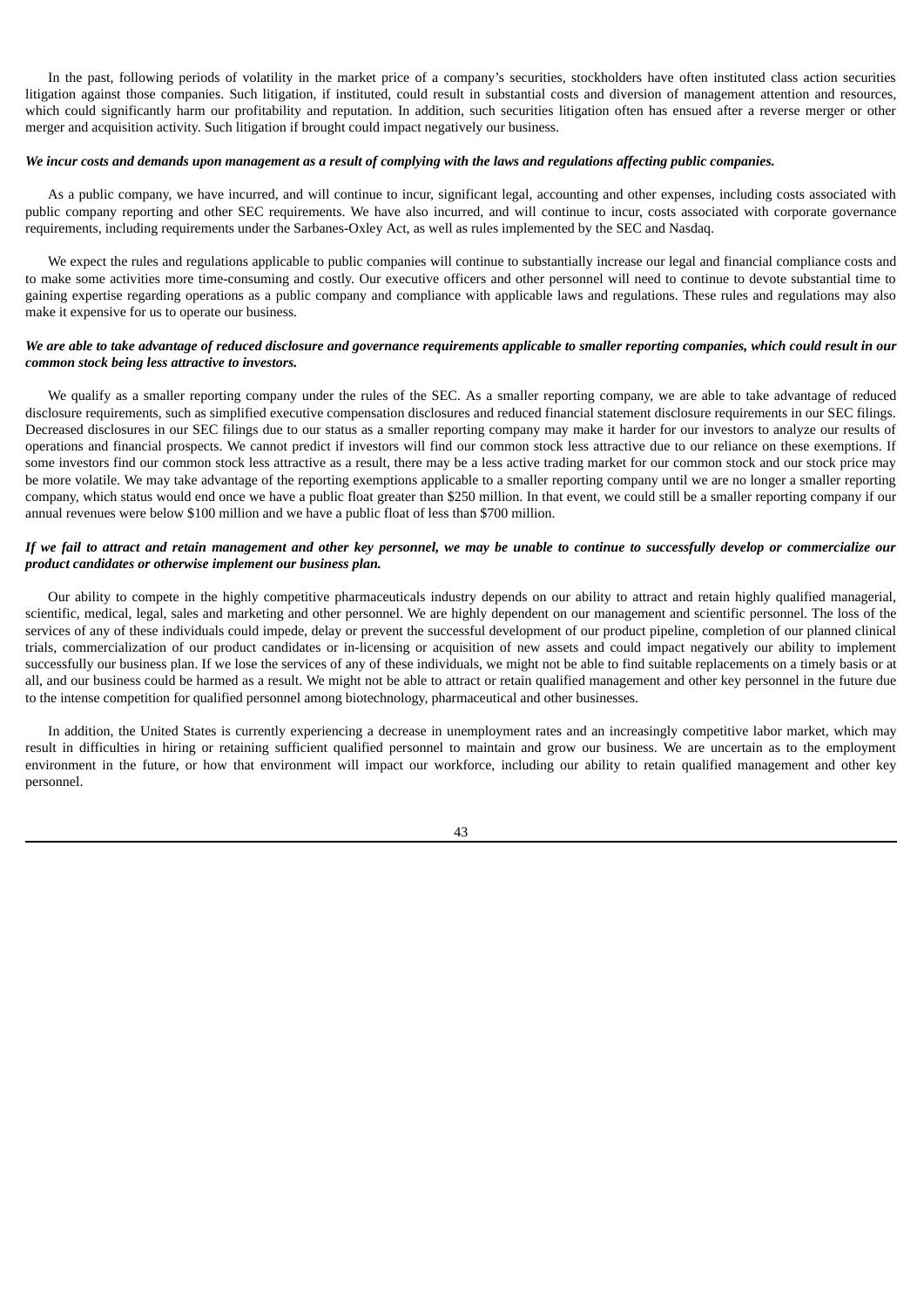# *We do not anticipate paying any dividends in the foreseeable future.*

The current expectation is that we will retain our future earnings to fund the development and growth of our business. As a result, capital appreciation, if any, of your shares of us will be your sole source of gain, if any, for the foreseeable future.

# Our ability to use our net operating loss carryforwards and certain other tax attributes to offset future taxable income or taxes may be limited.

Under current law, federal net operating losses incurred in tax years beginning after December 31, 2017, may be carried forward indefinitely, but the deductibility of such federal net operating losses in tax years beginning after December 31, 2020, is limited to 80% of taxable income. It is uncertain if and to what extent various states and localities will conform to federal tax laws. In addition, under Sections 382 and 383 of the Internal Revenue Code of 1986, as amended, and corresponding provisions of state law, if a corporation undergoes an "ownership change" which is generally defined as a greater than 50% change in its equity ownership value over a three-year period, the corporation's ability to use its pre-change net operating loss carryforwards and other prechange tax attributes to offset its post- change income or taxes may be limited. We have experienced ownership changes in the past and we may also experience additional ownership changes in the future as a result of subsequent shifts in our stock ownership, some of which may be outside of our control. If an ownership change occurs and our ability to use our net operating loss carryforwards is materially limited, it would harm our future operating results by effectively increasing our future tax obligations. In addition, at the state level, there may be periods during which the use of net operating loss carryforwards is suspended or otherwise limited, which could accelerate or permanently increase state taxes owed. As a result, if we earn net taxable income, we may be unable to use all or a material portion of our net operating loss carryforwards and other tax attributes, which could potentially result in increased future tax liability to us and adversely affect our future cash flows.

#### We may be adversely affected by natural disasters, pandemics and other catastrophic events and by man-made problems such as terrorism that could disrupt our business operations, and our business continuity and disaster recovery plans may not adequately protect us from a serious disaster.

Our office is located in New York, New York. If a disaster, power outage, computer hacking, or other event occurred that prevented us from using all or a significant portion of an office, that damaged critical infrastructure, such as enterprise financial systems, IT systems, manufacturing resource planning or enterprise quality systems, or that otherwise disrupted operations, it may be difficult or, in certain cases, impossible for us to continue our business for a substantial period of time. As an example, New York City has been significantly impacted by the COVID-19 pandemic and, due to health and safety considerations for our employees and various government restrictions, from time to time we have instituted work-from-home policies and as a result have not used our facilities there for extended periods of time. Our contract manufacturers and suppliers' facilities and our clinical trial sites are located in locations where there have been similar working restrictions in place for the COVID-19 pandemic and where other natural disasters or similar events, such as tornadoes, fires, explosions or large-scale accidents or power outages, or IT threats, pandemic, acts of terrorism, wars and other geopolitical unrest, could severely disrupt our operations and have a material adverse effect on our business, financial condition, operating results and prospects. All of the aforementioned risks may be further increased if we do not implement a disaster recovery plan or our partners' or manufacturers' disaster recovery plans prove to be inadequate. To the extent that any of the above should result in delays in the research, development, regulatory approval, manufacture, distribution or commercialization of TARA-002 or IV Choline Chloride, our business, financial condition, operating results and prospects would suffer.

# Anti-takeover provisions in our charter documents and under Delaware law could make an acquisition of us more difficult and may prevent attempts *by our stockholders to replace or remove management.*

Provisions in our certificate of incorporation and bylaws may delay or prevent an acquisition or a change in management. In addition, because we are incorporated in Delaware, we are governed by the provisions of Section 203 of the Delaware General Corporation Law, or DGCL, which prohibits stockholders owning in excess of 15% of the outstanding voting stock from merging or combining with us. These provisions may frustrate or prevent any attempts by our stockholders to replace or remove then current management by making it more difficult for stockholders to replace members of the board of directors, which is responsible for appointing the members of management.

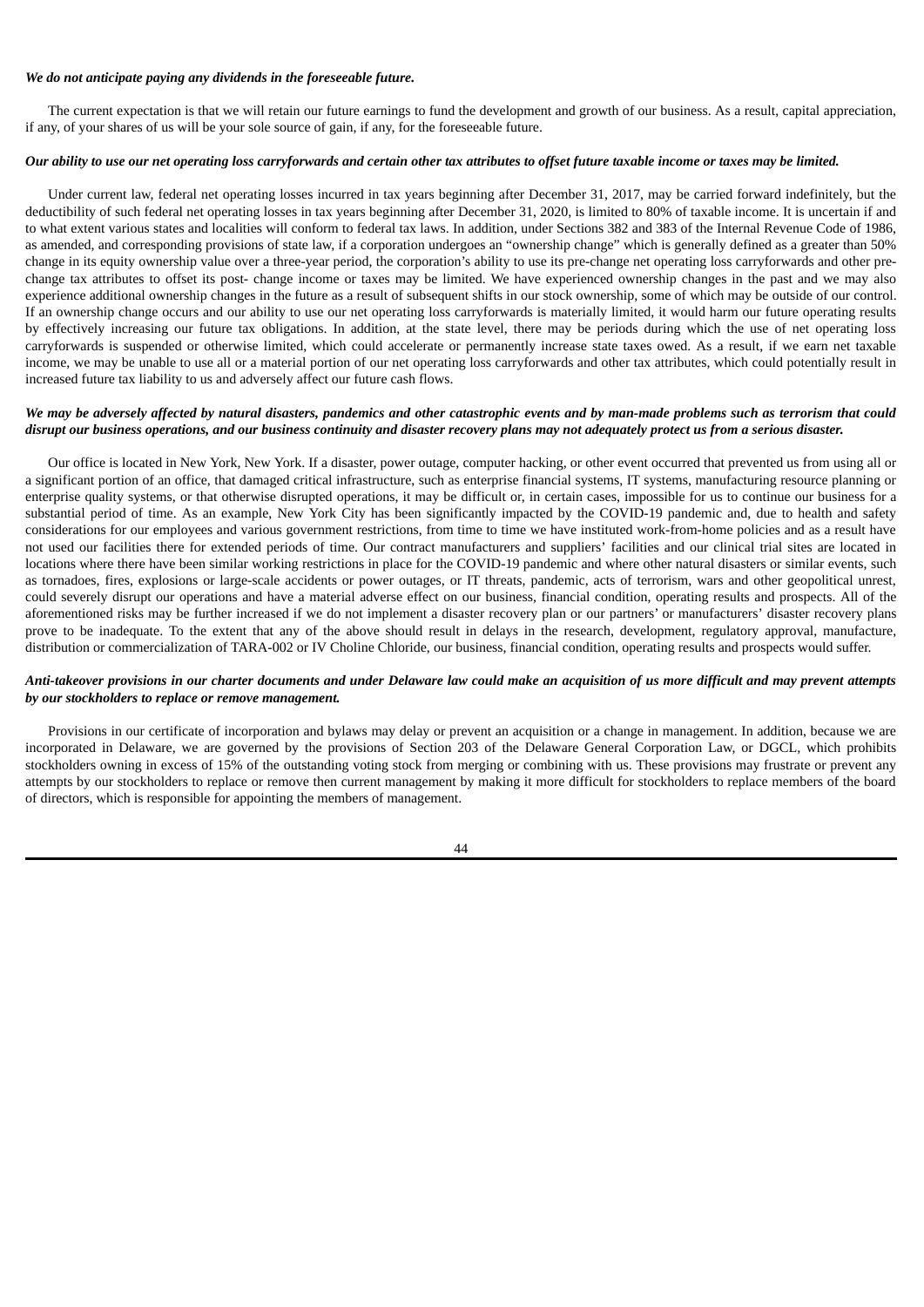# Our certificate of incorporation provides that the Court of Chancery of the State of Delaware is the exclusive forum for certain disputes between us and our stockholders, which could limit our stockholders' ability to obtain a favorable judicial forum for disputes with us or our directors, officers or other *employees.*

Our certificate of incorporation provides that the Court of Chancery of the State of Delaware is the sole and exclusive forum for any derivative action or proceeding brought on our behalf, any action asserting a breach of fiduciary duty owed by any of our directors, officers or other employees to us or our stockholders, any action asserting a claim against us arising pursuant to any provisions of the DGCL, our certificate of incorporation or our bylaws, or any action asserting a claim against us that is governed by the internal affairs doctrine. The choice of forum provision may limit a stockholder's ability to bring a claim in a judicial forum that it finds favorable for certain disputes with us or our directors, officers or other employees, which may discourage such lawsuits against us and our directors, officers and other employees. If a court were to find the choice of forum provision contained in the certificate of incorporation to be inapplicable or unenforceable in an action, we may incur additional costs associated with resolving such action in other jurisdictions.

#### Certain stockholders have the ability to control or significantly influence certain matters submitted to our stockholders for approval.

Certain stockholders have consent rights over certain significant matters of our business. These include decisions to effect a merger or other similar transaction, changes to our principal business, and the sale or other transfer of TARA-002 or other assets with an aggregate value of more than \$2,500,000. As a result, these stockholders, have significant influence over certain matters that require approval by our stockholders.

# If we fail to maintain proper and effective internal controls, our ability to produce accurate financial statements on a timely basis could be impaired.

We are subject to the reporting requirements of the Exchange Act, the Sarbanes-Oxley Act and the rules and regulations of Nasdaq. The Sarbanes-Oxley Act requires, among other things, that we maintain effective disclosure controls and procedures and internal control over financial reporting. We must perform system and process evaluation and testing of our internal control over financial reporting to allow management to report on the effectiveness of our internal controls over financial reporting in our Annual Report on Form 10-K filing for that year, as required by Section 404 of the Sarbanes-Oxley Act. This will require that we incur substantial professional fees and internal costs to expand our accounting and finance functions and that we expend significant management efforts. We may experience difficulty in meeting these reporting requirements in a timely manner.

We may discover weaknesses in our system of internal financial and accounting controls and procedures that could result in a material misstatement of our financial statements. Our internal control over financial reporting will not prevent or detect all errors and all fraud. A control system, no matter how well designed and operated, can provide only reasonable, not absolute, assurance that the control system's objectives will be met. Because of the inherent limitations in all control systems, no evaluation of controls can provide absolute assurance that misstatements due to error or fraud will not occur or that all control issues and instances of fraud will be detected.

If we are not able to comply with the requirements of Section 404 of the Sarbanes-Oxley Act, or if we are unable to maintain proper and effective internal controls, we may not be able to produce timely and accurate financial statements. If that were to happen, the market price of our common stock could decline and we could be subject to sanctions or investigations by the SEC or other regulatory authorities or by Nasdaq.

# We are subject to stringent and changing obligations related to data privacy and security. Our actual or perceived failure to comply with such obligations could lead to regulatory investigations or actions; litigation; fines and penalties; a disruption of our business operations, including our *clinical trials; harm to our reputation; and other adverse effects on our business or prospects.*

In the ordinary course of business, we collect, receive, store, process, use, generate, transfer, disclose, make accessible, protect, secure, dispose of, transmit, and share, or collectively, Process or Processing of, personal data and other sensitive and confidential information, including information we collect about patients in connection with clinical trials, sensitive third-party data or, as necessary to operate our business, for legal and marketing purposes, and for other business-related purposes.

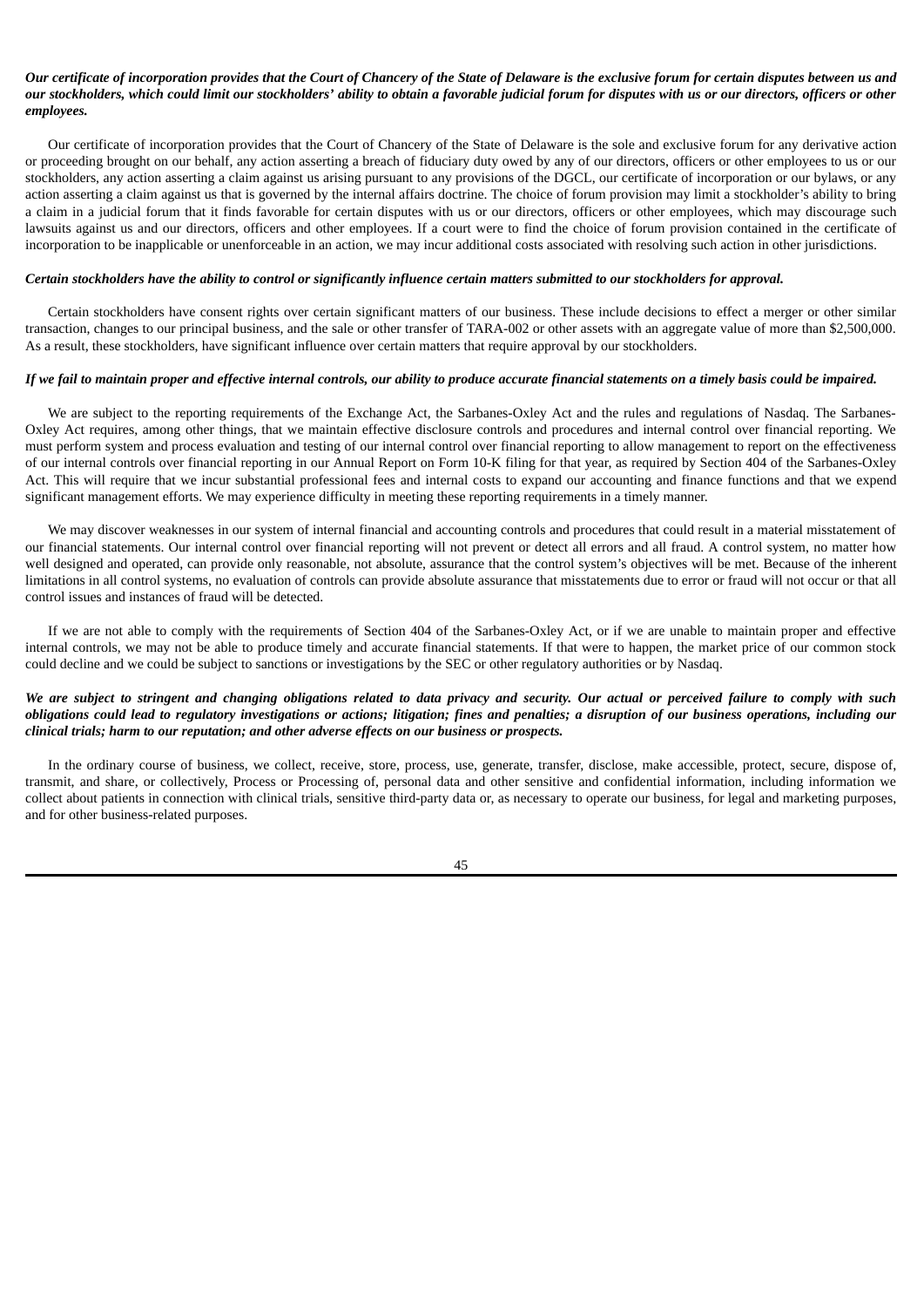Accordingly, we are, or may become, subject to numerous federal, state, local and international data privacy and security laws, regulations, guidance and industry standards as well as external and internal privacy and security policies, contracts and other obligations that apply to the Processing of personal data by us and on our behalf, collectively, Data Protection Requirements. The number and scope of Data Protection Requirements are changing, subject to differing applications and interpretations, and may be inconsistent between jurisdictions or in conflict with each other. If we fail, or are perceived to have failed, to address or comply with Data Protection Requirements, we could face significant consequences. These consequences may include, but are not limited to, government enforcement actions against us that could include investigations, fines, penalties, audits and inspections, additional reporting requirements and/or oversight, temporary or permanent bans on all or some Processing of personal data, orders to destroy or not use personal data, and imprisonment of company officials (for example, under HIPAA). Further, individuals or other relevant stakeholders could bring a variety of claims against us for our actual or perceived failure to comply with the Data Protection Requirements. Any of these events could have a material adverse effect on our reputation, business, or financial condition, and could lead to a loss of actual or prospective customers, collaborators or partners; interrupt or stop clinical trials; result in an inability to Process personal data or to operate in certain jurisdictions; limit our ability to develop or commercialize our products; or require us to revise or restructure our operations, or each, a material adverse impact.

We are, or may become, subject to U.S. privacy laws. For example, in the United States, there are a broad variety of data protection laws and regulations that may apply to our activities such as state data breach notification laws, state personal data privacy laws (for example, the California Consumer Privacy Act of 2018, or CCPA), state health information privacy laws, and federal and state consumer protection laws.

The CCPA requires covered businesses that process personal data of California residents to disclose their data collection, use and sharing practices. Further, the CCPA provides California residents with new data privacy rights (including the ability to opt out of the sale of personal data), imposes new operational requirements for covered businesses, provides for civil penalties for violations (up to \$7,500 per violation), as well as a private right of action for certain data breaches (that is expected to increase data breach class action litigation and result in significant exposure to costly legal judgements and settlements). Aspects of the CCPA and its interpretation and enforcement remain uncertain. Further, the new California Privacy Rights Act, or CPRA, substantially expands the CCPA's requirements effective January 1, 2023. The CPRA will, among other things, give California residents the ability to limit use of certain sensitive personal data, establish restrictions on the retention of personal data, expand the types of data breaches subject to the CCPA's private right of action, and establish a new California Privacy Protection Agency to implement and enforce the new law. Although there are limited exemptions for clinical trial data under the CCPA and the CPRA, the CCPA and the CPRA may increase compliance costs and potential liability with respect to other personal data we maintain about California residents. Other states have enacted data privacy laws. For example, Virginia passed its Consumer Data Protection Act, and Colorado passed the Colorado Privacy Act, both of which differ from the CPRA and become effective in 2023. The federal government is also considering comprehensive privacy legislation.

Outside the United States, an increasing number of laws, regulations, and industry standards apply to data privacy and security. For example, the European Union's General Data Protection Regulation, or EU GDPR, the United Kingdom's GDPR, or UK GDPR, and Brazil's General Data Protection Law (Lei Geral de Proteção de Dados Pessoais, or LGPD) (Law No. 13,709/2018) impose strict requirements for processing personal data. For example, under the EU GDPR, government regulators may impose temporary or definitive bans on data processing, as well as fines of up to 20 million euros or 4% of annual global revenue, whichever is greater. Further, individuals may initiate litigation related to processing of their personal data.

European data protection laws (including the EU GDPR and UK GDRP) are wide-ranging in scope and impose numerous, significant and complex compliance burdens in relation to the Processing of personal data, such as: limiting permitted Processing of personal data to only that which is necessary for specified, explicit and legitimate purposes; requiring the establishment of a legal basis for Processing personal data; broadening the definition of personal data; creating obligations for controllers and processors to appoint data protection officers in certain circumstances; increasing transparency obligations to data subjects; introducing the obligation to carry out data protection impact assessments in certain circumstances; establishing limitations on the collection and retention of personal data through 'data minimization' and 'storage limitation' principles; introducing obligations to honor increased rights for data subjects; formalizing a heightened standard to obtain data subject consent; establishing obligations to implement certain technical and organizational safeguards to protect the security and confidentiality of personal data; introducing the obligation to provide notice of certain significant personal data breaches to the relevant supervisory authority(ies) and affected individuals; and mandating the appointment of representatives in the UK and/or EU in certain circumstances. In particular, the Processing of "special categor[ies] [of] personal data" (such as personal data related to health and genetic information), which could be relevant to our operations in the context of our clinical trials, imposes heightened compliance burdens under European data protection laws and is a topic of active interest among relevant regulators.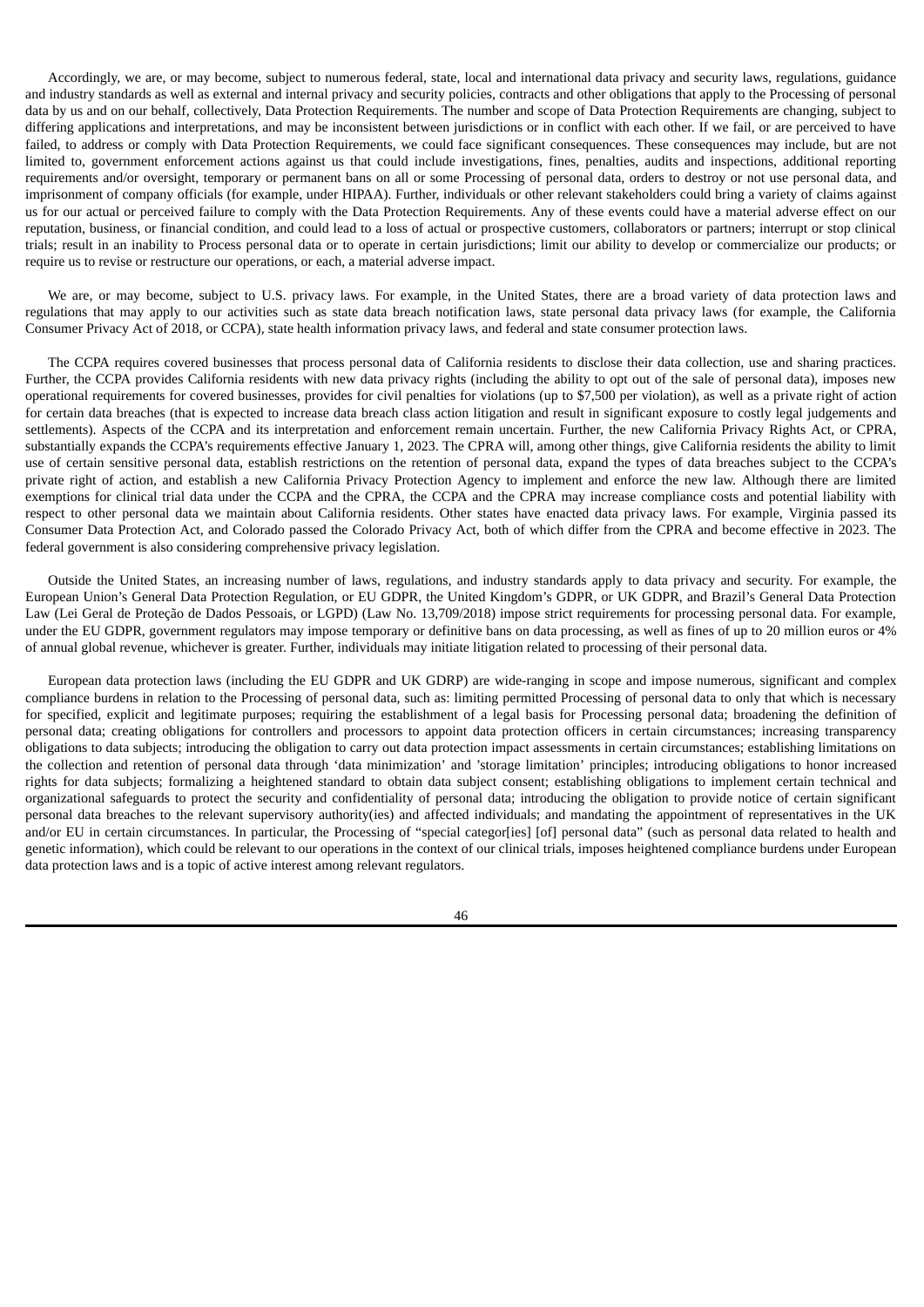Certain jurisdictions have enacted data localization laws and cross-border personal data transfer laws, which could make it more difficult to transfer information across jurisdictions (such as transferring or receiving personal data that originates in the EU or in other foreign jurisdictions). Existing mechanisms that facilitate cross-border personal data transfers may change or be invalidated. For example, absent appropriate safeguards or other circumstances, the EU GDPR generally restricts the transfer of personal data to countries outside of the European Economic Area, or EEA, that the European Commission does not consider to provide an adequate level of data privacy and security, such as the United States. The European Commission released a set of "Standard Contractual Clauses," or SCCs, that are designed to be a valid mechanism to facilitate personal data transfers out of the EEA to these jurisdictions. Currently, these SCCs are a valid mechanism to transfer personal data outside of the EEA, but there exists some uncertainty regarding whether the SCCs will remain a valid mechanism. Additionally, the SCCs impose additional compliance burdens, such as conducting transfer impact assessments to determine whether additional security measures are necessary to protect the at-issue personal data.

In addition, Switzerland and the UK similarly restrict personal data transfers outside of those jurisdictions to countries that they do not consider to provide an adequate level of personal data protection, such as the United States, and certain countries outside Europe (e.g. Brazil) have also passed or are considering laws requiring local data residency or otherwise impeding the transfer of personal data across borders, any of which could increase the cost and complexity of doing business.

If we cannot implement a valid compliance mechanism for cross-border data transfers, we may face increased exposure to regulatory actions, substantial fines, and injunctions against processing or transferring personal data from Europe or other foreign jurisdictions. Inability to import personal data to the United States may significantly and negatively impact our business operations, including by limiting our ability to conduct clinical trial activities in Europe and elsewhere; limiting our ability to collaborate with parties subject to European and other data protection laws or requiring us to increase our personal data processing capabilities in Europe and/or elsewhere at significant expense.

These laws exemplify the vulnerability of our business to the evolving regulatory environment related to personal data and may require us to modify our Processing practices at substantial costs and expenses in an effort to comply. Given the breadth and evolving nature of Data Protection Requirements, preparing for and complying with these requirements is rigorous, time-intensive and requires significant resources and a review of our technologies, systems and practices, as well as those of any third-party collaborators, service providers, contractors or consultants that Process personal data on our behalf.

We may publish privacy policies and other documentation regarding our Processing of personal data and/or other confidential, proprietary or sensitive information. Although we endeavor to comply with our published policies and other documentation, we may at times fail to do so or may be perceived to have failed to do so. Moreover, despite our efforts, we may not be successful in achieving compliance if our employees, third-party collaborators, service providers, contractors or consultants fail to comply with our policies and documentation. Such failures can subject us to potential regulatory action if they are found to be deceptive, unfair, or misrepresentative of our actual practices. Moreover, subjects about whom we or our partners obtain information, as well as the providers who share this information with us, may contractually limit our ability to use and disclose the information. Claims that we have violated individuals' privacy rights or failed to comply with data protection laws or applicable privacy notices even if we are not found liable, could be expensive and time-consuming to defend and could result in adverse publicity that could harm our business or have other material adverse impacts.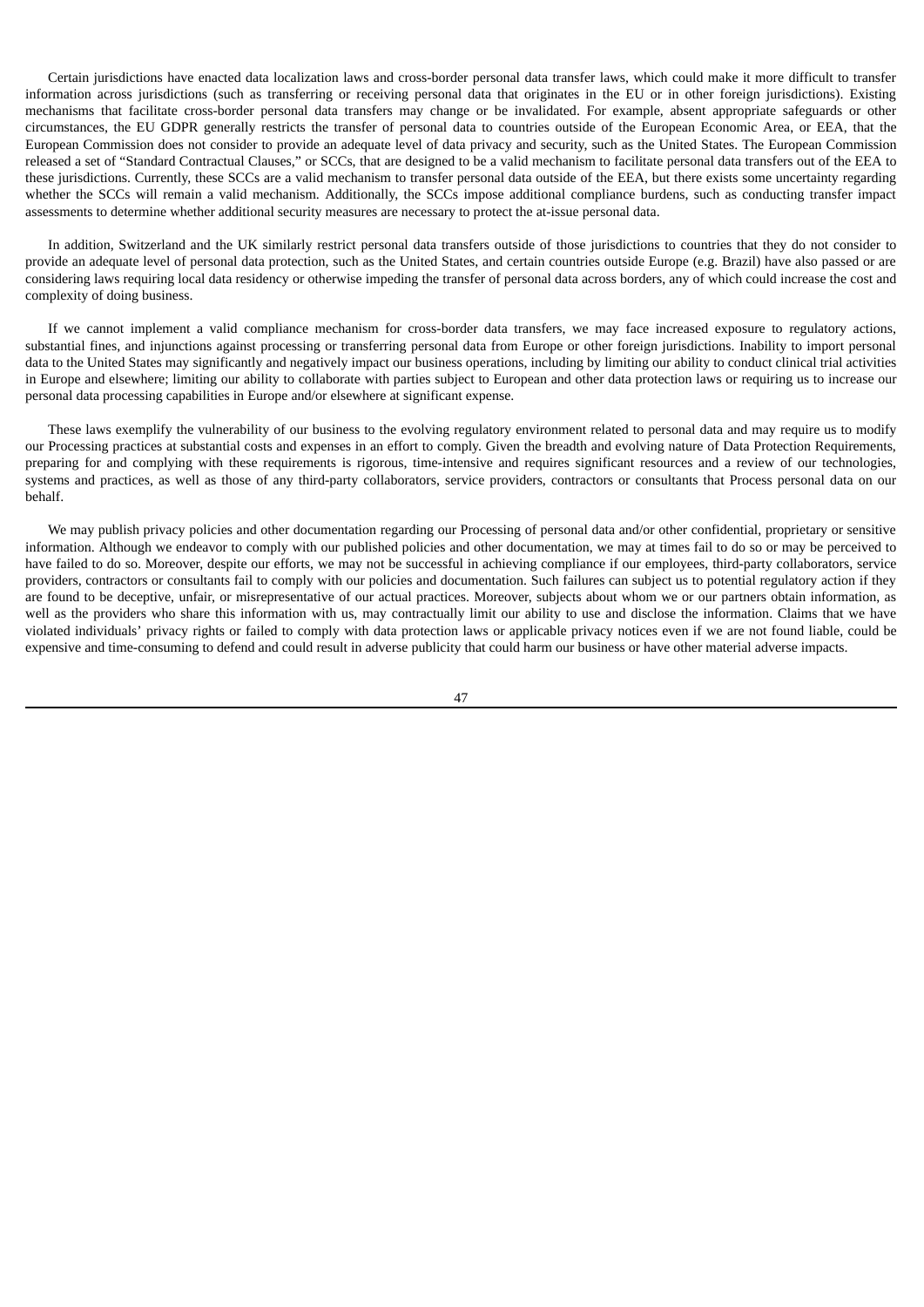### **Risks Related to Intellectual Property Rights**

# We may not be able to obtain, maintain or enforce global patent rights or other intellectual property rights that cover our product candidates and *technologies that are of sufficient breadth to prevent third parties from competing against us.*

Our success with respect to our product candidates will depend, in part, on our ability to obtain and maintain patent protection in both the United States and other countries, to preserve our trade secrets and to prevent third parties from infringing on our proprietary rights. Our ability to protect our product candidates from unauthorized or infringing use by third parties depends in substantial part on our ability to obtain and maintain valid and enforceable patents around the world.

The patent application process, also known as patent prosecution, is expensive and time-consuming, and we and our current or future licensors and licensees may not be able to prepare, file and prosecute all necessary or desirable patent applications at a reasonable cost or in a timely manner in all the countries that are desirable. It is also possible that we or our current licensors, or any future licensors or licensees, will fail to identify patentable aspects of inventions made in the course of development and commercialization activities before it is too late to obtain patent protection on them. Therefore, these and any of our patents and applications may not be prosecuted and enforced in a manner consistent with the best interests of our business. Moreover, our competitors independently may develop equivalent knowledge, methods and know-how or discover workarounds to our patents that would not constitute infringement. Any of these outcomes could impair our ability to enforce the exclusivity of our patents effectively, which may have an adverse impact on our business, financial condition and operating results.

Due to legal standards relating to patentability, validity, enforceability and claim scope of patents covering pharmaceutical inventions, our ability to obtain, maintain and enforce patents is uncertain and involves complex legal and factual questions especially across countries. Accordingly, rights under any existing patents or any patents we might obtain or license may not cover our product candidates or may not provide us with sufficient protection for our product candidates to afford a sustainable commercial advantage against competitive products or processes, including those from branded, generic and over-the-counter pharmaceutical companies. In addition, we cannot guarantee that any patents or other intellectual property rights will issue from any pending or future patent or other similar applications owned by or licensed to us. Even if patents or other intellectual property rights have issued or will issue, we cannot guarantee that the claims of these patents and other rights are or will be held valid or enforceable by the courts, through injunction or otherwise, or will provide us with any significant protection against competitive products or otherwise be commercially valuable to us in every country of commercial significance that we may target.

Competitors in the field of immunology and oncology therapeutics have created a substantial amount of prior art, including scientific publications, posters, presentations, patents and patent applications and other public disclosures including on the Internet. Our ability to obtain and maintain valid and enforceable patents depends on whether the differences between our technology and the prior art allow our technology to be patentable over the prior art. We do not have outstanding issued patents covering all of the recent developments in our technology and are unsure of the patent protection that we will be successful in obtaining, if any. Even if the patents do successfully issue, third parties may design around or challenge the validity, enforceability or scope of such issued patents or any other issued patents we own or license, which may result in such patents being narrowed, invalidated or held unenforceable. If the breadth or strength of protection provided by the patents we hold or pursue with respect to our product candidates is challenged, it could dissuade companies from collaborating with us to develop or threaten our ability to commercialize or finance our product candidates.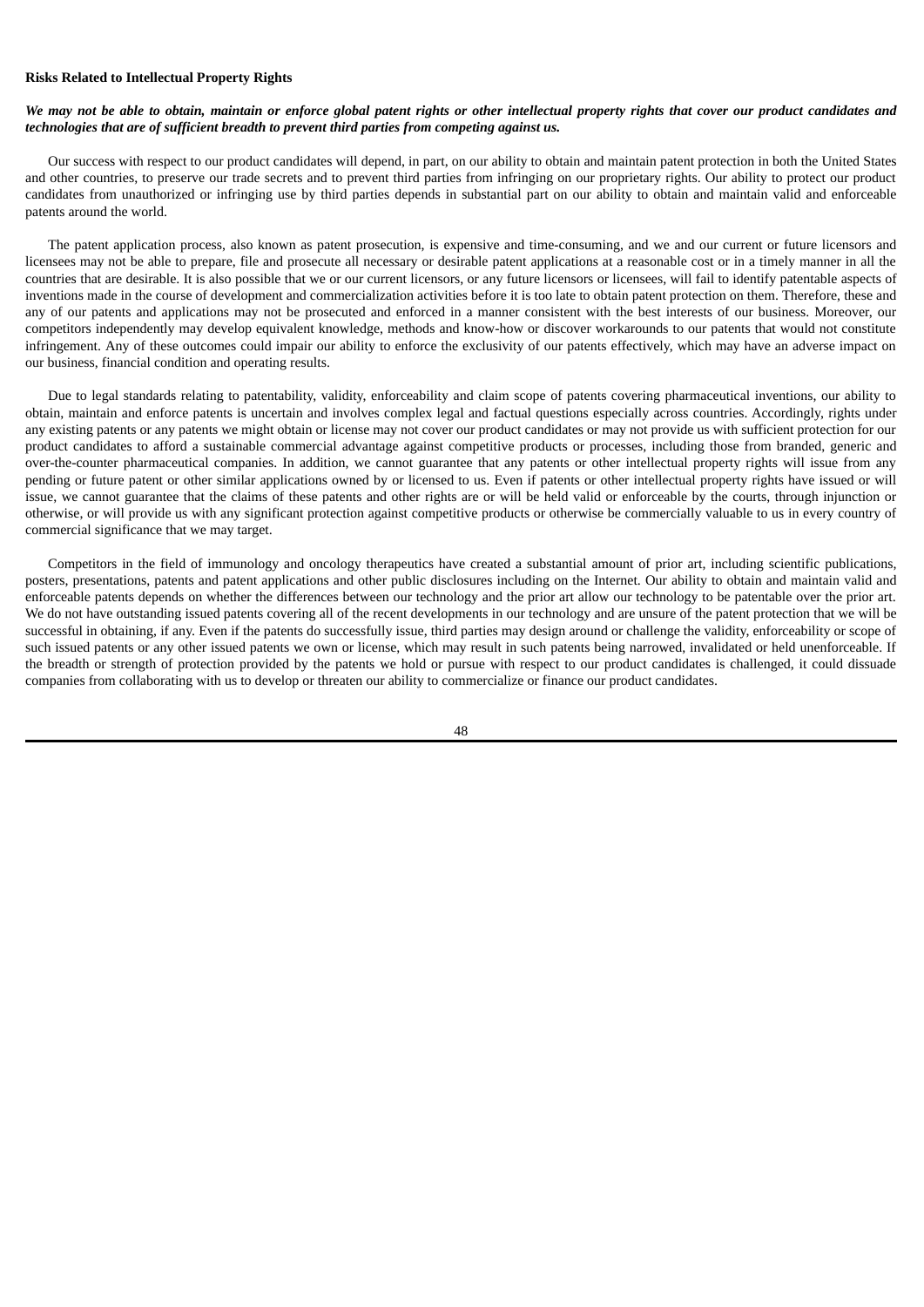The laws of some foreign jurisdictions do not provide intellectual property rights to the same extent or duration as in the United States, and many companies have encountered significant difficulties in acquiring, maintaining, protecting, defending and especially enforcing such rights in foreign jurisdictions. If we encounter such difficulties in protecting, or are otherwise precluded from effectively protecting, our intellectual property in foreign jurisdictions, our business prospects could be substantially harmed, especially internationally.

Proprietary trade secrets and unpatented know-how are also very important to our business. Although we have taken steps to protect our trade secrets and unpatented know-how by entering into confidentiality agreements with third parties, and intellectual property protection agreements with officers, directors, employees, and certain consultants and advisors, there can be no assurance that binding agreements will not be breached or will be enforced by courts, that we would have adequate remedies for any breach, including injunctive and other equitable relief, or that our trade secrets and unpatented knowhow will not otherwise become known, inadvertently disclosed by us or our agents and representatives, or be independently discovered by our competitors. If trade secrets are independently discovered, we would not be able to prevent their use and if we and our agents or representatives inadvertently disclose trade secrets and/or unpatented know-how, we may not be allowed to retrieve this and maintain the exclusivity we previously enjoyed.

### *We may not be able to protect our intellectual property rights throughout the world.*

Filing, prosecuting and defending patents on our product candidates does not guarantee exclusivity. The requirements for patentability differ in certain countries, particularly developing countries. In addition, the laws of some foreign countries do not protect intellectual property rights to the same extent as laws in the United States, especially when it comes to granting use and other kinds of patents and what kind of enforcement rights will be allowed, especially injunctive relief in a civil infringement proceeding. Consequently, we may not be able to prevent third parties from practicing our inventions in all countries outside the United States and even in launching an identical version of our product notwithstanding we have a valid patent in that country. Competitors may use our technologies in jurisdictions where we have not obtained patent protection to develop their own products, or produce copy products, and, further, may export otherwise infringing products to territories where we have patent protection but enforcement on infringing activities is inadequate or where we have no patents. These products may compete with our products, and our patents or other intellectual property rights may not be effective or sufficient to prevent them from competing.

Many companies have encountered significant problems in protecting and defending intellectual property rights in foreign jurisdictions. The legal systems of certain countries, particularly certain developing countries, do not favor the enforcement of patents and other intellectual property protection, particularly those relating to pharmaceuticals, which could make it difficult for us to stop the infringement of our patents or marketing of competing products in violation of our proprietary rights generally. Proceedings to enforce our patent rights in foreign jurisdictions could result in substantial costs and divert our efforts and attention from other aspects of our business, could put our global patents at risk of being invalidated or interpreted narrowly and our global patent applications at risk of not issuing, and could provoke third parties to assert claims against us. We may not prevail in any lawsuits that we initiate or infringement actions brought against us, and the damages or other remedies awarded, if any, may not be commercially meaningful when we are the plaintiff. When we are the defendant we may be required to post large bonds to stay in the market while we defend ourselves from an infringement action.

In addition, certain countries in Europe and certain developing countries have compulsory licensing laws under which a patent owner may be compelled to grant licenses to third parties, especially if the patent owner does not enforce or use its patents over a protracted period of time. In some cases, the courts will force compulsory licenses on the patent holder even when finding the patent holder's patents are valid if the court believes it is in the best interests of the country to have widespread access to an essential product covered by the patent. In these situations, the royalty the court requires to be paid by the license holder receiving the compulsory license is not calculated at fair market value and can be inconsequential, thereby adversely affecting the patent holder's business. In these countries, we may have limited remedies if our patents are infringed or if we are compelled to grant a license to our patents to a third-party, which could also materially diminish the value of those patents. This would limit our potential revenue opportunities. Accordingly, our efforts to enforce our intellectual property rights around the world may be inadequate to obtain a significant commercial advantage from the intellectual property that we own or license, especially in comparison to what we enjoy from enforcing our intellectual property rights in the Unites States. Finally, our ability to protect and enforce our intellectual property rights may be adversely affected by unforeseen changes in both U.S. and foreign intellectual property laws, or changes to the policies in various government agencies in these countries, including but not limited to the patent office issuing patents and the health agency issuing pharmaceutical product approvals for example, in Brazil, pharmaceutical patents require initial approval of the Brazilian health agency (ANVISA). Finally, many countries have large backlogs in patent prosecution, and in some countries in Latin America it can take years, even decades, just to get a pharmaceutical patent application reviewed notwithstanding the merits of the application.

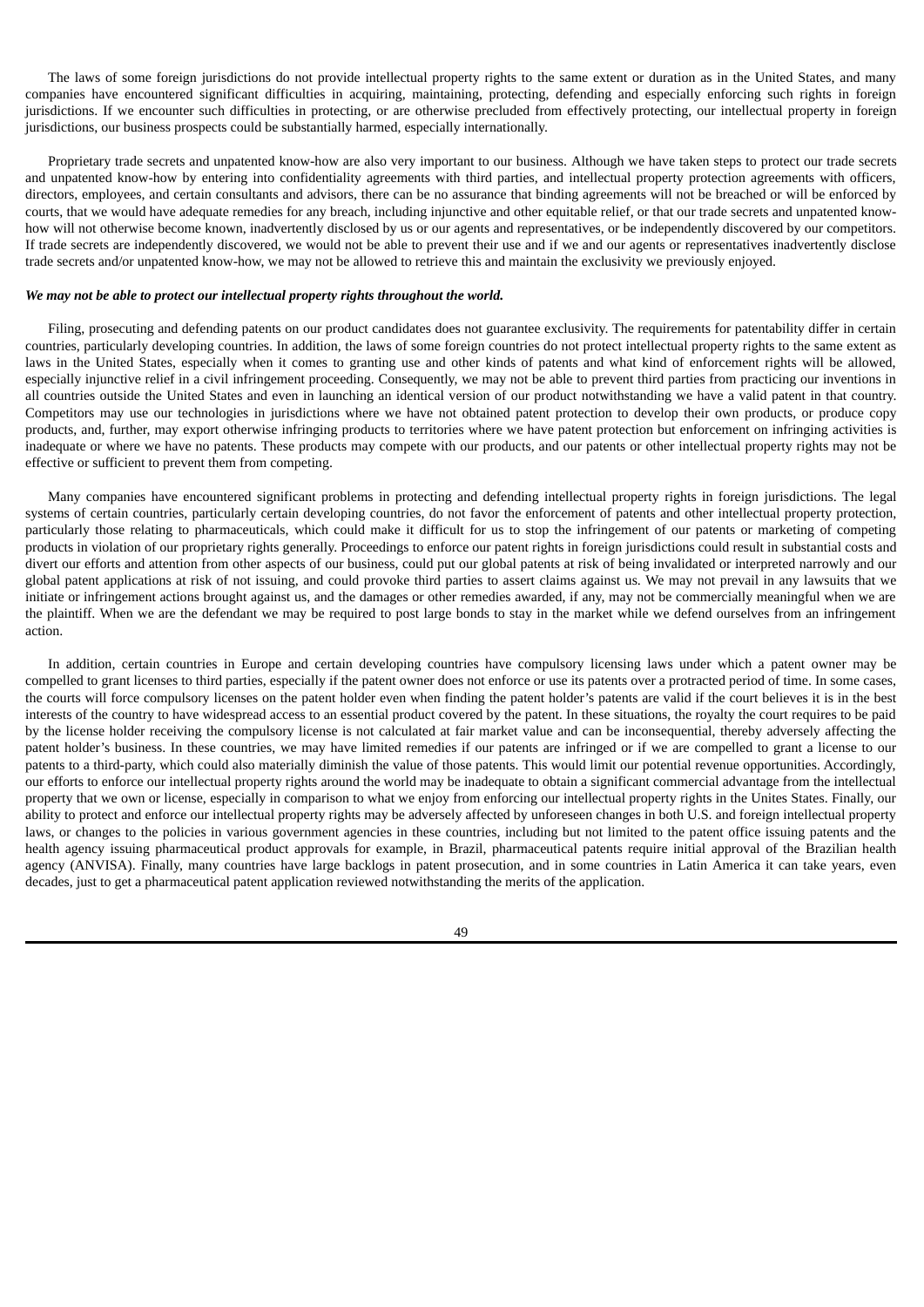# Obtaining and maintaining patent protection depends on compliance with various procedural, document submission, fee payment, and other requirements imposed by governmental patent agencies, and our patent protection could be reduced or eliminated for non-compliance with these *requirements.*

Periodic maintenance and annuity fees on any issued patent are due to be paid to the United States Patent and Trademark Office, or the USPTO, and foreign patent agencies in several stages over the lifetime of the patent. The USPTO and various foreign governmental patent agencies require compliance with a number of procedural, documentary, fee payment and other similar provisions during the patent application process. While an inadvertent lapse can, in many cases, be cured by payment of a late fee or by other means in accordance with the applicable rules, there are situations in which non-compliance can result in abandonment or lapse of the patent or patent application, resulting in partial or complete loss of patent rights in the relevant jurisdiction just for failure to know about and/or timely pay a prosecution fee. Non-compliance events that could result in abandonment or lapse of a patent or patent application include failure to respond to official actions within prescribed time limits, non-payment of fees in prescribed time periods, and failure to properly legalize and submit formal documents in the format and style the country requires. If we or our licensors fail to maintain the patents and patent applications covering our product candidates for any reason, our competitors might be able to enter the market, which could materially adversely affect our business, financial condition, operating results and prospects.

# If we fail to comply with our obligations under our intellectual property license agreements, we could lose license rights that are important to our business. Additionally, these agreements may be subject to disagreement over contract interpretation, which could narrow the scope of our rights to the *relevant intellectual property or technology or increase our financial or other obligations to our licensors.*

We have entered into in-license arrangements with respect to certain of our product candidates. These license agreements impose various diligence, milestone, royalty, insurance and other obligations on us. If we fail to comply with these obligations, the respective licensors may have the right to terminate the license, in which event we may not be able to develop or market the affected product candidate. The loss of such rights could materially adversely affect our business, financial condition, operating results and prospects.

# If we are sued for infringing intellectual property rights of third parties, such litigation could be costly and time consuming and could prevent or delay *us from developing or commercializing our product candidates.*

Our commercial success depends on our ability to develop, manufacture, market and sell our product candidates and use our proprietary technologies without infringing the proprietary rights of third parties. We cannot assure that marketing and selling such candidates and using such technologies will not infringe existing or future patents. Numerous U.S.- and foreign-issued patents and pending patent applications owned by third parties exist in the fields relating to our product candidates. As the biotechnology and pharmaceutical industries expand and more patents are issued, the risk increases that others may assert that our product candidates, technologies or methods of delivery or use infringe their patent rights. Moreover, it is not always clear to industry participants, including us, which patents and other intellectual property rights cover various drugs, biologics, drug delivery systems or their methods of use, and which of these patents may be valid and enforceable. Thus, because of the large number of patents issued and patent applications filed in our fields across many countries, there may be a risk that third parties may allege they have patent rights encompassing our product candidates, technologies or methods.

In addition, there may be issued patents of third parties that are infringed or are alleged to be infringed by our product candidates or proprietary technologies notwithstanding patents we may possess. Because some patent applications in the United States may be maintained in secrecy until the patents are issued, because patent applications in the United States and many foreign jurisdictions are typically not published until 18 months after filing and because publications in the scientific literature often lag behind actual discoveries, we cannot be certain that others have not filed patent applications for technology covered by our own and in-licensed issued patents or our pending applications. Our competitors may have filed, and may in the future file, patent applications covering our product candidates or technology similar to our technology. Any such patent application may have priority over our own and in-licensed patent applications or patents, which could further require us to obtain rights to issued patents covering such technologies, which may mean paying significant licensing fees or the like. If another party has filed a U.S. patent application on inventions similar to those owned or in-licensed to us, or, in the case of in-licensed technology, the licensor may have to participate, in the United States, in an interference proceeding to determine priority of invention.

We may be exposed to, or threatened with, future litigation by third parties having patent or other intellectual property rights alleging that our product candidates or proprietary technologies infringe such third parties' intellectual property rights, including litigation resulting from filing under Paragraph IV of the Hatch-Waxman Act or other countries' laws similar to the Hatch-Waxman Act. These lawsuits could claim that there are existing patent rights for such drug, and this type of litigation can be costly and could adversely affect our operating results and divert the attention of managerial and technical personnel, even if we do not infringe such patents or the patents asserted against us are ultimately established as invalid. There is a risk that a court would decide that we are infringing the third-party's patents and would order us to stop the activities covered by the patents. In addition, there is a risk that a court would order us to pay the other party significant damages for having violated the other party's patents.

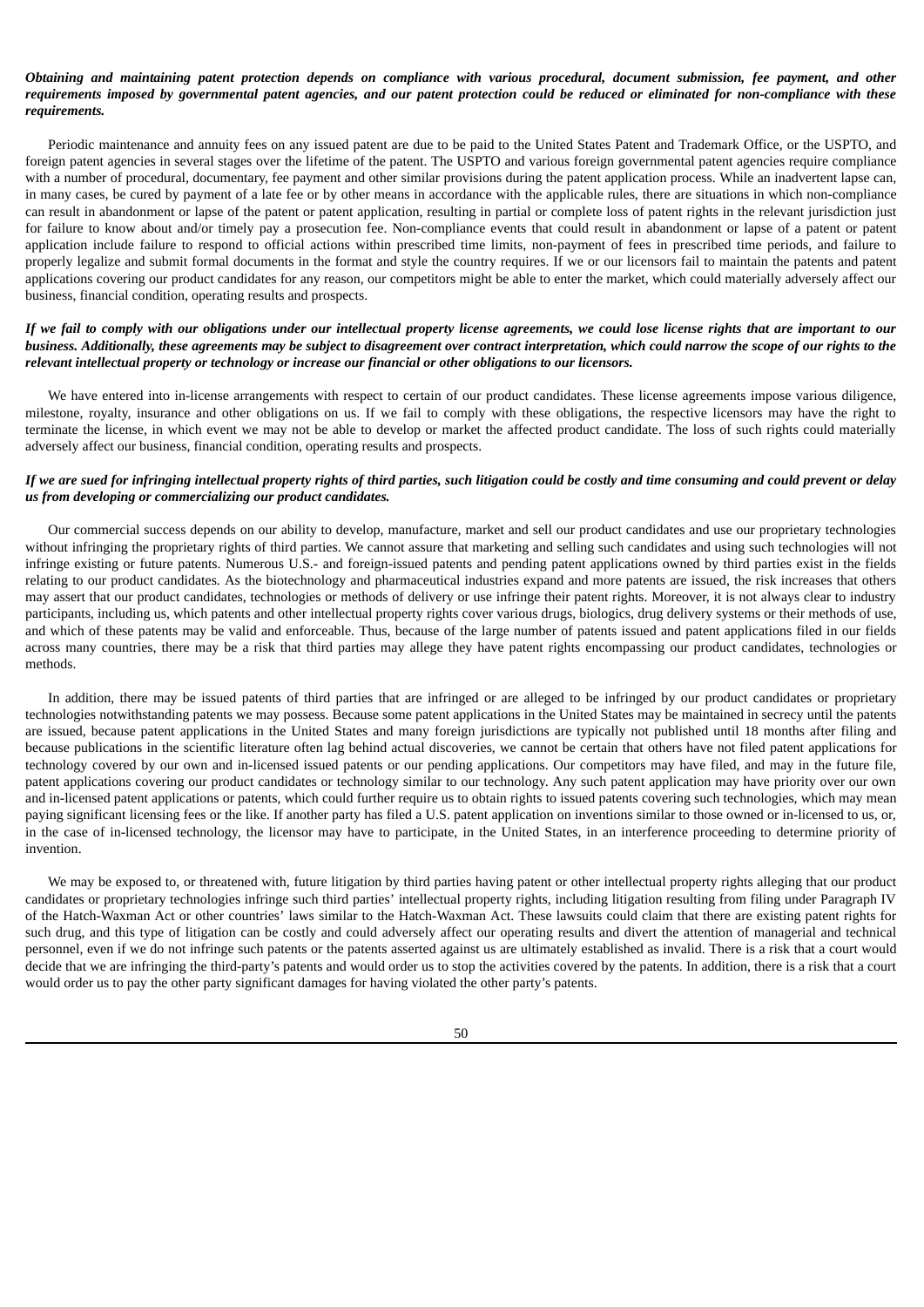Because we rely on certain third-party licensors and partners and will continue to do so in the future, if one of our licensors or partners is sued for infringing a third-party's intellectual property rights, our business, financial condition, operating results and prospects could suffer in the same manner as if we were sued directly. In addition to facing litigation risks, we have agreed to indemnify certain third-party licensors and partners against claims of infringement caused by our proprietary technologies, and we have entered or may enter into cost-sharing agreements with some our licensors and partners that could require us to pay some of the costs of patent litigation brought against those third parties whether or not the alleged infringement is caused by our proprietary technologies. In certain instances, these cost-sharing agreements could also require us to assume greater responsibility for infringement damages than would be assumed just on the basis of our technology.

The occurrence of any of the foregoing could adversely affect our business, financial condition or operating results.

# We may be subject to claims that our officers, directors, employees, consultants or independent contractors have wrongfully used or disclosed to us *alleged trade secrets of their former employers or their former or current customers.*

As is common in the biotechnology and pharmaceutical industries, certain of our employees were formerly employed by other biotechnology or pharmaceutical companies, including our competitors or potential competitors. Moreover, we engage the services of consultants to assist us in the development of our products and product candidates, many of whom were previously employed at, or may have previously been or are currently providing consulting services to, other biotechnology or pharmaceutical companies, including our competitors or potential competitors. We may be subject to claims that these employees and consultants or we have inadvertently or otherwise used or disclosed trade secrets or other proprietary information of their former employers or their former or current customers. Although we have no knowledge of any such claims being alleged to date, if such claims were to arise, litigation may be necessary to defend against any such claims. Even if we are successful in defending against any such claims, any such litigation could be protracted, expensive, a distraction to our management team, not viewed favorably by investors and other third parties, and may potentially result in an unfavorable outcome.

# **General Risk Factors**

If our information technology systems or data, or those of third parties upon which we rely, are or were compromised, we could experience adverse consequences resulting from such compromise, including, but not limited to, regulatory investigations or actions; litigation; fines and penalties; disruptions of our business operations; loss of revenue or profits; interruptions to our operations such as our clinical trials; harm to our reputation; *loss of customers or sales; and other adverse consequences.*

In the ordinary course of our business, we may Process (as defined above) proprietary, confidential and sensitive information, including personal data (including, key-coded data, health information and other special categories of personal data), intellectual property, trade secrets, and proprietary business information owned or controlled by ourselves or other parties, or collectively, Sensitive Information.

We may use third-party service providers and subprocessors to help us operate critical business systems to Process Sensitive Information on our behalf in a variety of contexts, including without limitation, encryption and authentication technology, employee email, and other functions. Our ability to monitor these third parties' information security practices is limited, and these third parties may not have adequate information security measures in place. We may share or receive Sensitive Information with or from third parties.

If we, our service providers, partners or other relevant third parties have experienced, or in the future experience, any security incident(s) that result in, any data loss; deletion or destruction; unauthorized access to; loss, unauthorized acquisition, disclosure, or exposure of, Sensitive Information, or compromise related to the security, confidentiality, integrity or availability of our (or their) information technology, software, services, communications or data, or collectively, a Security Incident, it may materially adversely affect our business, financial condition, operating results and prospects, including the diversion of funds to address the breach, and interruptions, delays, or outages in our operations and development programs. In the first quarter of 2020, our email server was compromised in a cyber-attack. We quickly isolated the incident and have, since, implemented additional risk prevention measures.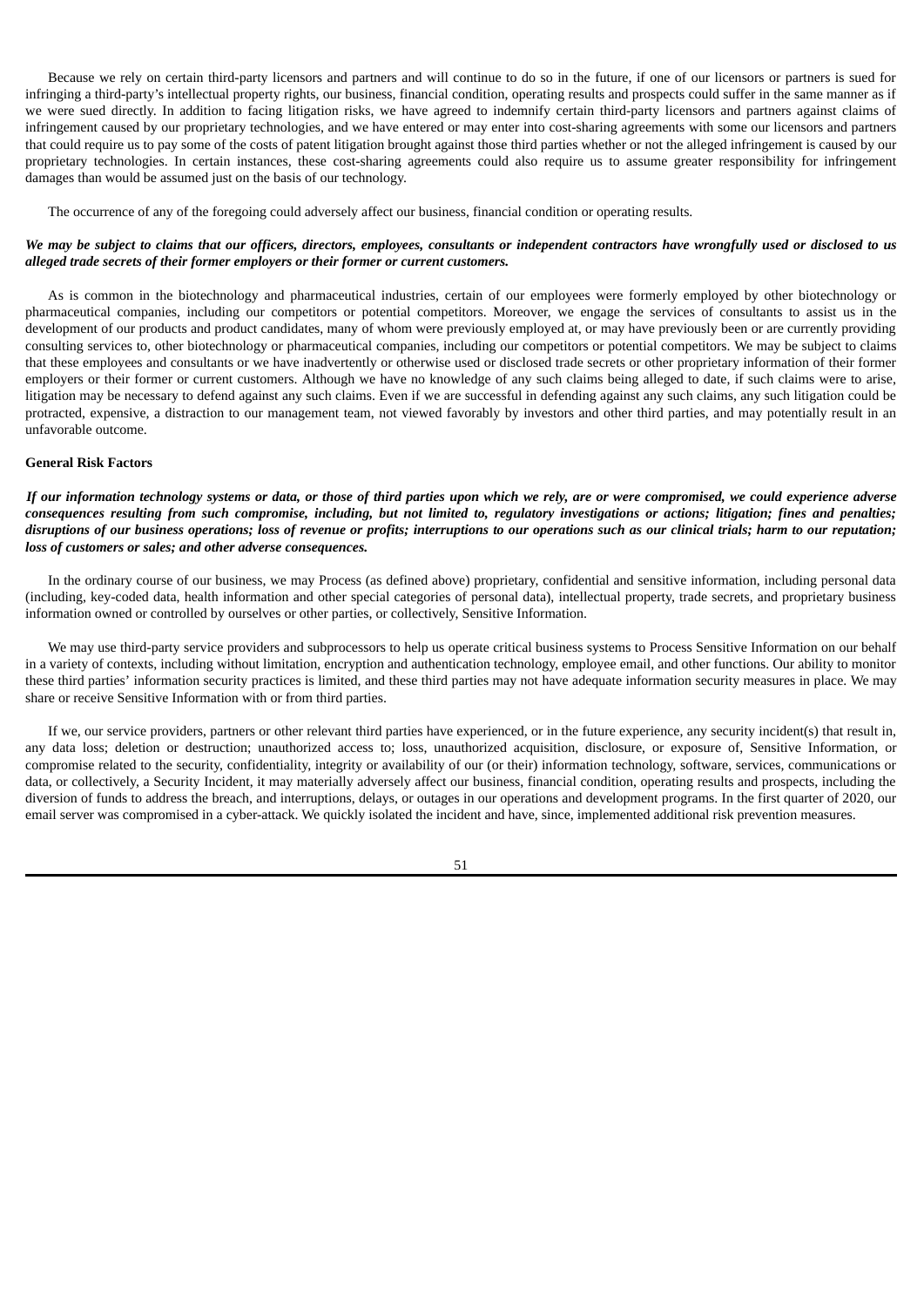Cyberattacks, malicious internet-based activity and online and offline fraud are prevalent and continue to increase. These threats are becoming increasingly difficult to detect. These threats come from a variety of sources, including traditional computer "hackers", threat actors, employee error, theft or misuse, sophisticated nation-states, and nation-state supported actors. We and the third parties upon which we rely may be subject to a variety of evolving threats, including but not limited to social-engineering attacks (including through phishing attacks); software bugs; malicious code (such as viruses and worms); denial-of-service attacks (such as credential stuffing); malware (including as a result of advanced persistent threat intrusions); supplychain attacks, server malfunctions, software and hardware failures; loss of data or other information technology assets; adware; natural disasters; terrorism; war; telecommunication and electrical failures; ransomware attacks; and other similar threats.

Ransomware attacks, including those from organized criminal threat actors, nation-states and nation-state supported actors, are becoming increasingly prevalent and severe and can lead to significant interruptions, delays, or outages in our operations, loss of data, loss of income, significant extra expenses to restore data or systems, reputational loss and the diversion of funds. To alleviate the financial, operational and reputational impact of a ransomware attack, it may be preferable to make extortion payments, but we may be unwilling or unable to do so (including, for example, if applicable laws or regulations prohibit such payments).

Similarly, supply chain attacks have increased in frequency and severity, and we cannot guarantee that third parties and infrastructure in our supply chain have not been compromised or that they do not contain exploitable defects or bugs that could result in a breach of or disruption to our systems and networks or the systems and networks of third parties that support us and our services. We may also be the subject of server malfunction, software or hardware failures, loss of data or other computer assets, and other similar issues. Due to the COVID-19 pandemic, a significant portion of our workforce and third-party partners have worked remotely from time to time, and reliance on remote working technologies and the prevalent use of mobile devices that access confidential and personal data information increase the risk of Security Incidents, which could lead to the loss confidential information, personal data, trade secrets or other intellectual property.

We may be required to expend additional, significant resources, fundamentally change our business activities and practices, or modify our operations, including our clinical trial activities, or information technology in an effort to protect against Security Incidents and to mitigate, detect, and remediate actual and potential vulnerabilities. Certain data privacy and security obligations may require us to implement specific security measures or use industrystandard or reasonable measures to protect our information technology systems and Sensitive Information. Even if we were to take and have taken security measures designed to protect against Security Incidents, there can be no assurance that such security measures or those of our service providers, partners and other third parties will be effective in protecting against all Security Incidents and material adverse impacts that may arise from such Security Incidents. We may be unable in the future to detect vulnerabilities in our information technology systems because such threats and techniques change frequently, are often sophisticated in nature, and may not be detected until after a Security Incident has occurred. Despite our efforts to identify and remediate vulnerabilities, if any, in our information technology systems, our efforts may not be successful. Further, we may experience delays in developing and deploying remedial measures designed to address any such identified vulnerabilities.

If we (or a third-party upon whom we rely) experience a Security Incident or are perceived to have experienced a Security Incident, we may experience adverse consequences. These consequences may include: government enforcement actions (for example, investigations, fines, penalties, audits, and inspections); additional reporting requirements and/or oversight; restrictions on processing sensitive information (including personal data); litigation (including class claims); indemnification obligations; negative publicity; reputational harm; monetary fund diversions; interruptions in our operations (including availability of data); financial loss; and other similar harms. In addition, our actual or prospective customers, collaborators, partners and/or clinical trial participants may stop using our product candidates or working with us. This discontinuance, or failure to meet the expectations of such third parties, could result in material harm to our operations, financial performance or reputation and affect our ability to grow and operate our business.

Failures or significant downtime of our information technology or telecommunication systems or those used by our third-party service providers could cause significant interruptions in our operations and adversely impact the confidentiality, integrity and availability of Sensitive Information, including preventing us from conducting clinical trials, tests or research and development activities and prevent us from managing the administrative aspects of our business.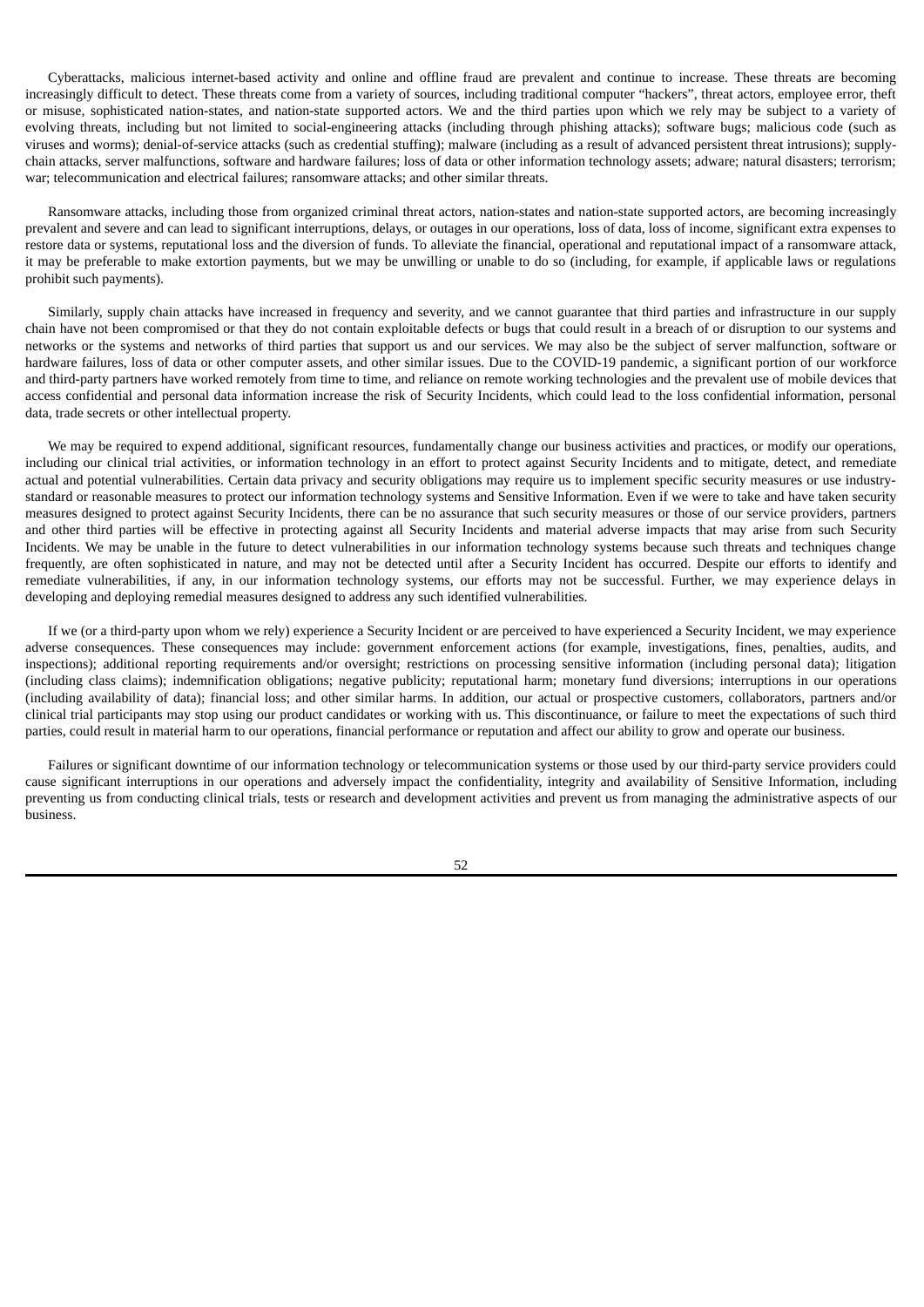Applicable Data Protection Requirements may require us to notify relevant stakeholders of Security Incidents, including affected individuals, partners, collaborators, customers, regulators, law enforcement agencies, credit reporting agencies and others. Such disclosures are costly, and the disclosures or the failure to comply with such requirements could materially adversely affect our business, financial condition, operating results and prospects.

Our contracts may not contain limitations of liability, and even where they do, there can be no assurance that any limitations or exclusions of liability in our contracts would be enforceable or adequate or would otherwise protect us from liabilities or damages if we fail to comply with Data Protection Requirements related to information security or Security Incidents.

We cannot be sure that our insurance coverage, if any, will be adequate or otherwise protect us from or adequately mitigate liabilities or damages with respect to claims, costs, expenses, litigation, fines, penalties, business loss, data loss, regulatory actions or material adverse impacts arising out of our Processing operations, privacy and security practices, or Security Incidents we may experience. The successful assertion of one or more large claims against us that exceeds our available insurance coverage, or results in changes to our insurance policies (including premium increases or the imposition of large excess or deductible or co-insurance requirements), could materially adversely affect our business, financial condition, operating results and prospects.

## If equity research analysts do not publish research or reports, or publish unfavorable research or reports, about us, our business or our market, our *stock price and trading volume could decline.*

The trading market for our common stock is influenced by the research and reports that equity research analysts publish about us and our business. Equity research analysts may elect not to provide research coverage of our common stock, and such lack of research coverage may adversely affect the market price of our common stock. In the event we do have equity research analyst coverage, we will not have any control over the analysts or the content and opinions included in their reports. The price of our common stock could decline if one or more equity research analysts downgrade our stock or issue other unfavorable commentary or research. If one or more equity research analysts ceases coverage of us or fails to publish reports on us regularly, demand for our common stock could decrease, which in turn could cause our stock price or trading volume to decline.

# **Item 2. Unregistered Sales of Equity Securities and Use of Proceeds**

None.

### **Item 3. Defaults Upon Senior Securities**

None.

#### **Item 4. Mine Safety Disclosures**

None.

### **Item 5. Other Information**

None.

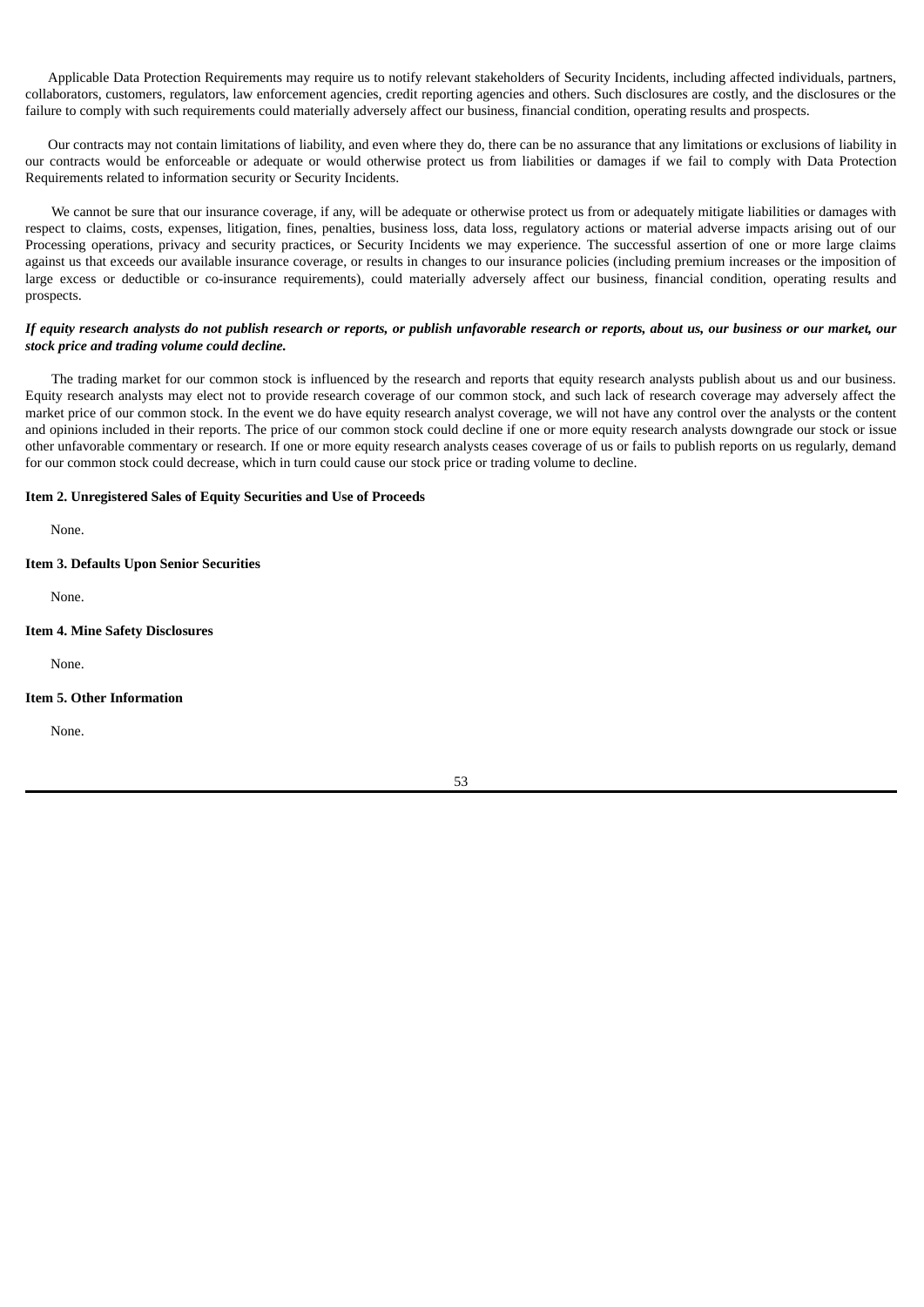# **Item 6. Exhibits**

The exhibits filed as part of this Quarterly Report on Form 10-Q are set forth on the Exhibit Index, which Exhibit Index is incorporated herein by reference.

# **EXHIBIT INDEX**

| Exhibit No.         | <b>Description</b>                                                                                                                                                                                                                                         |
|---------------------|------------------------------------------------------------------------------------------------------------------------------------------------------------------------------------------------------------------------------------------------------------|
| $\overline{3.1}$    | Sixth Amended and Restated Certificate of Incorporation of the Registrant (incorporated by reference to Exhibit 3.1 to the Registrant's                                                                                                                    |
|                     | Current Report on Form 8-K filed on October 27, 2014).                                                                                                                                                                                                     |
| 3.2                 | Certificate of Amendment to the Sixth Amended and Restated Certificate of Incorporation (incorporated by reference to Exhibit 3.1 to the                                                                                                                   |
|                     | Registrant's Current Report on Form 8-K, filed with the SEC on January 10, 2020).                                                                                                                                                                          |
| 3.3                 | Second Certificate of Amendment to the Sixth Amended and Restated Certificate of Incorporation (incorporated by reference to Exhibit                                                                                                                       |
|                     | 3.3 to the Registrant's Quarterly Report on Form 10-Q, filed with the SEC on May 13, 2020).                                                                                                                                                                |
|                     |                                                                                                                                                                                                                                                            |
| 3.4                 | Certificate of Designation of Preferences, Rights and Limitations of Series 1 Convertible Non-Voting Preferred Stock (incorporated by<br>reference to Exhibit 3.2 to the Registrant's Current Report on Form 8-K, filed with the SEC on January 10, 2020). |
|                     |                                                                                                                                                                                                                                                            |
| 3.5                 | Certificate of Amendment to the Certificate of Designation of Preferences, Rights and Limitations of Series 1 Convertible Non-Voting                                                                                                                       |
|                     | Preferred Stock (incorporated by reference to Exhibit 3.1 to the Registrant's Current Report on Form 8-K, filed with the SEC on<br>September 23, 2020).                                                                                                    |
|                     |                                                                                                                                                                                                                                                            |
| 3.6                 | Second Amended and Restated By-laws of the Registrant (incorporated by reference to Exhibit 3.2 of Current Report on Form 8-K, filed<br>on August 3, 2017).                                                                                                |
|                     |                                                                                                                                                                                                                                                            |
| 4.1                 | Form of Common Stock Certificate (incorporated by reference to Exhibit 4.1 to the Registrant's Current Report on Form 8-K, filed with                                                                                                                      |
|                     | the SEC on January 10, 2020).                                                                                                                                                                                                                              |
| 4.2                 | Registration Rights Agreement, dated as of September 23, 2019, by and among the Registrant and the institutional investors named                                                                                                                           |
|                     | therein (incorporated by reference to Exhibit 10.5 to the Registrant's Current Report on Form 8-K, filed with the SEC on September 24,                                                                                                                     |
|                     | 2019).                                                                                                                                                                                                                                                     |
| $10.1$ <sup>*</sup> | <b>Amended and Restated Non-Employee Director Compensation Policy.</b>                                                                                                                                                                                     |
| $10.2$ †*           | Executive Employment Agreement, effective as of January 10, 2022, by and between the Registrant and Jathin Bandari, M.D.                                                                                                                                   |
|                     |                                                                                                                                                                                                                                                            |
| $31.1*$             | Certification of Principal Executive Officer Required Under Rule 13a-14(a) and 15d-14(a) of the Securities Exchange Act of 1934, as<br>amended.                                                                                                            |
|                     |                                                                                                                                                                                                                                                            |
| $31.2*$             | Certification of Principal Financial Officer Required Under Rule 13a-14(a) and 15d-14(a) of the Securities Exchange Act of 1934, as                                                                                                                        |
|                     | amended.                                                                                                                                                                                                                                                   |
| $32.1**$            | Certification of Principal Executive Officer and Principal Financial Officer Pursuant to 18 U.S.C. Section 1350, as Adopted Pursuant to                                                                                                                    |
|                     | Section 906 of the Sarbanes-Oxley Act of 2002.                                                                                                                                                                                                             |
| 101.INS*            | Interactive Data Files pursuant to Rule 405 of Regulation S-T formatted in Inline Extensible Business Reporting Language ("Inline                                                                                                                          |
|                     | XBRL")                                                                                                                                                                                                                                                     |
| 101.SCH*            | Inline XBRL Taxonomy Extension Schema Document                                                                                                                                                                                                             |
|                     |                                                                                                                                                                                                                                                            |
| 101.CAL*            | Inline XBRL Taxonomy Extension Calculation Linkbase Document                                                                                                                                                                                               |
| 101.DEF*            | Inline XBRL Taxonomy Extension Definition Linkbase Document                                                                                                                                                                                                |
|                     |                                                                                                                                                                                                                                                            |
| 101.LAB*            | Inline XBRL Taxonomy Extension Label Linkbase Document                                                                                                                                                                                                     |
| 101.PRE*            | Inline XBRL Taxonomy Extension Presentation Linkbase Document                                                                                                                                                                                              |
|                     |                                                                                                                                                                                                                                                            |
| 104                 | Cover Page Interactive Data File (formatted in Inline XBRL and contained in Exhibit 101)                                                                                                                                                                   |

\* Exhibits filed herewith.

\*\* Exhibits furnished herewith.

† Indicates management contract or compensatory plan or arrangement.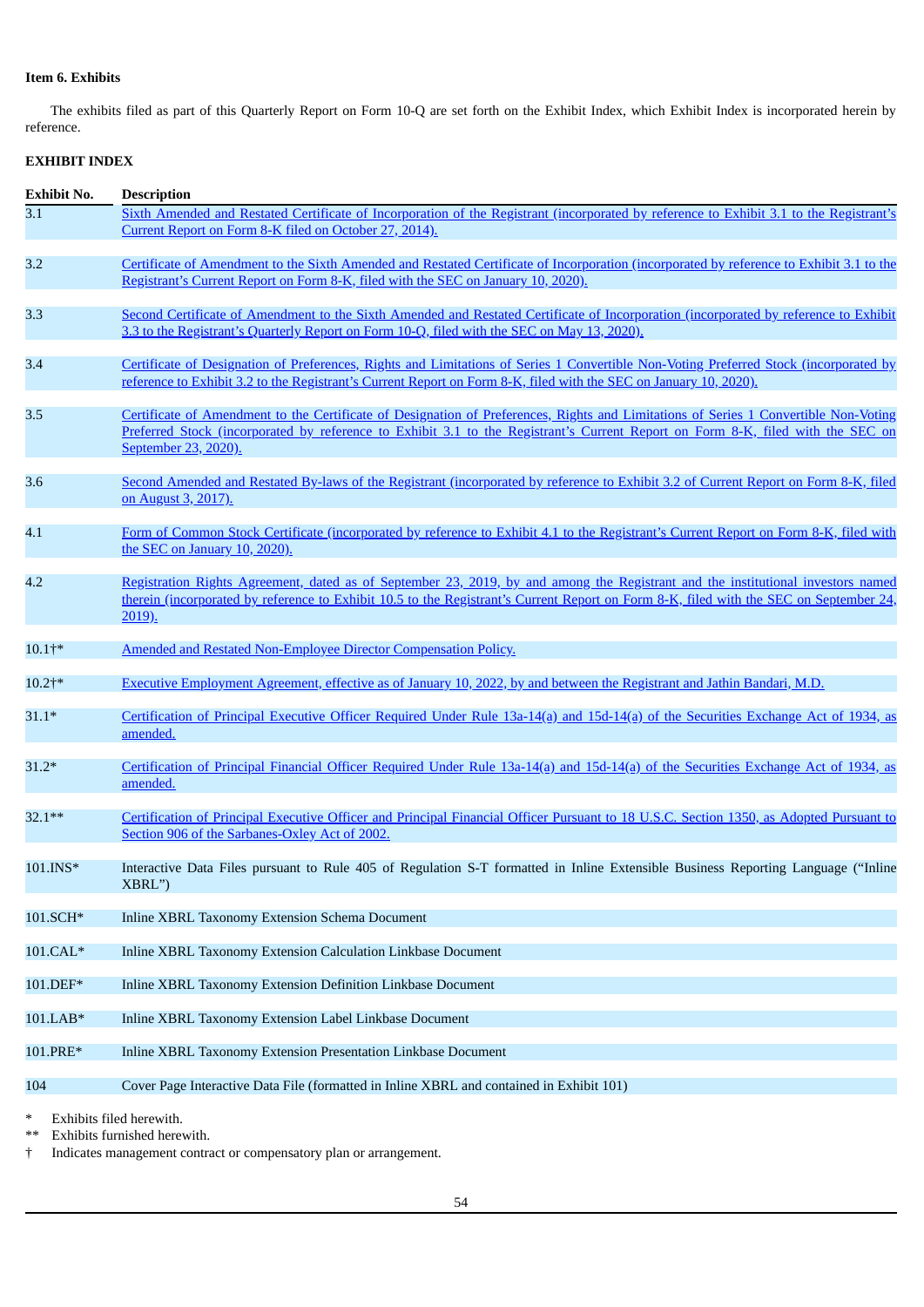# **SIGNATURES**

Pursuant to the requirements of the Securities Exchange Act of 1934, the registrant has duly caused this report to be signed on its behalf by the undersigned thereunto duly authorized.

# **PROTARA THERAPEUTICS, INC.**

| Date: May 5, 2022 | By: /s/ Jesse Shefferman                     |
|-------------------|----------------------------------------------|
|                   | Jesse Shefferman                             |
|                   | <b>Chief Executive Officer</b>               |
|                   | (Principal Executive Officer)                |
| Date: May 5, 2022 | By: /s/ Blaine Davis                         |
|                   | <b>Blaine Davis</b>                          |
|                   | Chief Financial Officer                      |
|                   | (Principal Financial and Accounting Officer) |
|                   |                                              |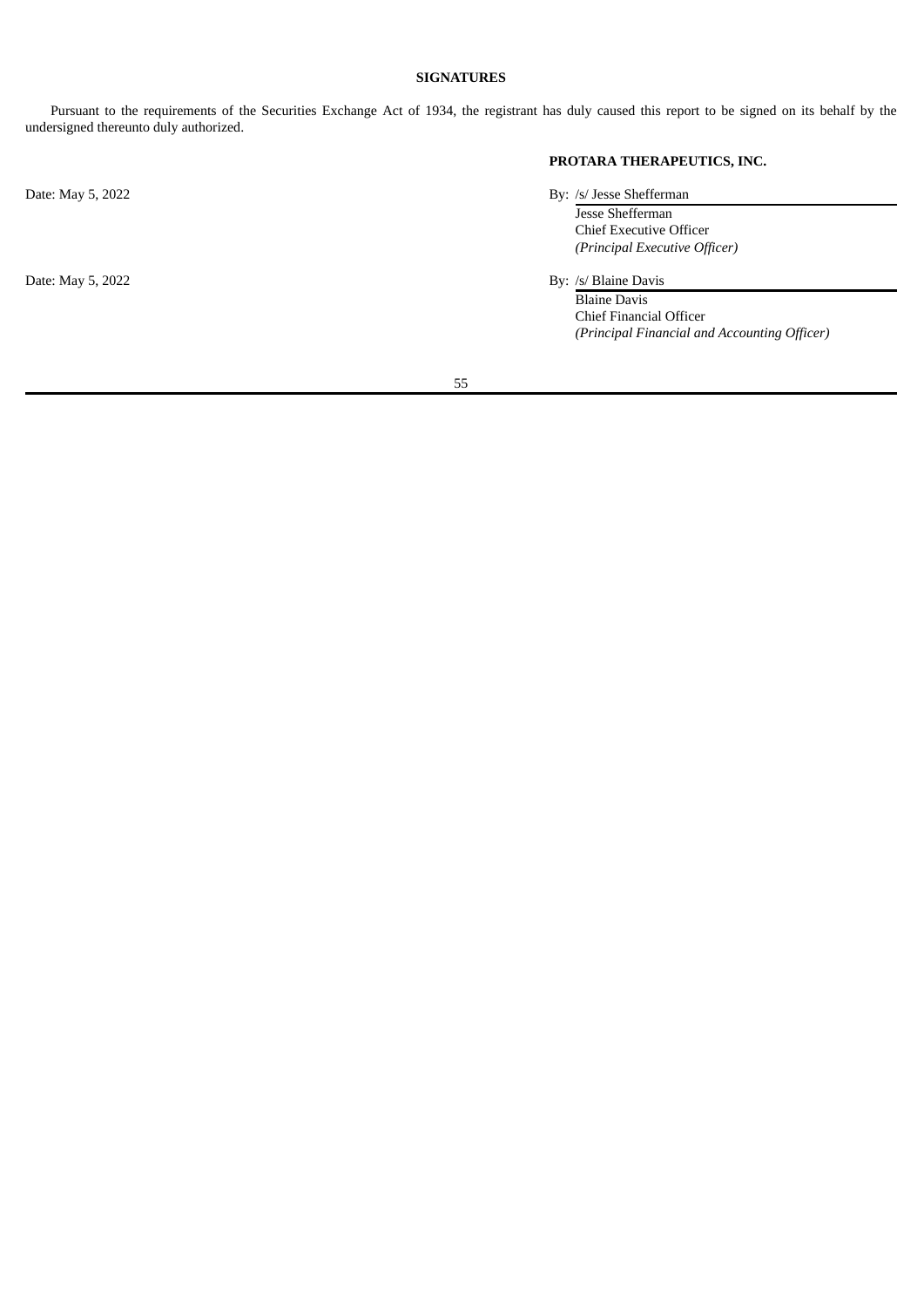# **PROTARA THERAPEUTICS, INC.**

# **AMENDED AND RESTATED NON-EMPLOYEE DIRECTOR COMPENSATION POLICY**

<span id="page-60-0"></span>Each member of the Board of Directors (the "*Board*") who is not also serving as an employee of or consultant to Protara Therapeutics, Inc. (the "*Company*") or any of its subsidiaries (each such member, an "*Eligible Director*") will receive the compensation described in this Amended and Restated Non-Employee Director Compensation Policy for his or her Board service. An Eligible Director may decline all or any portion of his or her compensation by giving notice to the Company prior to the date cash may be paid or equity awards are to be granted, as the case may be. This policy is effective as of March 9, 2021 (the "*Effective Date*") and may be amended at any time in the sole discretion of the Board or the Compensation Committee of the Board. This policy supersedes any prior agreement that provides for compensation terms as of the Effective Date.

# **Cash Compensation**

The annual cash compensation amount set forth below is payable to Eligible Directors in equal quarterly installments, payable in arrears on the last day of each fiscal quarter in which the service occurred. If an Eligible Director joins the Board or a committee of the Board at a time other than effective as of the first day of a fiscal quarter, each annual retainer set forth below will be pro-rated based on days served in the applicable fiscal year, with the pro-rated amount paid for the first fiscal quarter in which the Eligible Director provides the service and regular full quarterly payments thereafter. All annual cash fees are vested upon payment.

For Eligible Directors who are serving on the Board as of the Effective Date the annual cash compensation shall be deemed effective as of the later of (i) October 1, 2019 or (ii) the date such member of the Board was appointed or elected to the Board or to the board of directors of a wholly- owned subsidiary of the Company.

- 1. Annual Board Service Retainer:
	- a. All Eligible Directors: \$40,000
	- b. Chairman of the Board Service Retainer (in addition to Eligible Director Service Retainer): \$115,000
- 2. Annual Committee Chair Service Retainer:
	- a. Chairman of the Audit Committee: \$15,000
	- b. Chairman of the Compensation Committee: \$12,000
	- c. Chairman of the Nominating and Corporate Governance Committee: \$9,000
	- d. Chairman of the Scientific Advisory Committee: \$50,000
- 3. Annual Committee Member Service Retainer (not applicable to Committee Chairs):
	- a. Member of the Audit Committee: \$7,500
	- b. Member of the Compensation Committee: \$6,000
	- c. Member of the Nominating and Corporate Governance Committee: \$5,000
	- d. Member of the Scientific Advisory Committee: \$25,000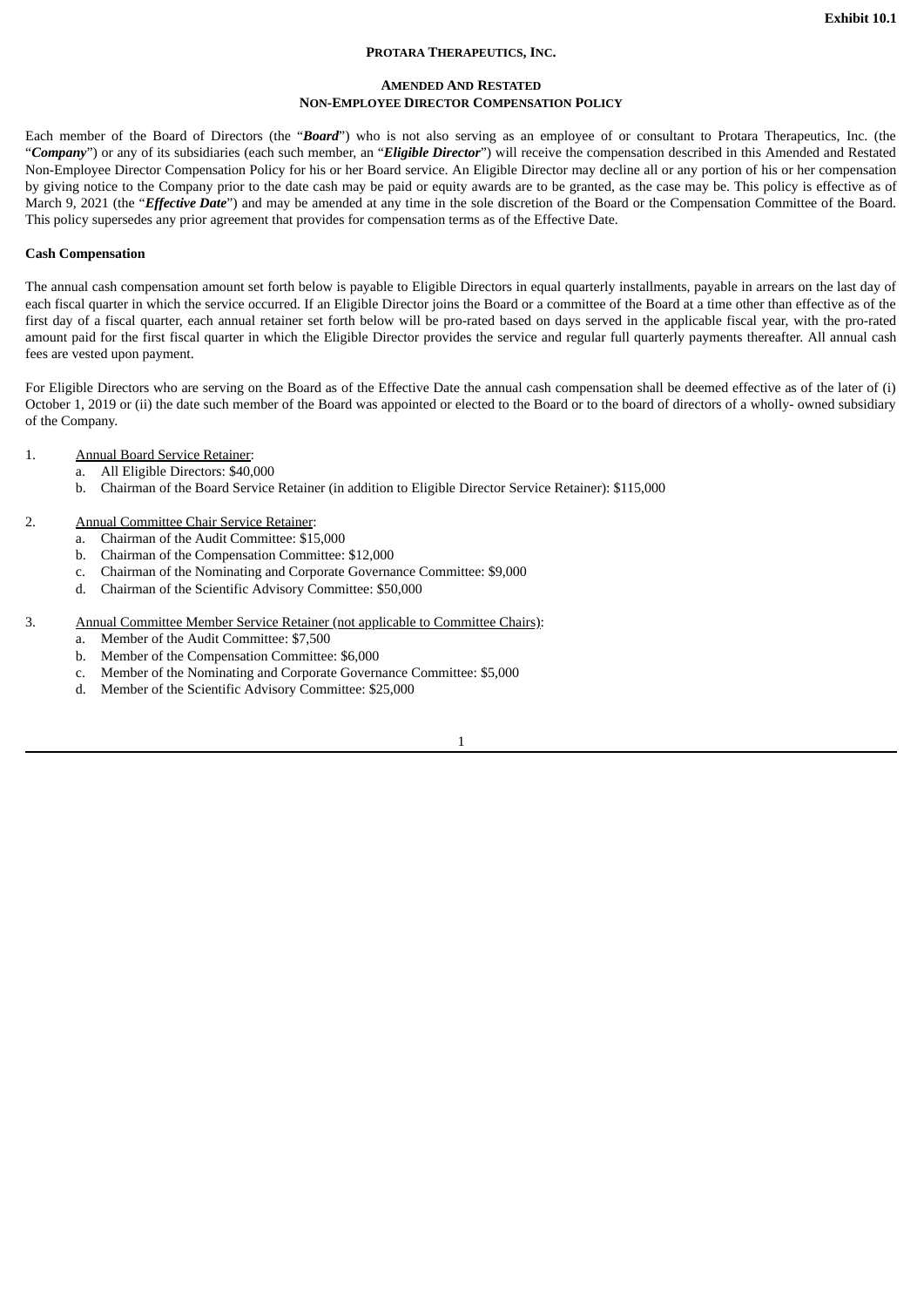# **Equity Compensation**

The equity compensation set forth below will be granted under the Company's Amended and Restated 2014 Equity Incentive Plan (as amended from time to time, the *"Plan"*). All stock options granted under this policy will be nonstatutory stock options, with an exercise price per share equal to 100% of the Market Value (as defined in the Plan) of the underlying Common Stock on the date of grant, and a term of ten years from the date of grant (subject to earlier termination in connection with a termination of service as provided in the Plan, provided that upon a termination of service other than for death, disability or cause, the post-termination exercise period will be 12 months from the date of termination).

1. Initial Grant: On the date of the Eligible Director's initial election to the Board, for each Eligible Director who is first elected to the Board following the Effective Date (or, if such date is not a market trading day, the first market trading day thereafter), the Eligible Director will be automatically, and without further action by the Board or Compensation Committee of the Board, granted a stock option for 20,000 shares (the "*Initial Grant*"). The shares subject to each Initial Grant will vest in equal monthly installments over a three year period such that the option is fully vested on the third anniversary of the date of grant, subject to the Eligible Director's continuous service as a member of the Board through each such vesting date and will vest in full upon a Change of Control (as defined in the Plan).

2. Annual Grant: On the date of each Company annual stockholder meeting held on or after the Effective Date, for each Eligible Director who continues to serve as a non-employee member of the Board (or who is first elected to the Board at such annual stockholder meeting), the Eligible Director will be automatically, and without further action by the Board or Compensation Committee of the Board, granted a stock option for 10,000 shares (the "*Annual Grant*"). In addition, each Eligible Director who is first elected to the Board following the Effective Date and other than at an annual stockholder meeting will be automatically, and without further action by the Board or Compensation Committee of the Board, granted an Annual Grant, pro-rated for the number of months remaining until the next annual stockholder meeting. The shares subject to the Annual Grant will vest in equal monthly installments over the 12 months following the date of grant, provided that the Annual Grant will, in any case, be fully vested on the date of the Company's next annual stockholder meeting, subject to the Eligible Director's continuous service as a member of the Board through such vesting date and will vest in full upon a Change of Control.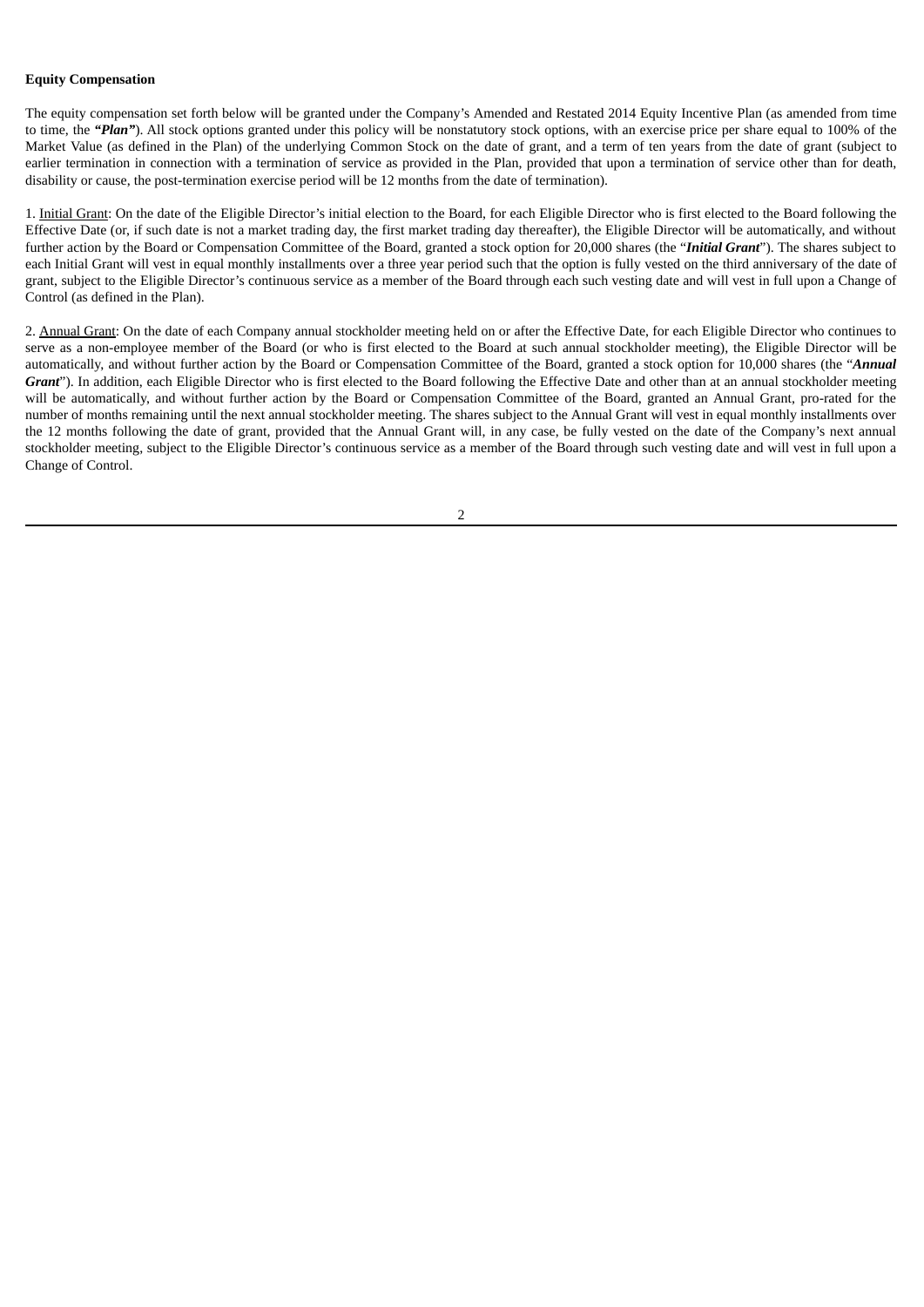# **EXECUTIVE EMPLOYMENT AGREEMENT**

<span id="page-62-0"></span>THIS EXECUTIVE EMPLOYMENT AGREEMENT (this "Agreement") is entered into by and between Protara Therapeutics, Inc. (the "Company"), and Jathin Bandari("Executive") (collectively referred to as the "Parties" or individually referred to as a "Party"), effective as of January 10, 2022 (the "Effective Date").

**WHEREAS**, the Company and Executive desire to enter into this Agreement to define their mutual rights and duties with respect to Executive's compensation and benefits.

**NOW, THEREFORE**, in consideration of the mutual promises and covenants contained herein and for other good and valuable consideration, the receipt and sufficiency of which is hereby acknowledged, the parties hereto agree as follows:

# 1. Duties and Scope of Employment.

(a) Positions and Duties. Executive will serve as Chief Medical Officer of the Company. Executive will render such business and professional services in the performance of Executive's duties, consistent with Executive's position within the Company, as shall reasonably be assigned to Executive by the Company's Chief Executive Officer. The period of Executive's at-will employment under the terms of this Agreement is referred to herein as the "Employment Term."

(b) Obligations. During the Employment Term, Executive will perform Executive's duties faithfully and to the best of Executive's ability and will devote Executive's full business efforts and time to the Company. For the duration of the Employment Term, Executive agrees not to actively engage in any other employment, occupation or consulting activity for any direct or indirect remuneration without the prior approval of the Company's Chief Executive Officer.

2. At-Will Employment. Subject to Sections 7, 8, and 9 below, the parties agree that Executive's employment with the Company will be "at-will" employment and may be terminated at any time with or without cause or notice, for any reason or no reason. Executive understands and agrees that neither Executive's job performance nor promotions, commendations, bonuses or the like from the Company give rise to or in any way serve as the basis for modification, amendment, or extension, by implication or otherwise, of Executive's employment with the Company.

## 3. Compensation.

(a) Base Salary. Effective as of January 2022 and during the Employment Term the Company will pay Executive as compensation for Executive's services a base salary at a rate of \$415,000 per year, as modified from time to time at the discretion of the Board or a duly constituted committee of the Board (the "Base Salary"). The Base Salary will be paid in regular installments in accordance with the Company's normal payroll practices (subject to required withholding). Any increase in Base Salary (together with the then existing Base Salary) shall serve as the "Base Salary" for future employment under this Agreement. The first and last payment will be adjusted, if necessary, to reflect a commencement or termination date other than the first or last working day of a pay period.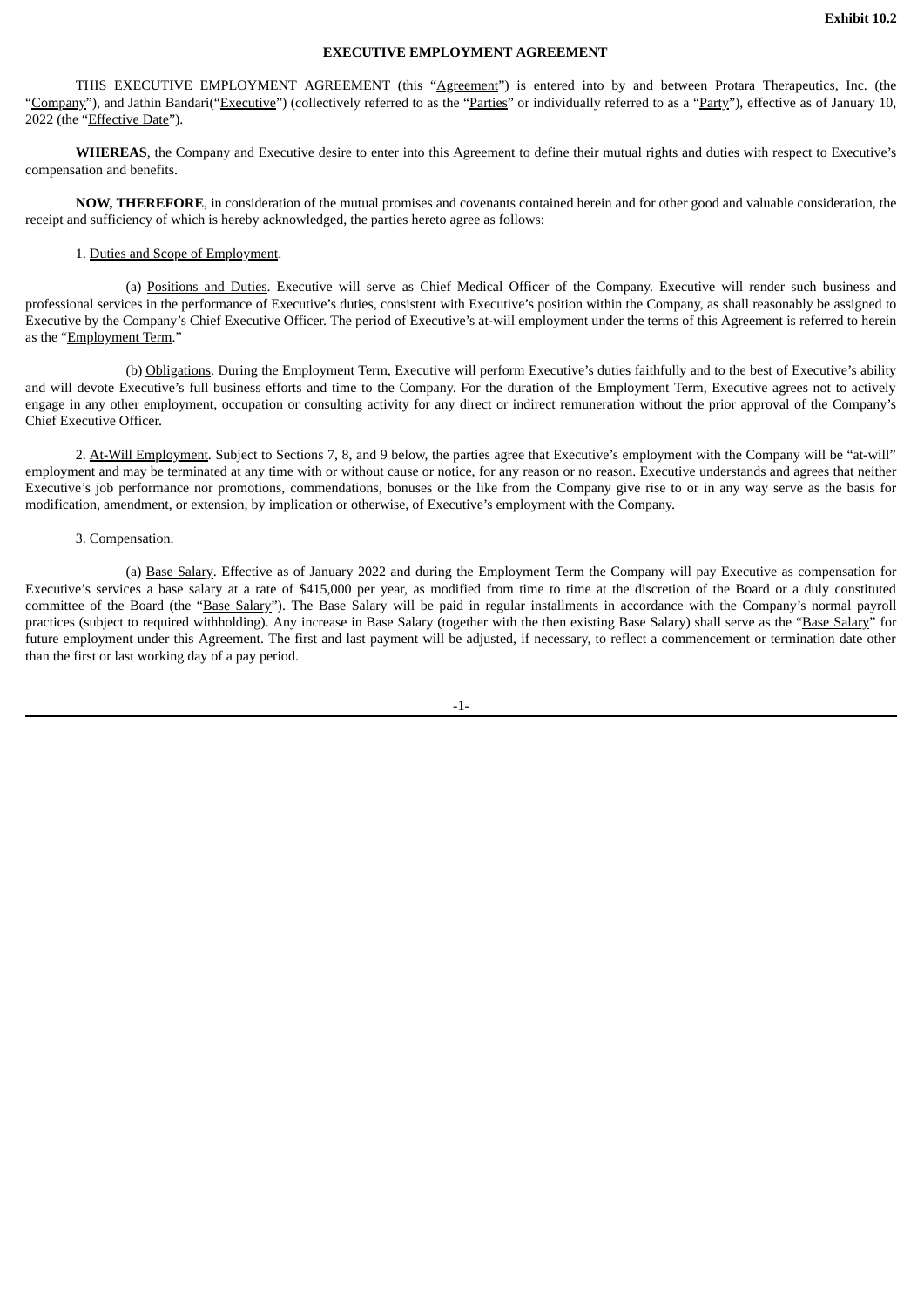(b) Annual Bonus. Executive will also be eligible to earn an annual discretionary bonus with a target amount equal to 40% of Executive's then current Base Salary. The amount of this bonus, if any, will be determined in the sole discretion of the Board and based, in part, on Executive's performance and the performance of the Company during the calendar year. The bonus may be greater or lesser than the Target Bonus and may be zero based upon the achievement of agreed upon corporate and/or individual goals. The Company will pay Executive this bonus, if any, on or about February 1<sup>st</sup> of the following calendar year. The bonus is not earned until paid and no pro-rated amount will be paid if Executive's employment terminates for any reason prior to the payment date except as specified in Sections 7, 8 and 9.

(c) Equity. As of the effective date, it will be recommended to the Board that the Company grants Executive (i) an option to purchase 81,000 shares of the Company's common stock (the "Option") and (ii) a restricted stock unit award in respect of 13,500 shares of the Company common stock (the "RSUs" and, together with the Option, the "Equity Award"). It is intended that the Equity Award shall be exempt from Section 409A of the Internal Revenue Code of 1986, as amended (the "Code") and any regulations promulgated thereunder. The Option will vest over four years as follows: the first 25% will vest on the one-year anniversary of the grant date and the remaining options will vest monthly over the remaining 36 months of the four-year vesting period. The shares underlying the RSUs will vest as follows: one-third will vest annually on each of the first, second and third anniversaries of the grant date. The Equity Award will be subject to the terms, definitions and provisions of the Company's Amended and Restated 2014 Equity Incentive Plan, as amended (as the same may be amended from time to time, the "Plan"). Executive will be eligible to receive awards of stock options, restricted stock or other equity awards pursuant to any plans or arrangements the Company may have in effect from time to time. The Board or a committee of the Board shall determine in its discretion and guided by market benchmarks whether Executive shall be granted any such equity awards and the terms of any such award in accordance with the terms of any applicable plan or arrangement that may be in effect from time to time.

Executive will be eligible to receive awards of stock options, restricted stock or other equity awards pursuant to any plans or arrangements the Company may have in effect from time to time. The Board or a committee of the Board shall determine in its discretion and guided by market benchmark whether Executive shall be granted any such equity awards and the terms of any such award in accordance with the terms of any applicable plan or arrangement that may be in effect from time to time.

4. Employee Benefits. During the Employment Term, Executive will be eligible to participate in the employee benefit plans currently and hereafter maintained by the Company of general applicability to other senior executives of the Company, including, without limitation, the Company's group medical, dental, vision, disability, life insurance, and flexible-spending account plans. The Company reserves the right to cancel or change the benefit plans and programs it offers to its employees at any time.

5. Business Expenses. During the Employment Term, the Company will reimburse Executive for reasonable business travel, entertainment or other business expenses incurred by Executive in the furtherance of or in connection with the performance of Executive's duties hereunder, in accordance with the Company's expense reimbursement policy as in effect from time to time.

# 6. Termination on Death or Disability.

(a) Effectiveness. Executive's employment will terminate automatically upon Executive's Death or, upon fourteen (14) days prior written notice from the Company, in the event of Disability.

(b) Effect of Termination. Upon any termination for death or Disability, Executive or his or her dependents shall be entitled to: (i) Executive's Base Salary through the effective date of termination; (ii) the right to continue health care benefits under Title X of the Consolidated Budget Reconciliation Act of 1985, as amended ("COBRA"), at the Company's expense for a period of six (6) months, to the extent required and available by law; (iii) reimbursement of expenses for which Executive is entitled to be reimbursed pursuant to Section 5 above, but for which Executive has not yet been reimbursed; and (iv) no other severance or benefits of any kind, unless required by law or pursuant to any other written Company plans or policies, as then in effect.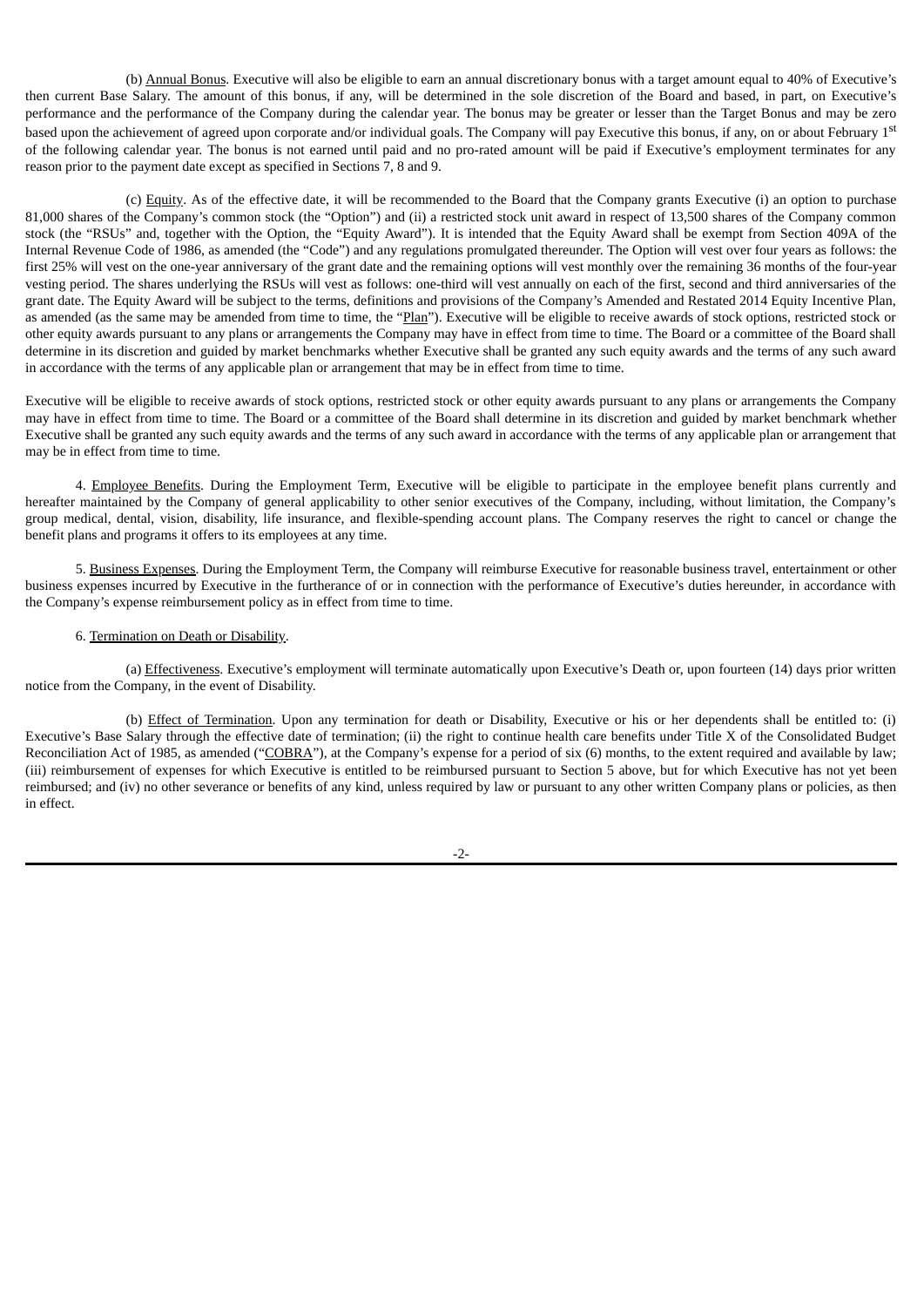# *7.* Involuntary Termination for Cause; Resignation Without Good Reason*.*

(a) Effectiveness. Notwithstanding any other provision of this Agreement, the Company may terminate Executive's employment at any time for Cause or Executive may resign from Executive's employment with the Company at any time without Good Reason. Termination for Cause, or Executive's resignation without Good Reason, shall be effective on the date either Party gives notice to the other Party of such termination in accordance with this Agreement unless otherwise agreed by the Parties. In the event that the Company accelerates the effective date of a resignation, such acceleration shall not be construed as a termination of Executives employment by the Company or deemed Good Reason for such resignation.

(b) Effect of Termination. In the case of the Company's termination of Executive's employment for Cause, or Executive's resignation without Good Reason, Executive shall be entitled to receive: (i) Base Salary through the effective date of the termination or resignation, as applicable; (ii) reimbursement of all business expenses for which Executive is entitled to be reimbursed pursuant to Section 5 above, but for which Executive has not yet been reimbursed; (iii) the right to continue health care benefits under COBRA, at Executive's cost, to the extent required and available by law; and (iv) no other severance or benefits of any kind, unless required by law or pursuant to any other written Company plans or policies, as then in effect.

#### *8.* Involuntary Termination Without Cause; Resignation for Good Reason*.*

following:

(a) Effect of Termination. The Company shall be entitled to terminate Executive with or without Cause at any time, subject to the

(i) If Executive is terminated by the Company involuntarily without Cause (excluding any termination due to death or Disability) for Executive resigns for Good Reason, then, subject to the limitations of Sections 8(b) and 25 below, Executive shall be entitled to receive: (A) Executive's BaseSalary through the effective date of the termination or resignation; (B) a lump sum severance pay equal to nine (9) months of Executive's Base Salary; (C) a lump sum payment equal to nine (9) months of Executive's bonus at target; (D) reimbursement of all business expenses for which Executive is entitled to be reimbursed pursuant to Section 5 above, but for which Executive has not yet been reimbursed; (E) reimbursement of any benefit plan premium costs paid by Executive for the same level of coverage Executive had during employment for nine (9) months; (F) pro-rata vesting of any outstanding equity awards to the extent that Executive is not employed through the one-year anniversary of the applicable grant date of such outstanding equity awards; (G) any unused and accrued vacation and (H) no other severance or benefits of any kind, unless required by law or pursuant to any written Company plans or policies, as then in effect.

(b) Conditions Precedent. Any severance payments contemplated by Section 8(a) above are conditional on Executive: (i) continuing to comply with the terms of this Agreement and the Confidential Information Agreement; and (ii) signing and not revoking a separation agreement and release of known and unknown claims in the form provided by the Company (including nondisparagement and no cooperation provisions) (the "Release") and provided that such Release becomes effective and irrevocable no later than sixty (60) days following the termination date or such earlier date required by the release (such deadline, the "Release Deadline"). If the Release does not become effective by the Release Deadline, Executive will forfeit any rights to severance or benefits under this Section 8 or elsewhere in this Agreement. Any severance payments or other benefits under this Agreement that would be considered Deferred Compensation Separation Benefits (as defined in Section 25) will be paid on, or, in the case of installments, will not commence until, the sixtieth (60th) day following Executive's separation from service, or, if later, such time as required by Section 25(b). Except as required by Section 25(b), any installment payments that would have been made to Employee during the sixty (60) day period immediately following Executive's separation from service but for the preceding sentence will be paid to Executive on the sixtieth (60th) day following Executive's separation from service and the remaining payments will be made as provided in this Agreement, unless subject to the 6-month payment delay described herein. Any severance payments under this Agreement that would not be considered Deferred Compensation Separation Benefits will be paid on, or, in the case of installments, will not commence until, the first payroll date that occurs on or after the date the Release becomes effective and any installment payments that would have been made to Executive during the period prior to the date the Release becomes effective following Executive's separation from service but for the preceding sentence will be paid to Executive on the first payroll date that occurs on or after the date the Release becomes effective. Notwithstanding the foregoing, this Section 8(b) shall not limit Executive's ability to obtain expense reimbursements under Section 5 or any other compensation or benefits otherwise required by law or in accordance with written Company plans or policies, as then in effect.

-3-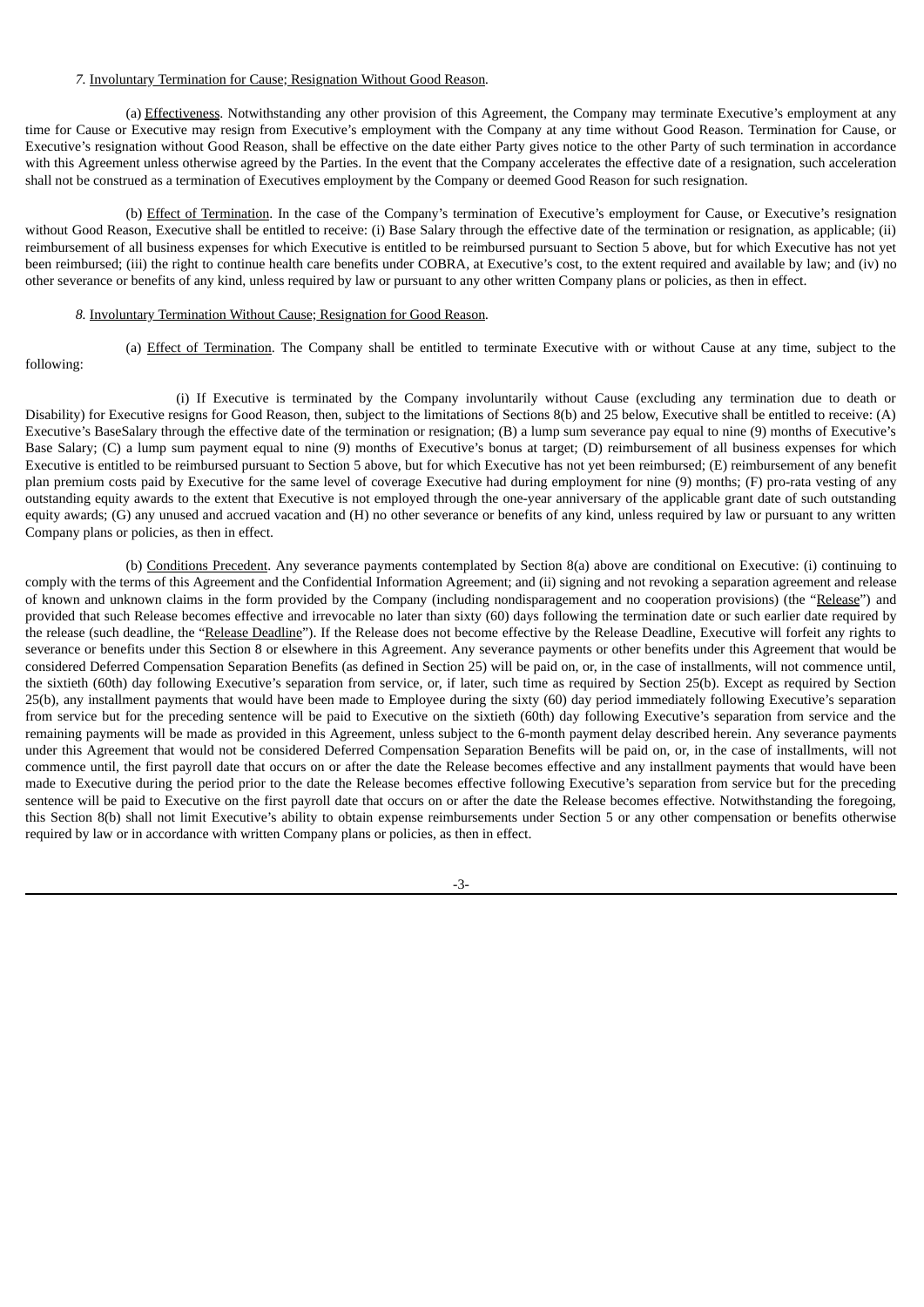# 9. Definitions.

(a) Cause. For purposes of this Agreement, "Cause" shall mean: (i) Executive's willful and continued failure to substantially perform the material duties and obligations under this Agreement (for reasons other than death or Disability), which failure, if curable within the discretion of the Company, is not cured to the reasonable satisfaction of the Company within thirty (30) days after receipt of written notice from the Company of such failure; (ii) Executive's failure or refusal to comply with the policies, standards and regulations established by the Company from time to time which results in a material loss, damage or injury directly to the Company, and if curable in the discretion of the Company, is not cured to the reasonable satisfaction of the Company within thirty (30) days after receipt of written notice of such failure from the Company; (iii) any act of personal dishonesty, fraud, embezzlement, misrepresentation, or other unlawful act committed by Executive that benefits Executive at the expense of the Company; (iv) the Executive's violation of a federal or state law or regulation applicable to the Company's business; (v) the Executive's violation of, or a plea of *nolo contendre* orguilty to, a felony under the laws of the United States or any state; or (vi) the Executive's material breach of the terms of this Agreement or the Confidential Information Agreement (defined below).

(b) Change in Control. For purposes of this Agreement, "Change in Control" shall have the meaning attributed to such term in the Plan, but shall not include the merger transaction pursuant to that certain Agreement and Plan of Merger and Reorganization, dated September 23, 2019, by and among the Company, Protara Subsidiary, Inc. (formerly Protara Therapeutics, Inc.) and REM 1 Acquisition, Inc.

(c) Disability. For purposes of this Agreement, "Disability" means that Executive, at the time notice is given, has been unable to substantially perform Executive's duties under this Agreement for not less than one-hundred and twenty (120) work days within a twelve (12) consecutive month period as a result of Executive's incapacity due to a physical or mental condition and, if reasonable accommodation is required by law, after any reasonable accommodation.

(d) Good Reason. For purposes of this Agreement, "Good Reason" means Executive's written notice of Executive's intent to resign for Good Reason with a reasonable description of the grounds therefor within 10 days after the occurrence of one or more of the following without Executive's consent, and subsequent resignation within 30 days following the expiration of any Company cure period (discussed below): (i) a material diminution of Executive's duties, position or responsibilities; (ii) a material diminution in Executive's Base Salary (other than a reduction of not more than 10% that is applicable to similarly situated executives of the Company); (iii) any other action or inaction that constitutes a material breach of this Agreement by the Company; or (iv) a material change in the geographic location of Executive's primary work facility or location; provided, that a relocation of less than 50 miles from Executive's then present location will not be considered a material change in geographic location. Executive will not resign for Good Reason without first providing the Company with written notice of the acts or omissions constituting the grounds for "Good Reason" within 30 days of the initial existence of the grounds for "Good Reason" and a reasonable cure period of not less than 30 days following the date of such notice if such act or omission is capable of cure.

10. Acceleration of Options; Change in Control. If within eighteen (18) months following a Change in Control (as defined above) the Company or the successor corporation terminates Executive's employment with the Company or successor corporation for other than Cause, death or Disability, then Executive shall be entitled to acceleration of 100% of Executive's then-unvested and outstanding equity awards.

 $-4-$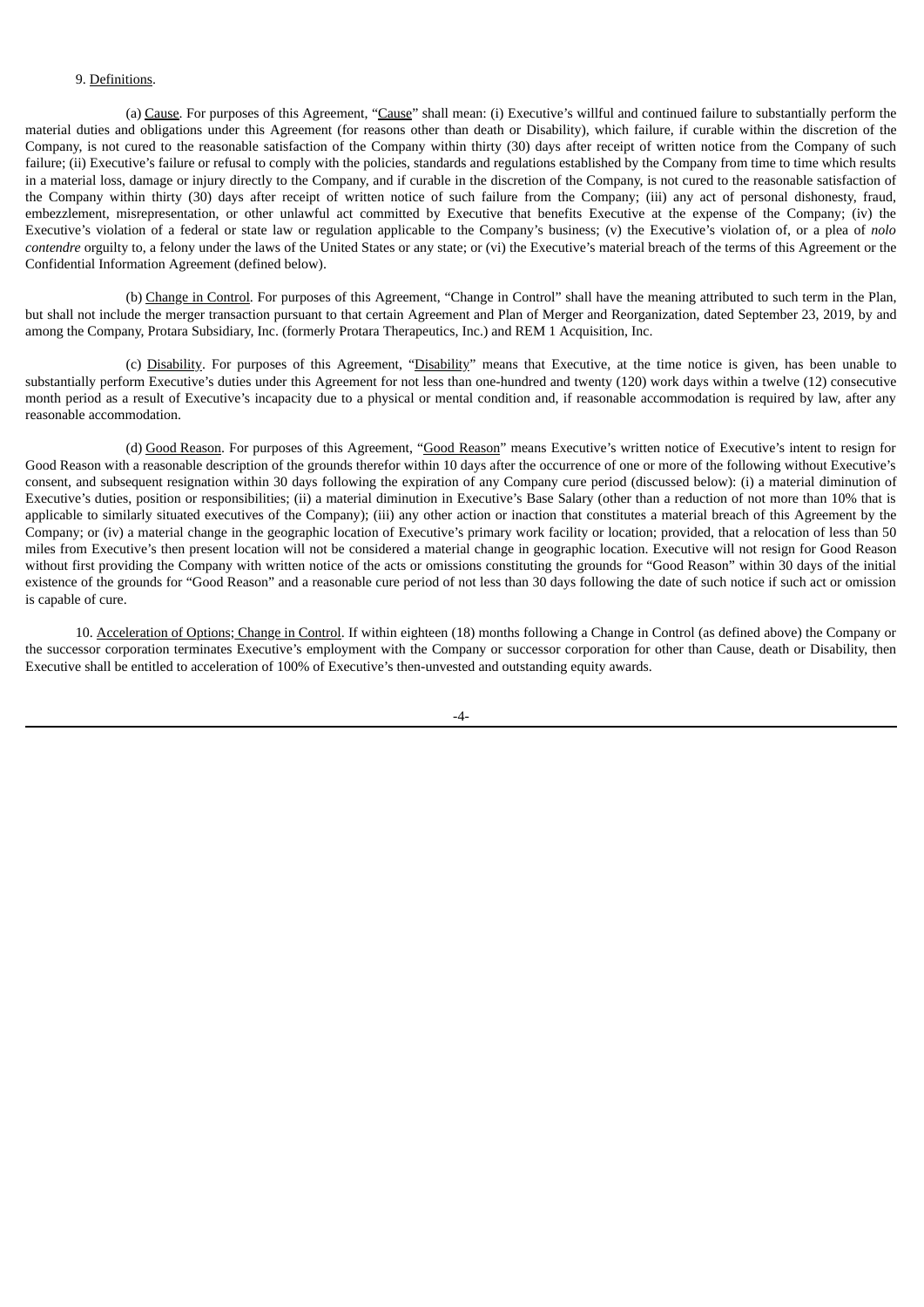# 11. Company Matters.

(a) Proprietary Information and Inventions. In connection with Executive's employment with the Company, Executive will receive and have access to Company confidential information and trade secrets. Accordingly, enclosed with this Agreement is an Employee Confidential Information and Inventions Assignment Agreement (the "Confidential Information Agreement") which contains restrictive covenants and prohibits unauthorized use or disclosure of the Company's confidential information and trade secrets, among other obligations. Executive agrees to review the Confidential Information Agreement and only sign it after careful consideration.

(b) Resignation on Termination. On termination of Executive's employment, regardless of the reason for such termination, Executive shall immediately (and with contemporaneous effect) resign any directorships, offices or other positions that Executive may hold in the Company or any affiliate, unless otherwise agreed in writing by the Parties.

(c) Notification of New Employer. In the event that Executive leaves the employ of the Company, Executive grants consent to notification by the Company to Executive's new employer about Executive's rights and obligations under this Agreement and the Confidential Information Agreement.

12. Arbitration. To ensure the timely and economical resolution of disputes that may arise in connection with Executive's employment with the Company, Executive and the Company agree that any and all disputes, claims, or causes of action arising from or relating to the enforcement, breach, performance, negotiation, execution, or interpretation of this Agreement, Confidential Information Agreement, or Executive's employment, or the termination of Executive's employment, including but not limited to all statutory claims, will be resolved pursuant to the Federal Arbitration Act, 9 U.S.C. §1-16, and to the fullest extent permitted by law, by final, binding and confidential arbitration by a single arbitrator conducted in *New York, New York* by Judicial Arbitration and Mediation Services Inc. ("**JAMS**") under the then applicable JAMS rules (at the following web address: https://www.jamsadr.com/rules-employment-arbitration/); provided, however, this arbitration provision shall not apply to sexual harassment claims to the extent prohibited by applicable law. A hard copy of the rules will be provided to Executive upon request. A hard copy of the rules will be provided to Executive upon request. By agreeing to this arbitration procedure, both Executive and the Companywaive the right to resolve any such dispute **through a trial by jury or judge or administrative proceeding**. In addition, all claims, disputes, or causes of action under this Section, whether by Executive or the Company, must be brought in an individual capacity, and shall not be brought as a plaintiff (or claimant) or class member in any purported class or representative proceeding, nor joined or consolidated with the claims of any other person or entity. The Arbitrator may not consolidate the claims of more than one person or entity, and may not preside over any form of representative or class proceeding. To the extent that the preceding sentences regarding class claims or proceedings are found to violate applicable law or are otherwise found unenforceable, any claim(s) alleged or brought on behalf of a class shall proceed in a court of law rather than by arbitration. The Company acknowledges that Executive will have the right to be represented by legal counsel at any arbitration proceeding. Questions of whether a claim is subject to arbitration under this Agreement) shall be decided by the arbitrator. Likewise, procedural questions which grow out of the dispute and bear on the final disposition are also matters for the arbitrator. The arbitrator shall: (a) have the authority to compel adequate discovery for the resolution of the dispute and to award such relief as would otherwise be permitted by law; (b) issue a written arbitration decision, to include the arbitrator's essential findings and conclusions and a statement of the award; and (c) be authorized to award any or all remedies that Executive or the Company would be entitled to seek in a court of law. Executive and the Company shall equally share all JAMS' arbitration fees. Except as modified in the Confidential Information Agreement, each party is responsible for its own attorneys' fees. Nothing in this Agreement is intended to prevent either Executive or the Company from obtaining injunctive relief in court to prevent irreparable harm pending the conclusion of any such arbitration. Any awards or orders in such arbitrations may be entered and enforced as judgments in the federal and state courts ofany competent jurisdiction. To the extent applicable law prohibits mandatory arbitration of sexual harassment claims, in the event Executive intend to bring multiple claims, including a sexual harassment claim, the sexual harassment may be publicly filed with a court, while any other claims will remain subject to mandatory arbitration.

-5-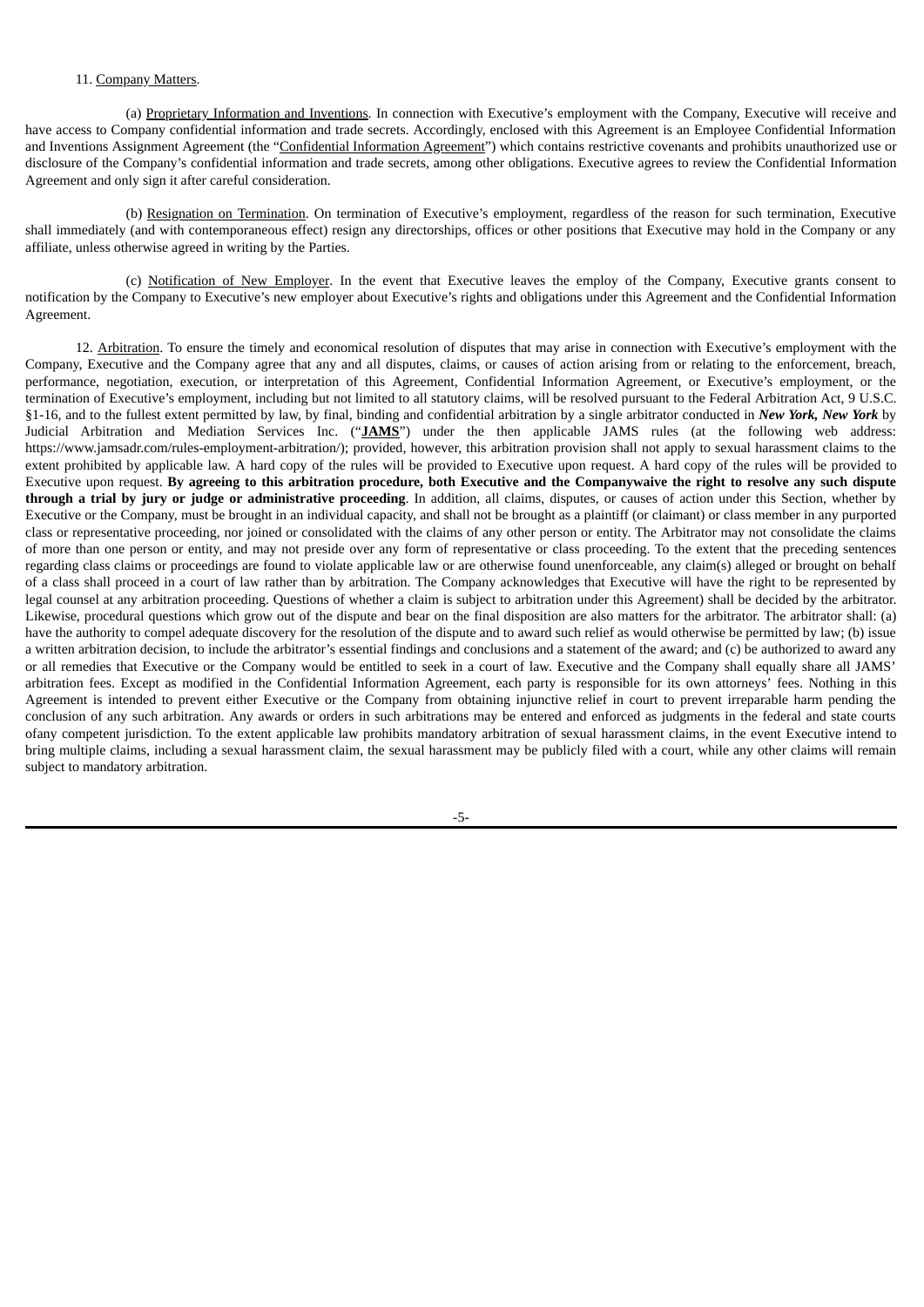13. Assignment. This Agreement will be binding upon and inure to the benefit of (a) the heirs, executors and legal representatives of Executive upon Executive's death and (b) any successor of the Company. Any such successor of the Company will be deemed substituted for the Company under the terms of this Agreement for all purposes. For this purpose, "successor" means any person, firm, corporation or other business entity which at any time, whether by purchase, merger or otherwise, directly or indirectly acquires all or substantially all of the assets or business of the Company. None of the rights of Executive to receive any form of compensation payable pursuant to this Agreement may be assigned or transferred except by will or the laws of descent and distribution. Any other attempted assignment, transfer, conveyance or other disposition of Executive's right to compensation or other benefits will be null and void.

14. Notices. All notices, requests, demands and other communications called for under this Agreement shall be in writing and shall be delivered via e-mail, personally by hand or by courier, mailed by United States first-class mail, postage prepaid, or sent by facsimile directed to the Party to be notified at the address or facsimile number indicated for such Party on the signature page to this Agreement, or at such other address or facsimile number as such Party may designate by ten (10) days' advance written notice to the other Parties hereto. All such notices and other communications shall be deemed given upon personal delivery, three (3) days after the date of mailing, or upon confirmation of facsimile transfer or e-mail. Notices sent via e-mail under this Section shall be sent to either the e-mail address in this Agreement, or for e-mails sent by the Company to Executive, to the last e-mail address on file with the Company.

15. Severability. In the event that any provision hereof becomes or is declared by a court of competent jurisdiction to be illegal, unenforceable or void, this Agreement will continue in full force and effect without said provision.

16. Integration. This Agreement, together with the Plan (and the award agreements related to such Plan) and the Confidential Information Agreement represents the entire agreement and understanding between the parties as to the subject matter hereinand supersedes all prior or contemporaneous agreements whether written or oral. No waiver, alteration, or modification of any of the provisions of this Agreement will be binding unless in writing and signed by duly authorized representatives of the parties hereto.

17. Tax Withholding. All payments made pursuant to this Agreement will be subject to withholding of applicable taxes.

18. Waiver. No Party shall be deemed to have waived any right, power or privilege under this Agreement or any provisions hereof unless such waiver shall have been duly executed in writing and acknowledged by the Party to be charged with such waiver. The failure of any Party at any time to insist on performance of any of the provisions of this Agreement shall in no way be construed to be a waiver of such provisions, nor in any way to affect the validity of this Agreement or any part hereof. No waiver of any breach of this Agreement shall be held to be a waiver of any other subsequent breach

19. Governing Law. This Agreement will be governed by the laws of the State of New York (with the exception of its conflict of laws provisions).

20. Acknowledgment. Executive acknowledges that Executive has had the opportunity to discuss this matter with and obtain advice from Executive's legal counsel, has had sufficient time to, and has carefully read and fully understands all the provisions of this Agreement, and is knowingly and voluntarily entering into this Agreement.

-6-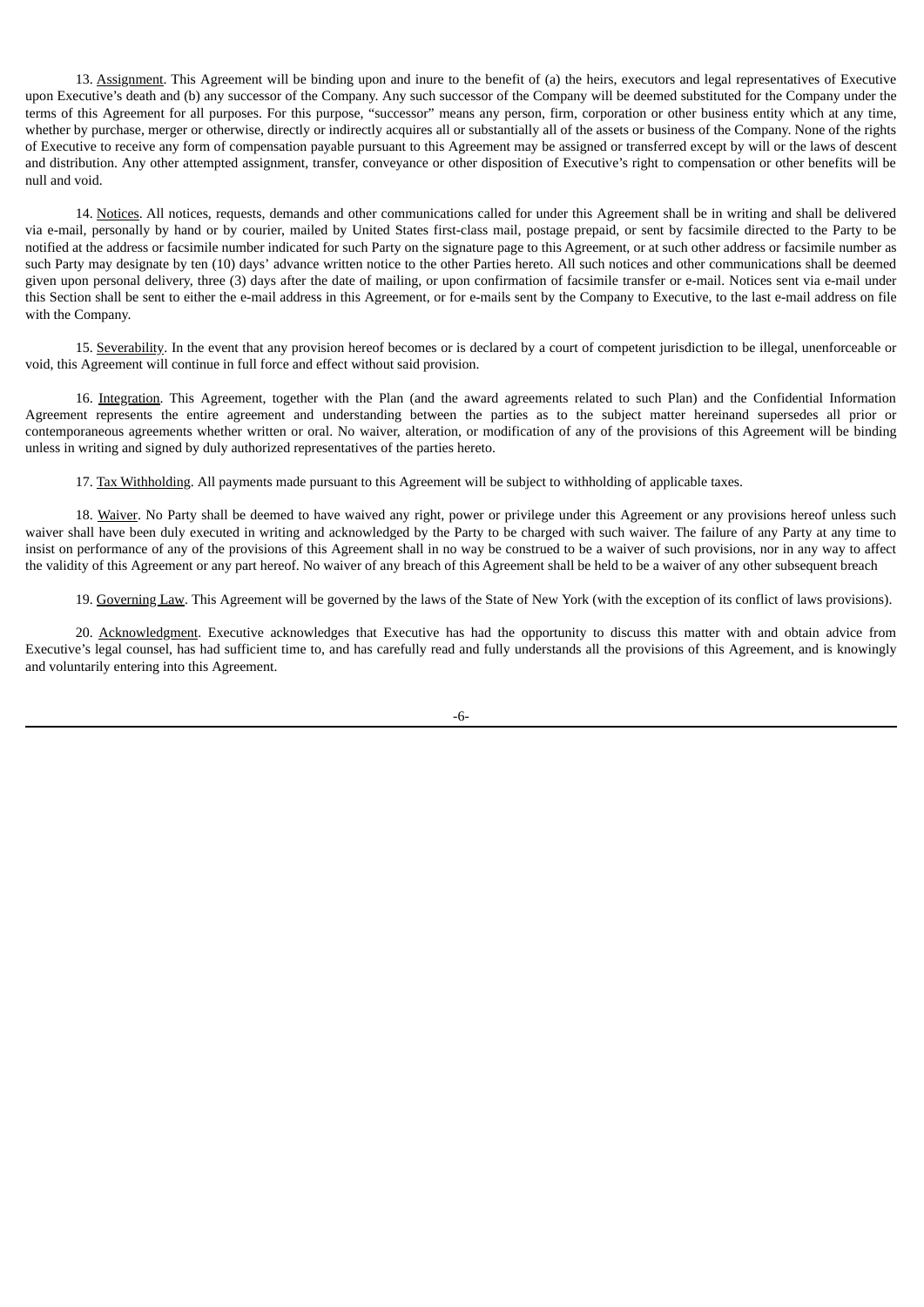21. Counterparts. This Agreement may be executed in multiple counterparts, each of which shall be deemed to be an original, and all such counterparts shall constitute but one instrument.

22. Effect of Headings. The section and subsection headings contained herein are for convenience only and shall not affect the construction hereof.

23. Construction of Agreement. This Agreement has been negotiated by the respective Parties, and the language shall not be construed for or against either Party.

24. Parachute Payments. If any payment or benefit Executive would receive from the Company or otherwise in connection with a Change in Control or other similar transaction (a "280G Payment") would (i) constitute a "parachute payment" within the meaning of Section 280G of the Code, and (ii) but for this sentence, be subject to the excise tax imposed by Section 4999 of the Code (the "Excise Tax"), then any such 280G Payment (a "Payment") shall be equal to the Reduced Amount. The "Reduced Amount" shall be either  $(x)$  the largest portion of the Payment that would result in no portion of the Payment (after reduction) being subject to the Excise Tax or (y) the largest portion, up to and including the total, of the Payment, whichever amount (i.e., the amount determined by clause (x) or by clause (y)), after taking into account all applicable federal, state and local employment taxes, income taxes, and the Excise Tax (all computed at the highest applicable marginal rate), results in Executive's receipt, on an after-tax basis, of the greater economic benefit notwithstanding that all or some portion of the Payment may be subject to the Excise Tax. If a reduction in a Payment is required pursuant to the preceding sentence and the Reduced Amount is determined pursuant to clause  $(x)$  of the preceding sentence, the reduction shall occur in the manner (the "Reduction Method") that results in the greatest economic benefit for Executive. If more than one method of reduction will result in the same economic benefit, the items so reduced will be reduced pro rata (the "Pro Rata Reduction Method"). Notwithstanding the foregoing, if the Reduction Method or the Pro Rata Reduction Method would result in any portion of the Payment being subject to taxes pursuant to Section 409A of the Code that would not otherwise be subject to taxes pursuant to Section 409A of the Code, then the Reduction Method and/or the Pro Rata Reduction Method, as the case may be, shall be modified so as to avoid the imposition of taxes pursuant to Section 409A of the Code as follows: (A) as a first priority, the modification shall preserve to the greatest extent possible, the greatest economic benefit for Executive as determined on an after-tax basis; (B) as a second priority, Payments that are contingent on future events (e.g., being terminated without cause), shall be reduced (or eliminated) before Payments that are not contingent on future events; and (C) as a third priority, Payments that are "deferred compensation" within the meaning of Section 409A of the Code shall be reduced (or eliminated) before Payments that are not deferred compensation within the meaning of Section 409A of the Code.

(a) Unless Executive and the Company agree on an alternative accounting firm, the accounting firm engaged by the Company for general tax compliance purposes as of the day prior to the effective date of the Change in Control transaction triggering the Payment shall perform the foregoing calculations. If the accounting firm so engaged by the Company is serving as accountant or auditor for the individual, entity or group effecting the Change in Control transaction, the Company shall appoint a nationally recognized accounting firm to make the determinations required hereunder. The Company shall bear all expenses with respect to the determinations by such accounting firm required to be made hereunder. The Company shall use commercially reasonable efforts to cause the accounting firm engaged to make the determinations hereunder to provide its calculations, together with detailed supporting documentation, to Executive and the Company within15 calendar days after the date on which Executive's right to a 280G Payment becomes reasonably likely to occur (if requested at that time by Executive or the Company) or such other time as requested by Executive or the Company.

(b) If Executive receive a Payment for which the Reduced Amount was determined pursuant to clause (x) of the first paragraph of this Section and the Internal Revenue Service determines thereafter that some portion of the Payment is subject to the Excise Tax, Executive shall promptly return to the Company a sufficient amount of the Payment (after reduction pursuant to clause (x) of the first paragraph of this Section so that no portion of the remaining Payment is subject to the Excise Tax. For the avoidance of doubt, if the Reduced Amount was determined pursuant to clause (y) in the first paragraph of this Section, Executive shall have no obligation to return any portion of the Payment pursuant to the preceding sentence.

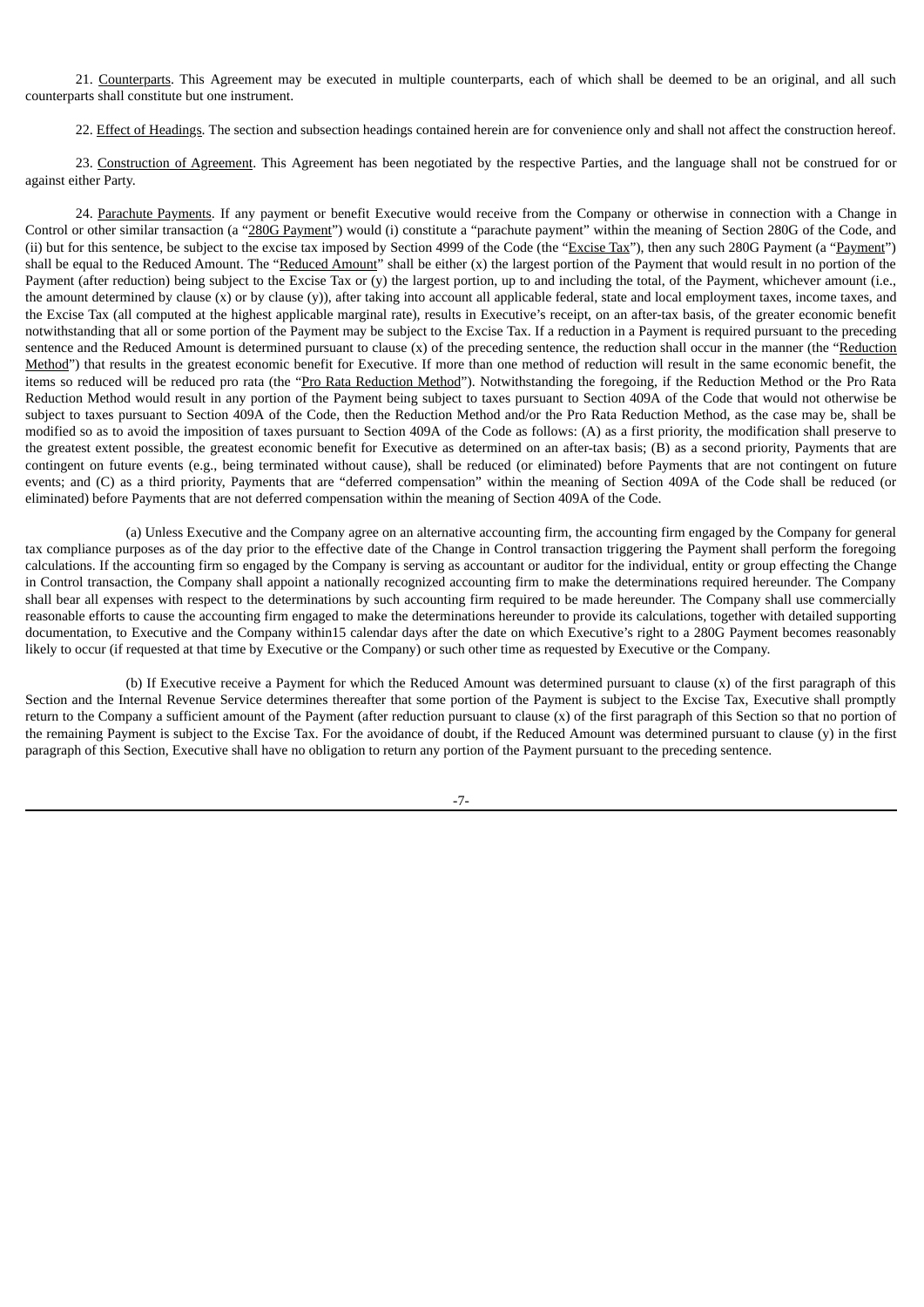### 25. Section 409A.

(a) Notwithstanding anything to the contrary in this Agreement, no severance pay or benefits to be paid or provided to Executive, if any, pursuant to this Agreement, when considered together with any other severance payments or separation benefits that are considered deferred compensation under Section 409A (together, the "Deferred Compensation Separation Benefits") will be paid or otherwise provided until Executive has a "separation from service" within the meaning of Section 409A.

(b) Notwithstanding anything to the contrary in this Agreement, if Executive is a "specified employee" within the meaning of Section 409A at the time of Executive's termination (other than due to death), then the Deferred Compensation Separation Benefits that are payable within the first six (6) months following Executive's separation from service, will become payable on the first payroll date that occurs on or after the date six (6) months and one (1) day following the date of Executive's separation from service. All subsequent Deferred Compensation Separation Benefits, if any, will be payable in accordance with the payment schedule applicable to each payment or benefit. Notwithstanding anything herein to the contrary, if Executive dies following Executive's separation from service, but prior to the six (6) month anniversary of the separation from service, then any payments delayed in accordance with this paragraph will be payable in a lump sum as soon as administratively practicable after the date of Executive's death and all other Deferred Compensation Separation Benefits will be payable in accordance with the payment schedule applicable to each payment or benefit. Each payment and benefit payable under this Agreement is intended to constitute separate payments for purposes of Section 1.409A-2(b)(2) of the Treasury Regulations.

(c) Any amount paid under this Agreement that satisfies the requirements of the "short-term deferral" rule set forth in Section 1.409A-1(b)(4) of the Treasury Regulations will not constitute Deferred Compensation Separation Benefits for purposes of clause (a) above.

(d) Any amount paid under this Agreement that qualifies as a payment made as a result of an involuntary separation from service pursuant to Section 1.409A-1(b)(9)(iii) of the Treasury Regulations that does not exceed the Section 409A Limit will not constitute Deferred Compensation Separation Benefits for purposes of clause (a) above. For purposes of this Agreement, "Section 409A Limit" will mean the lesser of two (2) times: (i) Executive's annualized compensation based upon the annual rate of pay paid to Executive during the Executive's taxable year preceding Executive's taxable year of Executive's termination of employment as determined under Treasury Regulation Section 1.409A-1(b)(9)(iii)(A)(1) and any Internal Revenue Service guidance issued with respect thereto; or (ii) the maximum amount that may be taken into account under a qualified plan pursuant to Section 401(a)(17) of the Code for the year in which Executive's employment is terminated.

(e) The foregoing provisions are intended to comply with the requirements of Section 409A so that none of the severance payments and benefits to be provided hereunder will be subject to the additional tax imposed under Section 409A, and any ambiguities herein will be interpreted to so comply. The Company and Executive agree to work together in good faith to consider amendments to this Agreement and to take such reasonable actions which are necessary, appropriate or desirable to avoid imposition of any additional tax or income recognition prior to actual payment to Executive under Section 409A.

[*Remainder of page is intentionally blank; Signature page follows*]

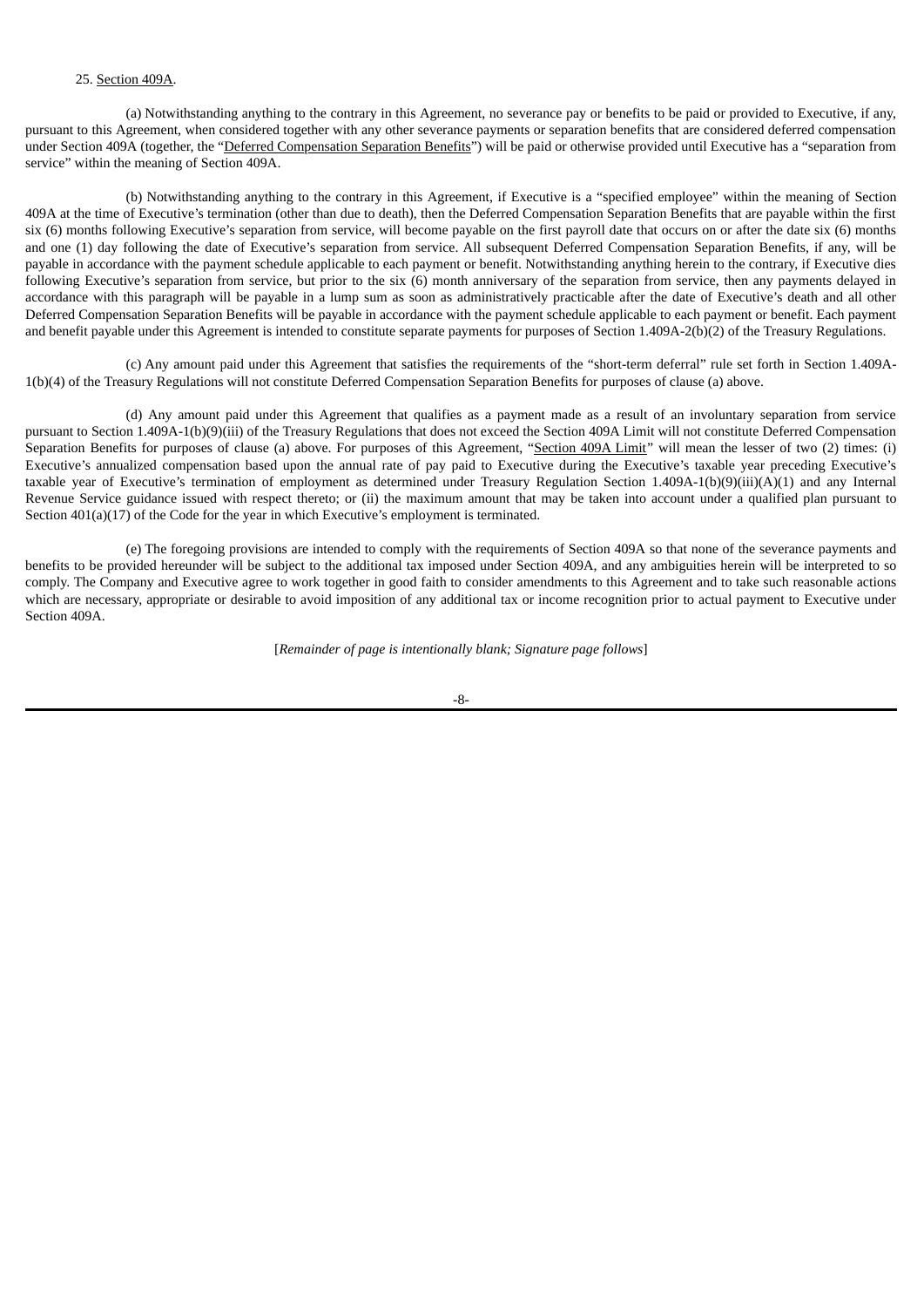**IN WITNESS WHEREOF,** each of the Parties has executed this Agreement as of the day and year first above written.

# **"COMPANY"**

# **Protara Therapeutics, Inc.**

By: s/s Jesse Shefferman

Address: 345 Park Avenue South, 3rd Floor, New York, NY 10010

### **"EXECUTIVE"**

s/s Jathin Bandari, M.D.

Address:

### ###### ### #########, ## #####

Fax Number:

Email: #############@############

Enclosures Duplicate Executive Employment Agreement Employee Confidential Information and Inventions Assignment Agreement New York Wage Notice Form (LS 59) New York City Pregnancy Notice New York City Earned Safe and Sick Time Act – Notice of Rights New York City Notice Regarding Sexual Harassment

# PROTARA THERAPEUTICS, INC. EXECUTIVE EMPLOYMENT AGREEMENT SIGNATURE PAGE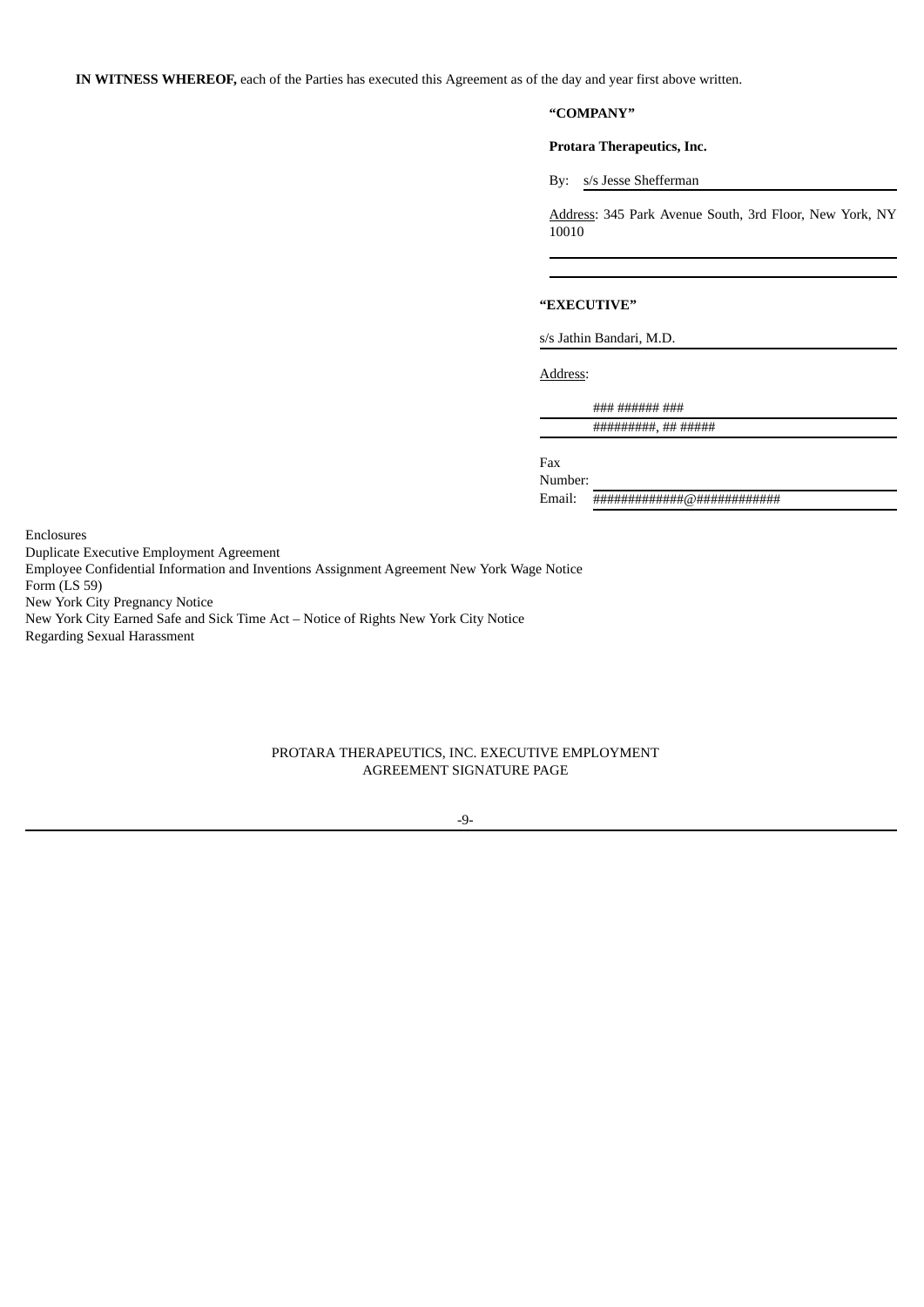# **CERTIFICATION PURSUANT TO SECURITIES EXCHANGE ACT RULES 13a-14(a) and 15d-14(a) AS ADOPTED PURSUANT TO SECTION 302 OF THE SARBANES-OXLEY ACT OF 2002**

<span id="page-71-0"></span>I, Jesse Shefferman, certify that:

- 1. I have reviewed this Quarterly Report on Form 10-Q for the period ended March 31, 2022 of Protara Therapeutics,Inc.;
- 2. Based on my knowledge, this report does not contain any untrue statement of a material fact or omit to state a material fact necessary to make the statements made, in light of the circumstances under which such statements were made, not misleading with respect to the period covered by this report;
- 3. Based on my knowledge, the financial statements, and other financial information included in this report, fairly present in all material respects the financial condition, results of operations and cash flows of the registrant as of, and for, the periods presented in this report;
- 4. The registrant's other certifying officer and I are responsible for establishing and maintaining disclosure controls and procedures (as defined in Exchange Act Rules 13a-15(e) and 15d-15(e)) and internal control over financial reporting (as defined in Exchange Act Rules 13a-15(f) and 15d-15(f)) for the registrant and have:
	- a) Designed such disclosure controls and procedures, or caused such disclosure controls and procedures to be designed under our supervision, to ensure that material information relating to the registrant, including its consolidated subsidiaries, is made known to us by others within those entities, particularly during the period in which this report is being prepared;
	- b) Designed such internal control over financial reporting, or caused such internal control over financial reporting to be designed under our supervision, to provide reasonable assurance regarding the reliability of financial reporting and the preparation of financial statements for external purposes in accordance with generally accepted accounting principles;
	- c) Evaluated the effectiveness of the registrant's disclosure controls and procedures and presented in this report our conclusions about the effectiveness of the disclosure controls and procedures, as of the end of the period covered by this report based on such evaluation; and
	- d) Disclosed in this report any change in the registrant's internal control over financial reporting that occurred during the registrant's most recent fiscal quarter (the registrant's fourth fiscal quarter in the case of an annual report) that has materially affected, or is reasonably likely to materially affect, the registrant's internal control over financial reporting; and
- 5. The registrant's other certifying officer and I have disclosed, based on our most recent evaluation of internal control over financial reporting, to the registrant's auditors and the audit committee of the registrant's Board of Directors (or persons performing the equivalent functions):
	- a) All significant deficiencies and material weaknesses in the design or operation of internal control over financial reporting which are reasonably likely to adversely affect the registrant's ability to record, process, summarize and report financial information; and
	- b) Any fraud, whether or not material, that involves management or other employees who have a significant role in the registrant's internal control over financial reporting.

Date: May 5, 2022 /s/ Jesse Shefferman

Jesse Shefferman Chief Executive Officer *(Principal Executive Officer)*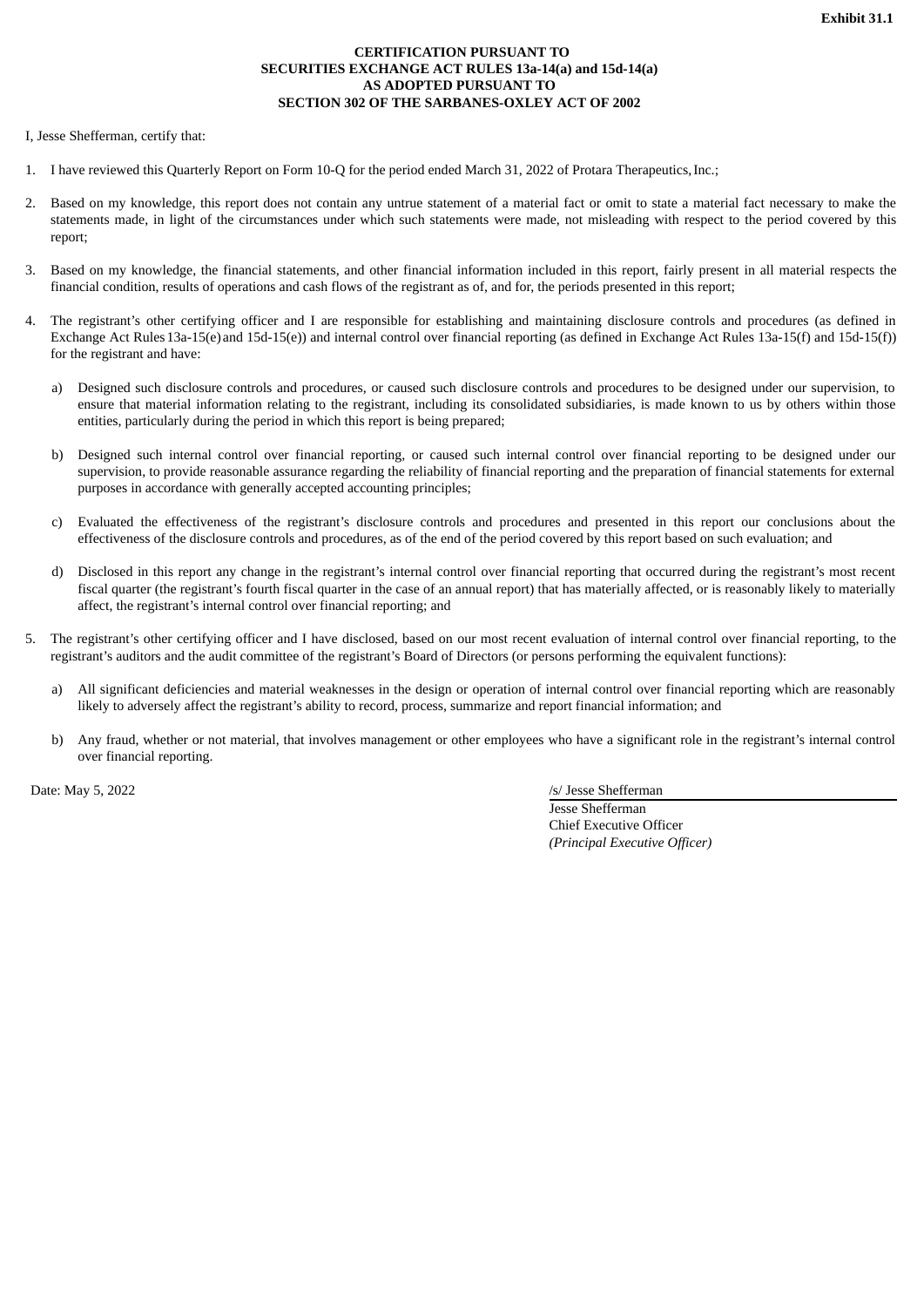## **CERTIFICATION PURSUANT TO SECURITIES EXCHANGE ACT RULES 13a-14(a) and 15d-14(a) AS ADOPTED PURSUANT TO SECTION302 OF THE SARBANES-OXLEY ACT OF 2002**

I, Blaine Davis, certify that:

- 1. I have reviewed this Quarterly Report on Form 10-Q for the period ended March 31, 2022 of Protara Therapeutics,Inc.;
- 2. Based on my knowledge, this report does not contain any untrue statement of a material fact or omit to state a material fact necessary to make the statements made, in light of the circumstances under which such statements were made, not misleading with respect to the period covered by this report;
- 3. Based on my knowledge, the financial statements, and other financial information included in this report, fairly present in all material respects the financial condition, results of operations and cash flows of the registrant as of, and for, the periods presented in this report;
- 4. The registrant's other certifying officer and I are responsible for establishing and maintaining disclosure controls and procedures (as defined in Exchange Act Rules 13a-15(e) and 15d-15(e)) and internal control over financial reporting (as defined in Exchange Act Rules 13a-15(f) and 15d-15(f)) for the registrant and have:
	- a) Designed such disclosure controls and procedures, or caused such disclosure controls and procedures to be designed under our supervision, to ensure that material information relating to the registrant, including its consolidated subsidiaries, is made known to us by others within those entities, particularly during the period in which this report is being prepared;
	- b) Designed such internal control over financial reporting, or caused such internal control over financial reporting to be designed under our supervision, to provide reasonable assurance regarding the reliability of financial reporting and the preparation of financial statements for external purposes in accordance with generally accepted accounting principles;
	- c) Evaluated the effectiveness of the registrant's disclosure controls and procedures and presented in this report our conclusions about the effectiveness of the disclosure controls and procedures, as of the end of the period covered by this report based on such evaluation; and
	- d) Disclosed in this report any change in the registrant's internal control over financial reporting that occurred during the registrant's most recent fiscal quarter (the registrant's fourth fiscal quarter in the case of an annual report) that has materially affected, or is reasonably likely to materially affect, the registrant's internal control over financial reporting; and
- 5. The registrant's other certifying officer and I have disclosed, based on our most recent evaluation of internal control over financial reporting, to the registrant's auditors and the audit committee of the registrant's Board of Directors (or persons performing the equivalent functions):
	- a) All significant deficiencies and material weaknesses in the design or operation of internal control over financial reporting which are reasonably likely to adversely affect the registrant's ability to record, process, summarize and report financial information; and
	- b) Any fraud, whether or not material, that involves management or other employees who have a significant role in the registrant's internal control over financial reporting.

Date: May 5, 2022 /s/ Blaine Davis

Blaine Davis Chief Financial Officer *(Principal Financial and Accounting Officer)*